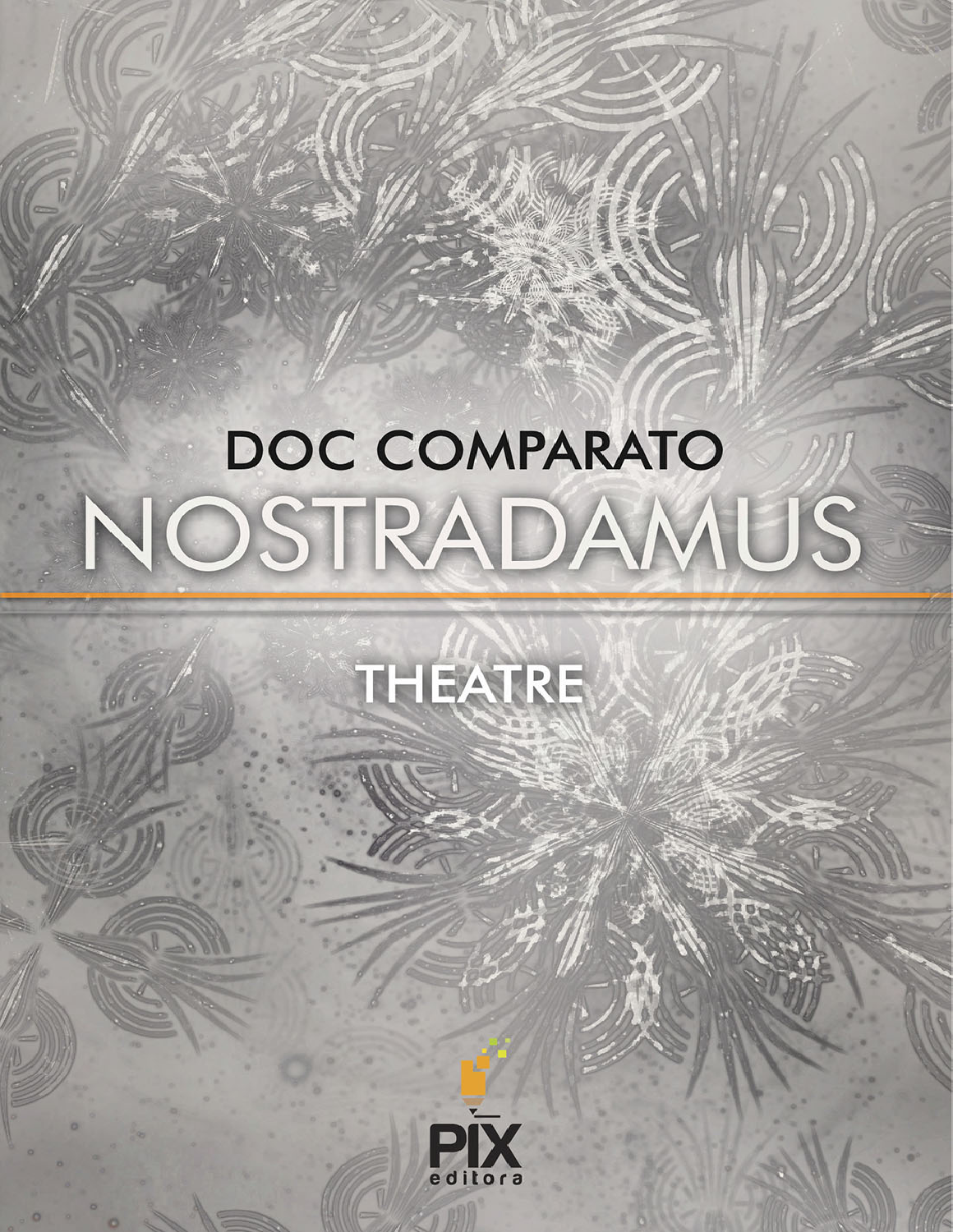# **DOC COMPARATO** NOSTRADAMUS

# **THEATRE**

l<sup>a</sup> edição

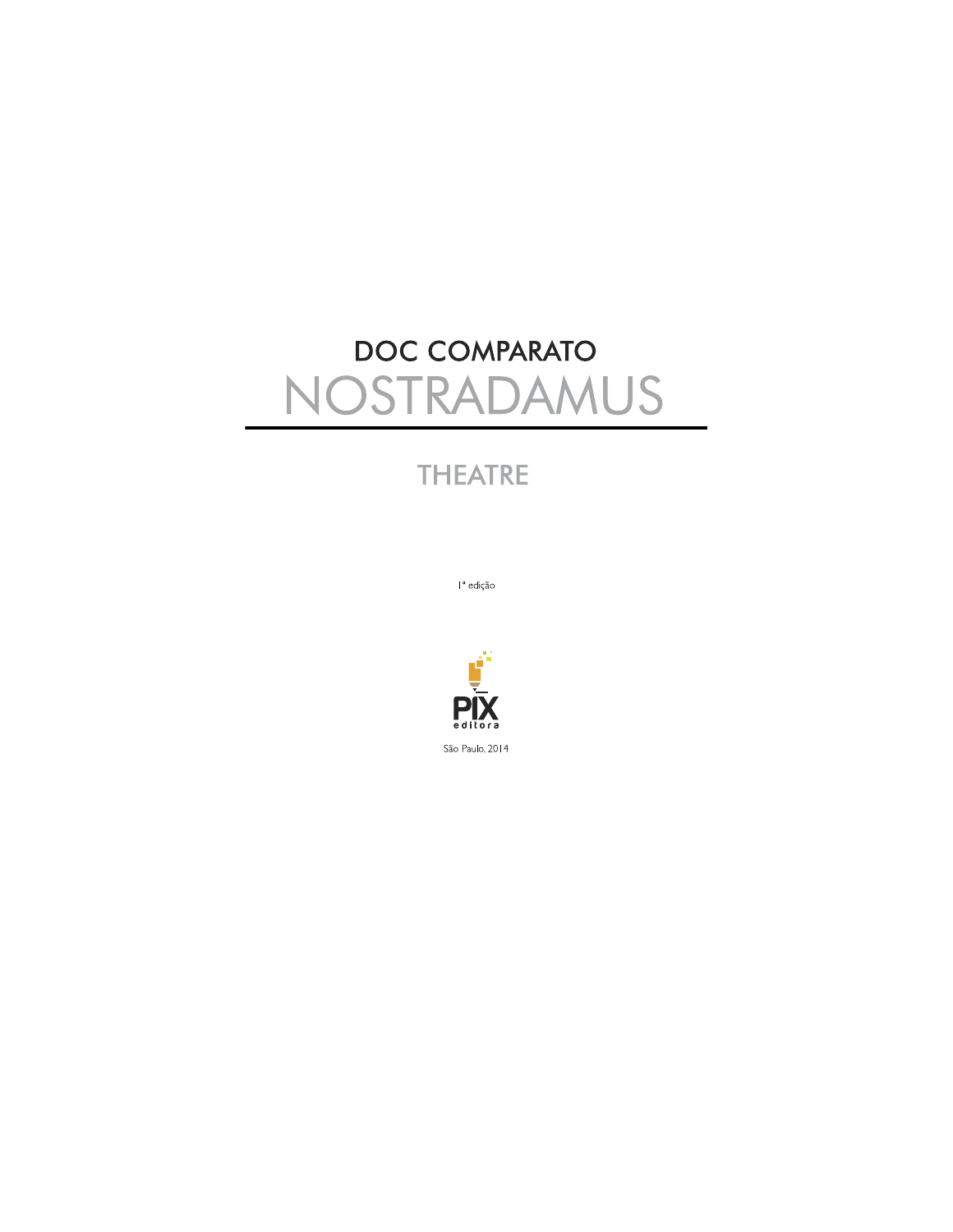Copyright © Doc Comparato, 2014

**Publisher** Rafael Schäffer Gimenes

**Production director** Adriana Fonseca Gimenes

**E-book production** César Rodrigues da Mata

**Cover** Samuel Rosmaninho

**Cover image** @trebro-Fotolia.com

Doc Comparato ® 823008819 SGAE Registry 10.056.345 SGAE MEMBERSHIP 97738

SGAE – Site: [http://www.sgae.es](http://http//www.sgae.es) E-mail: [raraujo@sgae.com.br](mailto:raraujo@sgae.com.br)

> LIBRARY OF CONGRESS Washington, USA Registration Number PAU 759-114 Date: June 28, 1985

Dados Internacionais de Catalogação na Publicação (CIP) (Marcelo Diniz – CRB 13/489)

C736n

Comparato, Doc

Nostradamus [livro eletrônico] / Doc Comparato -- 1. ed. -- São Paulo: Pix Editora, 2014.

Formato: ePub Requisitos do sistema: Adobe Digital Editions Modo de acesso: World Wide Web

ISBN 978-85-68325-15-5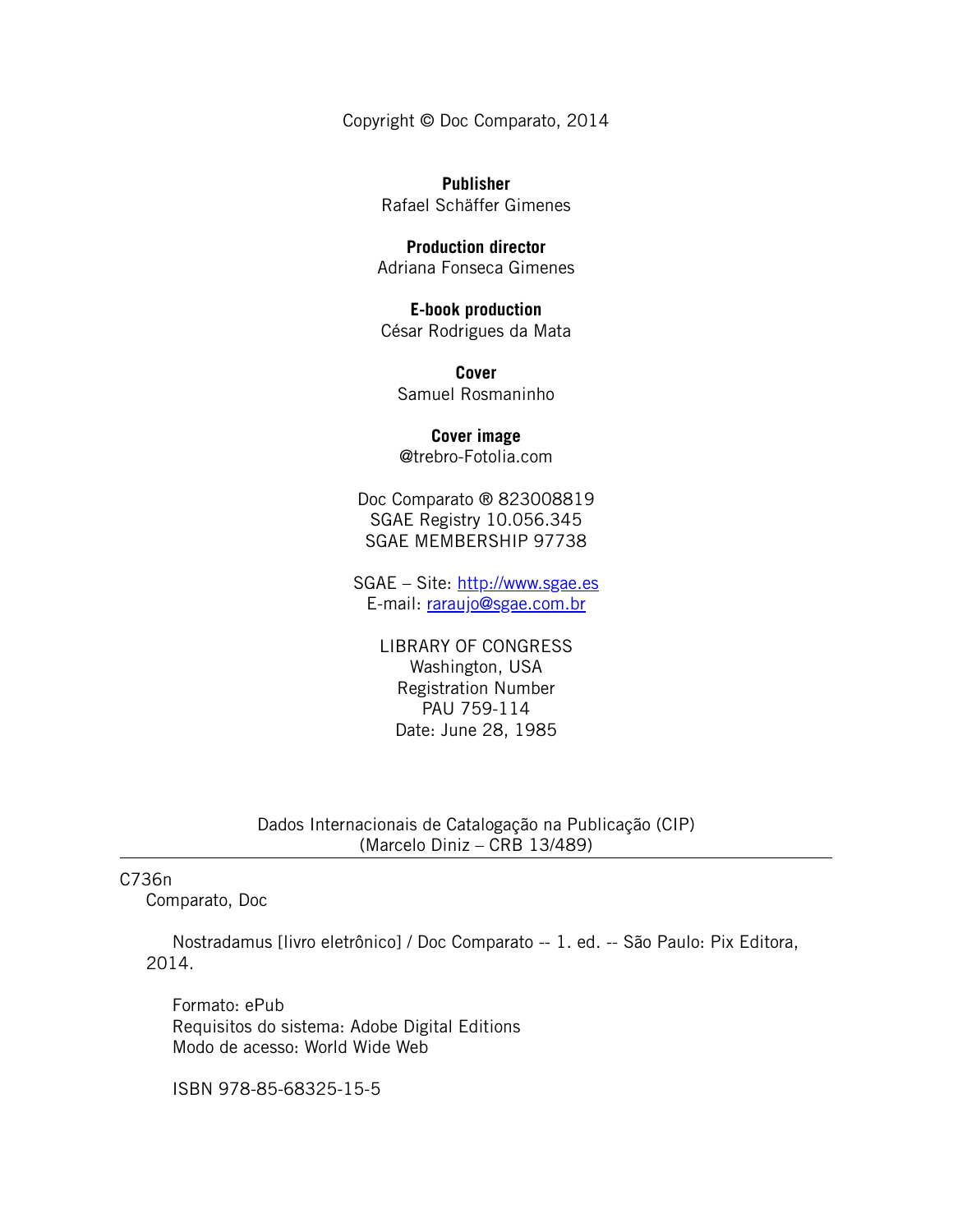1. Teatro - História - Brasil. 2. Teatro brasileiro. I. Título.

The plays here for sale are under registered copyright © by the author under The General Society of Authors and Publishers of Spain (SGAE) and also The Brazilian Society of Music and Arts (ABRAMUS). Copying the part or the entirety of these plays or using any copyrighted materials other than what the law allows may be subject to prosecution. It is not allowed to copy, reproduce, broadcast, display, stage this text or publish them on other web sites without prior written consent from the author. Under no circumstances the material can be used or published, in any way, for commercial or promotional purposes without prior authorization from the author or editor.



**Pix Editora** is a brand of **Schäffer Editorial Ltda.** 435 Ricardo Medina Filho Avenue 05057-100 - São Paulo - SP - Brazil [www.schaffereditorial.com/pixeditora](http://www.schaffereditorial.com/pixeditora) [contato@studioschaffer.com](mailto:contato@studioschaffer.com)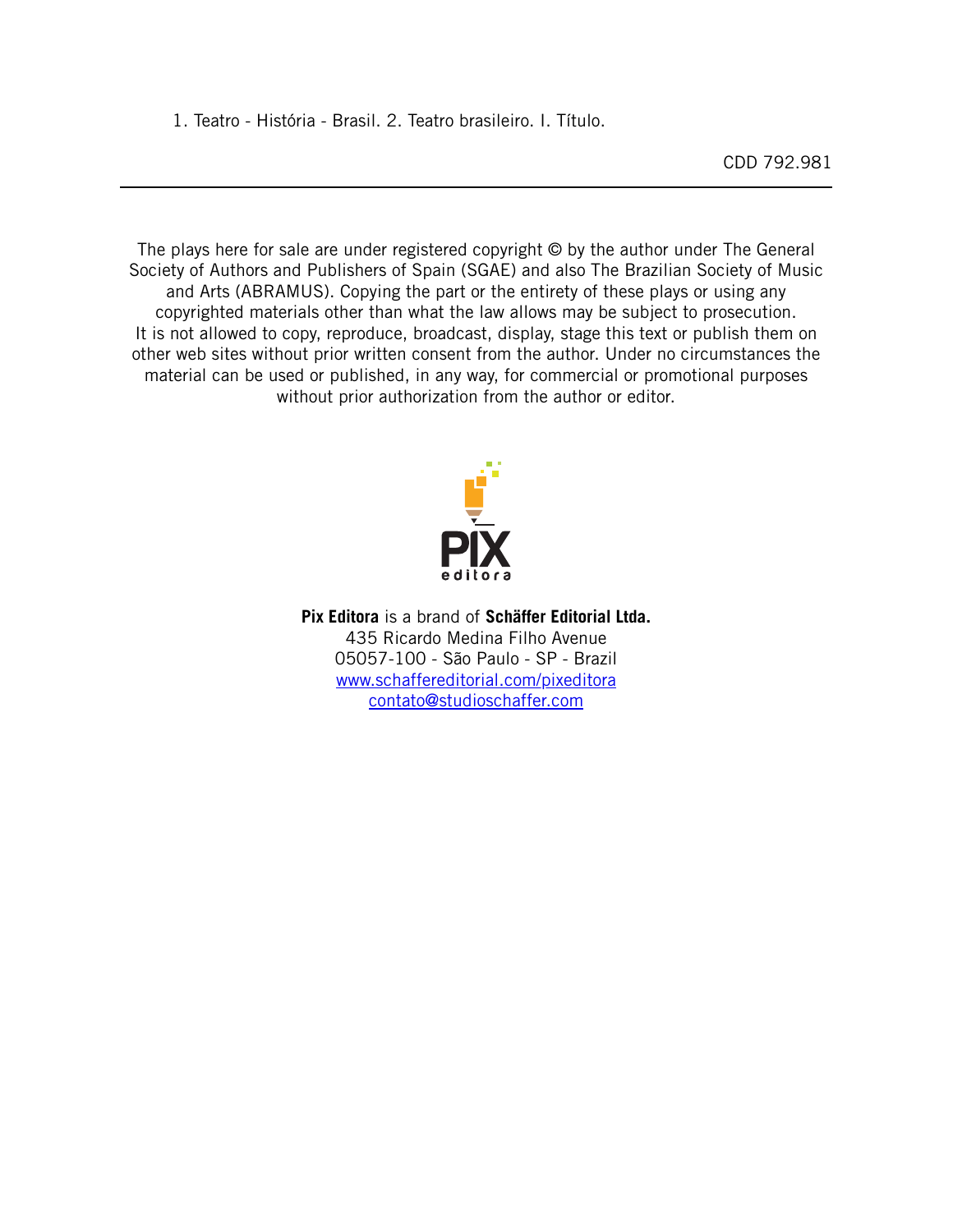# **Notes**

- 'Nostradamus' was written in Friburgo, Rio de Janeiro, Brazil, in the summer of 1983.
- This play received the Italian Award for theatre 'Ana Magnani' / Stazione 2003/2004, Rome, Italy.
- This play is part of the author's 'Trilogy of Time' which includes 'Miguel Angelo' as the prisoner of the present and 'The Circle of Lights – Molière and Racine' as the prisoner of the Past. 'Nostradamus' is the first part of this trilogy and which represents the prisoner of the future. The other two plays are also available in English.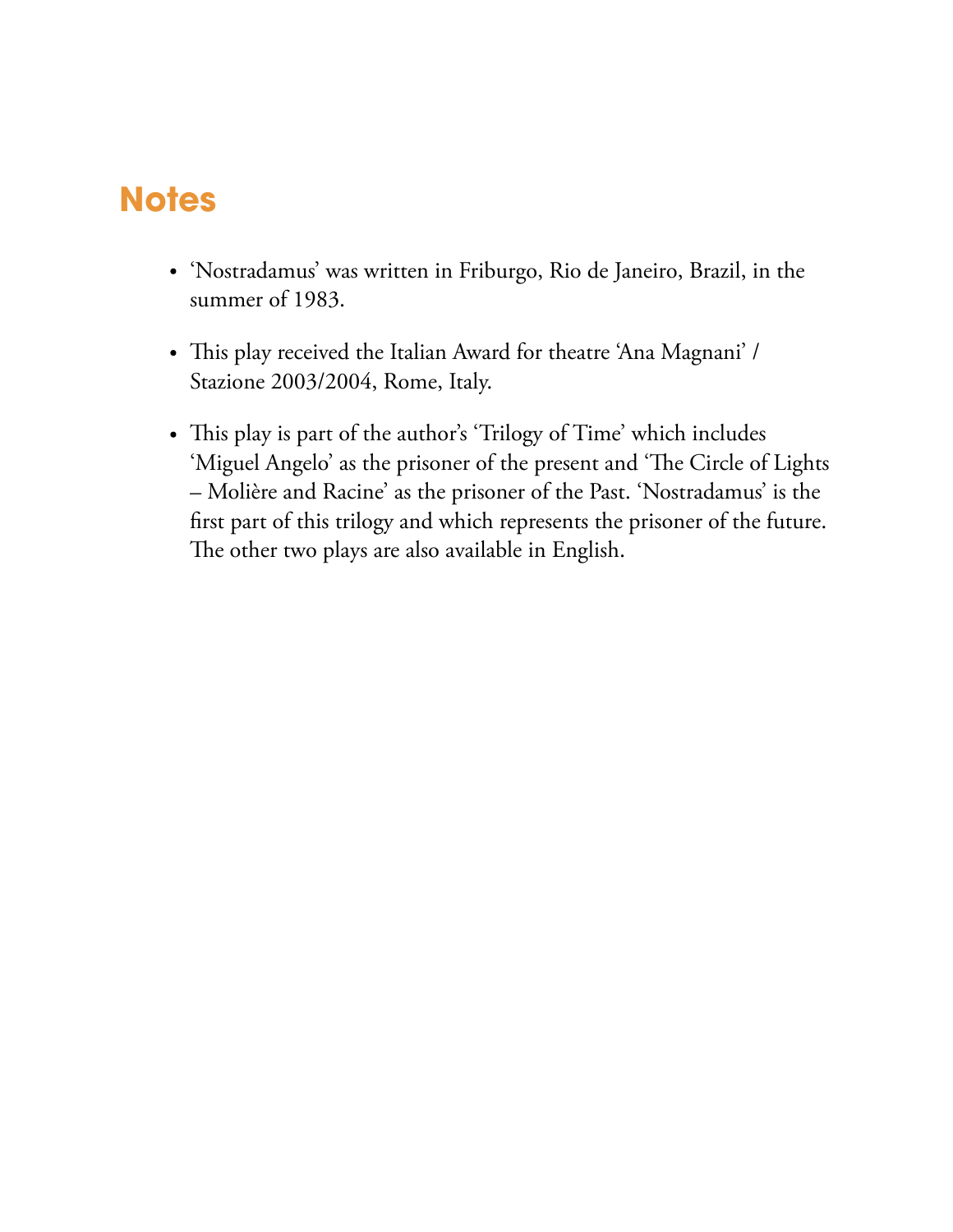# ALTHOUGH THIS PLAY IS BASED ON KNOWN HISTORIC FACTS AND EXTENSIVE BIBLIOGRAPHIC RESEARCH IT IS, NEVERTHELESS, ENTIRELY A WORK OF FICTION.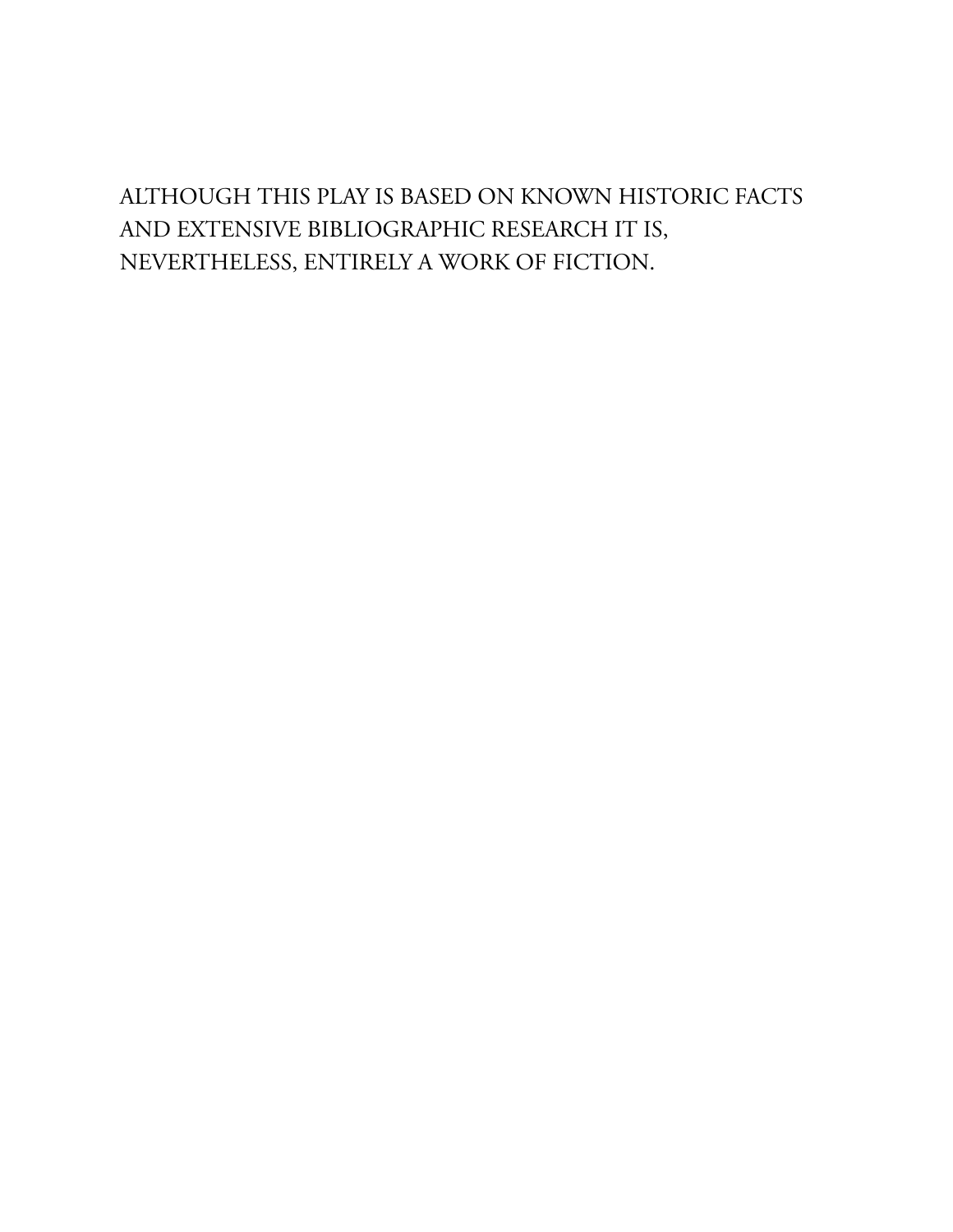#### **LEGIS CAUTIO CONTRA INEPTOS CRITICOS**

**Qui legent hos versus, mature censunto; Prophanum vulgus & inscium ne attrectato. Omnesque Astrologi, Blenni, Barbari procul sunto, Qui aliter faxit, is rite sacer esto.**

# **INVOCATION OF THE LAW AGAINST INEPT CRITICS**

**"ose who read these verses, let them consider with mature mind. Let not the profane, vulgar and ignorant be attracted to their study. All Astrologers, Fools & Barbarians draw not near, He who acts otherwise, is cursed according to rite."**

#### **THE BOOK OF PROPHECIES VI / 100**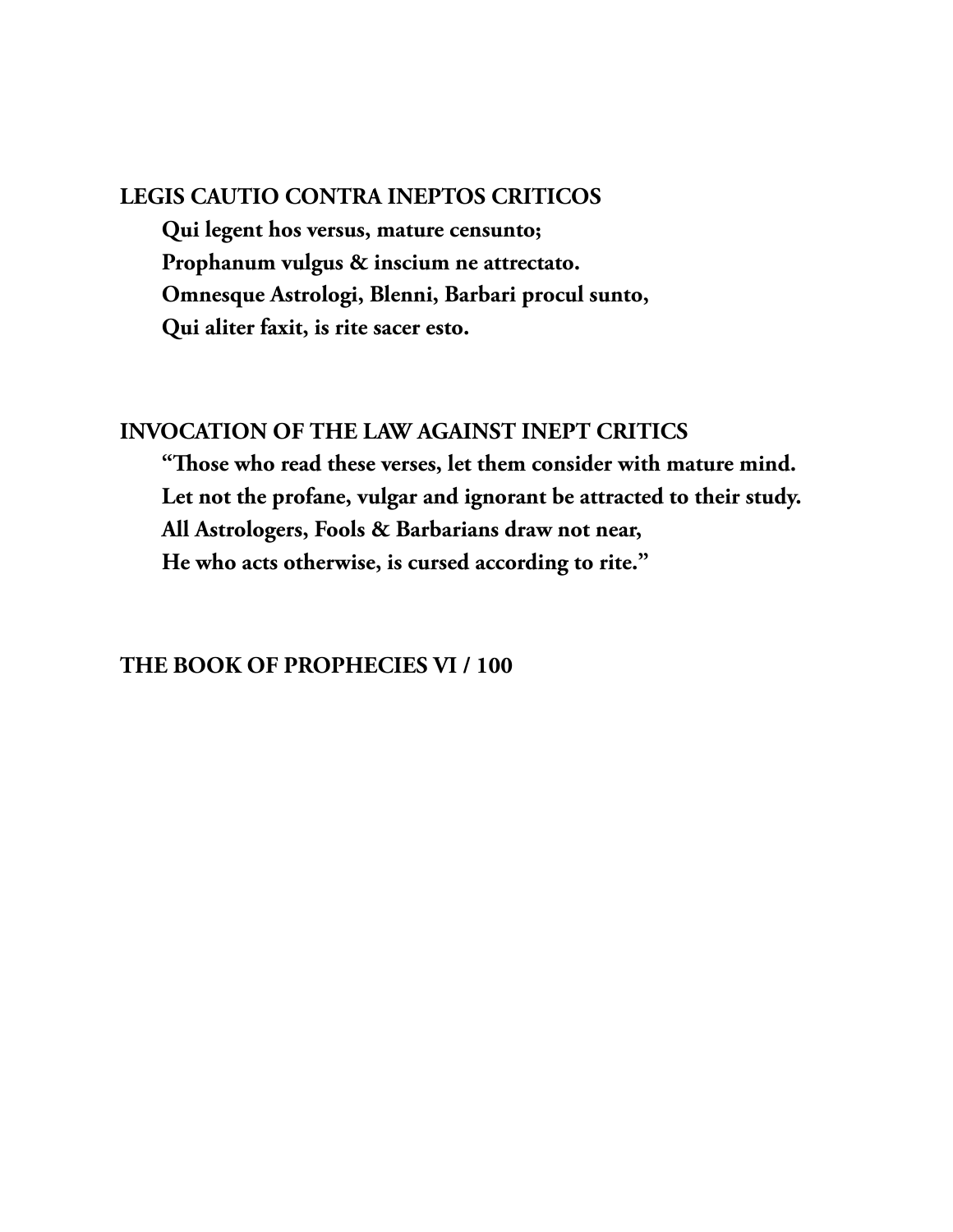# **Reading Doc Comparato's Plays**

Publishers used to avoid certain types of books because they were considered bad sellers: plays, poetry, short stories, biographies… With the e-book everything has changed. All genres are welcome. And we decided to invest in drama, in the theatrical work of dramatist Doc Comparato. The author lived in many different countries and for so his work is very diversified. His book on scriptwriting has been translated into many different languages. What about his plays?

His work is divided into three trilogies: **Tomorrow's Trilogy**, composed by plays written in the 1980's and 1990's: *Plêiades*, *O Beijo da Louca*, for which he won the National Theatre Award, and *O Despertar dos Desatinados* (*The Rainforest)*, not yet staged.

After that came the **Trilogy of Time**, with plays written until the year 2000: *Nostradamus*, *Michelangelo* and *O Círculo das Luzes* – all of which have been staged in Brazil and Italy. *Nostradamus* won the Anna Magnani Award.

And the last **Trilogy of Imagination** which is comprised of his most recent work, plays that had not been published up until now and still not staged.

And it is precisely with his new work that we are going to start. The plays are: *Sempre, Jamais* and *Eterno* (*The Secret Days of Orson Welles In Brazil*). With a very powerful imagetic capacity, he brings to life a writer of children's books, Calabar a traitor and the secret days of Orson Welles in Brazil, in texts apparently simple but full of hidden meanings.

It is worth reading and imagining the plays.

Apart from the trilogies, Doc also has other plays that we are going to include in the second wave of digital editions. The children's play *A Incrivel Viagem*, *Lição N. <sup>º</sup> 18* and *A Misteriosa Morte do Supremo Imperador da China e Outras Histórias.*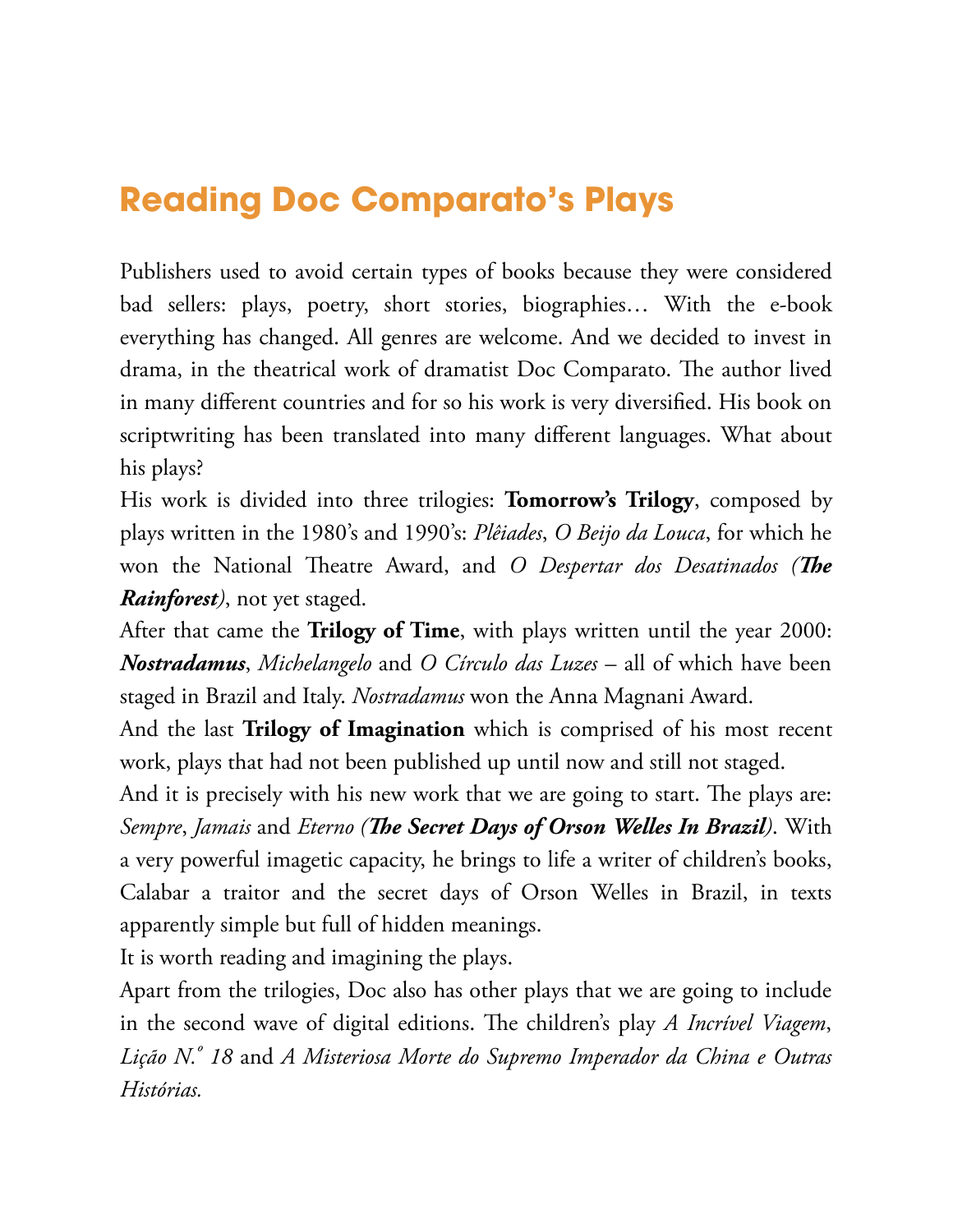Before we end, it is worth reminding that this material is only licensed for reading.

# **Copyright Warning**

The plays here for sale are under registered copyright  $\odot$  by the author under the The General Society of Authors and Publishers of Spain (SGAE) and also The Brazilian Society of Music and Arts (ABRAMUS). Copying the part or the entirety of these plays or using any copyrighted materials other than what the law allows may be subject to prosecution.

You are not allowed to copy, reproduce, broadcast, display, stage these plays or publish them on other web sites without prior written consent from the author. Under no circumstances the material can be used or published, in any way, for commercial or promotional purposes without prior authorization from the author.

# **Advertência**

É expressamente proibida a encenação, parcial ou total, pública, leituras, reuniões, reproduções, por amadores ou profissionais, ou qualquer outro tipo de difusão deste texto teatral, constituindo crime previsto em lei, estando o material registrado pela General Society of Authors and Publishers of Spain (SGAE) e pela Associação Brasileira de Música e Artes (ABRAMUS) Todos os direitos são reservados, necessitando-se autorização do autor para esses propósitos.

SGAE – Site: [http://www.sgae.es](http://www.sgae.es/) E-mail: [raraujo@sgae.com.br](mailto:raraujo@sgae.com.br)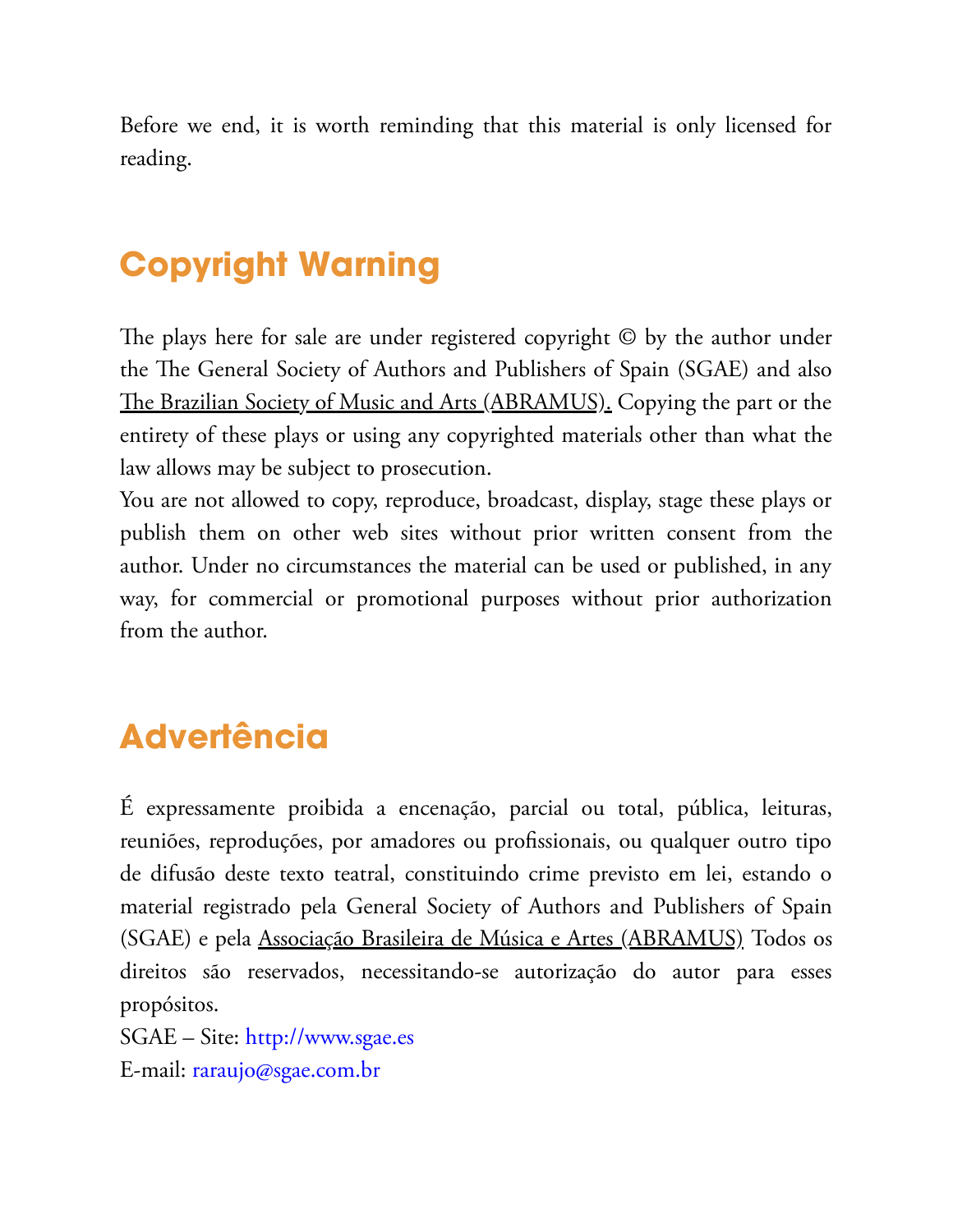*For my daughter Bianca, who was conceived after the play was written but born before it was staged.*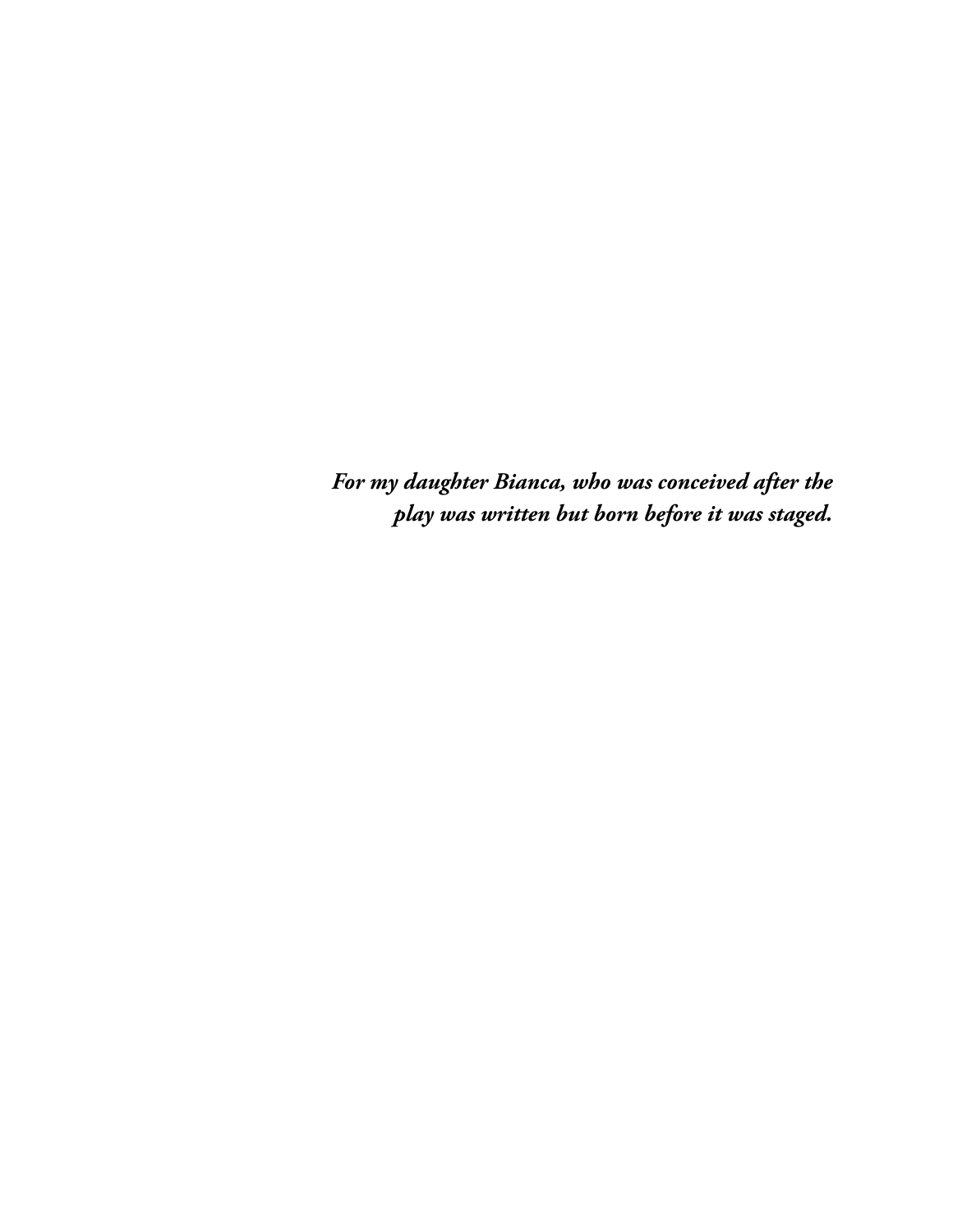# **LIST OF CHARACTERS**

- 1. NOSTRADAMUS
- 2. SABINA
- 3. JULIUS
- 4. CARDINAL NARBONNE
- 5. MONSIGNOR FELICE
- 6. CAESAR
- 7. CATHERINE DE MEDICIS
- 8. DUC ANTOINE DE BOURBON
- 9. COMTE DE LEPAN
- 10. MADAME ANNE
- 11. MONKS, PAJE AND SHADOWS
- 12. ARABS, COURT NOBLES, PONTIFICAL SWISS GUARD AND ACROBATS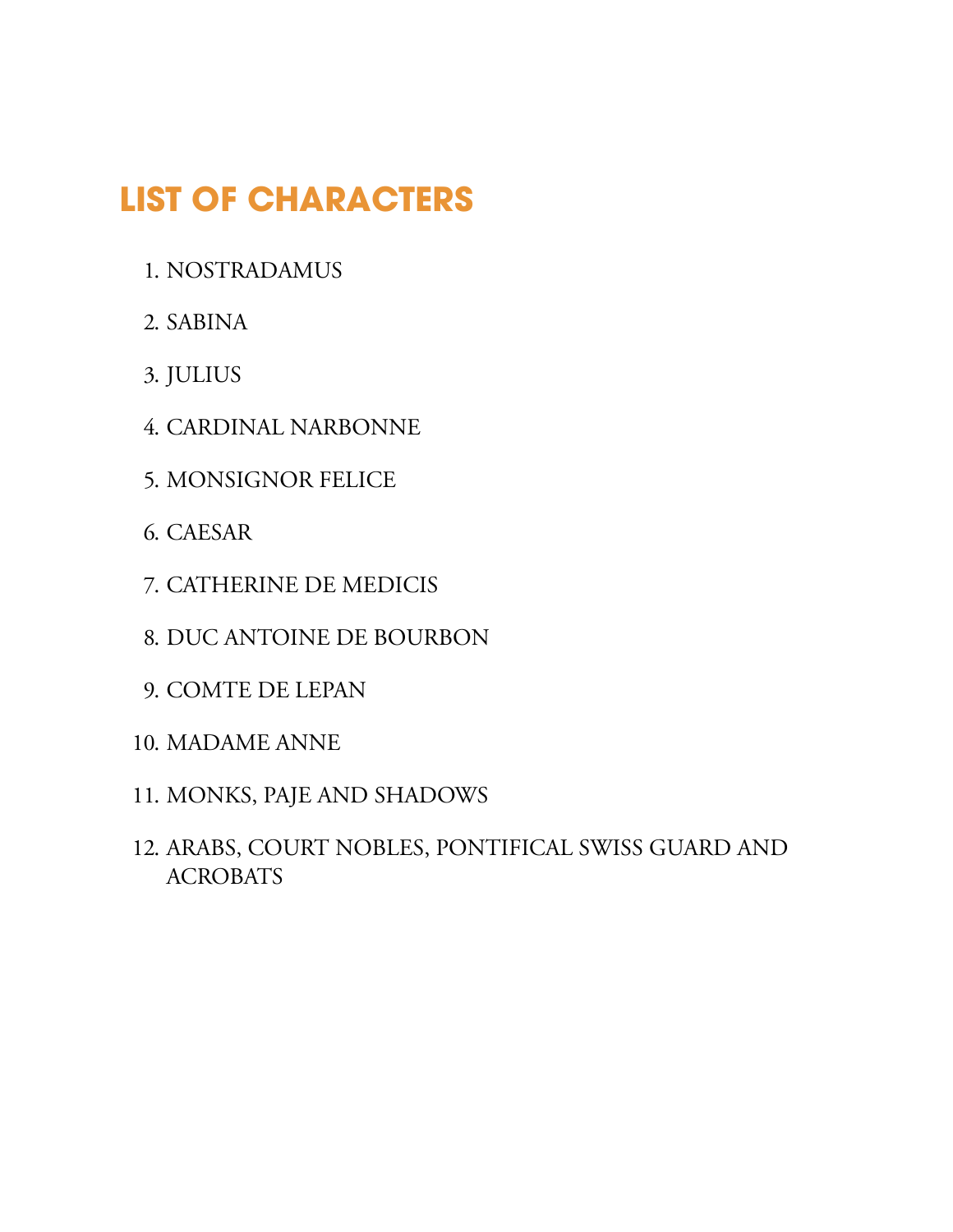# **SETS**

**[NOSTRADAMUS'](#page-23-0) CONSULTING ROOM [NOSTRADAMUS'](#page-39-0) STUDY THE DUNGEON OF CARDINAL [NARBONNE'S](#page-54-0) PALACE THE [DISPENSARY](#page-68-0) AT AGEN INSIDE A [PYRAMID](#page-88-0) [VATICAN](#page-110-0) MAP ROOM THE [FRENCH](#page-121-0) COURT [NOSTRADAMUS'](#page-128-0) HOUSE (SALON)**

**THE ROYAL [APARTMENTS](#page-140-0)**

**HALL OF [MIRRORS](#page-150-0)**

Note: The music references in the text are only a way to indicate the passing of time. It is up to the director the use of this rubric. We suggest the song TE DEUM by Z. KODALY as base soundtrack.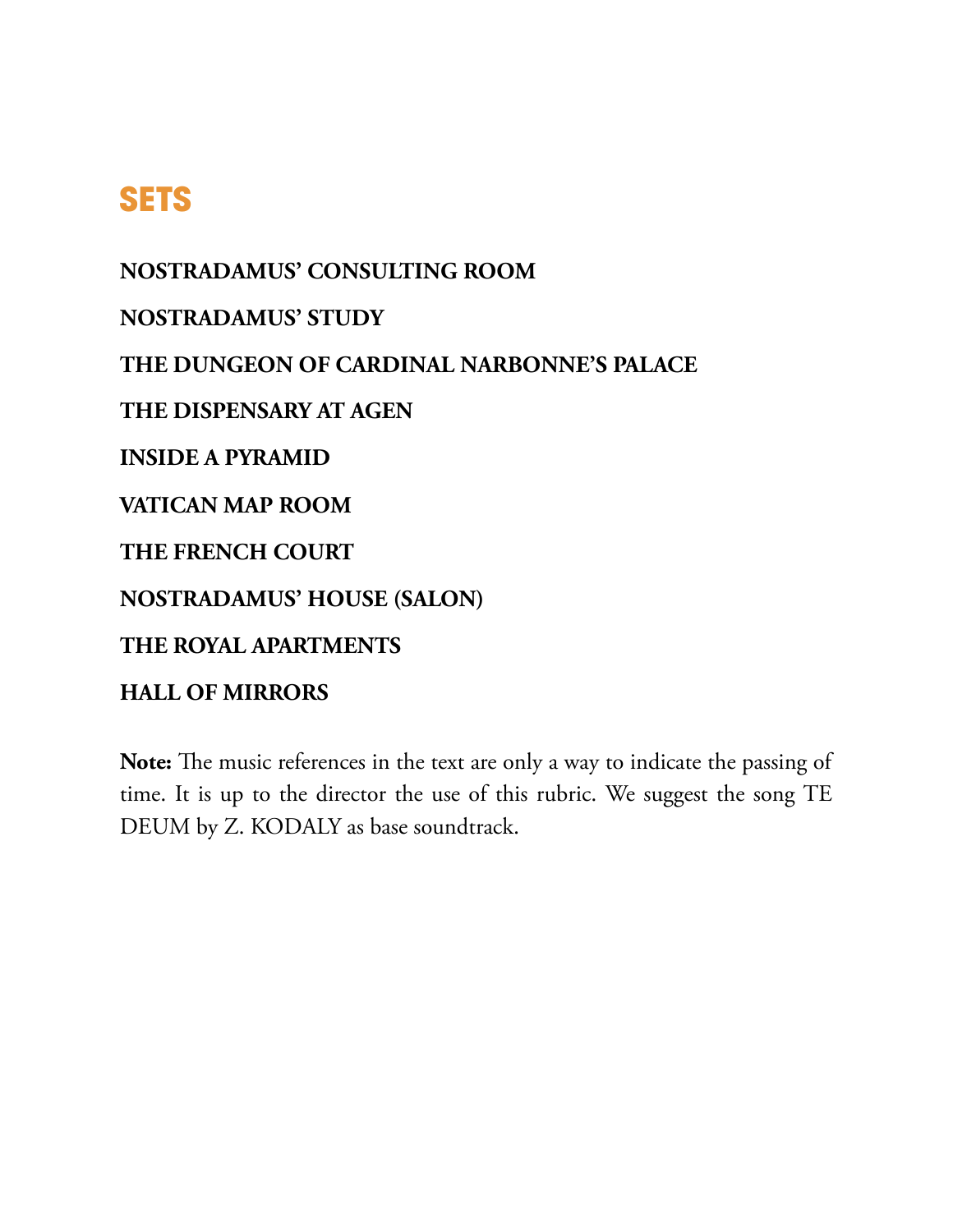# **NOSTRADAMUS**

**BLACKOUT. THE CURTAIN RISES.**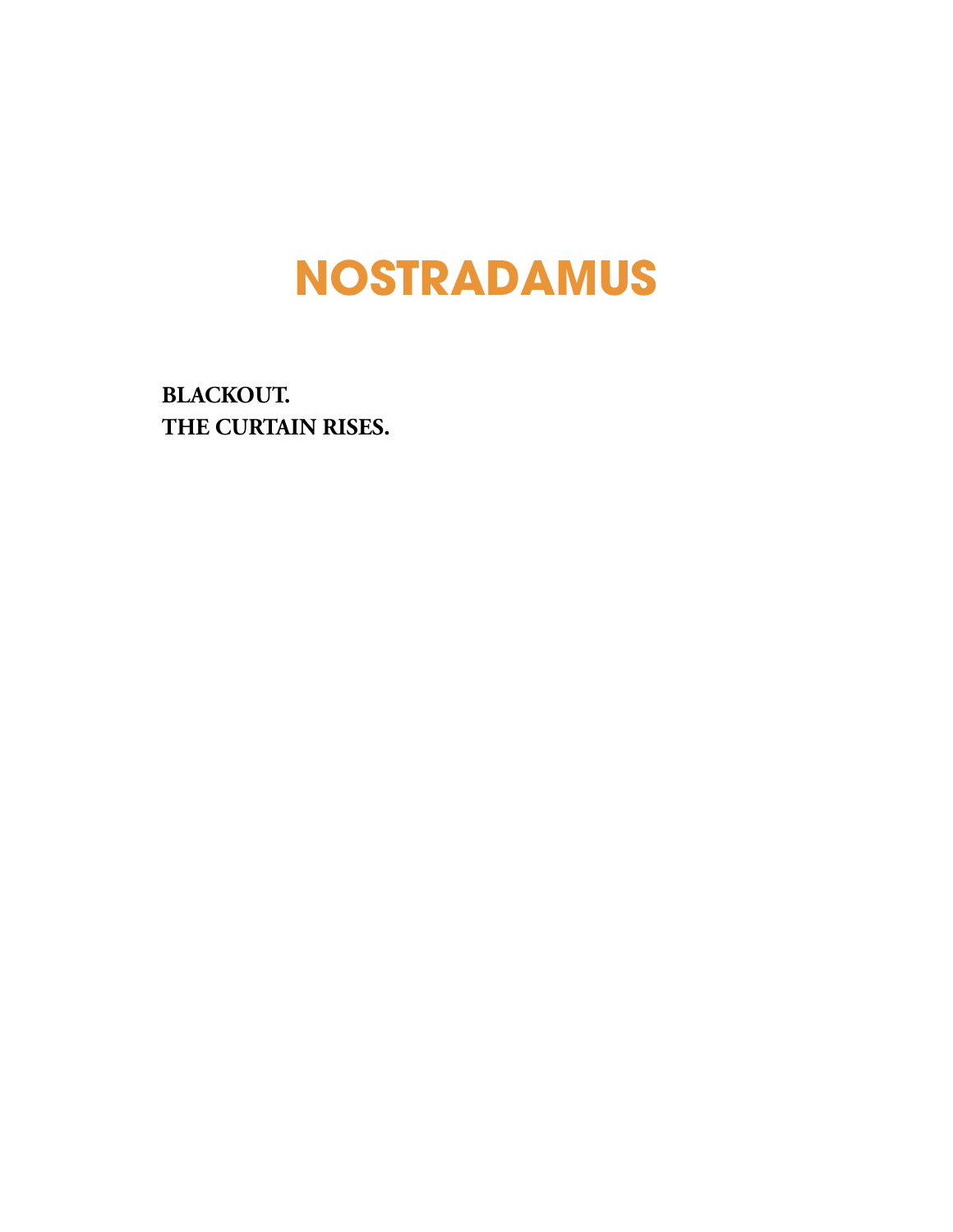# **SCENE 1. NOSTRADAMUS STUDY**

*Avignon 1525. Night. MICHEL DE NOSTREDAME (NOSTRADAMUS) and his colleague JULIUS are in conversation in a candled room. Spread out on a huge table are cheese, fruit and wine. Julius helps himself to a piece of fruit and bites into it. Pause. Nostradamus, his back to us, watches the sun rise through a window.*

#### **JULIUS**

No, really. Just think of it. Standing up and sitting down with that! ... Presiding over the council of ministers. They say the unfortunate man hasn't seen a saddle in six months. He doesn't dare leave the palace. They've tried everything! I heard a rumour that a monk was sent from Rome!

*Nostradamus turns around.*

#### **NOSTRADAMUS**

A monk? … A monk? Whatever for? … Ah, doubtless to sprinkle the royal arsehole with holy water.

#### **JULIUS**

Michel! … (PAUSE) … I trust no one can hear. God preserve His Majesty.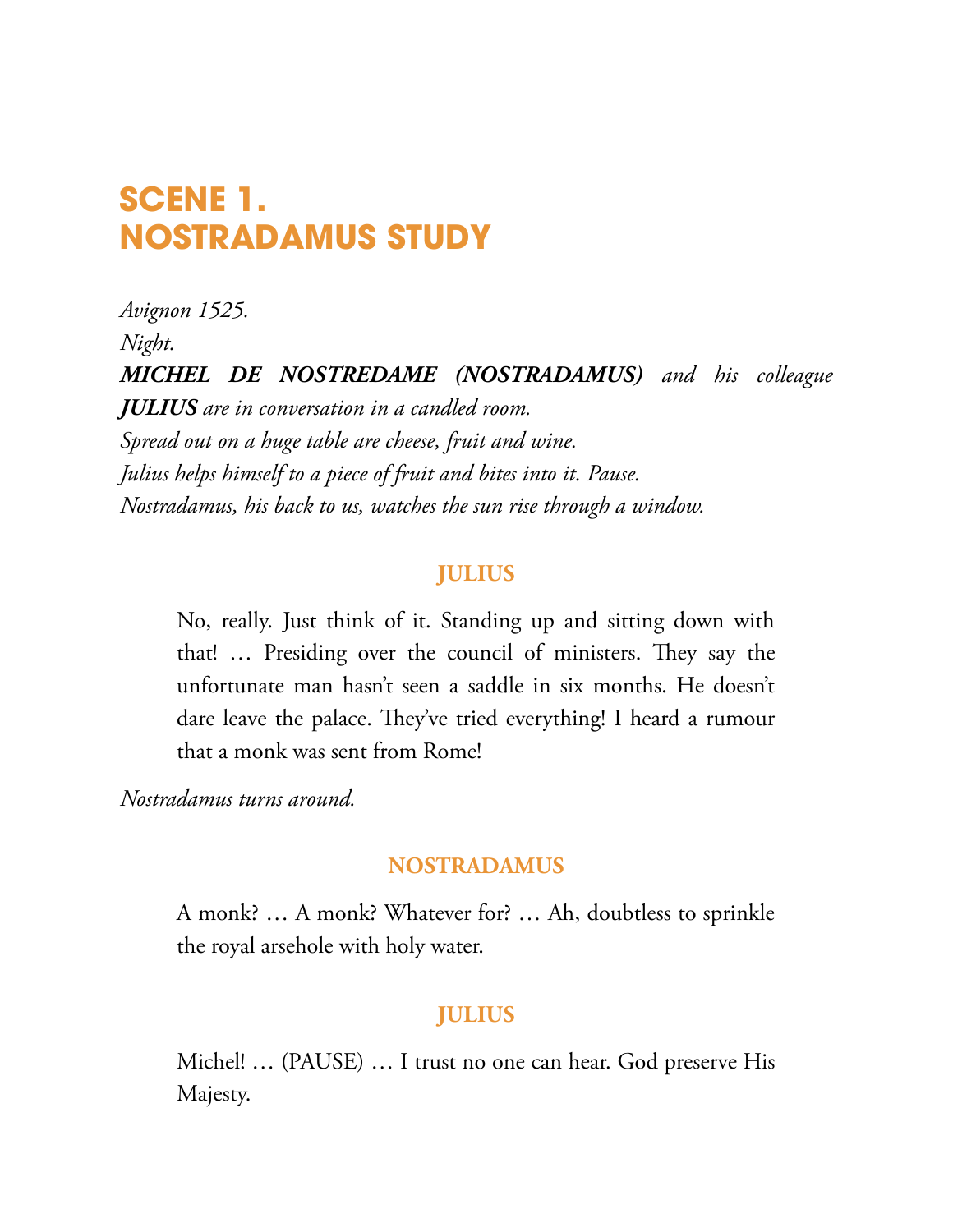#### **NOSTRADAMUS**

Tch! I've had it up to the ears with this business. It's nothing but the king's arse here and the king's arse there. (PAUSE) JULIUS, you must have fathomed things by now. Don't you understand? The king is quite content with his anal fistula otherwise he wouldn't surround himself with those incompetent quacks from Paris, raising his arse aloft all the time like it was some precious trophy. My God! How many years now have we been hearing about this blesses bum? It has been a constant topic of learned conversation since at least my first years at medicine school. And I graduated four years ago! … Do you know what Doctor Camile, my tutor, whispered in my ear? … He said, " We shall be looking at this fistula in ten years' time and still be scratching our heads." Well, I've had my certificate these last four years.

#### **JULIUS**

Michel! ... The only reason you go on about this is because, as you well know, your own methods are not universally accepted. And certainly not accepted in Paris.

*Silence.*

#### **NOSTRADAMUS**

All I'm saying is they should stop dunking the royal posterior in pails of oils and creams. That's all I said.

#### **JULIUS**

Not said, Michel. Wrote.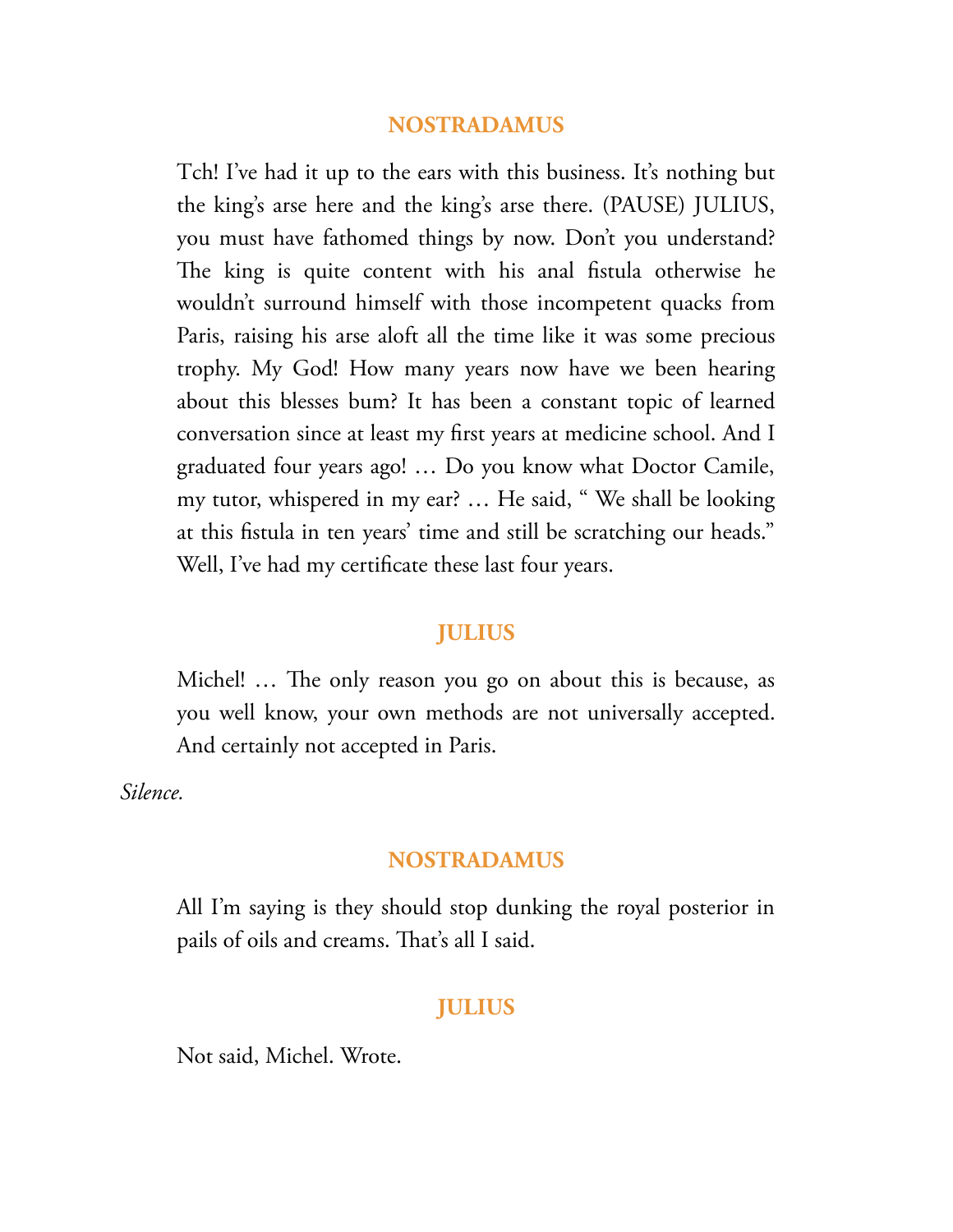#### **NOSTRADAMUS**

What's the difference Julius?

#### **JULIUS**

A great deal. Your thesis was denied.

#### **NOSTRADAMUS**

Nonsense. If someone had two arseholes stich one up. It's plain common sense logic.

#### **JULIUS**

In reality, however, logic counts for little, Doctor de Nostredame.

#### **NOSTRADAMUS**

And not only in reality. The most learned convocation of medical practitioners of the esteemed Faculty of Avignon of which your most noble person is a dynamic member, (NOSTRADAMUS bows gracefully) … also has its logic which, as far as I can see, is neither sound medicine nor sound biology.

#### **JULIUS**

Michel, don't be impertinent. I am your friend. I did not come here to listen to heresies.

#### **NOSTRADAMUS**

You are very… odd, Julius. You invariably agree with me in private yet withhold your endorsement ion these learned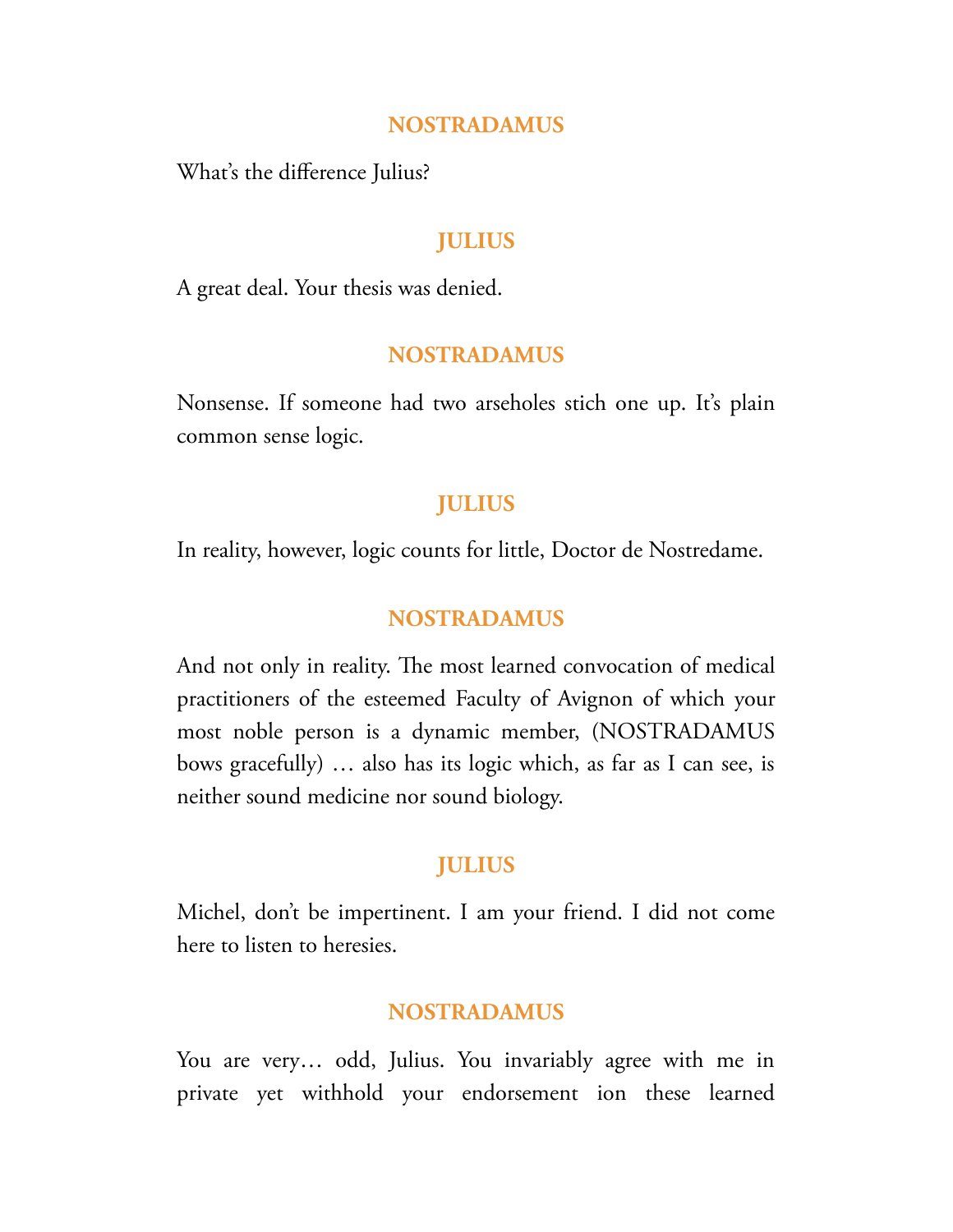meetings. You keep your mouth shut tight. (PAUSE) You disappoint me, Julius. You sadden me.

*Slow light change; dawn breaks.*

#### **JULIUS**

You ignore the future consequences of what you say, Michel. (SERIOUS) You just say whatever comes into your head; it's as though thoughts came in lightning flashes. This is not good. You must think before you speak. (PAUSE) You have quite a brilliant mind as a doctor with a not impressive list of wealthy patients. You have a delightful family. Now, why do you persist in … jeopardizing all this?

#### **NOSTRADAMUS**

Because the liver is definitely not the site of the intellect, even less the tabernacle of the soul and I don't believe that a good bleeding is the universal cure for all man's illness.

#### **JULIUS**

Ha! … Ha! … Ha! … Well, you just prove it isn't!

*Silence. Nostradamus places his hand over his heart.*

#### **NOSTRADAMUS**

I feel it here. My heart beats faster. This must mean something. The heart speaks with rhythm  $-$  surely this must have significance?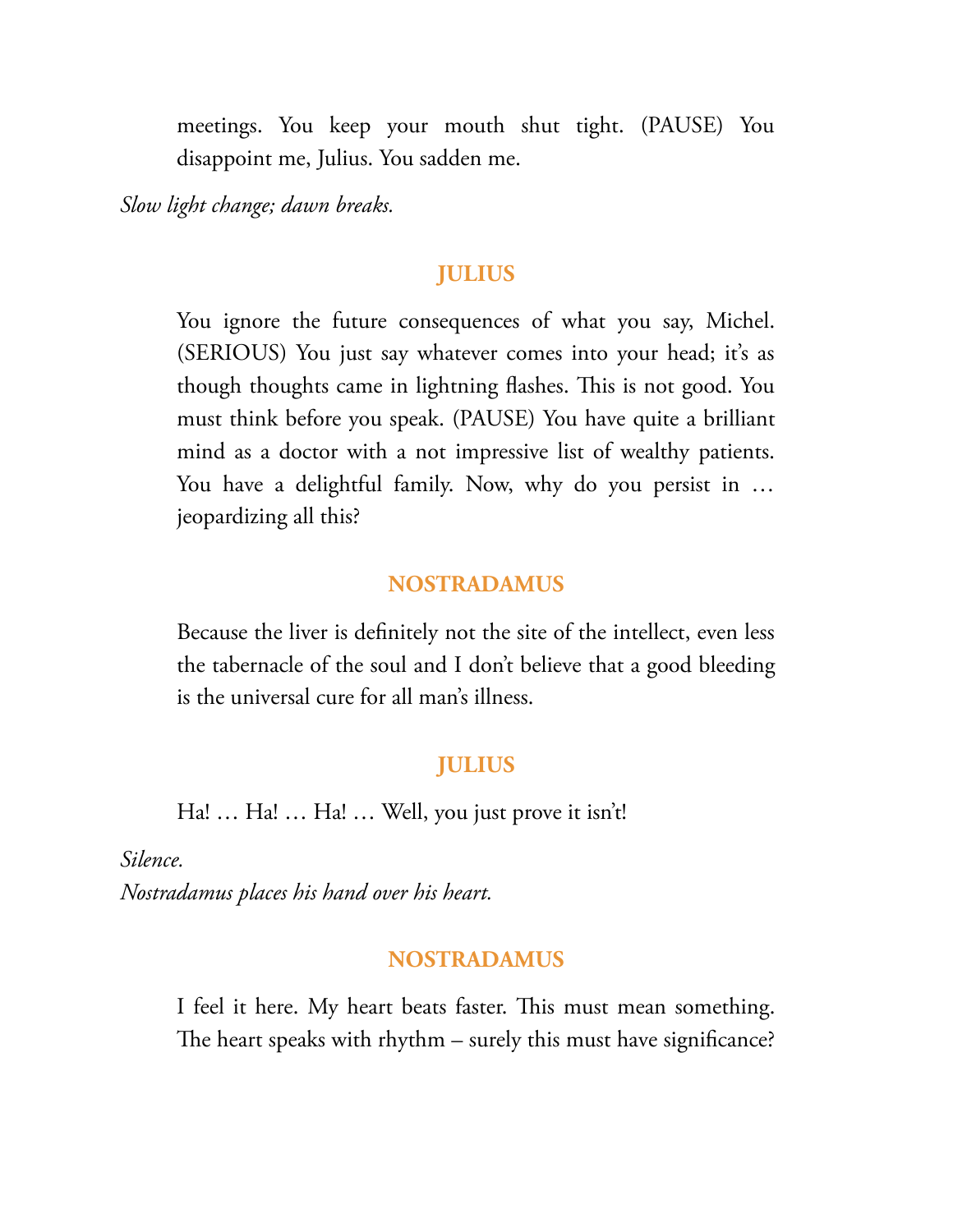The liver is totally dumb. Or, rather, the liver's mouth is nothing other than king's arse. (HE LAUGHS).

#### **JULIUS**

The heart is... empty. (HE HOLDS OUT THE WINE BOTTLE) A hollow vessel. Or have you forgotten? But the liver! The liver is an eternal fountain of humours and bile and plasma and, consequently, of far greater importance. Your anatomy is wanting, my dear Michel.

#### **NOSTRADAMUS**

I'm tires of all this, Julius. You are boring me. Besides, it's morning already and I've a full day of work ahead. I think we should no longer be friends.

*A beat. A cock crows.*

#### **JULIUS**

Well, I don't agree.

*Silence. JULIUS takes a drink.*

#### **NOSTRADAMUS**

No! … Don't tell me after all this you've finally managed it?

#### **JULIUS**

I have it here. With me.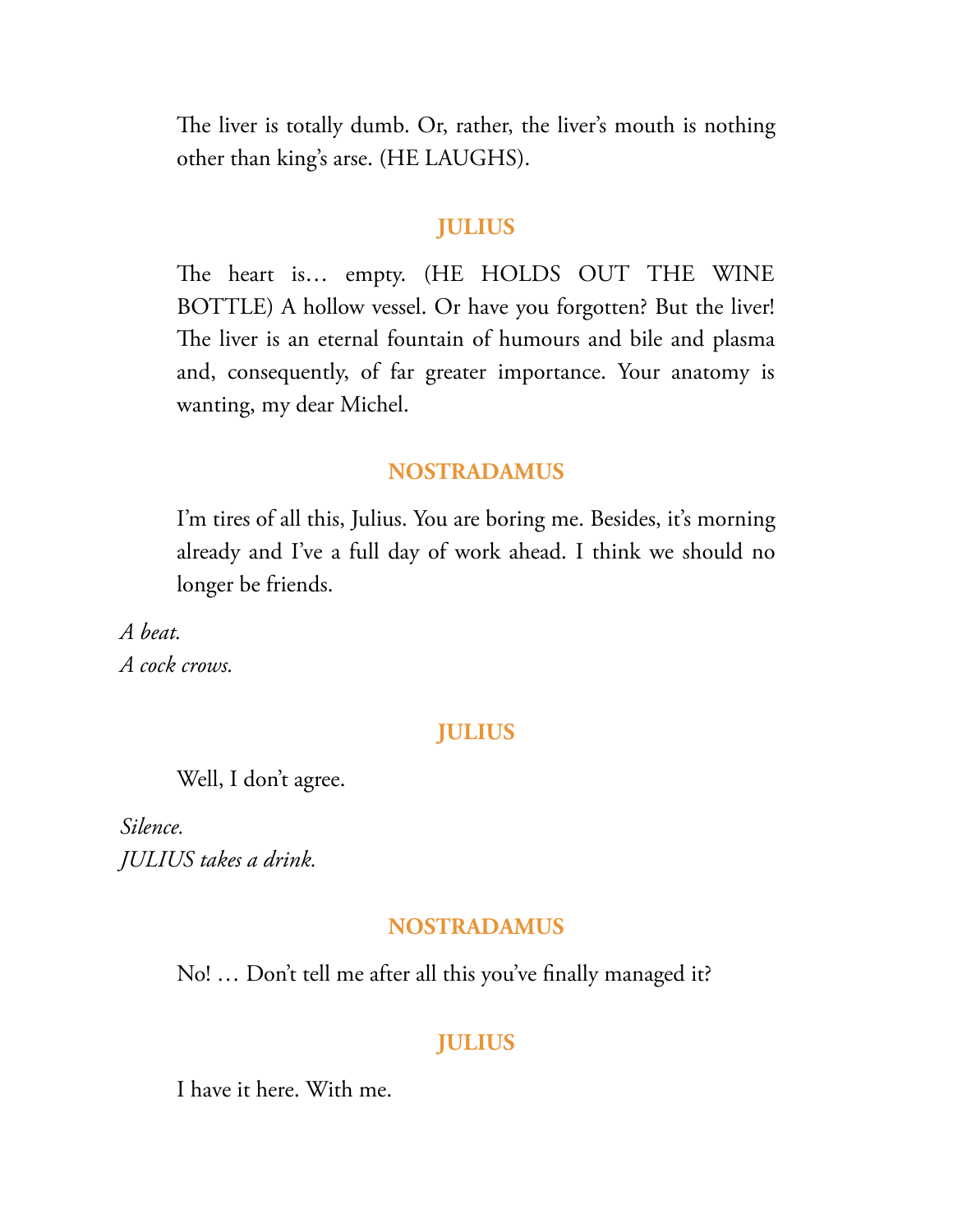#### **NOSTRADAMUS**

Well, show it to me! Why on earth didn't you say so before? ... You could have told you had it hours ago.

#### **JULIUS**

I have my own peculiar ways. (PAUSE) I don't know if I should, Michel.

#### **NOSTRADAMUS**

Listen. I've already told you. I only want a loan, just to copy the most important chapters. You'll have it back in two days at the most. I shan't breathe a word to a living soul.

*Julius bends over a bag and withdraws a book wrapped in a cloth.*

#### **NOSTRADAMUS**

Julius, my dear friend Julius, by the grace of the king's three assholes, you did it! And, what's more unbelievable, you had the balls.

*Julius places the book on the table. e intensifying dawn light produces a strange luminosity.*

#### **JULIUS**

It's so strange… when you asked me to get it I thought I'd have to be out of my mind. But … I just walked in, asked the Council's permission to enter the Secret Library and … It was the most mysterious place I've ever seen.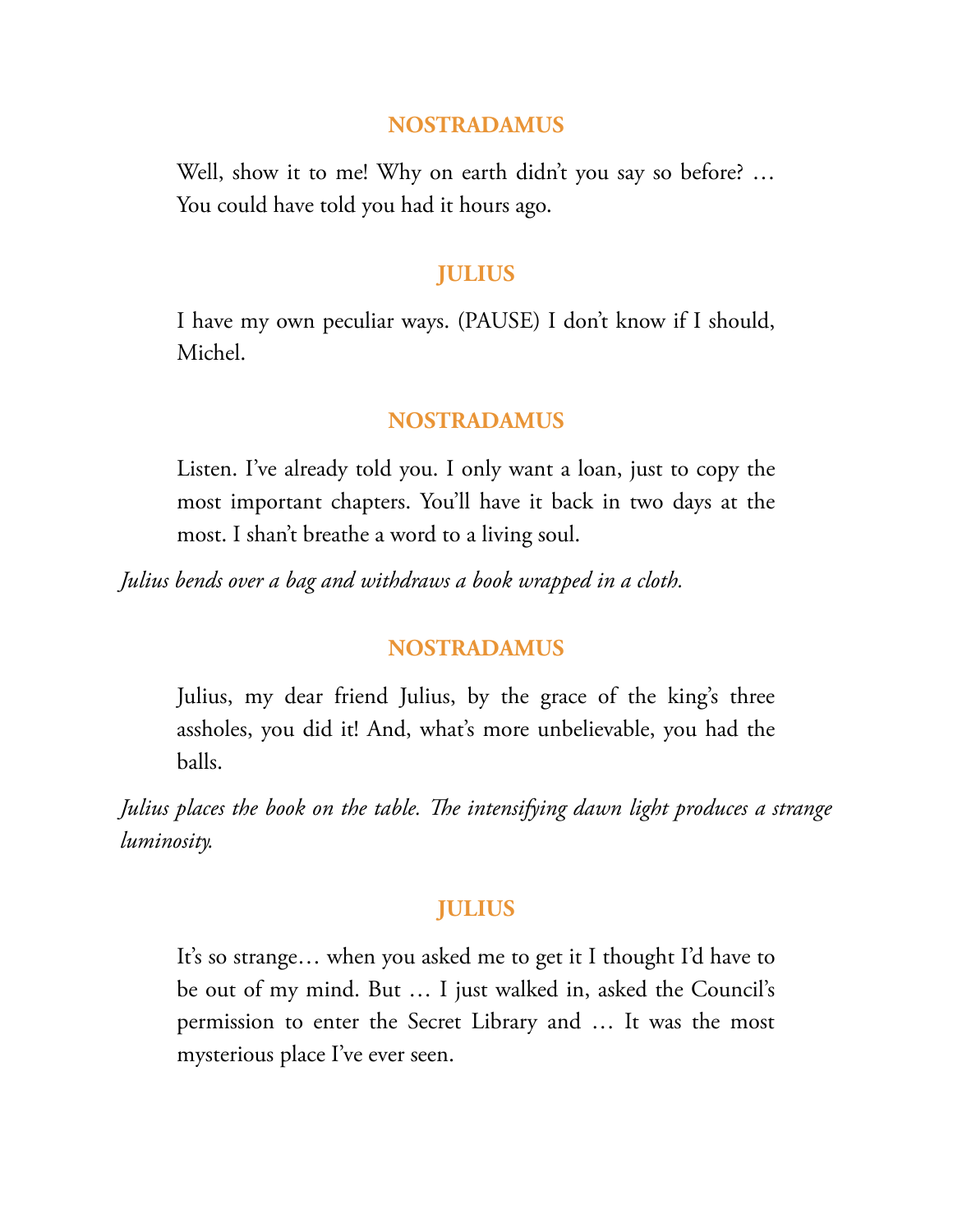#### **NOSTRADAMUS**

Incredible.

*Nostradamus strokes the cloth and slowly uncovers the book.*

#### **JULIUS**

I've been there thousands of times. And never once have I experienced a similar dread. Never! At least, not after the first time … As soon as I …

#### **NOSTRADAMUS**

Magnificent. The first time.

#### **JULIUS**

Papyrus. Floor to ceiling. Ancient books. Every nook and cranny … My finger were itching, I was sweating all over, my heart thumping…

#### **NOSTRADAMUS**

With passion, Julius.

### **JULIUS**

Yes .... It was as if I was inside a woman... The same intoxication… And fear… and thrill.

*Nostradamus opens the book and reads the title page.*

#### **NOSTRADAMUS**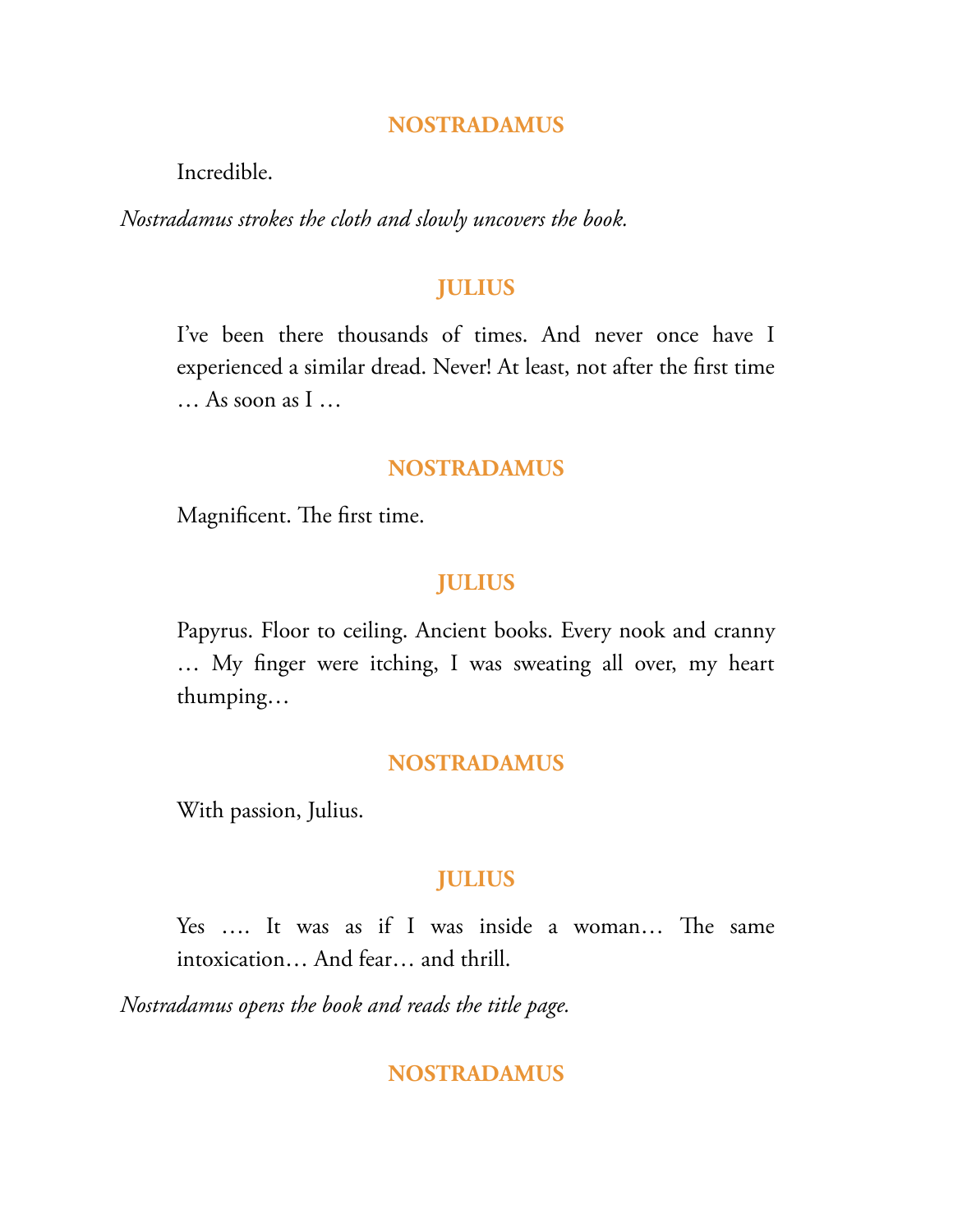De Mysteriis Egyptorum.

# **JULIUS**

It was no easy matter; let me tell you, Michel. No easy matter at all. Fist of all to find the book… and then to exit with it concealed under my gown. And against all those odds… I succeeded.

#### **NOSTRADAMUS**

You took a great risk, Julius. A risk for both of us.

#### **JULIUS**

No. I took the risk for you. (PAUSE) I have no wish to read this book. I don't even want you to mention anything about it to me. (PAUSE) No. A thousand times no, Michell. I'm quite certain that if the book has been forgotten – has deliberately languished – in the labyrinthine corridors of the library then it is for a good reason.

#### **NOSTRADAMUS**

Ah! De Mysteriis Egyptorum! Let me tell you the reason why. It was my grandfather who reared me from an infant. All I have today – what I am today – I owe to this man. It was from his lips that I occult. The Veda. The Kabala. The writings of the Hebrews. (PAUSE) I tasted a little of every one. (PAUSE) My grandfather taught me about the planets and the stars and thus the world of astrology opened to me. (PAUSE) It was his breath which uttered the word "eternity" to me. (PAUSE) But even he had never heard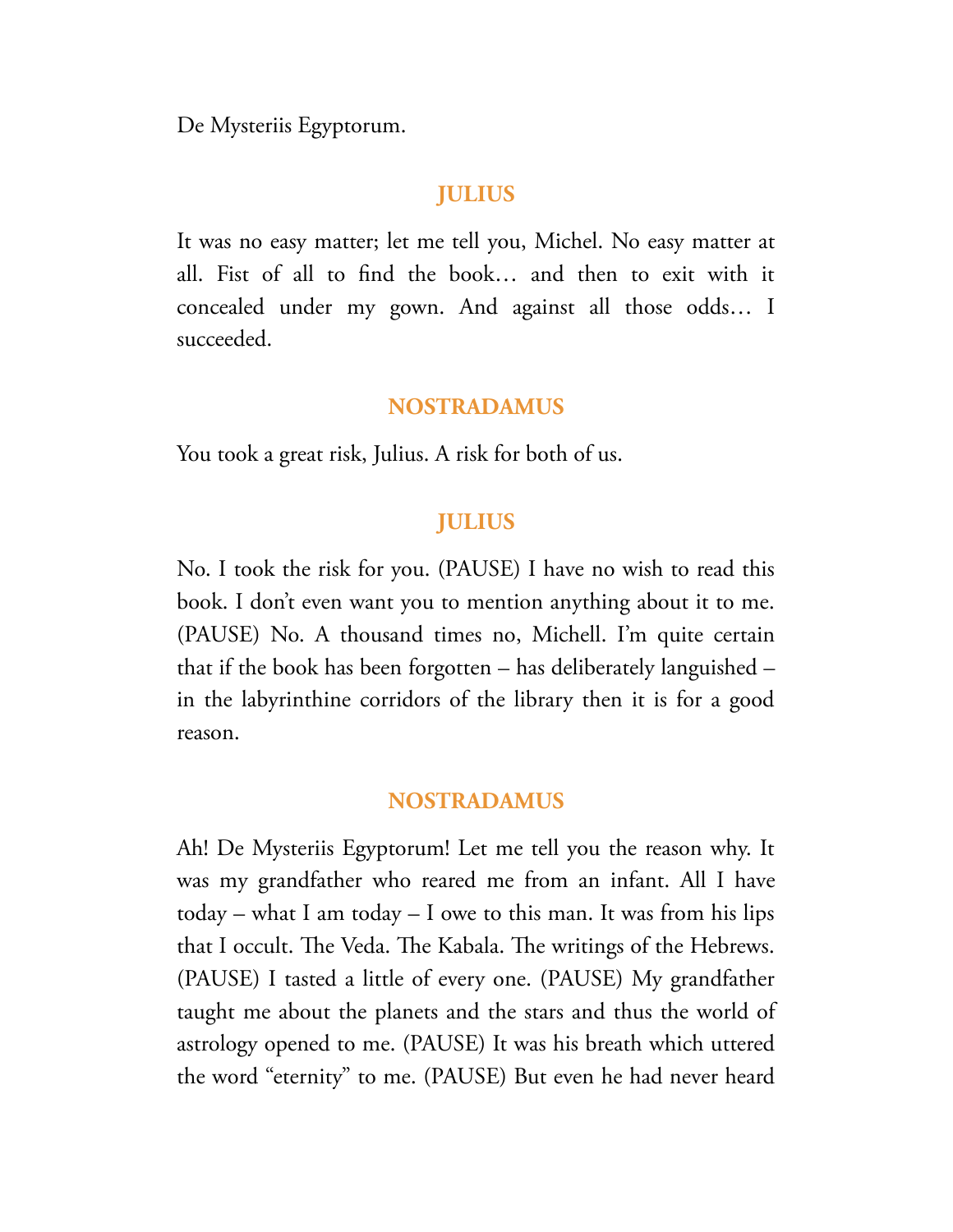mention of De Mysteriis Egyptorum However, his intuition told him the book had to exist somewhere in the universe. (PAUSE) Therefore, I set off to scour the world, travelling from St. Remy de Provence to Montpellier, from Paris to Toulouse, then on into Italy. My journey took me as far even as the frontiers of Spain. Ah! What an appetite I has for travel! But, one day, without warning, the appetite waned and vanished, and I settled here in Avignon. And I – like my grandfather before me – had the same intuition. Buried somewhere in the depths of the distinguished Council which shows me only contempt and a stone ear, there lay something in wait for me. (PAUSE) I approached Clauvius. Through my probing he revealed the existence of the Secret Library. And, of course, where else should I expect to find the book than here, right under my very nose?

*Nostradamus moves closer to the book. A bell is rung.*

#### **JULIUS**

The bell for matins. It's getting light.

#### **NOSTRADAMUS**

Light. The light. Why is there a secret library at all? The shadows. I want light, Julius. The sharp morning light.

# **JULIUS**

Michel, I beg you, do no read this book.

#### **NOSTRADAMUS**

We went to such trouble. Why shouldn't I?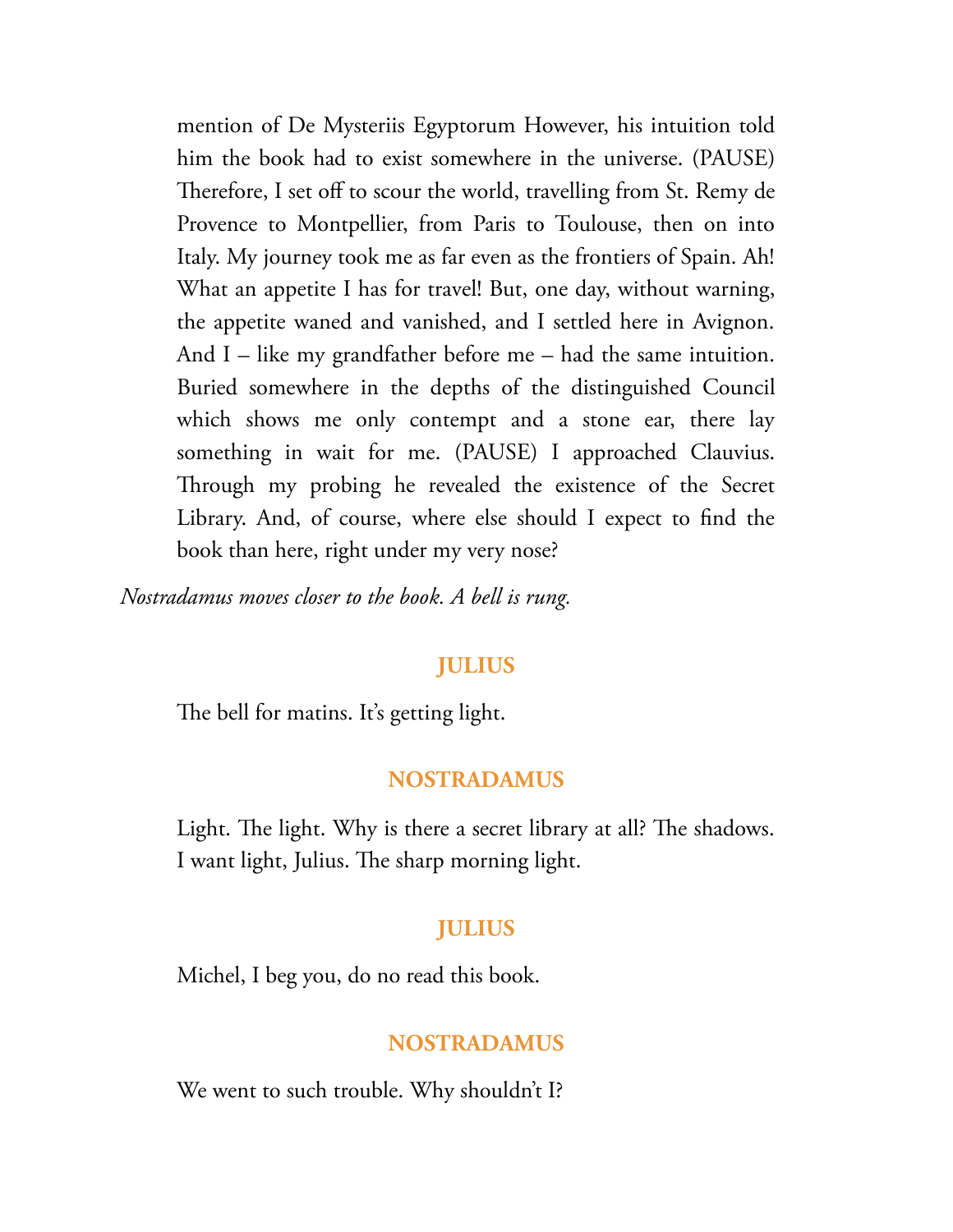#### **JULIUS**

I fear it might change you. You could be transformed by it. And I want my friend to continue himself; the man I know, have always known.

#### **NOSTRADAMUS**

Ridiculous. Of course it shan't change me. How foolish you are to fear such a thing. It's nothing more than a book. It contains nothing more dangerous than words. Words and more words.

#### **JULIUS**

And the Holy Inquisition at your heels for all your days.

#### **NOSTRADAMUS**

Ah! Have no fear. (PAUSE) After all, the Inquisition's representative in Avignon is one of my best patients.

*e light dwindles. Music.*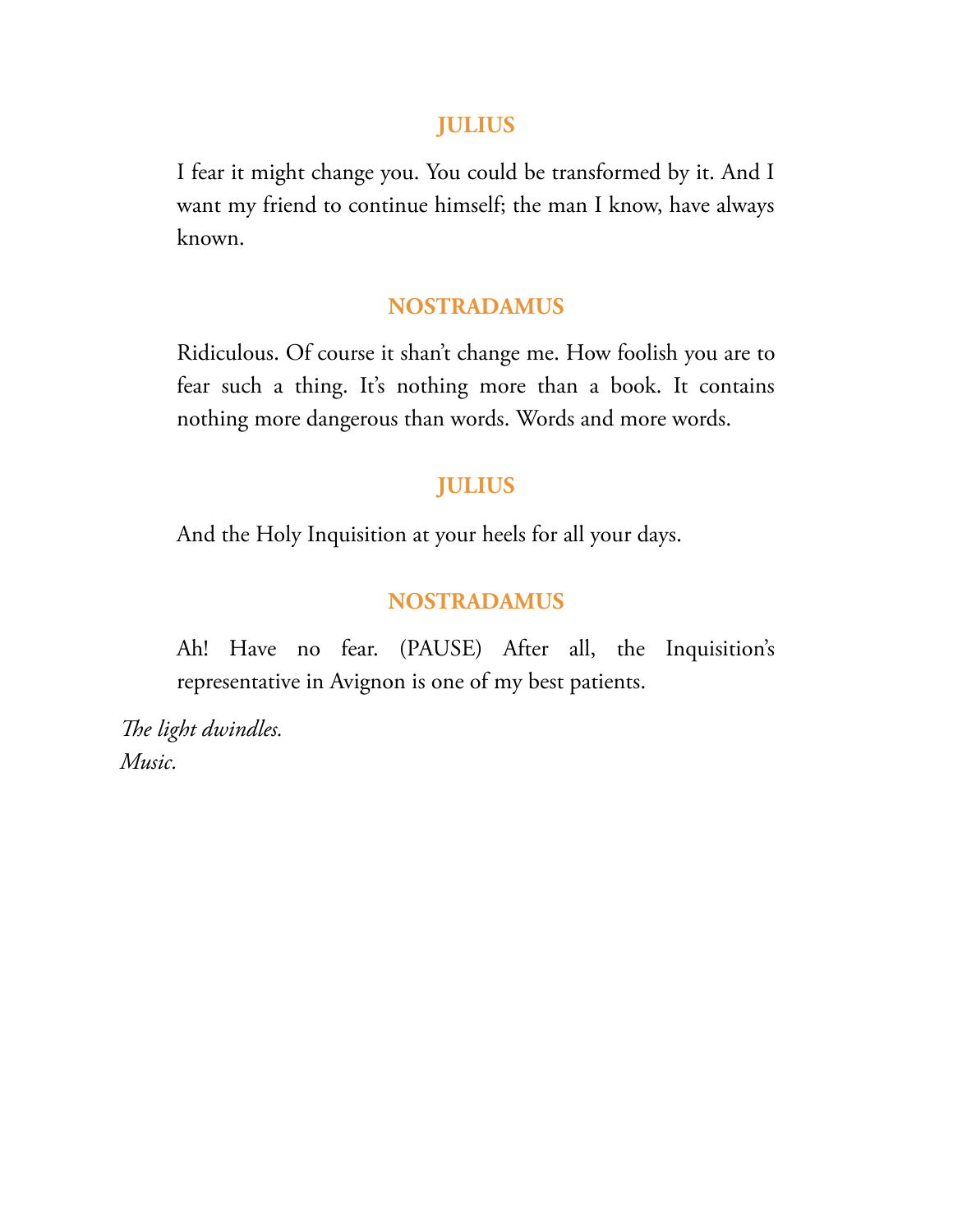# <span id="page-23-0"></span>**SCENE 2 NOSTRADAMUS'S CONSULTING ROOM**

*Avignon, 1525.*

*Day.*

*A spotlight picks out a page. e page approaches the apron of the stage; he strikes the floor with his ceremonial stick.*

# **PAGE**

Representative of the Holy Inquisition! His Eminence Cardinal Narbonne!

*e Consulting room is lit gradually revealing, in a distant corner, an astrolabe. Nostradamus enters wrapped in a cape holding a small rod in one hand. Cardinal Narbonne is followed by two youthful monks and a Monsignor.*

# **NOSTRADAMUS**

Your Eminence!

*Nostradamus bows and crosses to kiss the Cardinal's ring.*

# **CARDINAL**

# Doctor Michel!

*e Cardinal makes his way to a wood bench in the centre of the room. Nostradamus remains standing.*

# **NOSTRADAMUS**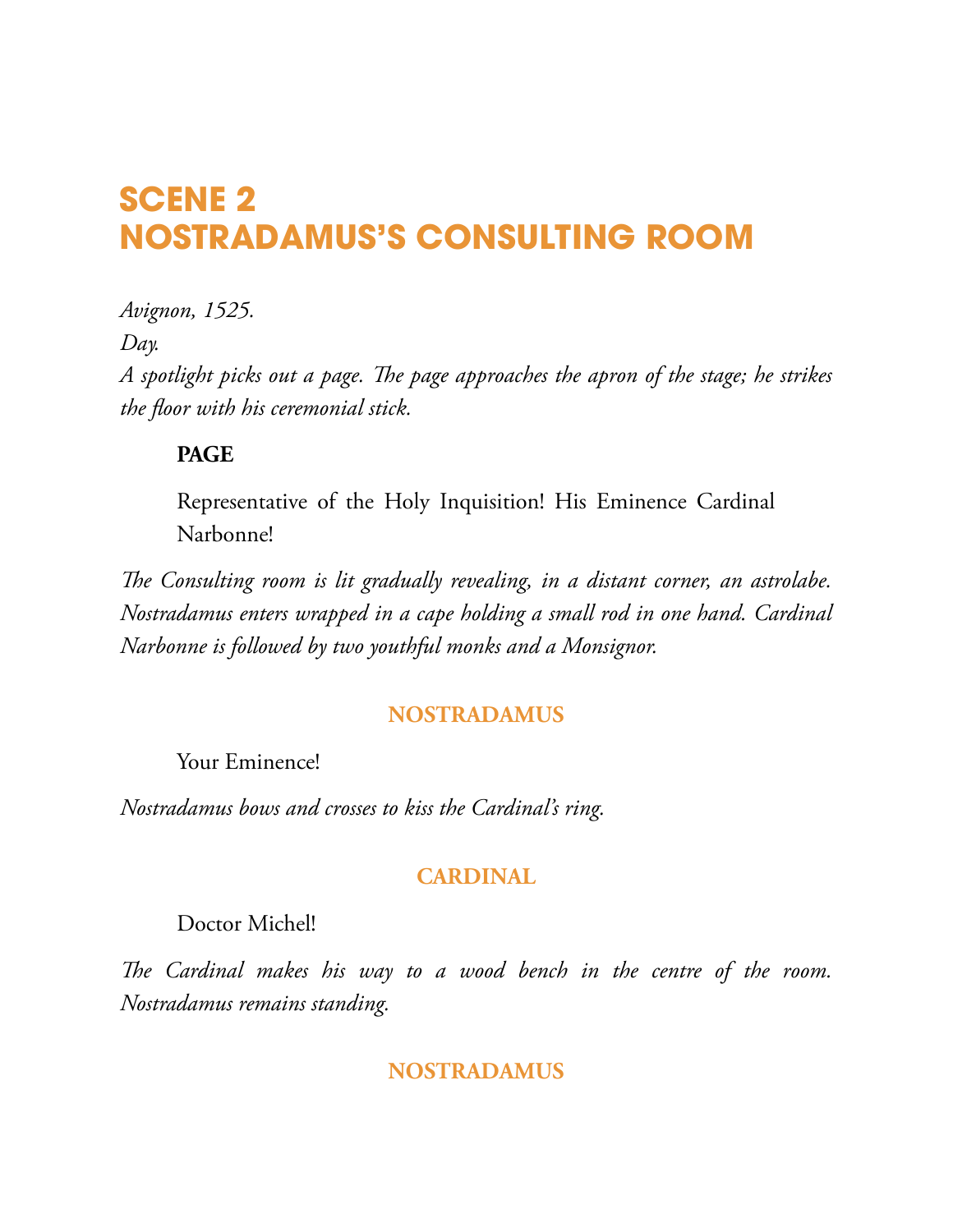Such a noble visitor bestows unwonted prestige on my humble practice. (PAUSE) I hope indeed that the ailment presently afflicting your Eminence is of a minor nature and that the light of the Holy Spirit will illuminate his servant and assist me in banishing it from your body. Eminence!

*Nostradamus bows one more time.*

#### **CARDINAL**

The Lord hears your prayer, Michel. The Lord hears.

*Silence.*

#### **NOSTRADAMUS**

Well, then? How may I help you?

*e Cardinal casts his eyes about the room.*

# **CARDINAL**

Aha! I observe an astrolabe!

*He points to it. Almost hidden behind yards, books and scroll we can now see the astrolabe.*

# **NOSTRADAMUS**

Quite, Eminence. It is my duty to comb the heavens, the kingdoms of the sea and the plants, to burrow in the seams of the earth itself in search of anything to dispel the sufferings of the ill.

# **CARDINAL**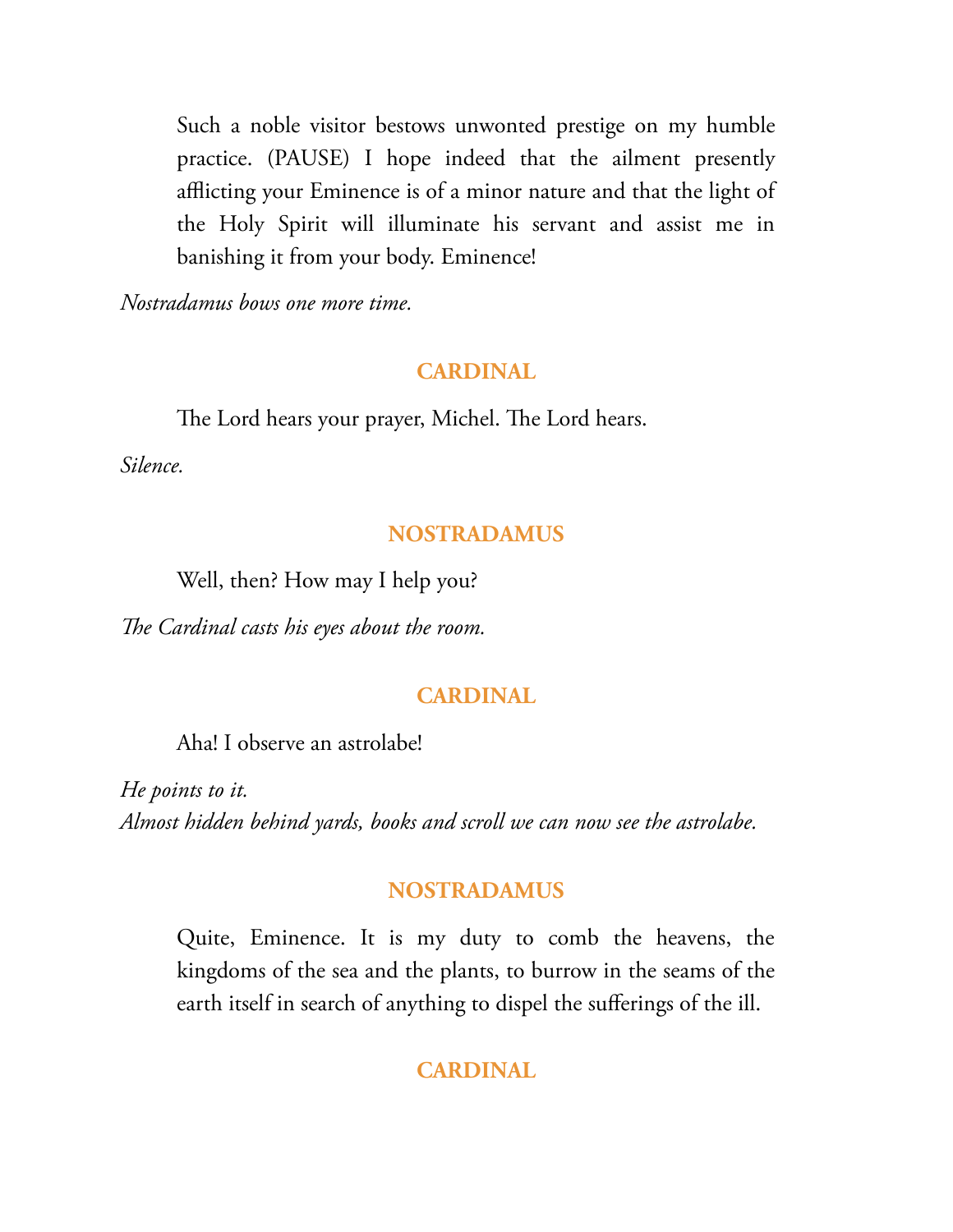Most eloquently presented, Michel. (PAUSE) But between us, what do you make of this fellow Copernicus and his theories?

#### **NOSTRADAMUS**

Well, nothing has yet been proved, Eminence. And his hypothesis has already been dismissed by the Holy See.

#### **CARDINAL**

Thank you. I am aware of that already. (PAUSE) What interest me is to hear from the lips of my most cherished physician his own opinion of this defeat for modern science.

#### **NOSTRADAMUS**

If my memory doesn't fail me it is Copernicus's contention that our earth is not the centre of the universe. Rather, that – as he would have seemed to prove mathematically – the earth, on the contrary, circles the sun. (PAUSE) Eminence. Forgive me; I am unfortunately no expert in these matters, but… Consider my own situation, if you will: ask around and many will tell you I am not renowned for my orthodoxy in medical matters. Of course, this in no way suggests that I do not rigorously observe the stated views of the Holy See in so far as they hold jurisdiction over my field of practice. Of course.

#### **CARDINAL**

Naturally.

#### **NOSTRADAMUS**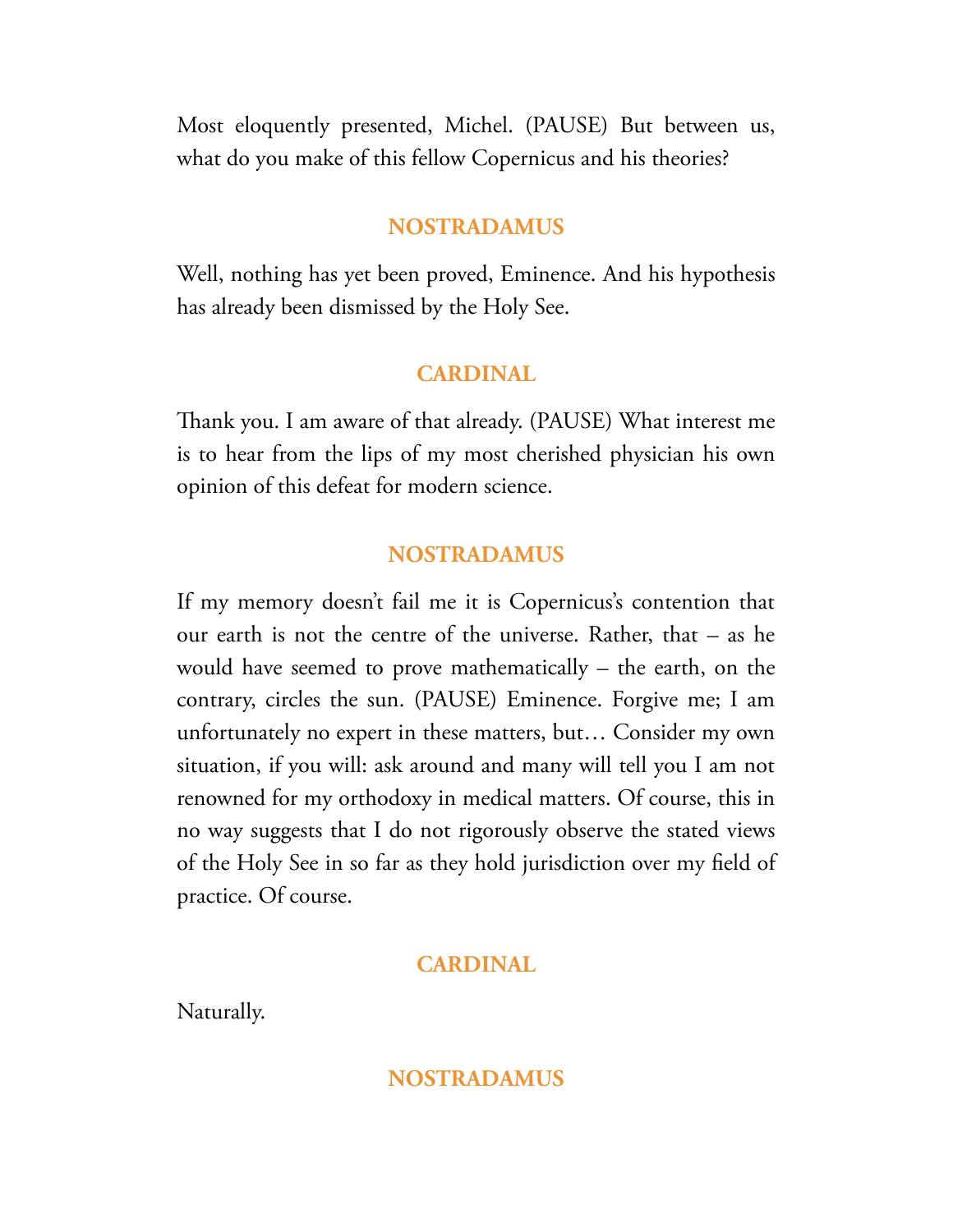Nevertheless, neither should this imply that I, personally, have no qualms whatsoever about the present accepted methods of medical science and some of their applications. (PAUSE) For I do in some number.

#### **CARDINAL**

Michel. I advise you to measure your words carefully.

#### **NOSTRADAMUS**

I have the greatest reservations regarding the medical efficacy of leeches, for example. Similarly with blood-letting. (PAUSE) But should your Eminence request such a treatment I shall oblige instantly and effect a swift bleeding and gladly daub your body with quantities of vampire beasts. It could well happen that your ailment be relieved by the action of blood suckers hacking at your flesh and gorging themselves on the banquet table of your veins.

*e cardinal goes pale with nausea, fear and horror.*

#### **CARDINAL**

What. Bleed me. Never. The thought of it even makes me faint.

#### **NOSTRADAMUS**

It is normal medical procedure, Eminence.

A beat. The Cardinal wipes his brow and throat with a handkerchief.

#### **NOSTRADAMUS**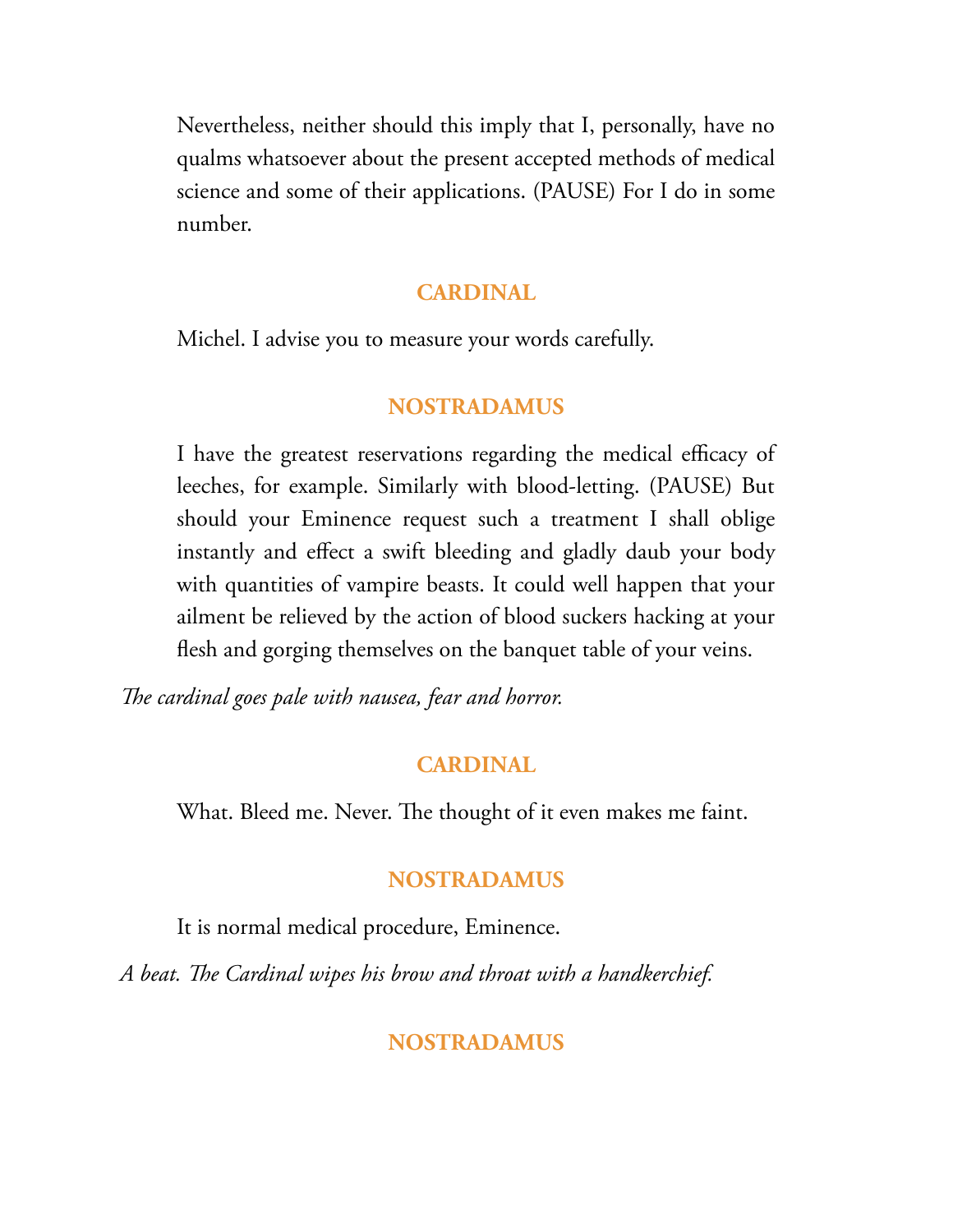However, it is self-evident that such an august person as you clearly requires a more subtle medication. In my opinion. (PAUSE) Eminence, may I inquire as to the symptoms of your ailment?

*e cardinal regains his composure a little. With his hand he summons Nostradamus closer to him.*

#### **CARDINAL**

It's… Ahem… How can I describe it? Er. I feel tired.

#### **NOSTRADAMUS**

Tired? Is that the major symptom?

#### **CARDINAL**

Ahem. A particular part of my body feels tired.

#### **NOSTRADAMUS**

Eminence is suffering from a swelling in the feet?

#### **CARDINAL**

No, it's not my feet. It's higher up.

#### **NOSTRADAMUS**

Eminence finds his knees stiff?

*e Cardinal motions with his hand.*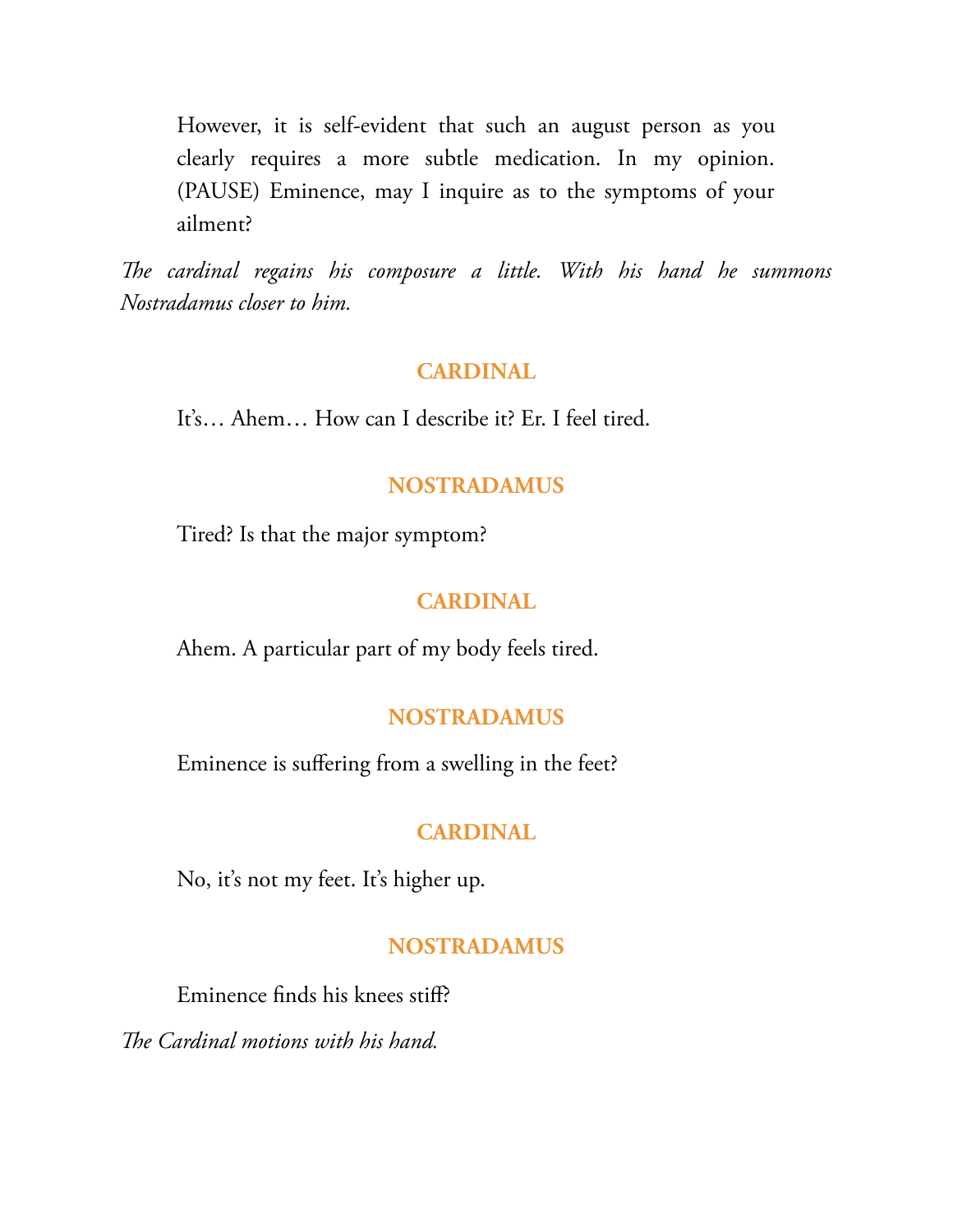### **CARDINAL**

A little higher.

# **NOSTRADAMUS**

Ah. Then it's stiffness in the arms, perhaps?

# **CARDINAL**

No, Michel. Now you've gone up too high.

# **NOSTRADAMUS**

Eminence. I would ask you to be candid otherwise we shall spend all our time circumnavigating the entire human anatomy and I shall be so tired as to be of no use by the time we land on the offending organ.

# **CARDINAL**

Very well, Michel. Let's no beat about the bush. (PAUSE) I can't get it up.

# **NOSTRADAMUS**

Ah. It doesn't. It won't stand up? You mean… It no longer soars like a proud bird of prey?

# **CARDINAL**

No.

# **NOSTRADAMUS**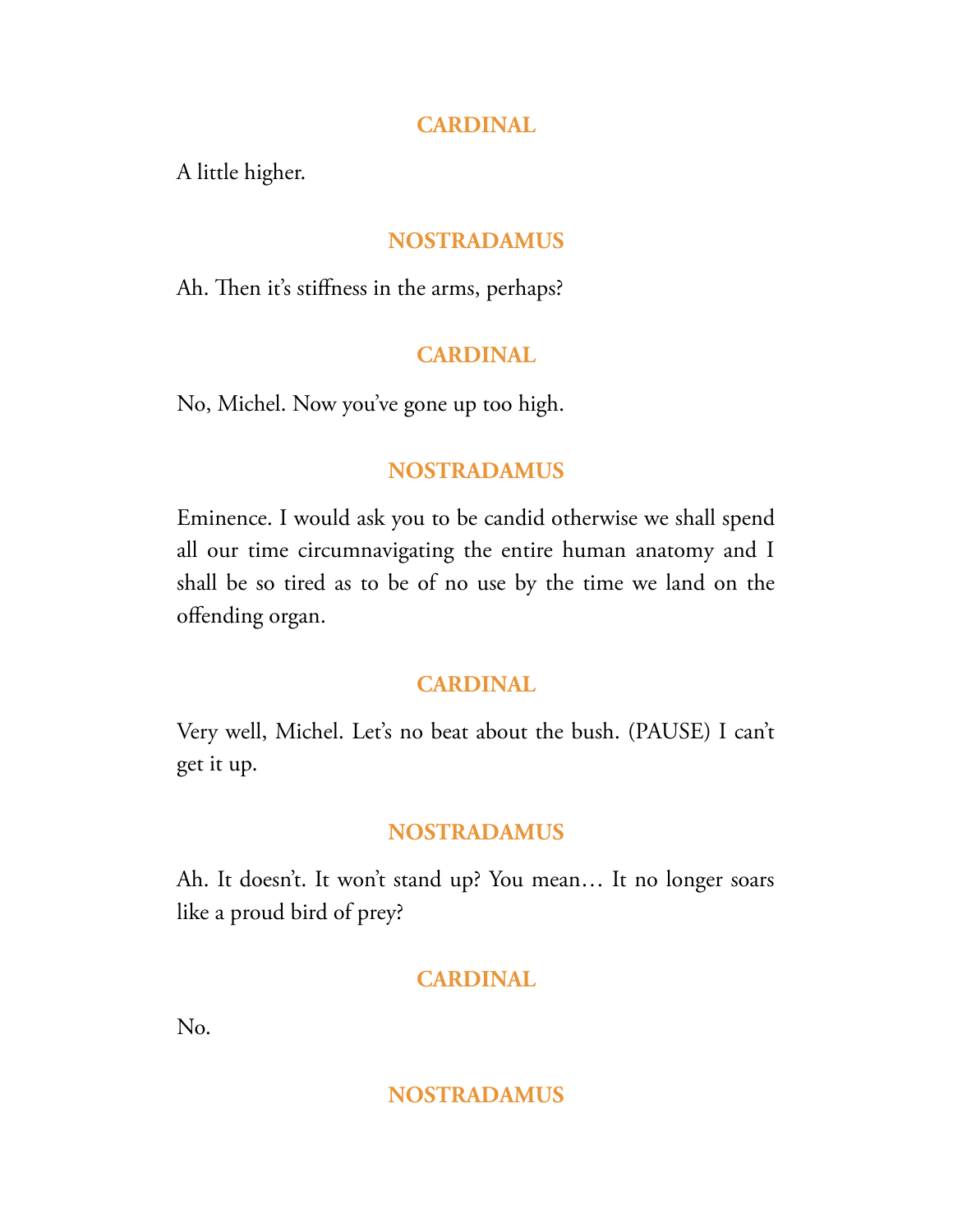Ah. It doesn't even sing like a canary?

# **CARDINAL**

Not a peep. And not for ages.

# **NOSTRADAMUS**

Eminence. Has the retired organ been at all wounded or cut in recent weeks?

# **CARDINAL**

No.

# **NOSTRADAMUS**

Are there any strong-smelling emissions, burning sensations or other feelings of discomfort?

# **CARDINAL**

No. He seems quite healthy otherwise, Michel.

# **NOSTRADAMUS**

Your complaint reminds me of an illness I once encountered in the orient, Eminence.

# **CARDINAL**

Will I recover?

# **NOSTRADAMUS**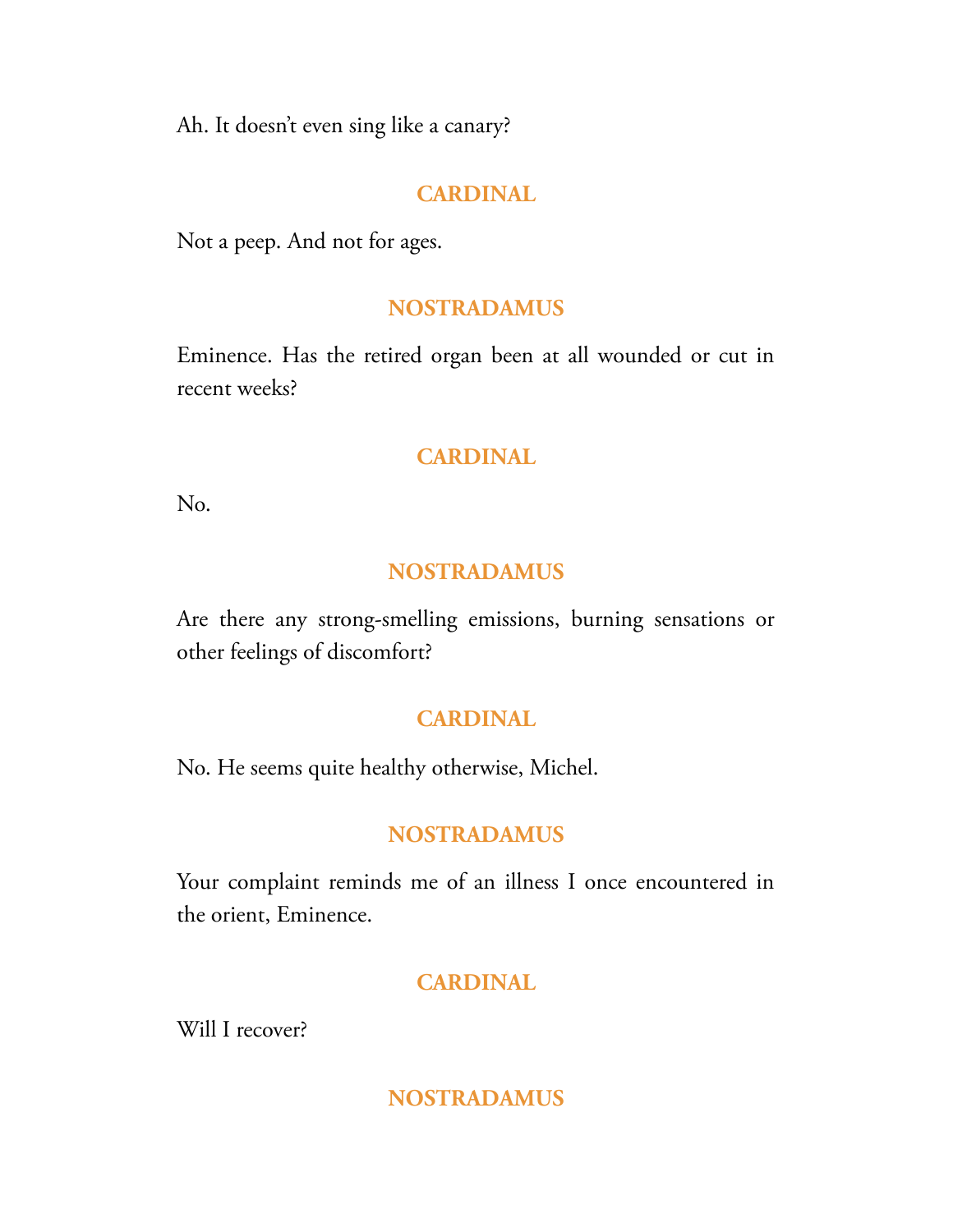Eminence. Subsequent to making water are you ever aware of little ants in the region of your micturations?

#### **CARDINAL**

Never.

#### **NOSTRADAMUS**

In that case it cannot be sugar in the blood. We may pass into another possibility.

*Nostradamus moves in closer with his little stick.*

#### **NOSTRADAMUS**

Please concentrate on the point of this stick.

*Nostradamus manipulates the stick up, down and sideways.*

#### **NOSTRADAMUS**

Now look up towards heaven. Now towards hell. Now to the sunrise. And now sunset. (PAUSE) Now don't look at the stick.

#### **CARDINAL**

How am I to do that, Michel?

#### **NOSTRADAMUS**

By closing your eyes, Eminence.

#### **CARDINAL**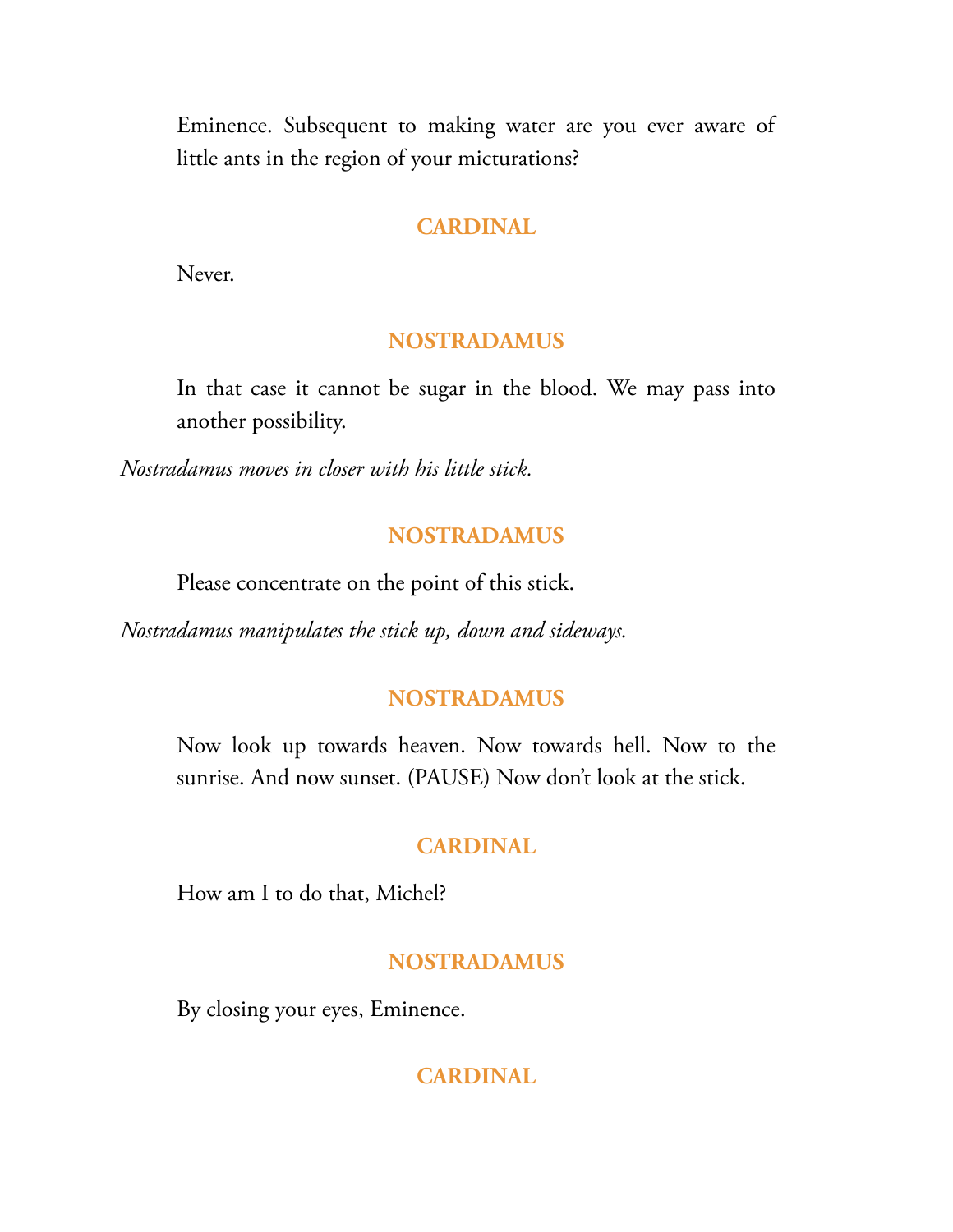But of course.

*e cardinal closes his eyes.*

# **NOSTRADAMUS**

Do you see little stars now?

# **CARDINAL**

No.

# **NOSTRADAMUS**

Does your neck hurt?

# **CARDINAL**

No.

# **NOSTRADAMUS**

Then there's no constriction of the blood. (PAUSE) But your eyelids are quivering.

# **CARDINAL**

It must be nerves.

# **NOSTRADAMUS**

Ah. (PAUSE) Eminence, on awakening in the morning have you had the occasion to notice whether the resting organ is ever upright?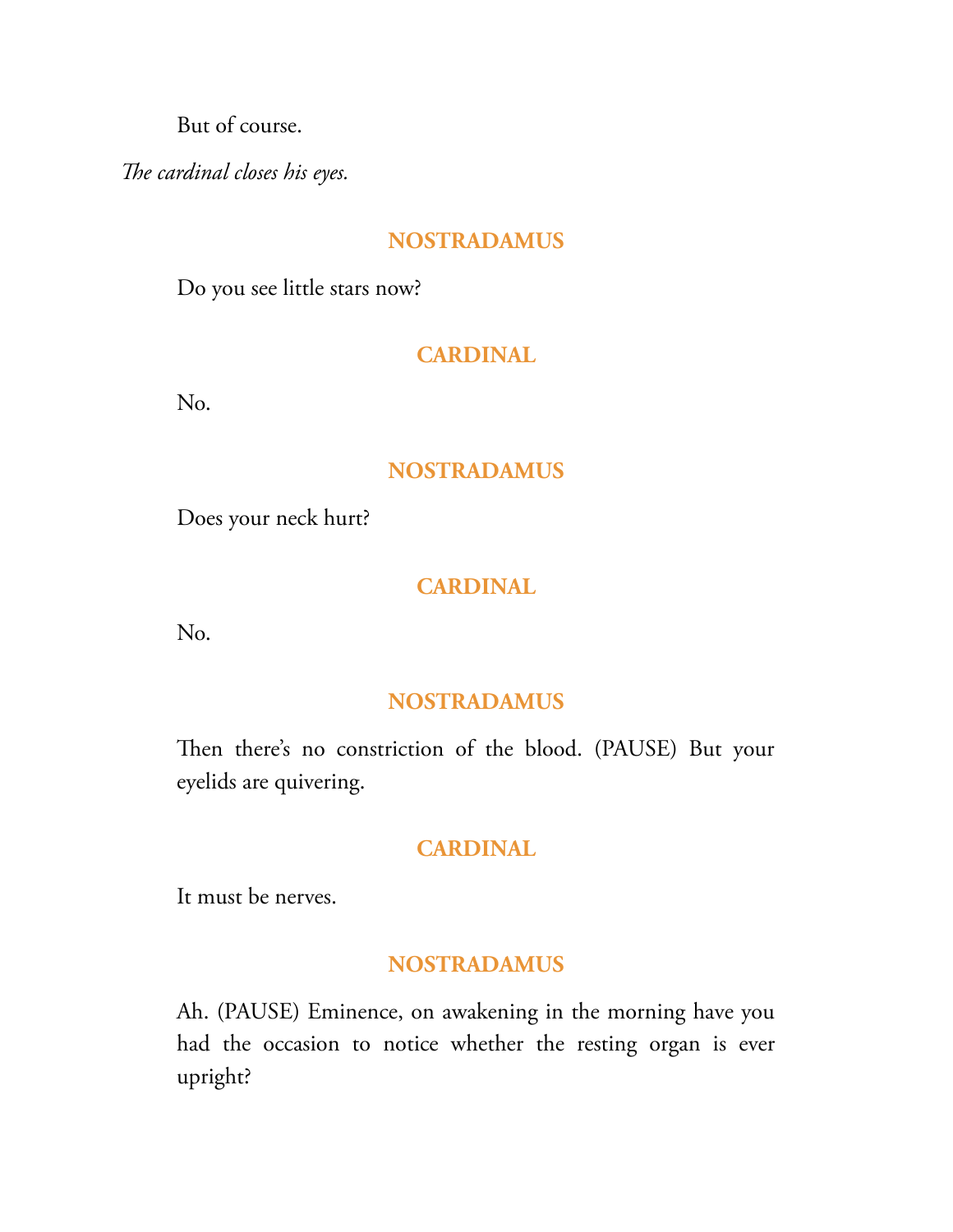#### **CARDINAL**

I have.

#### **NOSTRADAMUS**

Ah. But should some lascivious and perverted hand seize him or some foreign orifice officer to shelter him, nothing happens; is this correct?

#### **CARDINAL**

You have hit the nail on the head, Michel.

*Nostradamus runs over to a table and begins to write with a quill pen. The cardinal, meanwhile, still has his eyes shut.*

#### **NOSTRADAMUS**

I think we have a positive diagnosis, Eminence. It is indeed tiredness, after all. But not serious in the least.

#### **CARDINAL**

What welcome news.

*Nostradamus writes. A beat.*

#### **CARDINAL**

Michel.

#### **NOSTRADAMUS**

Just a moment, Eminence.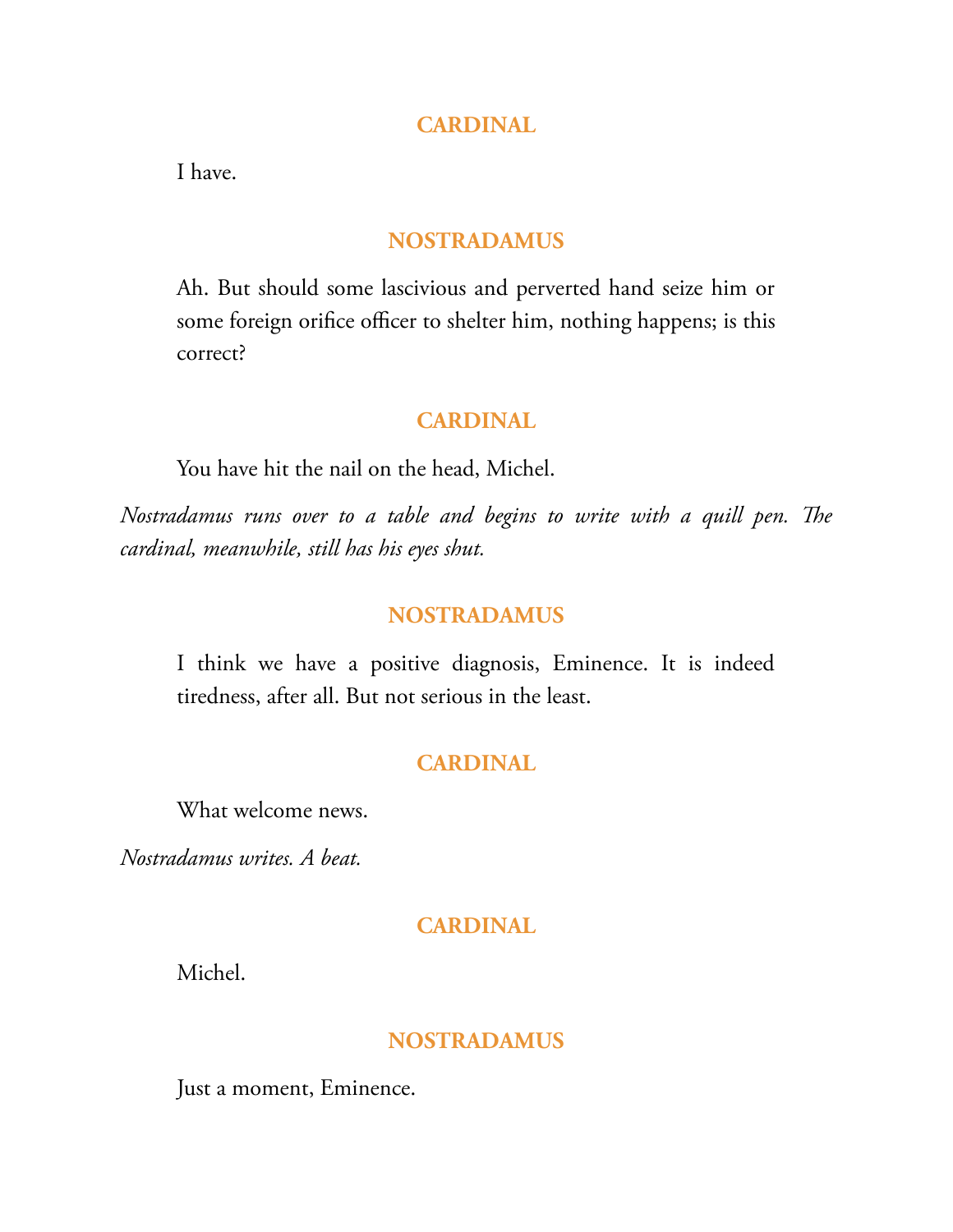*A beat.*

# **CARDINAL**

Michel.

# **NOSTRADAMUS**

Yes, Eminence?

# **CARDINAL**

What are you writing that is taking so long?

# **NOSTRADAMUS**

Your prescription.

# **CARDINAL**

What is it?

# **NOSTRADAMUS**

A recipe for quince jam.

# **CARDINAL**

And is this the recommended medication for my condition?

# **NOSTRADAMUS**

Highly recommended.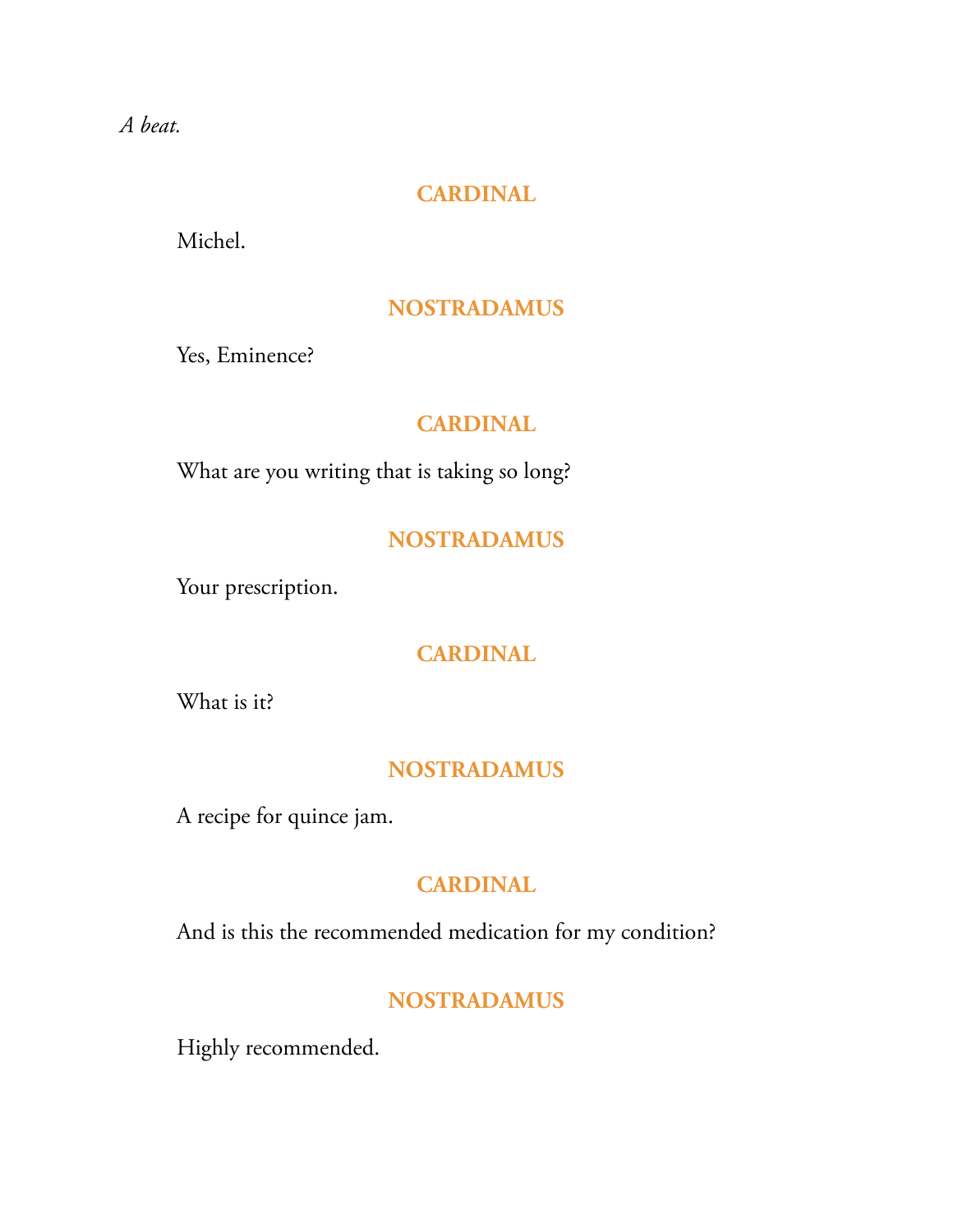#### **CARDINAL**

What should I do with it?

# **NOSTRADAMUS**

It's quite straightforward. First, apply the jam generously to the affected part. Next, rub it in gently. Then ask someone in whom you have complete and total trust – an intimate friend – to suck the ailing part but delicately, not like a leech for example. The ointment may be applied as frequently as the patient requires and the same procedure adopted. Recovery should be virtually instantaneous.

#### **CARDINAL**

A very sound remedy, if I may say so.

# **NOSTRADAMUS**

I thought you would appreciate it, Eminence. I'm most grateful to you.

# **CARDINAL**

Michel.

# **NOSTRADAMUS**

Yes, Eminence.

# **CARDINAL**

Do you think I could open my eyes now?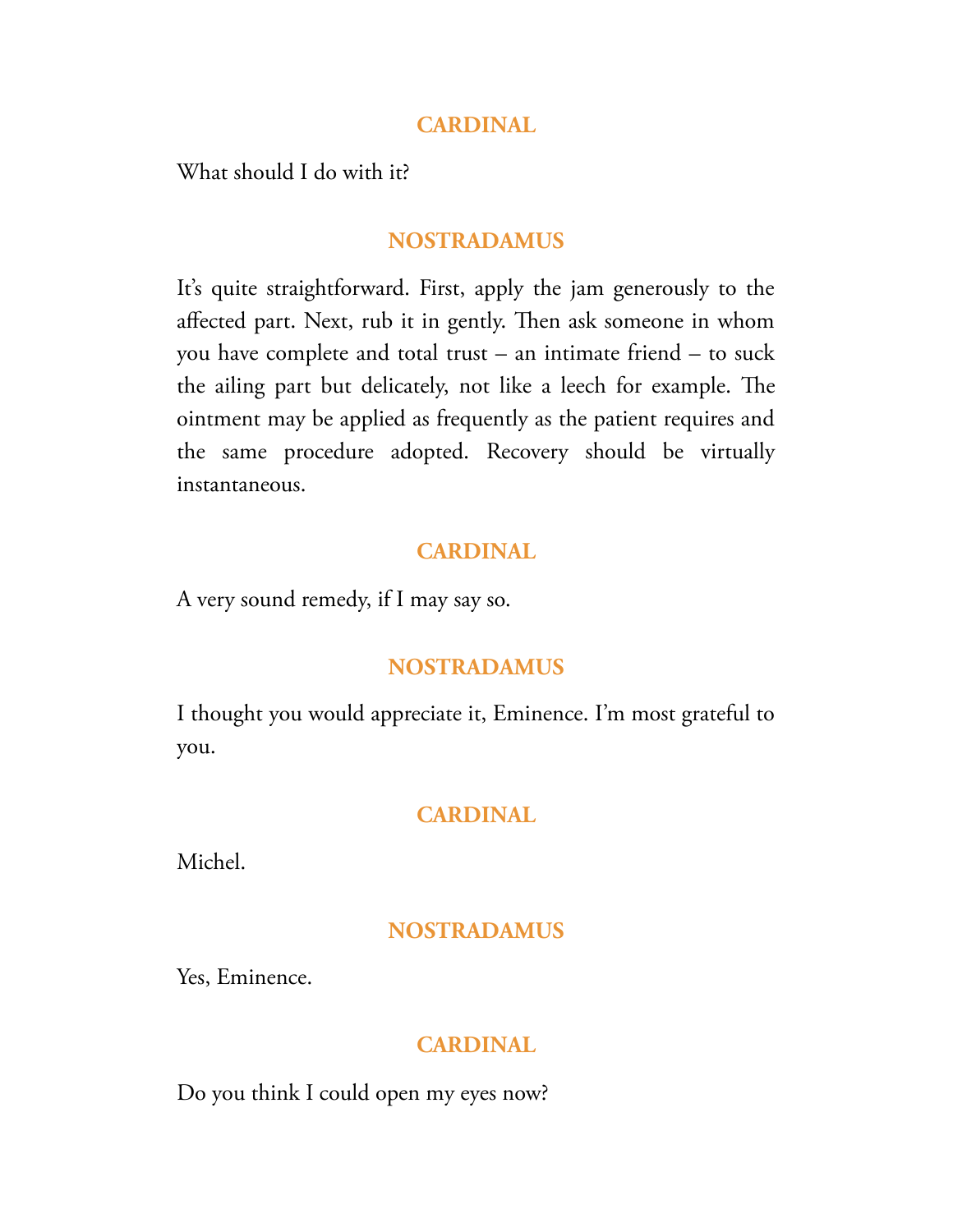#### **NOSTRADAMUS**

Ah. Forgive my forgetfulness, Eminence. Please. *A beat.*

#### **CARDINAL**

I can't, Michel. They're stuck. They won't open.

*e two monks cross to the Cardinal.*

#### **NOSTRADAMUS**

(Shouts) Open your eyes.

*Nostradamus beats his stick on the table. A bell is heard. Silence. The Cardinal opens his eyes.*

#### **CARDINAL**

Blessed be Thy name. I was afraid I had lost my sight forever. What an awful shock. For a moment there I thought I was lost to the world of darkness.

*Nostradamus is pale. He begins to beat the table with the stick, but almost mechanically. He appears at once both alienated and aggressive. A beat.*

*Fhe cardinal stands up, troubled. The monks flank the Cardinal and the Monsignor takes a few steps back.*

#### **CARDINAL**

What is going on, Michel? Michel. Michel. For the love of God, please tell me what is going on. I demand to know. What is all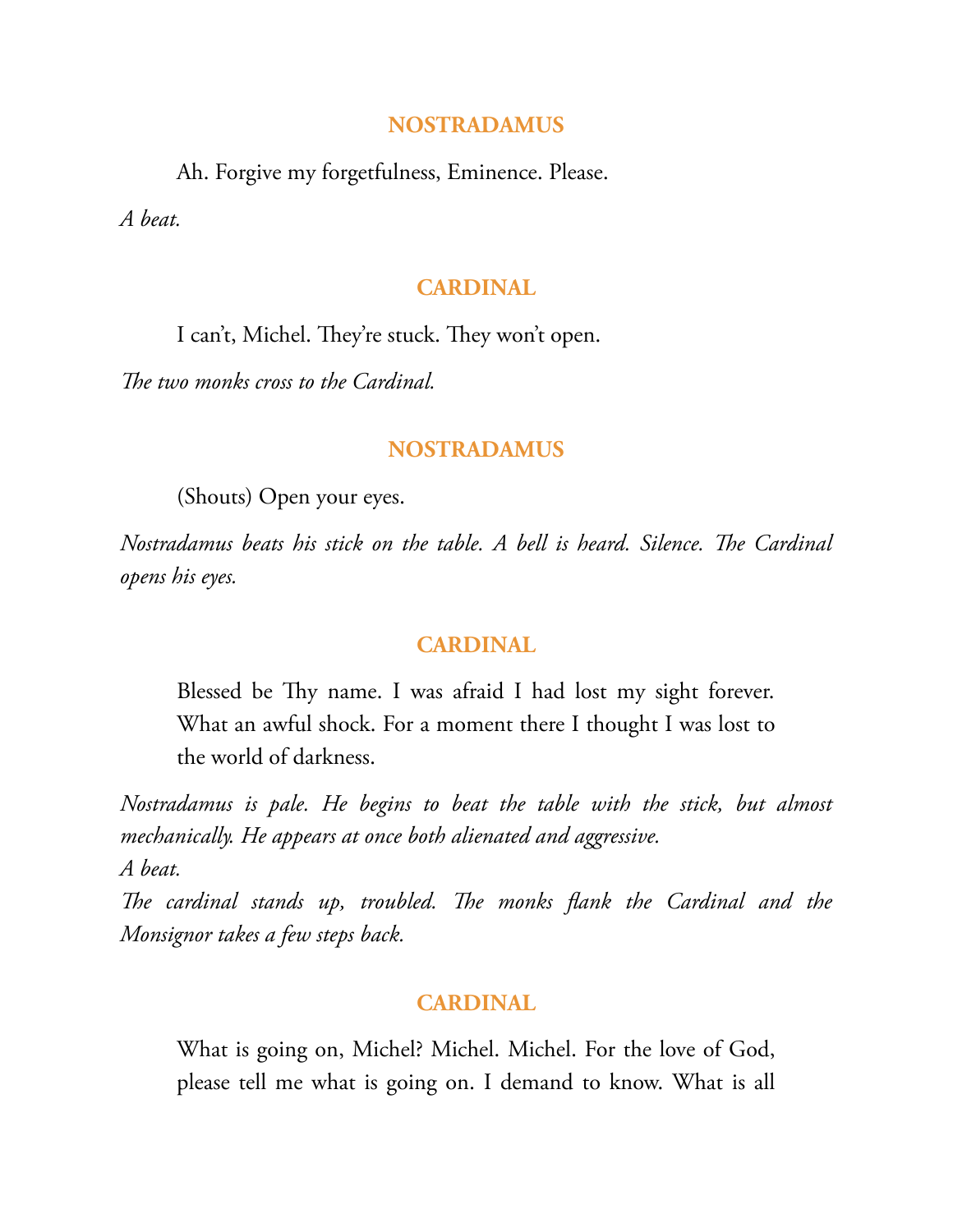this? (SHOUTS) Doctor Nostradame please take a grip of yourself.

*Nostradamus stops. A beat. He walks towards the Monsignor.*

#### **NOSTRADAMUS**

Monsignor! A light burns within you. (PAUSE) I have seen it.

*Everyone shifts uncomfortably.*

#### **CARDINAL**

Might it not be some ailment, Michel? *e Monsignor is transfixed with fear.*

#### **NOSTRADAMUS**

No.

*Silence.*

#### **NOSTRADAMUS**

Would you confirm, Monsignor, that your name is Felice Peretti?

### **CARDINAL**

How did you know that?

#### **NOSTRADAMUS**

If you'd be so kind Monsignor.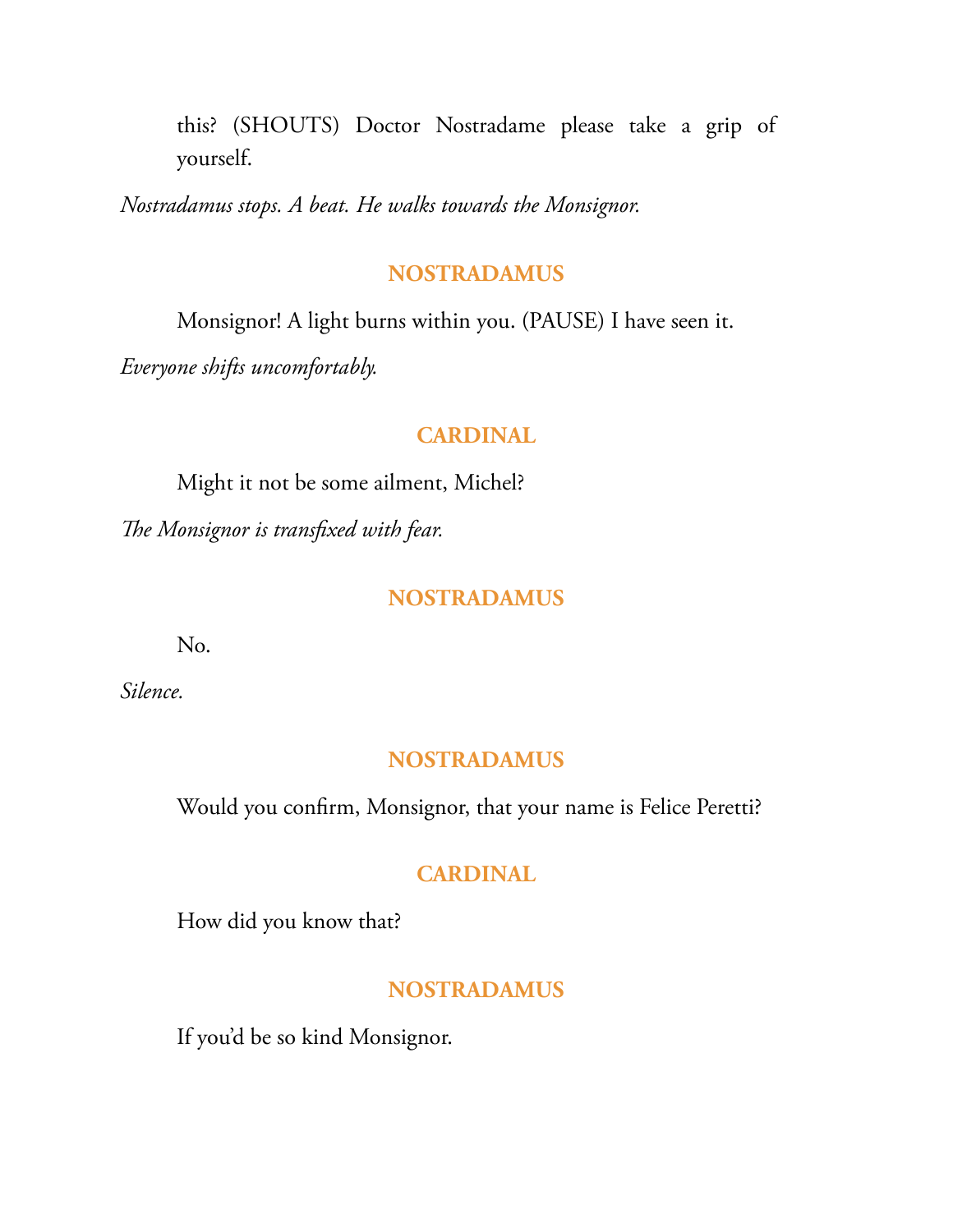## **CARDINAL**

He is not allowed to speak, Michel. He has journeyed here as a penitent. And what a penance!

*Nostradamus, with great emotion, kneels before the Monsignor.*

## **NOSTRADAMUS**

Monsignor Felice Peretti, I beg you to forgive me my outburst, but I am not accustomed to receive truly holy men. Your Holiness will, I'm sure, pardon my impetuosity.

## **CARDINAL**

Michel, have you lost your reason? He is not the Pope, Michel. It is singularly inappropriate to address him as Holiness.

*Nostradamus draws closer to the Monsignor.*

## **NOSTRADAMUS**

But one day he shall be the Pope. Your Holiness will take his place on Peter's throne with the name Sixtus V and be renowned for justice and wisdom. (PAUSE) May the Lord protect you, Holiness.

*e Monsignor is petrified with fear. Nostradamus takes hold of his garment and kisses the hem.*

#### **CARDINAL**

Blasphemy. In all my time as a servant of the Holy Inquisition I have never witnessed such an outrage. This is the work of the devil. Get thee behind me, Satan.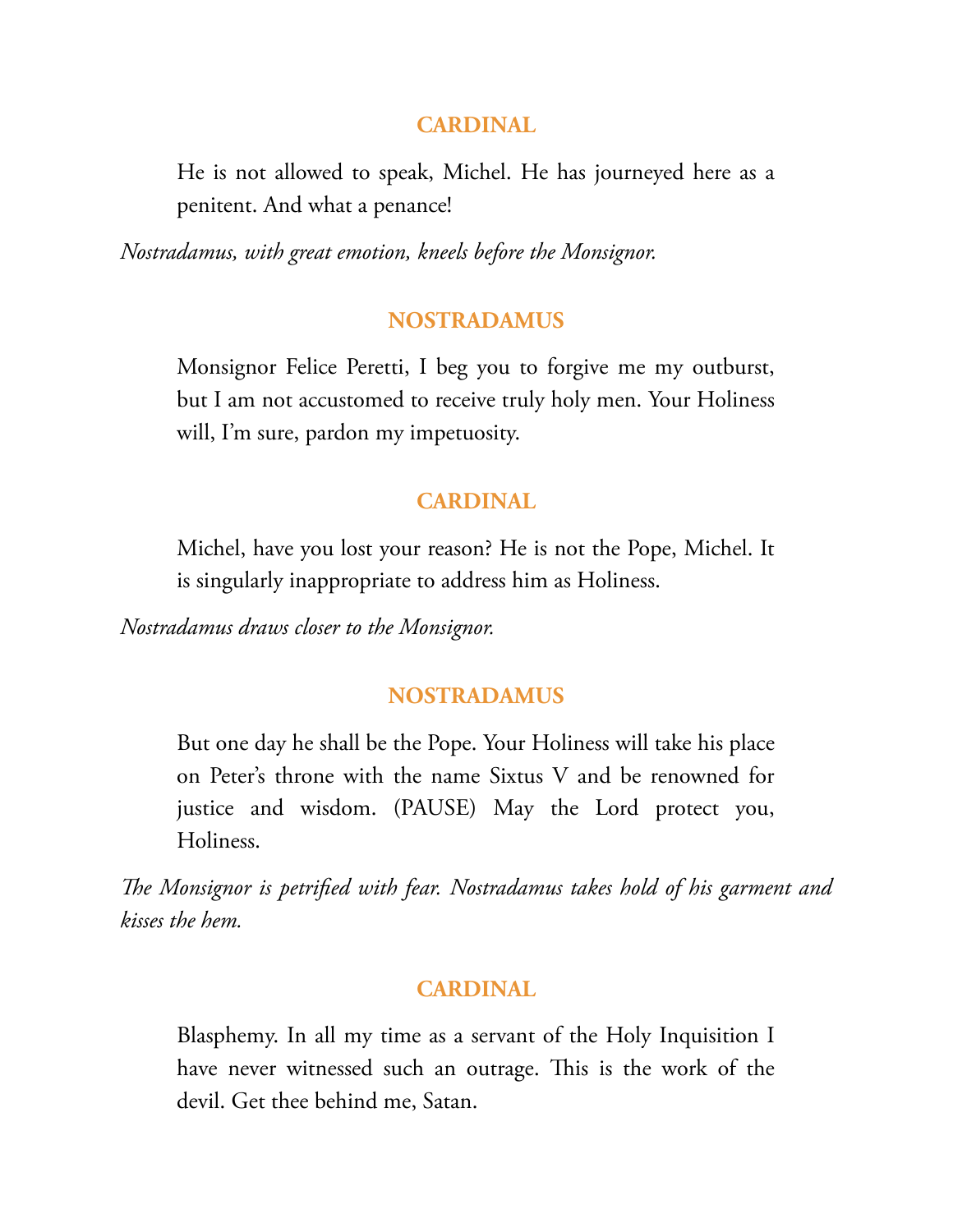*e Cardinal shoves the Monsignor and marches out leaving Nostradamus on his knees. e light fades. Music.*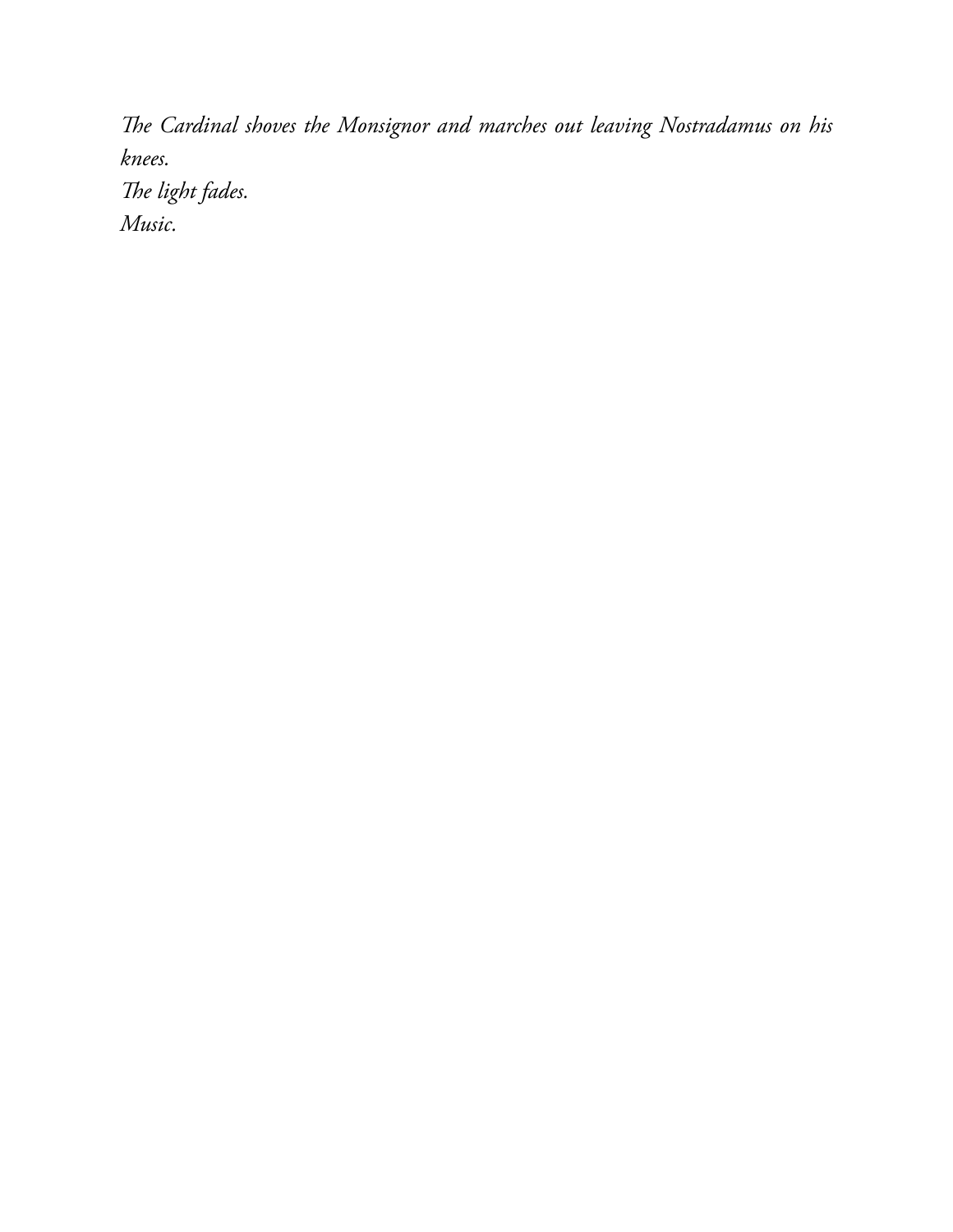# **SCENE 3 NOSTRADAMUS' STUDY AND BEDROOM**

*Avignon, 1525. Night.*

*A transparent canopy descends and transforms part of the stage into a huge bed. Nostradamus lies on the bed strewn with sheepskins and covers. His back is naked. Meanwhile, SABINA moves about the stage lighting candles, humming a song. She is wrapped in a shawl. A beat.*

### **NOSTRADAMUS**

Sabina. (PAUSE) I can smell your perfume from here.

## **SABINA**

It's musk. (PAUSE) The children are off to sleep.

## **NOSTRADAMUS**

Without tantrums or tears?

*A beat.*

#### **SABINA**

Like two cherubs.

**NOSTRADAMUS**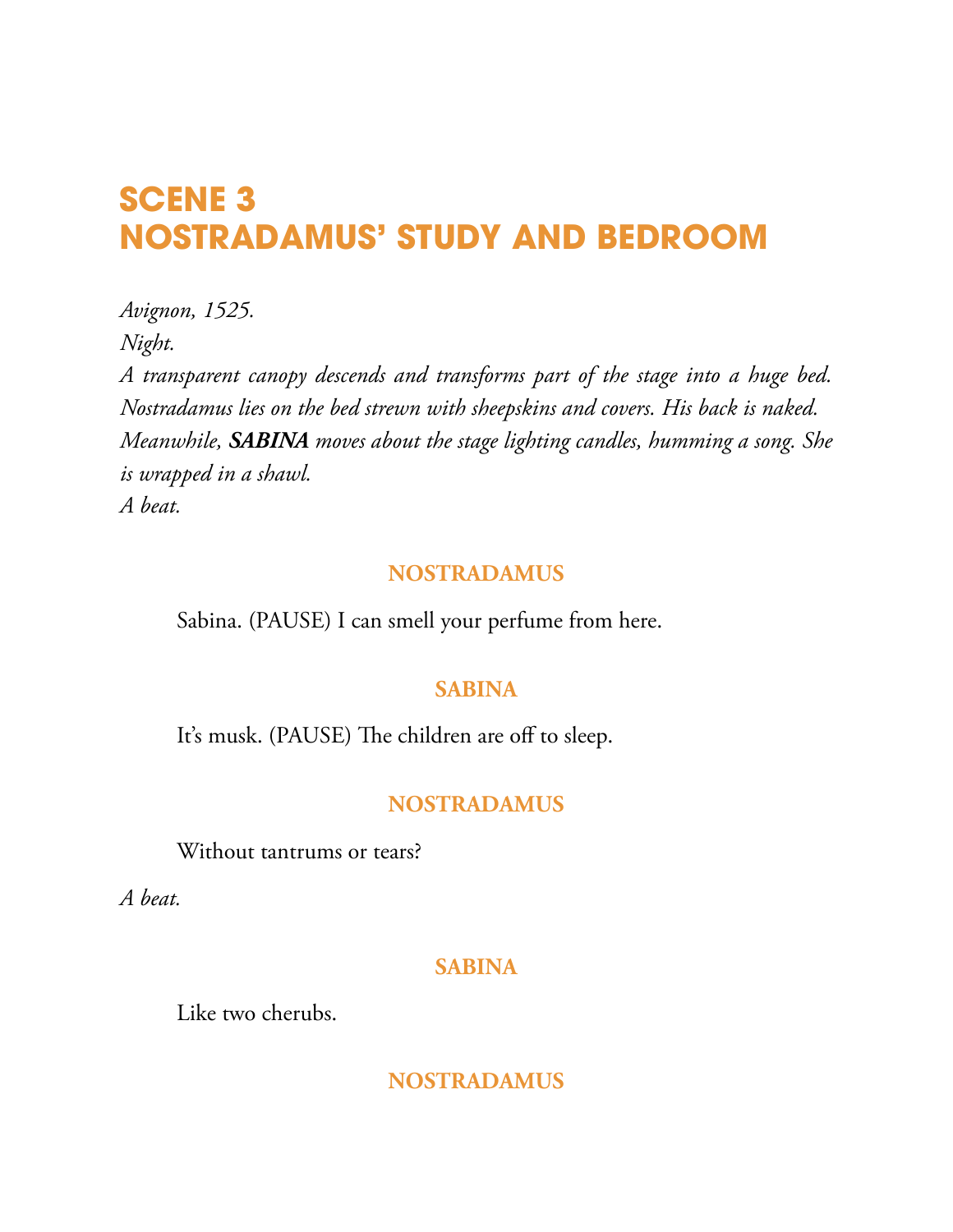Ah. What a blessing our children are. The other day Jean came up to me and asked: Father, how was I born? (PAUSE) So I looked him straight in the eye and said: my dear Jean, you and your sister were born just like lilies are, between the morning dew and the morning mist, between day and night. One of nature's little miracles. (PAUSE) The fruit of passion.

*Sabina lifts the canopy and enters the bedroom.*

### **SABINA**

And what happened then, Michel?

*Nostradamus lowers her shawl revealing her bust.*

### **NOSTRADAMUS**

Lilies and musk. (PUASE) Passion has both odour and form.

*Nostradamus touches her bust and nuzzles his head between her breasts.*

## **NOSTRADAMUS**

Promise me something, Sabina. Promise to protect me with your warmth and with the frenzy of your heart. Help me to lift this cursed weight, which presses on my soul. Will you do this for me, Sabina?

#### **SABINA**

It's too late for regrets, Michel. What's done is done.

*Nostradamus pulls away from Sabina.*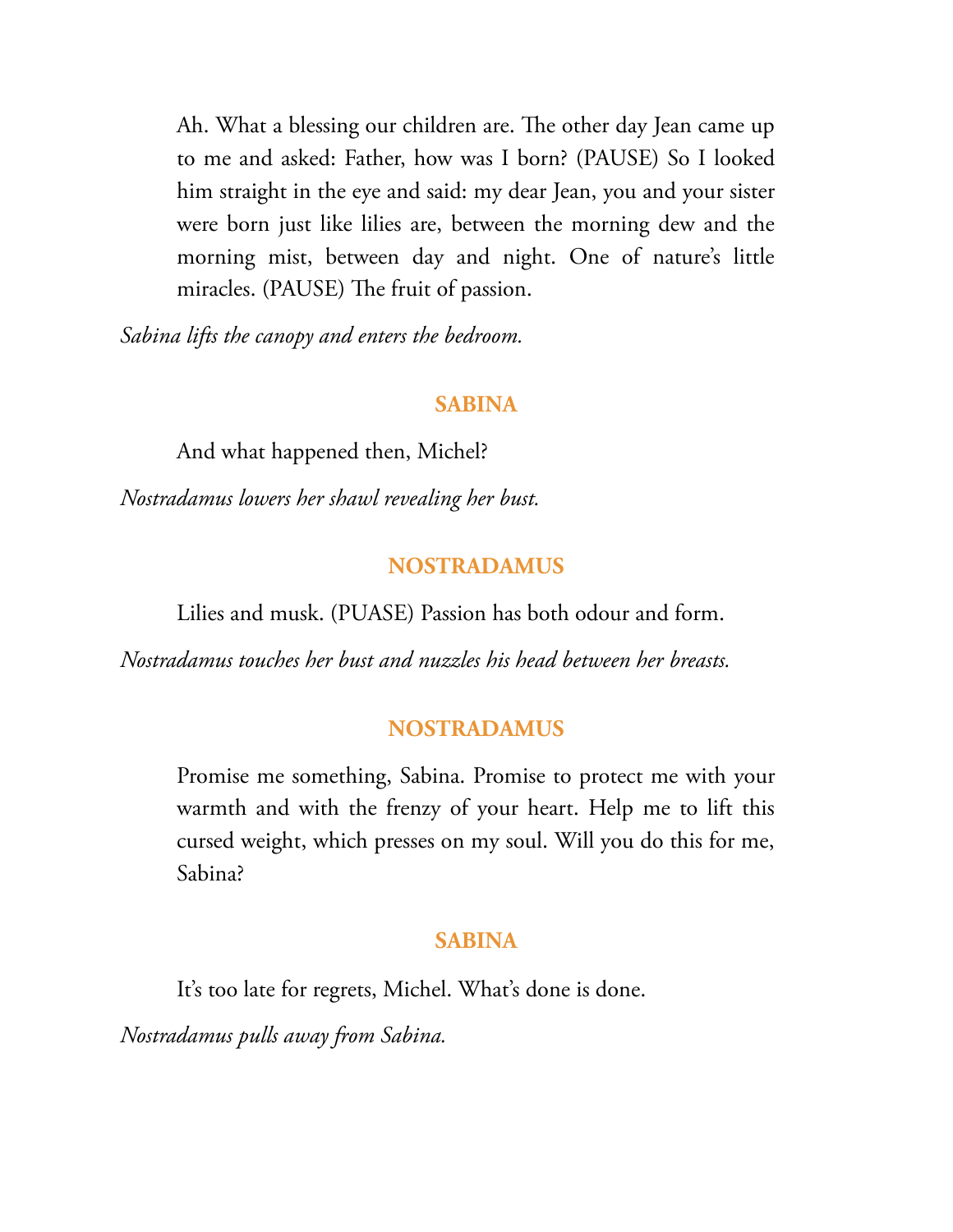Why in the Lord's name did I do such a thing? Why? What demon stole my judgment, Sabina?

#### **SABINA**

Perhaps it was yourself who summoned the demon. Or perhaps, there is demon at all.

#### **NOSTRADAMUS**

Then what else could it be? (PAUSE) Oh my God. Right in front of the most powerful of them all! Cardinal Narbone. (PAUSE) He thirsts after my blood but faints if he sees a drop of his own. Oh, he going to want mine all right; cold or hot, weak or thick, he wants my blood. He'll have me hung, drawn and quartered.

*Sabina draws Nostradamus close to her breast.*

#### **SABINA**

I want you to love me. To love only me. And not to hide anything from me (PAUSE) But because I love you I do not wish you to feel a prisoner. You may do whatever you like. You may have your little secrets. (PAUSE) You see? I can't even reach agreement with myself.

*A beat.*

#### **NOSTRADAMUS**

What do you wish to know?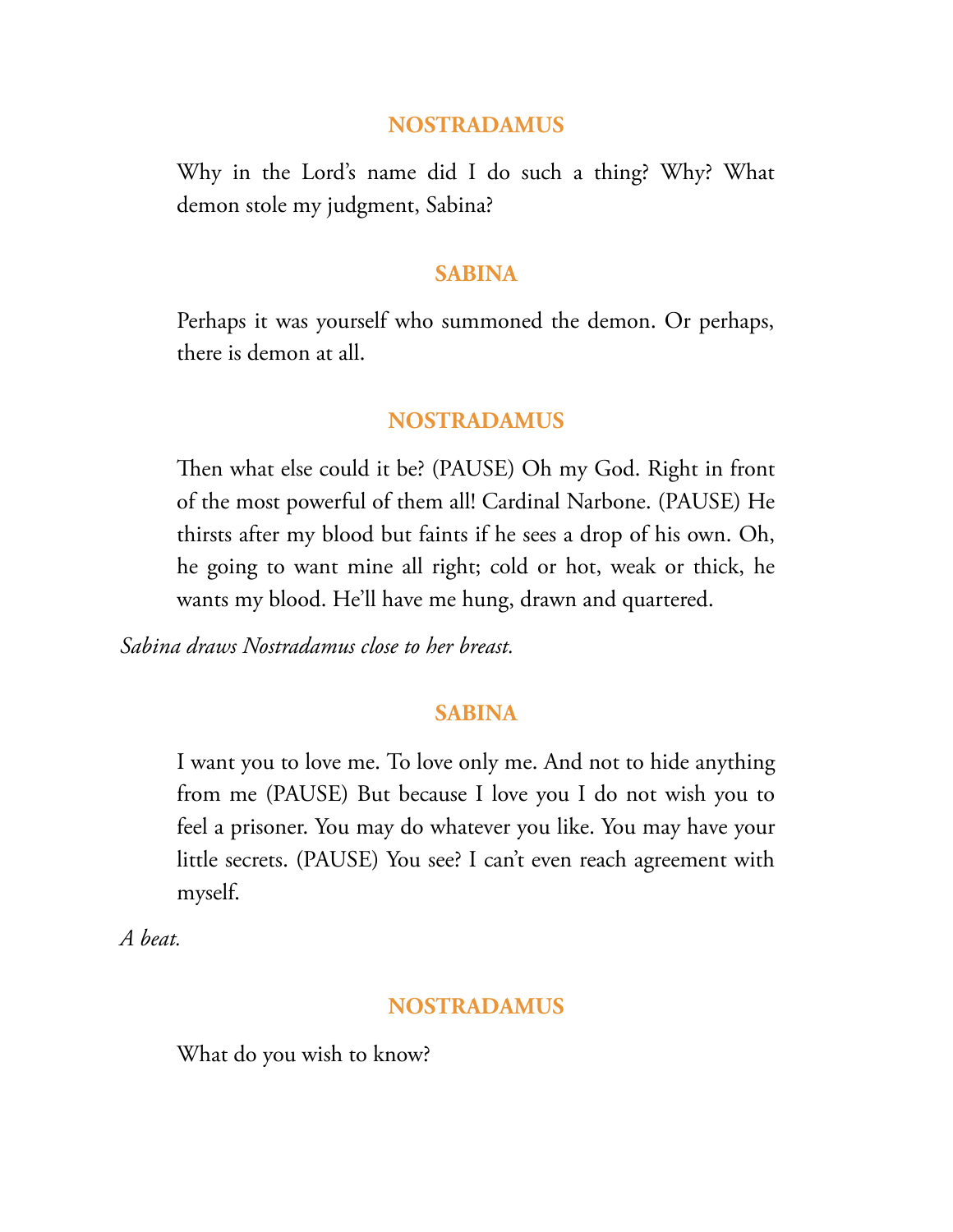#### **SABINA**

You know. Where can we flee to?

#### **NOSTRADAMUS**

To the only place beyond the reach of the Inquisition. (PAUSE) Agen.

*Sabina shudders.*

## **SABINA**

Agen. But…

## **NOSTRADAMUS**

To the small and dull city of Agen. It's the lesser of two evils.

*A beat.*

## **SABINA**

What if…

*Nostradamus interrupts.*

### **NOSTRADAMUS**

No. Don't even think that. (PAUSE) I am, or am I not, the best doctor in France?

#### **SABINA**

Yes, if you think you are.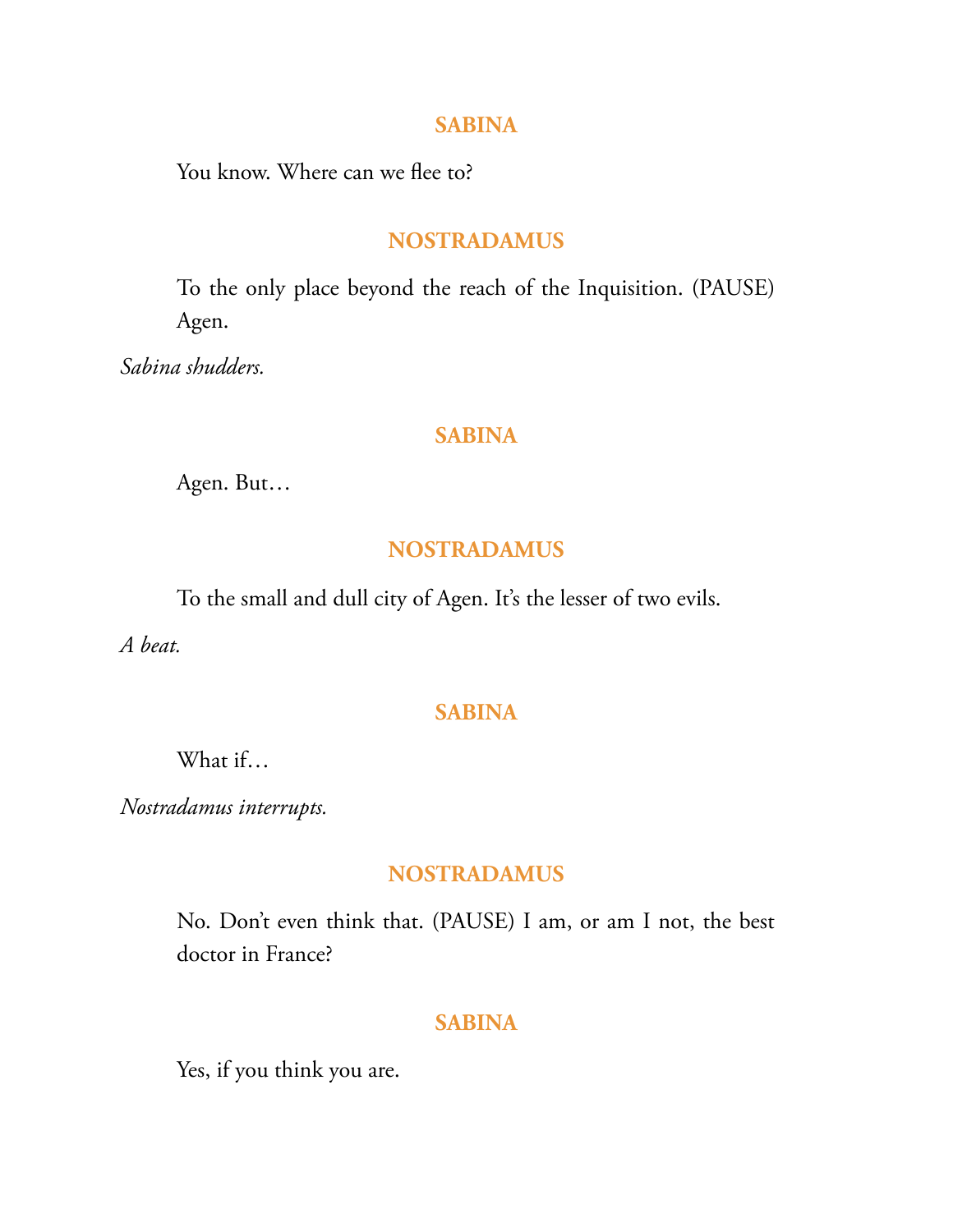Then I say to you: nothing. Nothing will happen to us. I promise. I know it, I can feel it.

*Sabina hums again the same tune as at the beginning of the scene.*

## **NOSTRADAMUS**

Please, my love, don't let yourself become unhappy. They say the nights in Agen are long and clear. I shall have all the stars in the heavens to contemplate and much quince jam to enjoy.

*Sabina slowly, gently, abandons her humming as her head seeks and finds Nostradamus' genitals. After a few seconds, he begins to sigh deeply. A beat. e light above the couple diminishes gradually. Nostradamus trembles and moans with pleasure. In the meantime, another light illuminates the astrolabe and the book DE MYSTERIS EGYPTORUM. It seems as though the objects are glowing. Nostradamus climaxes.* The light on the bed is lost. *Music. Nostradamus, in a shawl, stands beside the astrolabe and the book. He spreads his open hand across the book and then picks it up and begins to read.*

*(IN LATIN)*

# **NOSTRADAMUS**

Quo legent hoxe mature censunto. (PAUSE) Profanum vulgus et inscium ne attretato.

*A light change.*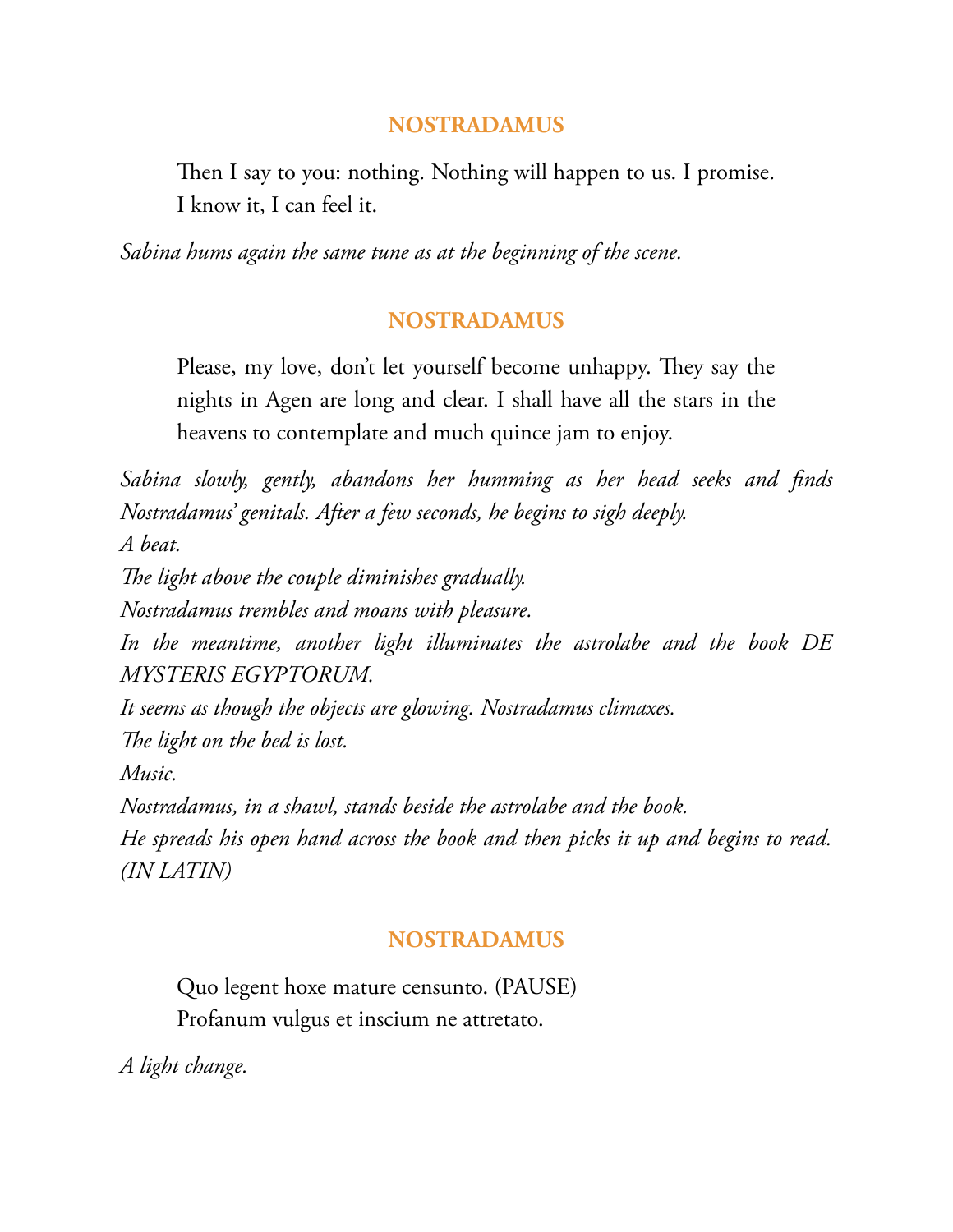Omnesq; astrology blenni, barbari. (HIS VOICE WAVERS) Que alter facit, is rite, sacer esto. (PAUSE) I need a table with three legs. Now where. Ah. The stool.

*Nostradamus places the candelabra on the stool.*

### **NOSTRADAMUS**

Now a bowl of water and a stick.

*He chooses a tureen from among the various pots and splashes a little water into it from a pitcher. Next, he sits on the floor with his collection. Now, he sprinkles himself from head to toe with the water.*

#### **NOSTRADAMUS**

#### A Deo. A Natura. (HE REPEATS THESE WORDS)

*Nostradamus* fixes his gaze on the water and concentrates. The stick in his hand is *absolutely still. The ritual begins. e light diminishes. A choir of voice is heard.* The stick in his hand begins to sway slowly. *A shadow is seen upstage. The stage fill with mist. e stick sways from side to side.* The choir grows louder. *e shadow becomes clearly visible – it is a vision. It is an old man, bending over a three-legged table. There is a crystal bowl with water on the table plus a candle and a book. e old man mirrors Nostradamus and two sticks begin to oscillate simultaneously.* Their motion accelerates. All the OLD MAN'S objects now begin to grow brightly.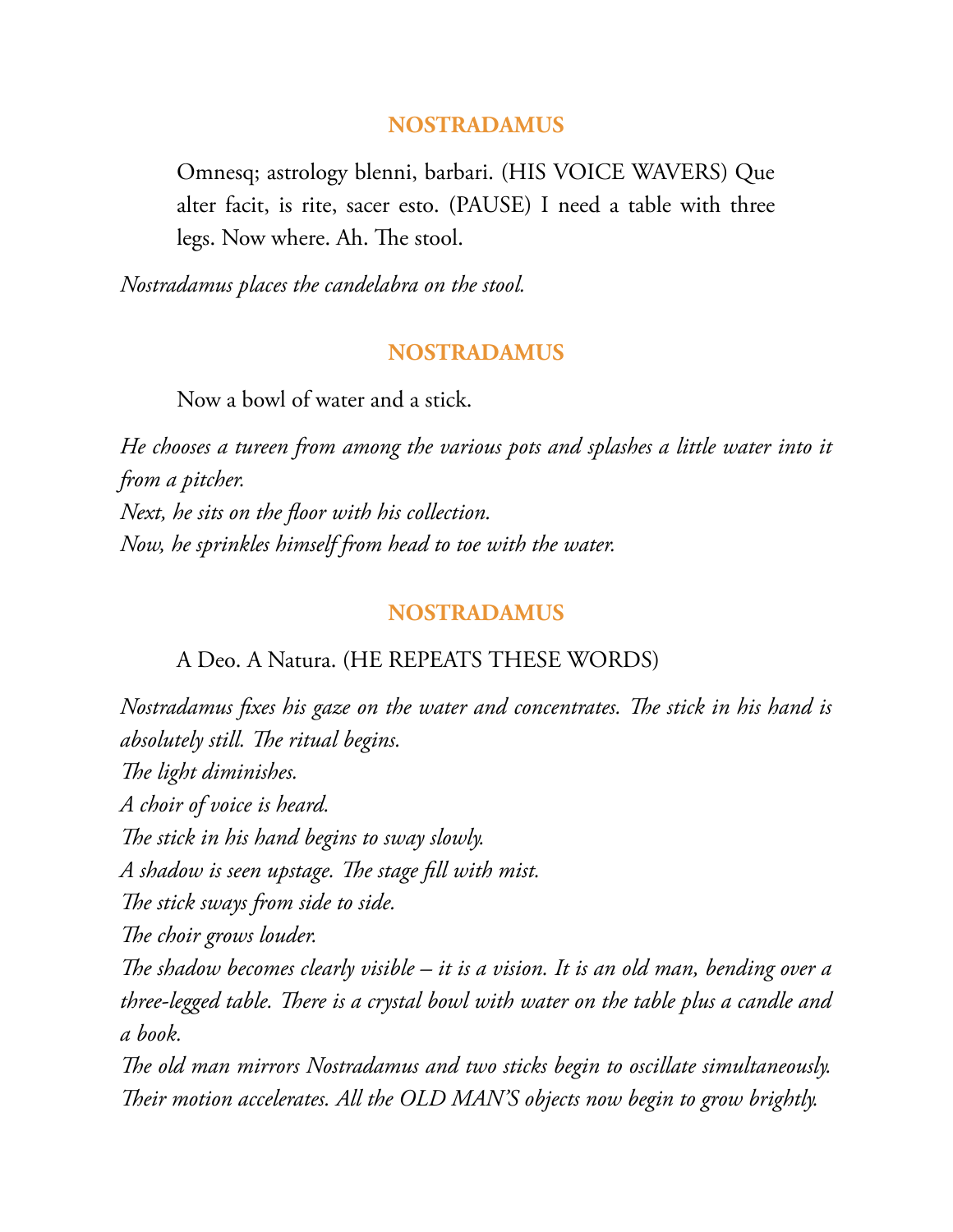No. (SOFT) No. Enough, enough. No, no. (LOUD) Stop. Stop.

The choir and the vision disappear together. The light returns to normal. *On the bed we see Sabina sleeping, half-naked. With* a sudden movement Nostradamus empties the bowl. He is very tense. The *water makes a pool on the floor.*

#### **NOSTRADAMUS**

Sabina. Sabina. I saw my own future. I saw myself, Sabina. I saw me. My God, my God. I saw myself in the future.

*Sabina stirs.*

#### **SABINA**

Nostradamus. Nostradamus.

*Nostradamus pulls himself together.*

#### **NOSTRADAMUS**

Where did you hear that name? (PAUSE) Where? Sabina?

*Silence.*

#### **NOSTRADAMUS**

Only my grandfather used to call me by that name. Nostradamus.

*Music. A choir of voices. Blackout.*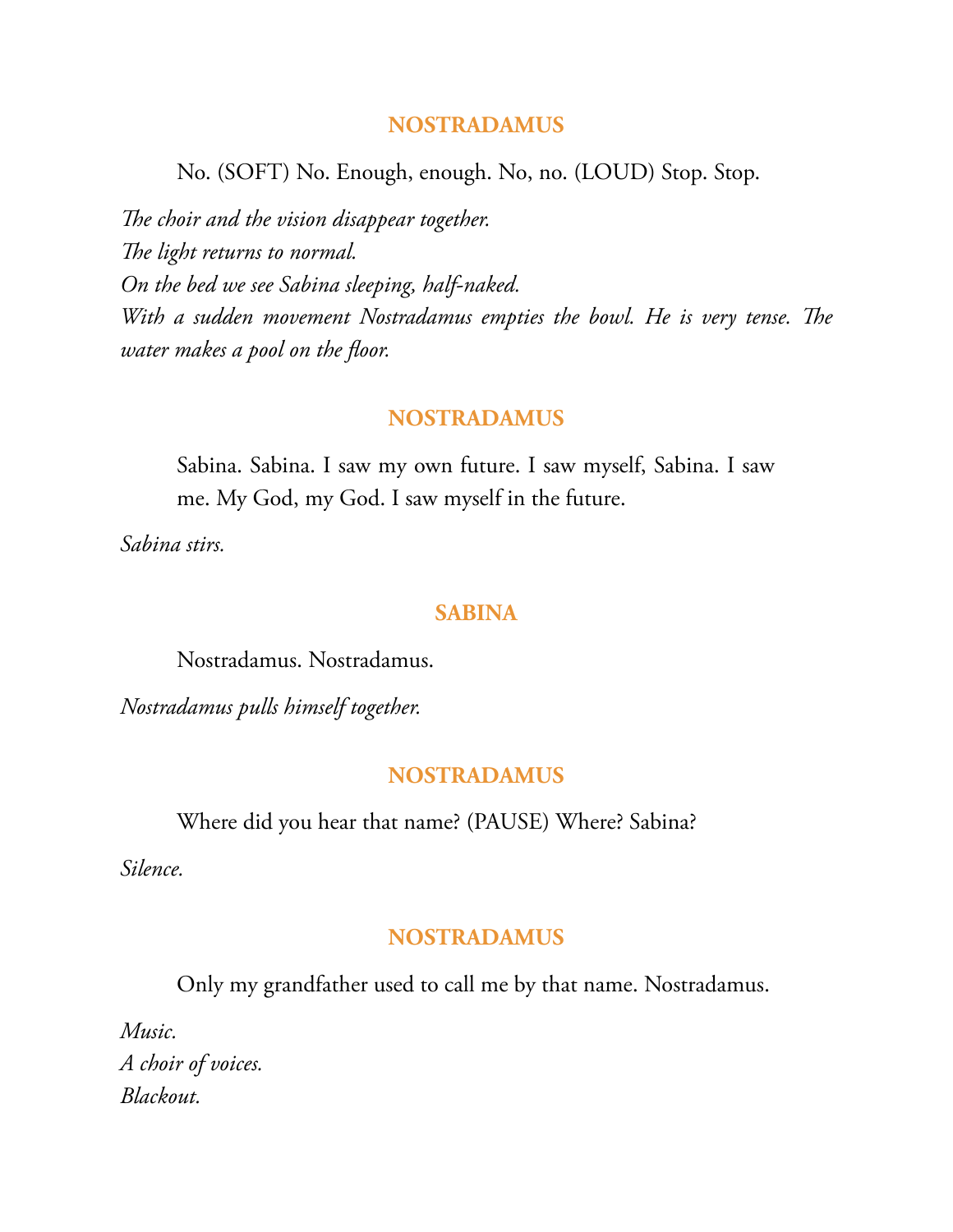# **SCENE 4 NOSTRADAMUS' STUDY**

*1525. Day.*

*Sabina and the page are clearing out the study in preparation for their journey.* They clear the stage.

*Julius takes a position stage centre and speaks.*

# **JULIUS**

It's all happened so fast. I don't mind admitting I'm absolutely flabbergasted. There's only one topic of conversation in the whole of Avignon; everyone has been swept up in some sort of collective madness. They're accusing Michel of all kinds of things – necromancy, blasphemy, black magic, witchcraft and Satanism. (PAUSE) Madame Sabina. I should be profoundly grateful if Madame could favour me with just a little of her attention.

*Sabina carries on with her work. A beat.*

# **SABINA**

I'm rather busy at the moment, Dr. Julius.

# **JULIUS**

This is rather more pressing than the housework, Madame.

# **SABINA**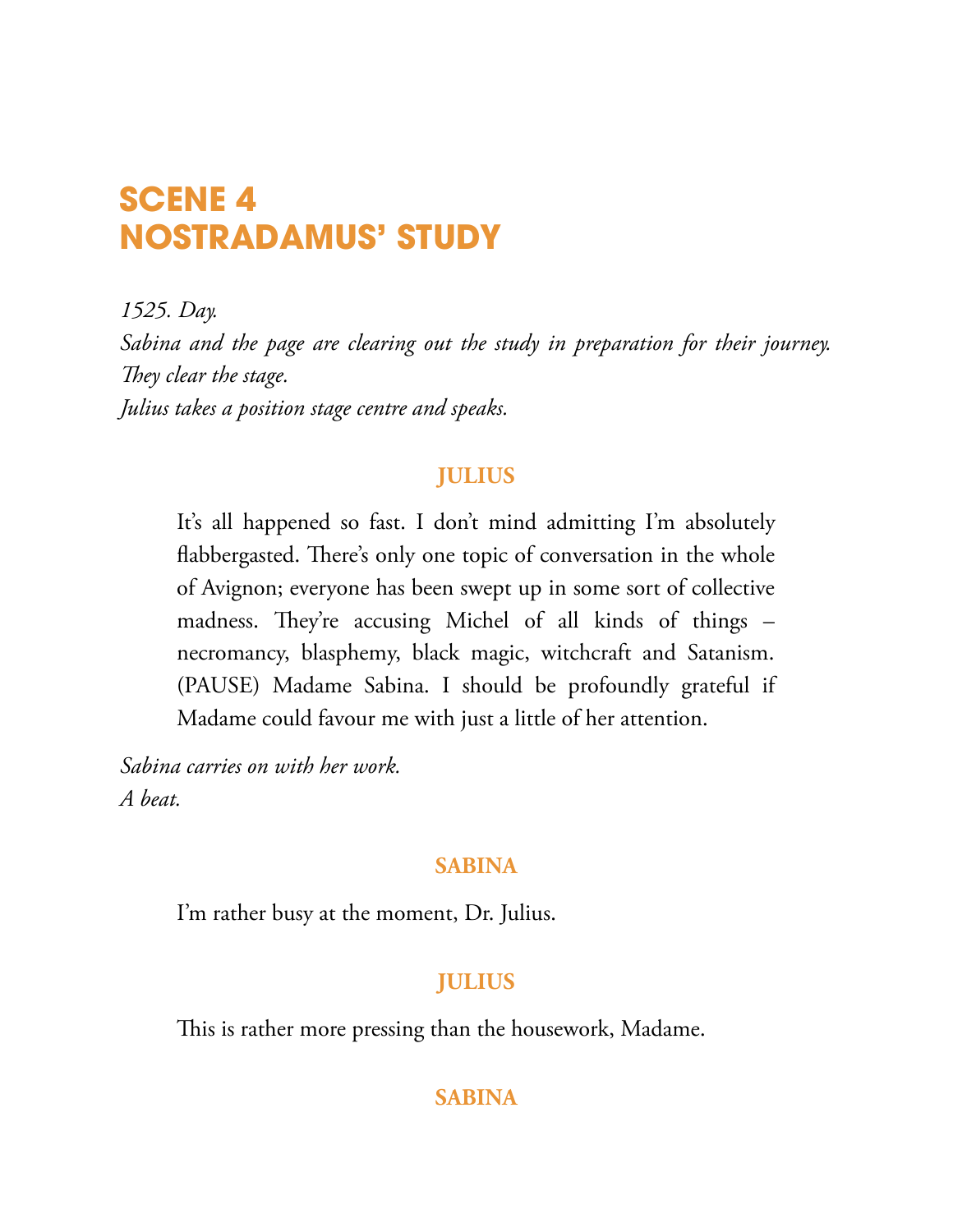It is also rather more my business than your, doctor.

*A beat.*

## **JULIUS**

I don't see the need for tartness, Madame. (PAUSE) I am fully capable of appreciating your preoccupation. But you are not alone. I merely ask you for some acknowledgement of my position. I have exposed myself by coming here to lend my support to Michel. How could I do otherwise? My loyalty to my friends is renowned. And, in return, I am the object of discourtesy. I am risking my life. Death at the stake, Madame. And all because of your husband.

#### **SABINA**

No. All because of you Monsieur. If the heavens have opened and threaten to swallow us all, it is because of you and that book you brought.

## **JULIUS**

Book. What book?

#### **SABINA**

Ah. Not only is Monsieur spineless, he is also deceitful. Permit me to be blunt, Dr. Julius. I have never approved of your nocturnal visits. And I find your manner quite as affected as your dress. And, besides your arrogance I deplore your habit of sneering at everything. In short, I find you trying in the extreme. And what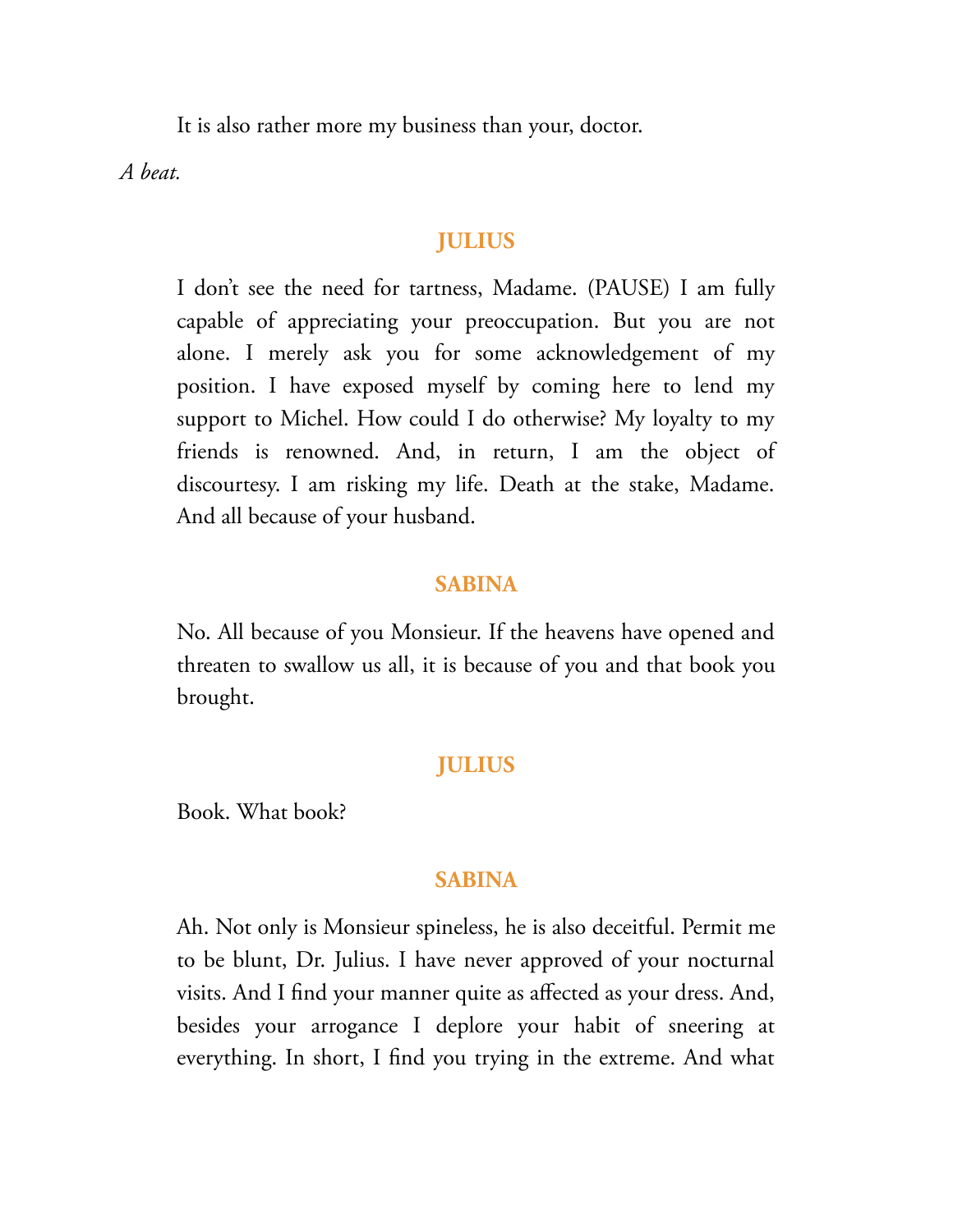an extreme. And you know why doctor? You are a charlatan. A fraud.

*Nostradamus enters. He seems crushed by the weight of some disaster. He carries a book wrapped in a cloth.*

#### **NOSTRADAMUS**

Sabina.

*A beat.*

## **SABINA**

It had to come out. It was now or never. I cannot stifle my feelings any longer. We are done for. All of us. (EMOTIONAL) Our children. Our marriage. Everything will end in ruin.

#### **NOSTRADAMUS**

That's enough.

*Sabina and the page exit. A beat.*

## **JULIUS**

I came to collect the…

#### **NOSTRADAMUS**

I have it here as I promised.

*Julius looks around him. Nostradamus shows him the book.*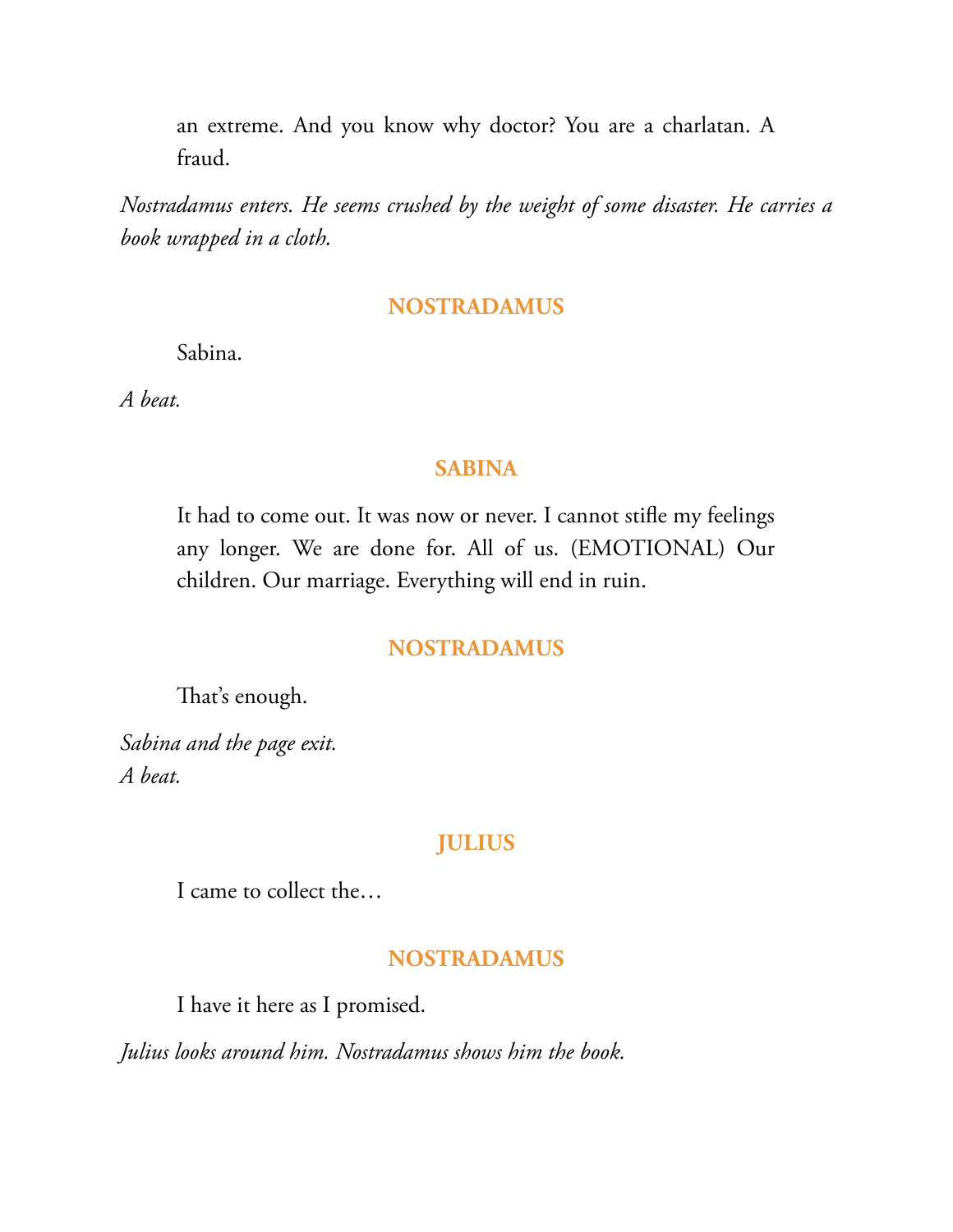#### **JULIUS**

Leave it on the table. I'll slip it under my cloak as I leave.

*Nostradamus places the book on a table.*

## **JULIUS**

I had no realized Sabina so disliked me.

#### **NOSTRADAMUS**

That's how woman are: temperamental. I wish to apologise for her behaviour.

## **JULIUS**

I have a suggestion, Michel. I think it might be wise to ask the Council to let you sign an article of…

#### **NOSTRADAMUS**

No. I've already made my decision. We shall go to Agen.

## **JULIUS**

Agen. Have you lost your mind?

#### **NOSTRADAMUS**

Not at all. There comes a time in life when we must relinquish those certainties which are our ballast. Sometimes we must obey the summons of a mystery which beckons us. Either we shall be broken by it, or we shall be renewed by it.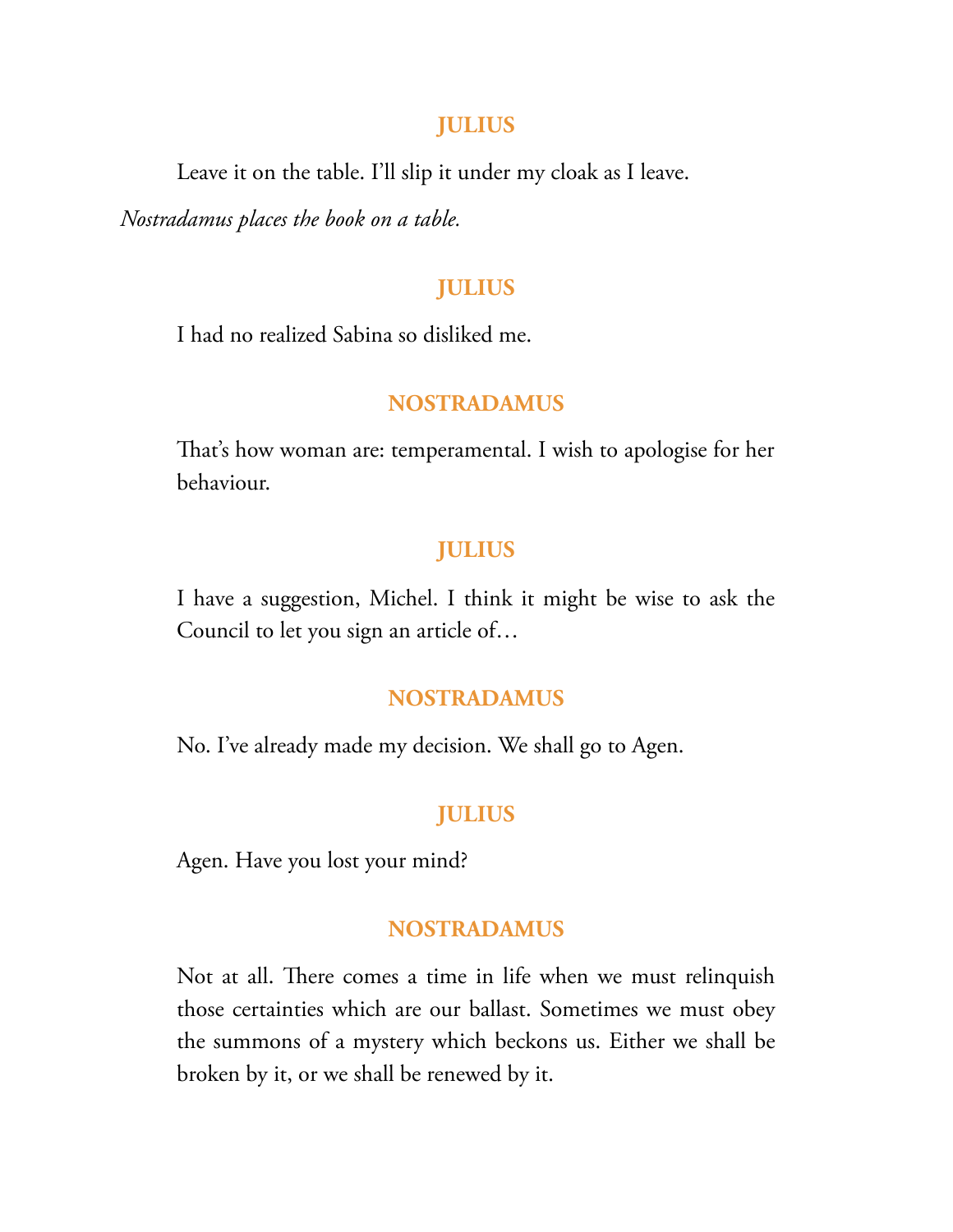*A beat.*

## **JULIUS**

I don't pretend to understand your words. This whole place confuses me. You've changed, Michel, too. And if I'm not mistaken there's something strange in your eyes.

*A beat.*

## **NOSTRADAMUS**

Yesterday I saw myself. I was looking at me from outside my own body. Was this madness or was it real? I don't know. A discovery which fills me with terror.

*A beat.*

## **JULIUS**

The book. It's the entire book's fault. And here I have what accounts for Sabina's rude outburst against me. That book.

## **NOSTRADAMUS**

No. For the thousandth time. The book was simply the instrument which drew out this thing that already existed in my body. De Mysteriis Egyptorum is just an innocent tool.

*A beat.*

## **JULIUS**

What does the book say, Michel?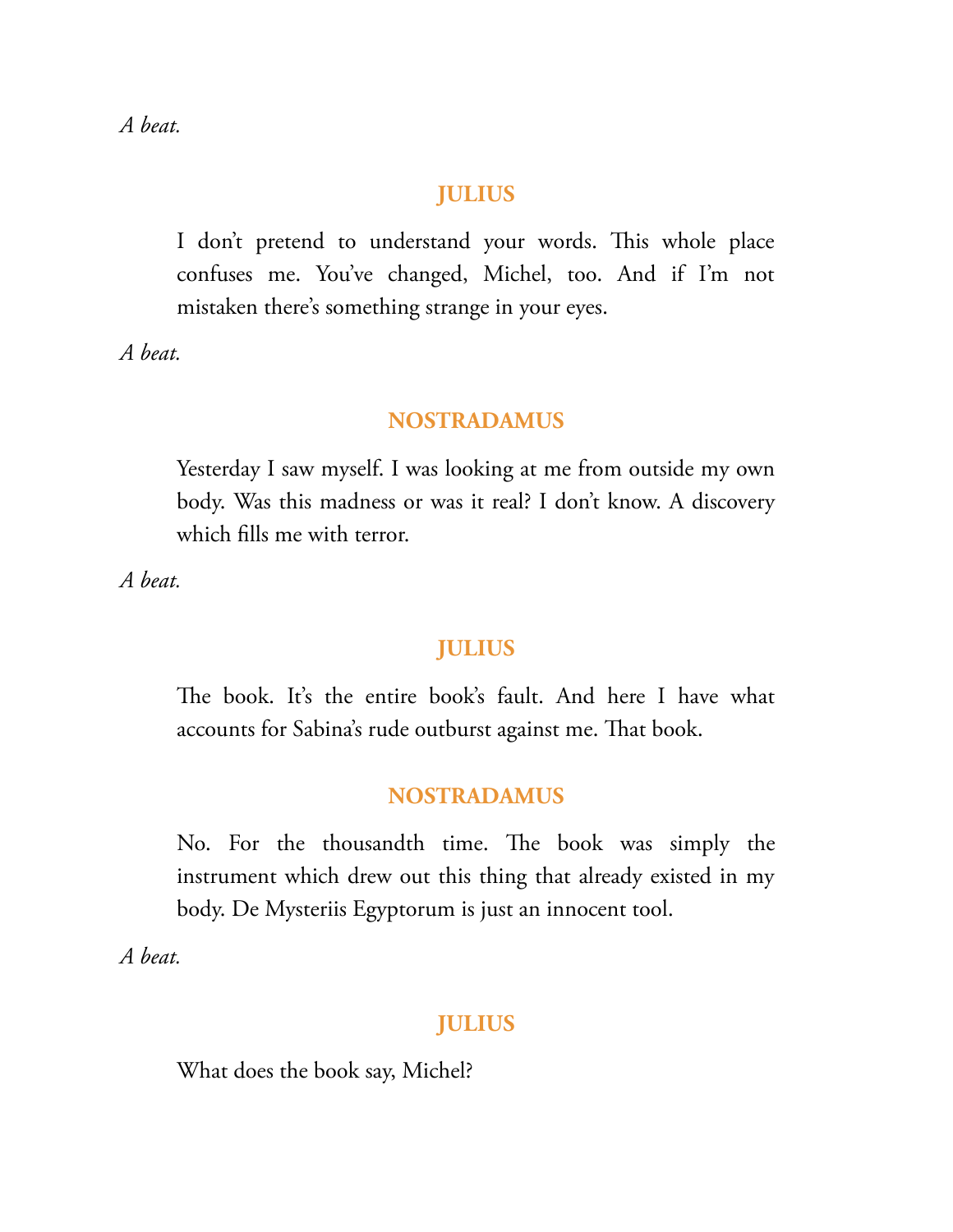I thought you didn't want to know.

## **JULIUS**

Yes, well. After everything that's happened I've had a change of mind.

#### **NOSTRADAMUS**

Indeed. Well, it talks about time. Time: days, months, years and hours. Seasons and calendars. Satisfied?

*Julius moves closer to the book.*

## **JULIUS**

But no one would prohibit a book just for that.

#### **NOSTRADAMUS**

It speaks also of the firmament. Centaur, Lupus, Hydra, Scorpius and Serpentarius.

*Julius flicks through the book.*

## **JULIUS**

Is that all?

### **NOSTRADAMUS**

Don't touch it. I think it would be better if you were just to return it immediately to the secret library. Don't waste anytime, Julius.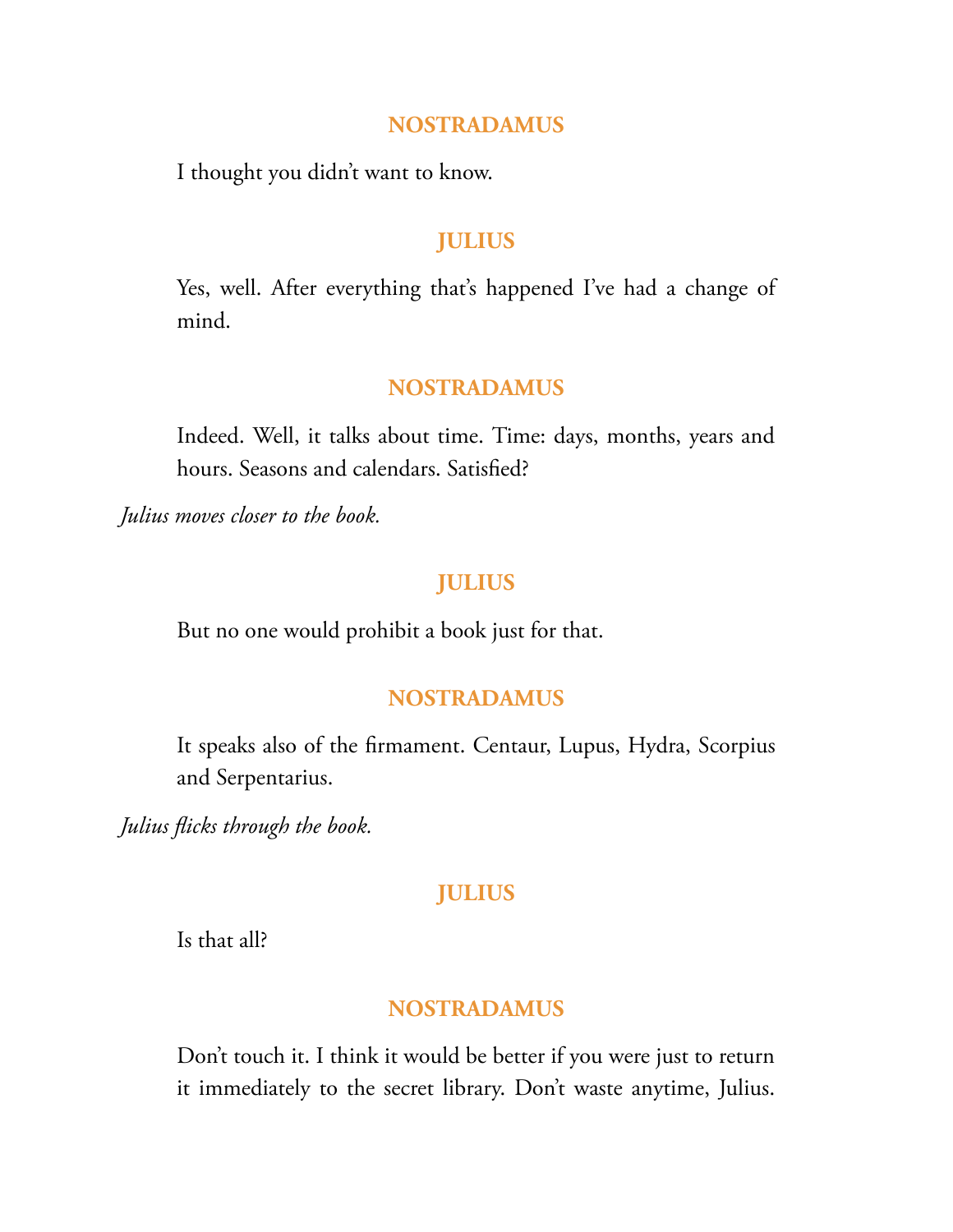The Inquisition might also want to question you about it.

*Julius wavers.*

## **JULIUS**

Yes. You're right. But I have every right to read this book. I am a member of the Council.

## **NOSTRADAMUS**

It's written in really the most atrocious style. I really shouldn't bother if I were you.

## **JULIUS**

Why? What makes you more able to understand it than me? I'm held in high esteem by my colleagues. My own behaviour and orthodoxy has never been questioned. I scrupulously observe the Catechism.

#### **NOSTRADAMUS**

Quite. It is best not to disturb the still waters of your mediocrity.

*A beat. Julius lifts off the cover shrouding the book and opens it.*

## **JULIUS**

But this book is blank. There's nothing here. You've taken all the pages and just left the covers. Michel. You have betrayed me. This will mean the stake for me. Give me back the original this instant.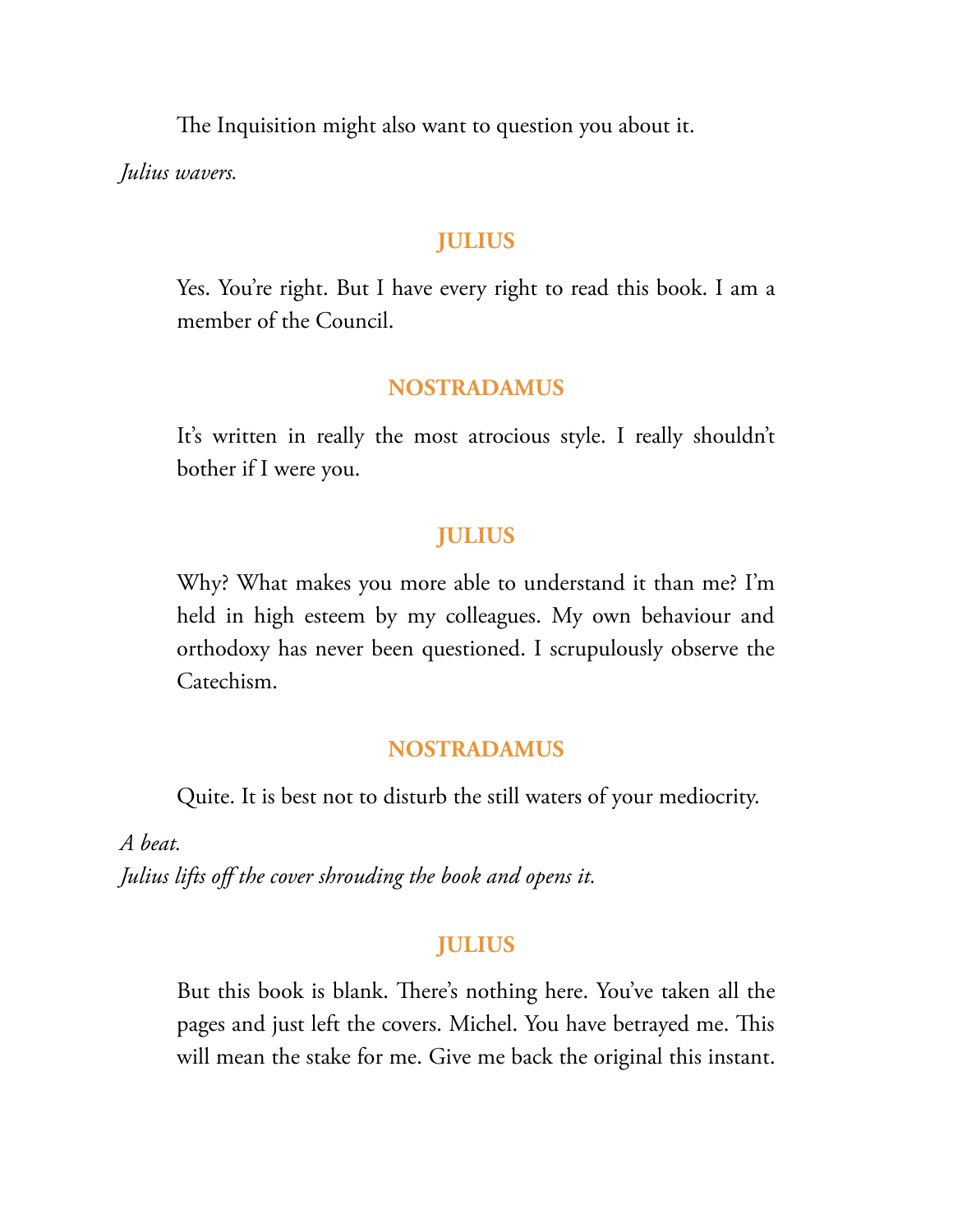If someone notices the substitution I'm done for. Please, Michel. I beseech you. In God's name.

*A beat.*

#### **NOSTRADAMUS**

Mediocrity is a very unstable element; the slightest shake unbalances it. You're getting worked up for nothing, Julius.

## **JULIUS**

I shall denounce you to the Council. You do not have one decent scruple. I shall tell them you made me take the book from…

### **NOSTRADAMUS**

You'll do nothing of the sort. You are going to sit tight in your little corner while I take my leave from Avignon.

## **JULIUS**

I'd sooner see you perish in Hell. And may the worms rot your insides and take the rest of your family with them.

#### **NOSTRADAMUS**

Thank you, my friend.

*Julius exits with the book under his cape. Voices can be heard: wailing and crying. Blackout. Music.*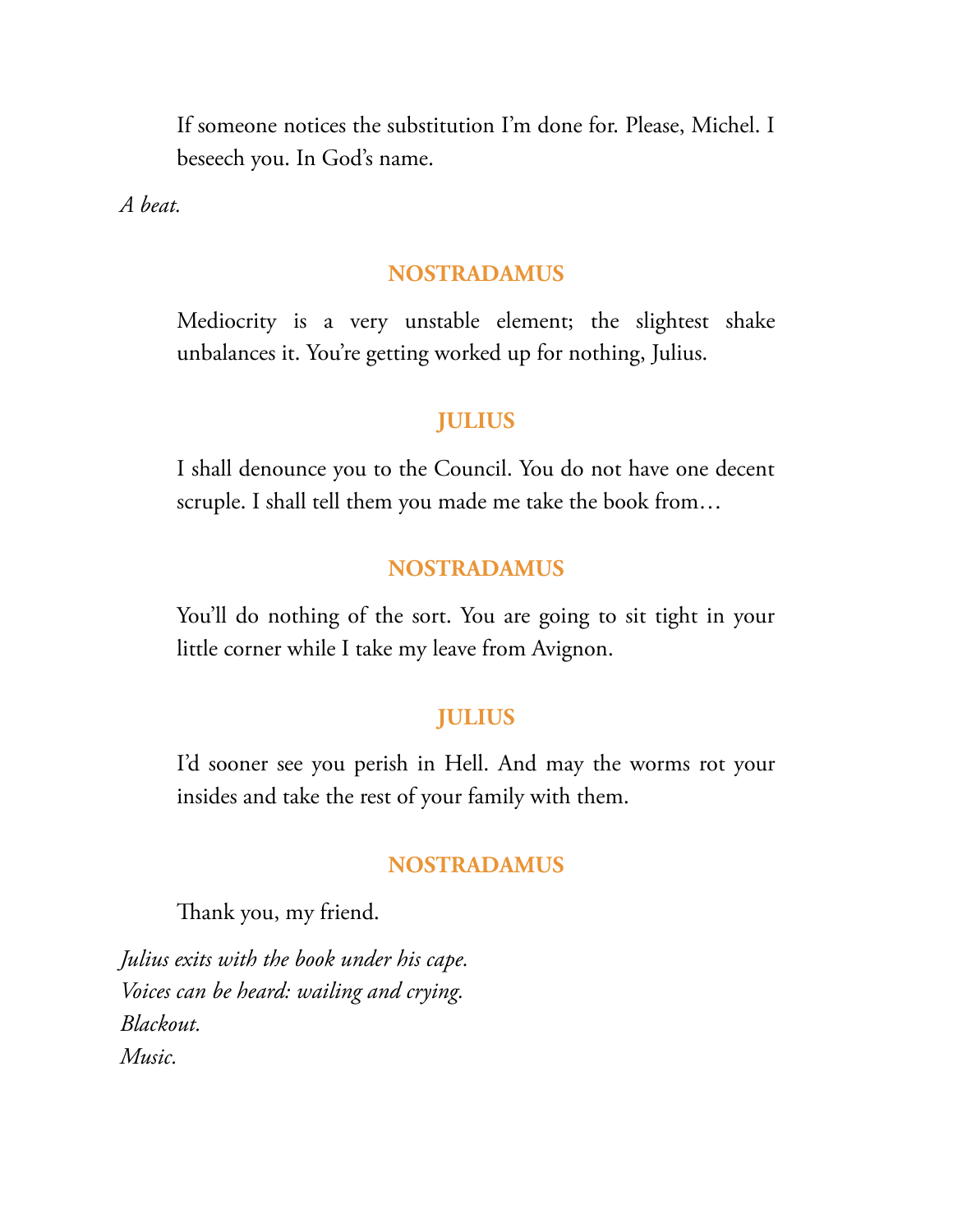# **SCENE 5 THE DUNGEON OF CARDINAL NARBONNE'S PALACE**

*1525, Night. Several men enter with lighted torches. We see iron chains and rings. Julius is being fastened to an iron wheel which now enters centre stage. e atmosphere is sinister and dark. Cardinal Narbonne appears at the top of a set of stone steps. A beat. e Cardinal brandishes his arm and makes a fist, highlighting his ring of office.*

## **CARDINAL**

Look at this ring. Do you understand its significance? It is the symbol of the authority vested in me as a Cardinal. But also of the duty I bear. I abhor these things. But I do as the Church demands.

*e Cardinal descends the steps.*

# **CARDINAL**

See my ring. What a splendid ornament. A present from the Lord. I am the guardian of the word of Christ. The Inquisition is the most powerful arm of Christianity.

*A beat.*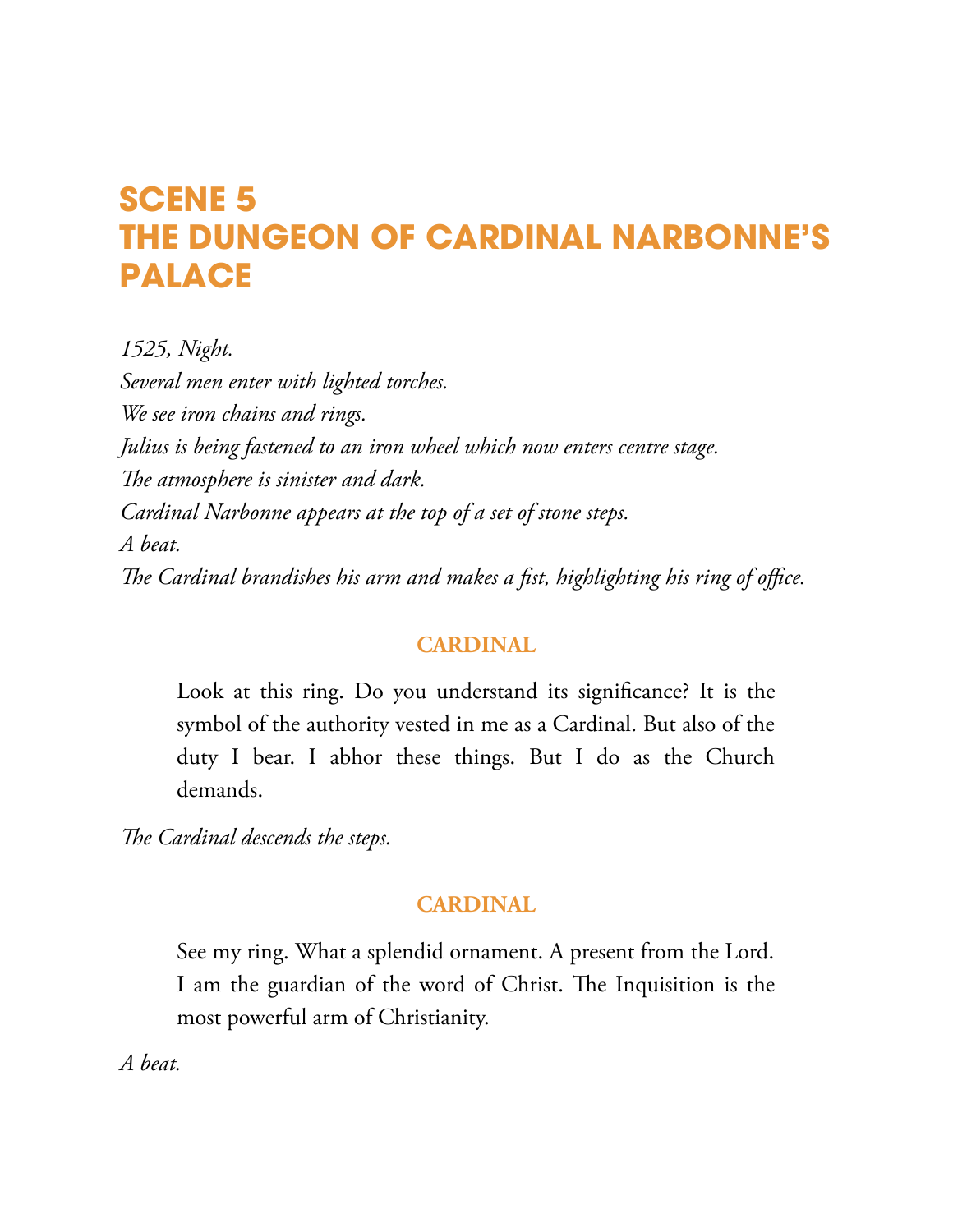### **CARDINAL**

Turn the wheel.

*One of the men activates the gears and the wheels turns. Julius is now upside down. Julius yells.*

## **JULIUS**

I beg you, Cardinal. For the love of the saints, of Christ, of the Blessed Virgin. Release from this torment. Release me from this torture. I know nothing more. I have told you everything I know. Everything.

*A beat.*

#### **CARDINAL**

I am very fond of the stone in my ring. A ruby. They say rubies area token of patience. I am blessed with patience. I have all the time in the world to listen to you. And a turquoise is a token of happiness. I am curious to know where he has fled to.

## **JULIUS**

I have told you already. He went to Agen.

#### **CARDINAL**

No one goes to Agen.

## **JULIUS**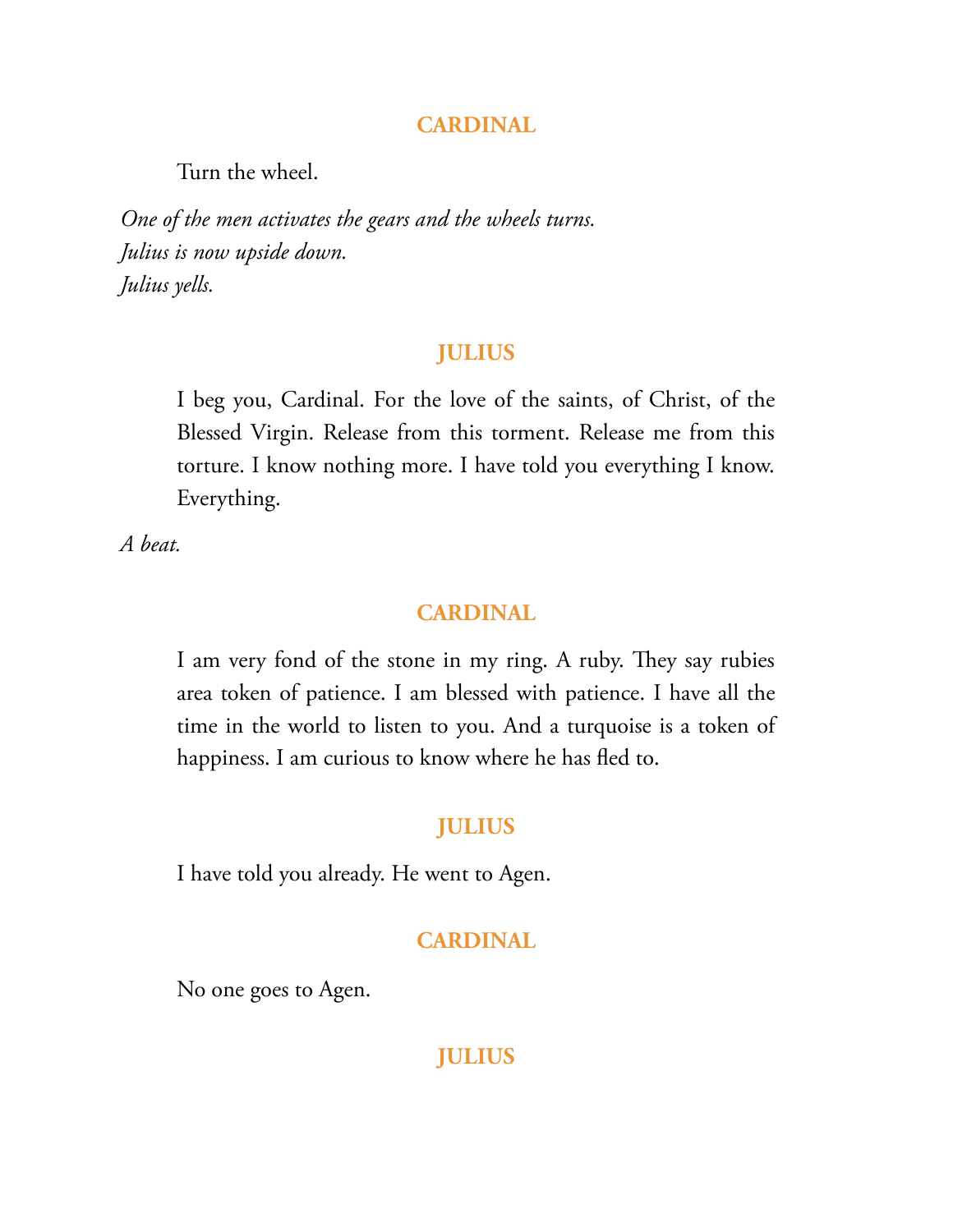But he did. Michel went.

## **CARDINAL**

Turn the wheel.

*e wheel turns and Julius goes through another 180 degrees. He cries out.*

## **JULIUS**

Thank you, Eminence. Thank you.

### **CARDINAL**

Tell me, Dr. Julius, how does the world look upside down?

## **JULIUS**

No, never. It is a sign of Satanism to worship the inverted crucifix.

#### **CARDINAL**

And tell me how Dr. Michel managed that?

## **JULIUS**

What?

#### **CARDINAL**

To see the world upside down, of course. To see time from behind and above. If that isn't Satanism, then I'm sure I don't know what is.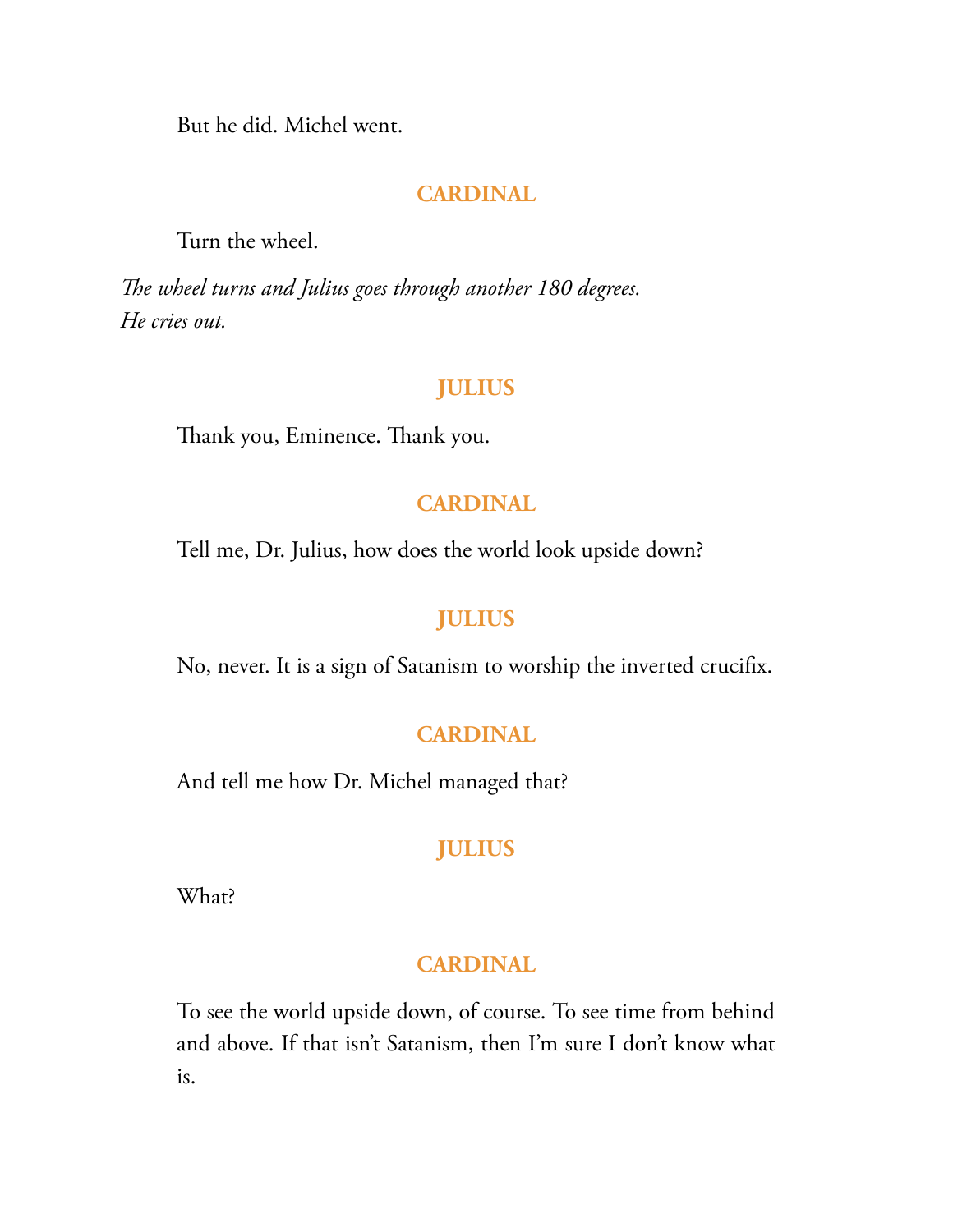#### **JULIUS**

He. He. He. He. It was a book, Eminence.

*e Cardinal opens a book. Blank pages flutter to the ground.*

#### **CARDINAL**

A book written in invisible ink. As invisible as the cherub, the seraph, as invisible as an angel.

#### **JULIUS**

I don't know what become of the pages, Eminence.

#### **CARDINAL**

But you know what they contained.

## **JULIUS**

No.

#### **CARDINAL**

Yes. You do know. If there's one thing which stimulates one of God's creatures more than pleasure it's pain. And with pain all that has been felt, touched, learned floods back into memory. And torture is the instrument of pain, and pain is the tool of the Holy Inquisition which has the power to bring to light those heretics who spread their heresies through the world and seek the destruction of the Holy Catholic Church.

## **JULIUS**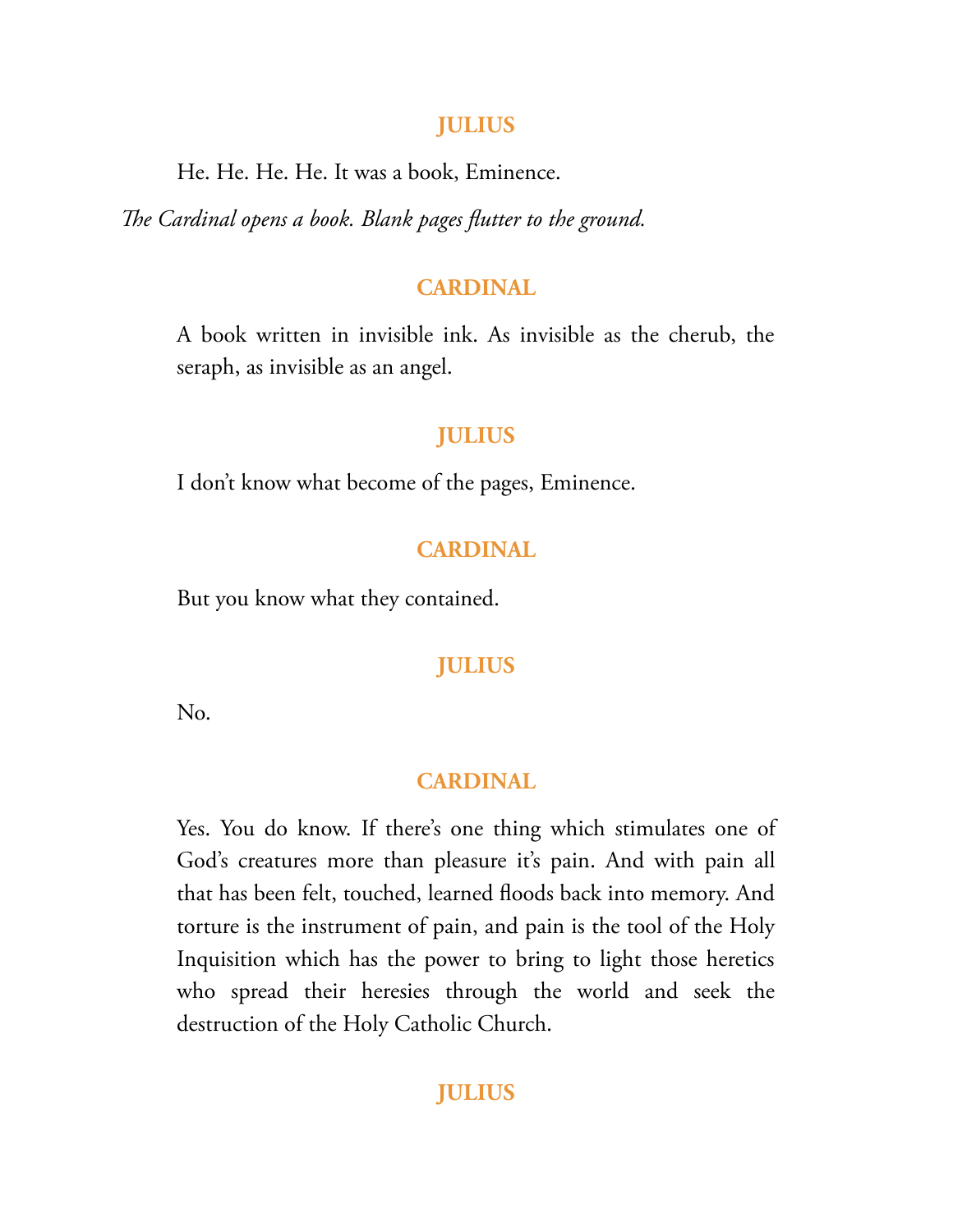No. I am not a heretic. I lack the courage to be other than a true believer.

#### **CARDINAL**

Very well, then. Talk. Tell me everything. I want to hear about the thousand devils who infest your soul. I want to hear all the details of Michel's covenant with the serpent in its pit and how he proposes to make Monsignor Felice a Pope. Tell me.

#### **JULIUS**

Oh. He's not going to make anybody a Pope, Eminence.

#### **CARDINAL**

An anti-Pope then. Whatever. Only tell me. Confess. And the ritual? How does he perform the ritual?

## **JULIUS**

Well now. I was never present during the ceremony itself.

#### **CARDINAL**

But there's a ceremony, you say. Some macabre rite to invoke the anti-Christ?

#### **JULIUS**

I believe that is so, Eminence.

#### **CARDINAL**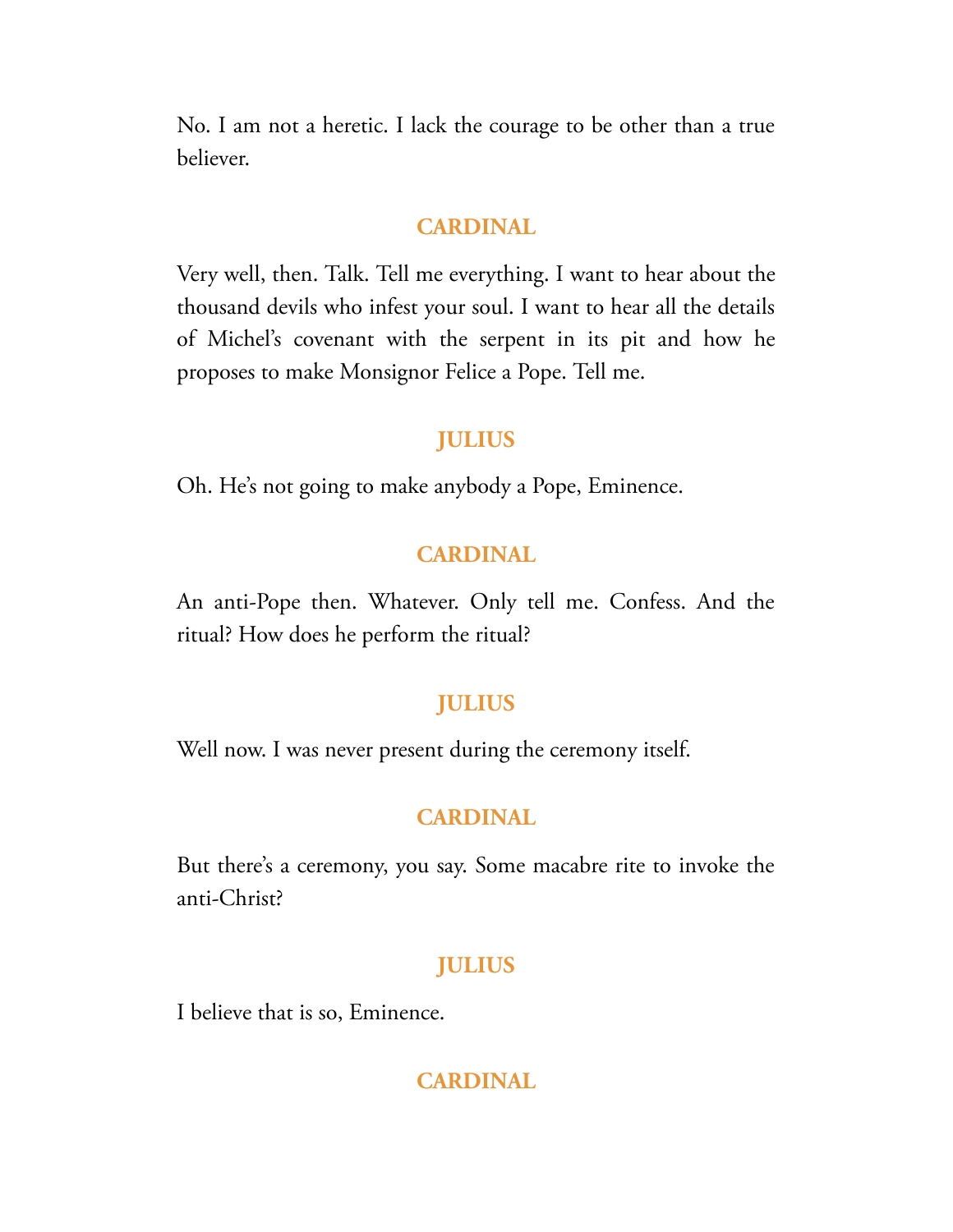I suspected as much. I could never get him to give me a straight answer when I questioned him on the articles of faith. Still, he was always a sly fox, always clever. He is a beast. His intuition. Is he a pervert?

## **JULIUS**

No. I mean, he… Yes, he is.

## **CARDINAL**

Ah. Superb. Then without the slightest doubt, he also traffics in goat's blood, rabid dogs and scorching sulphurs and magic potions.

#### **JULIUS**

Quite possible, yes.

#### **CARDINAL**

Now answer me this carefully: what are the constituents of his magic potions?

## **JULIUS**

The constituents?

#### **CARDINAL**

Yes. The substance he is going to use to make Felice a Pope.

## **JULIUS**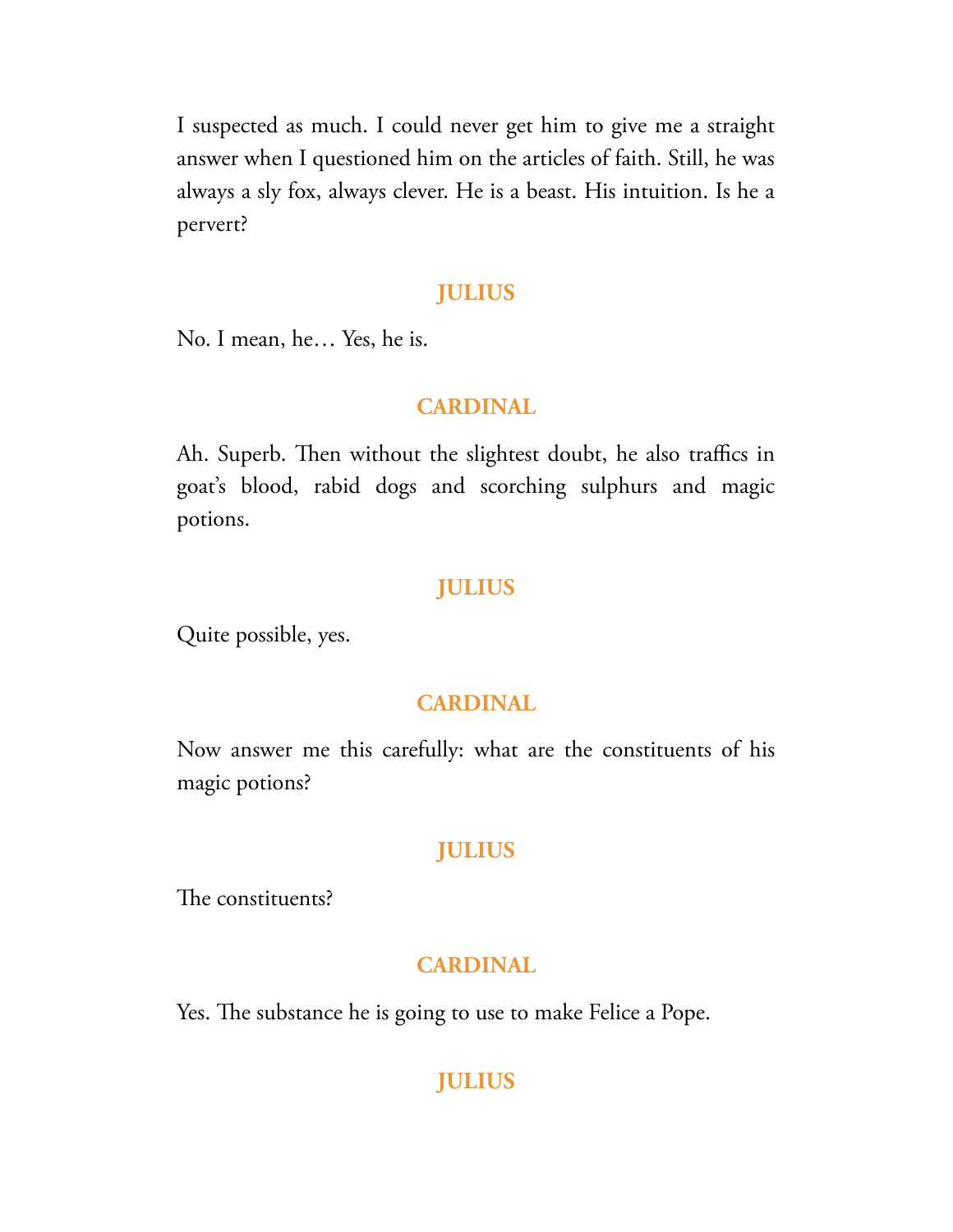But, Eminence. Monsignor Felice has not been anointed as Pope by anyone.

*A beat.*

#### **CARDINAL**

Are you trying to play games with me, Julius?

### **JULIUS**

No, Eminence. Certainly not. I swear in God's name.

#### **CARDINAL**

You are, aren't you? I suppose you think that I shall never be elected to the great office myself. You think that I am unworthy of shouldering the greatest task that befalls a man, the greatest power over man's kingdom. Isn't that so?

## **JULIUS**

No, Eminence.

#### **CARDINAL**

Don't interrupt me. I am more deserving than anyone. I have suffered most by descending into these filthy dungeons correcting the perversions of faith. Perfecting men so that they still yet be called unto the Lord. (LONG PAUSE) I want this magic substance. I want to be Pope. I want Michel de Nostredame here. Now. Dead or alive.

*e man starts the gear and the wheel turns again, lifting Julius into the air.*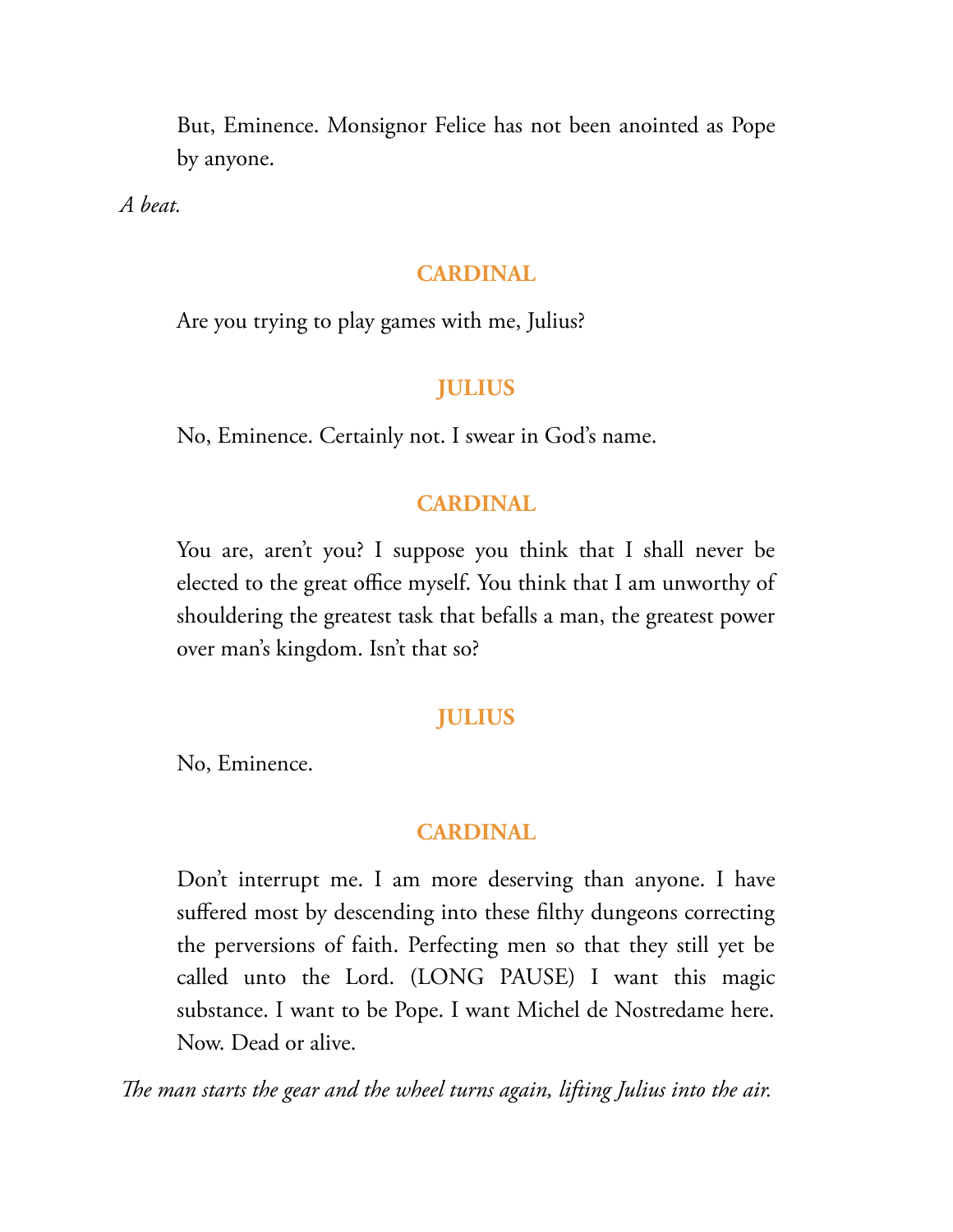*Julius screams. e Cardinal and the men leave. A beat.* The wheel stops. *Silence. Suddenly a trap door opens and Monsignor Felice appears with two monks at either side.*

#### **MONSIGNOR**

Quickly. The chains. Oh, Our Saviour, in whose hands has your Church fallen.

*e monks unleash Julius from his chains. He falls, crumpled, on the floor. e Monsignor covers his half-naked body with a cape.*

## **MONSIGNOR**

Wine.

One of the monks offers the wine. The Monsignor makes Julius drink from the glass. *Julius coughs and chokes.*

#### **MONSIGNOR**

We must be swift. We have only a little time. Come, Dr. Julius. Gather yourself. Just one last effort.

*Julius regains a semblance of consciousness and nears Felice.*

#### **JULIUS**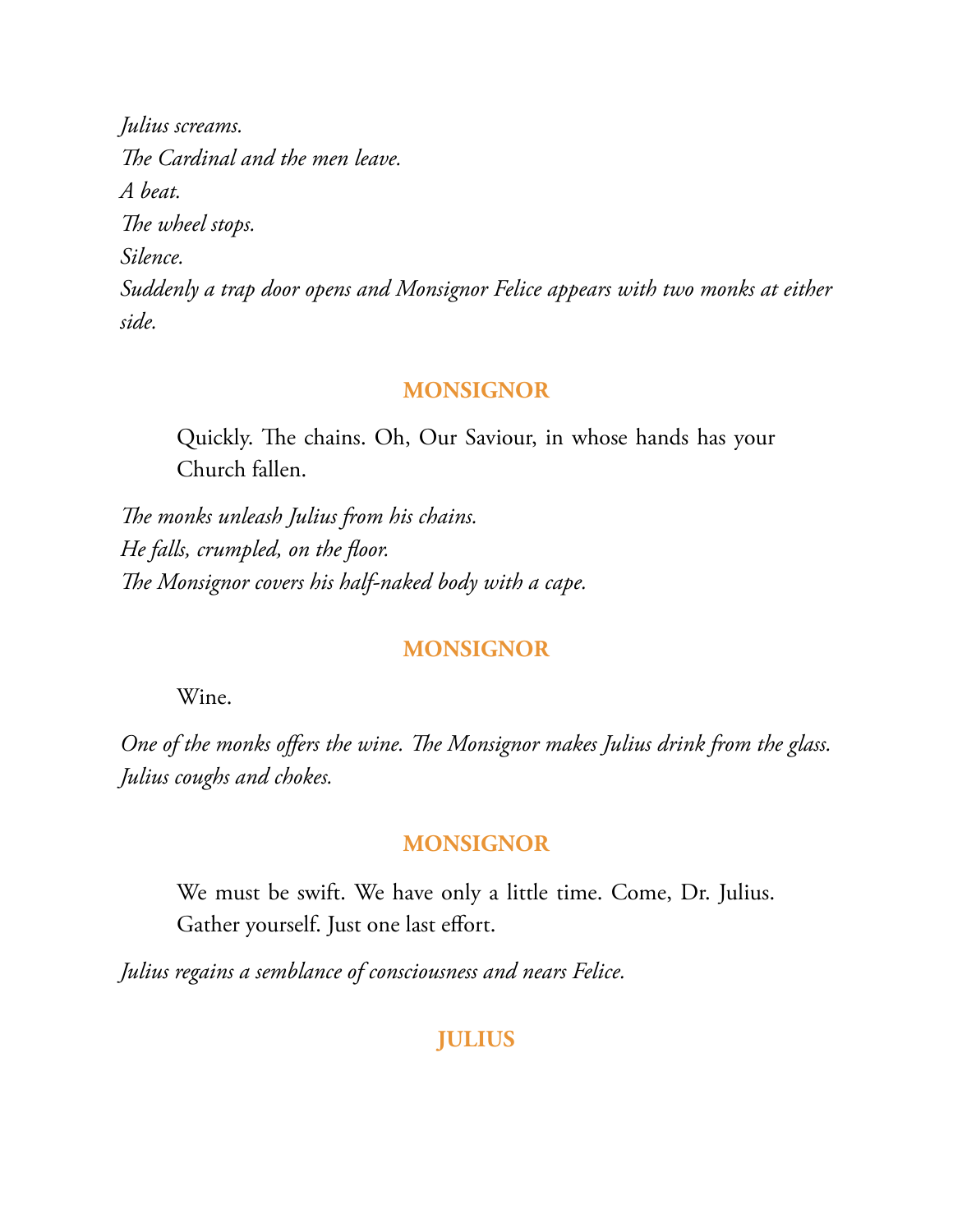Michel is a heretic. I am a heretic. We are both evil. Michel was conceived in a pact with evil, he told me. He was marked from birth.

#### **MONSIGNOR**

Be quiet.

## **JULIUS**

I confess that I have witnessed what the common folk call the devil. I have seen the devil and he is the future. Only God knows the future. Therefore, the devil is God.

*e Monsignor shakes Julius forcefully. He slaps him across the face twice.*

## **MONSIGNOR**

Wake up, man. Rouse yourself. The torture is finished.

*Julius starts to cry.*

## **JULIUS**

Forgive me, my friend. Forgive me, Michel. I have betrayed you.

## **MONSIGNOR**

I am not Michel.

*A beat.*

#### **JULIUS**

Monsignor…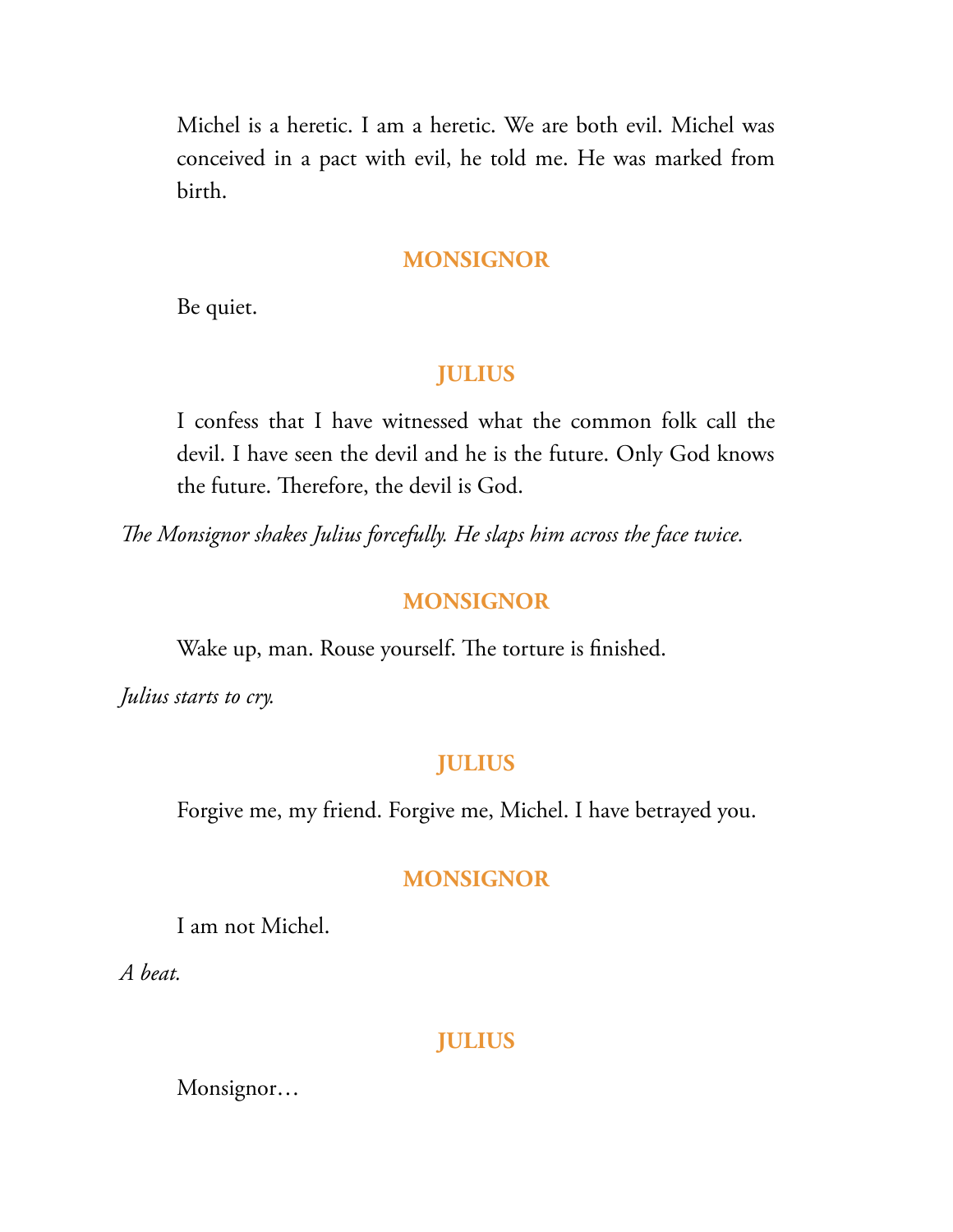#### **MONSIGNOR**

Go. Go down to the lower dungeon. A cart is waiting at the gate.

## **JULIUS**

But if I go down this passage. I shall be a fugitive from the Holy Inquisition. I shall be excommunicated.

#### **MONSIGNOR**

Would you prefer to go back on the wheel then?

*Julius is in a total panic.*

### **JULIUS**

No. I don't want to return to the wheel. But I am frightened to leave here. Ay. Oh Lord. Protect me, O Lord. Help me in my hour of need. Tell the Cardinal. Tell him it's all like a dream to me. Tell him life is a dream.

## **MONSIGNOR**

Life is a nightmare.

## **JULIUS**

But my life was a dream. I was happy.

#### **MONSIGNOR**

And who told you we are brought to the world to be happy, doctor? (LONG PAUSE) Now, leave.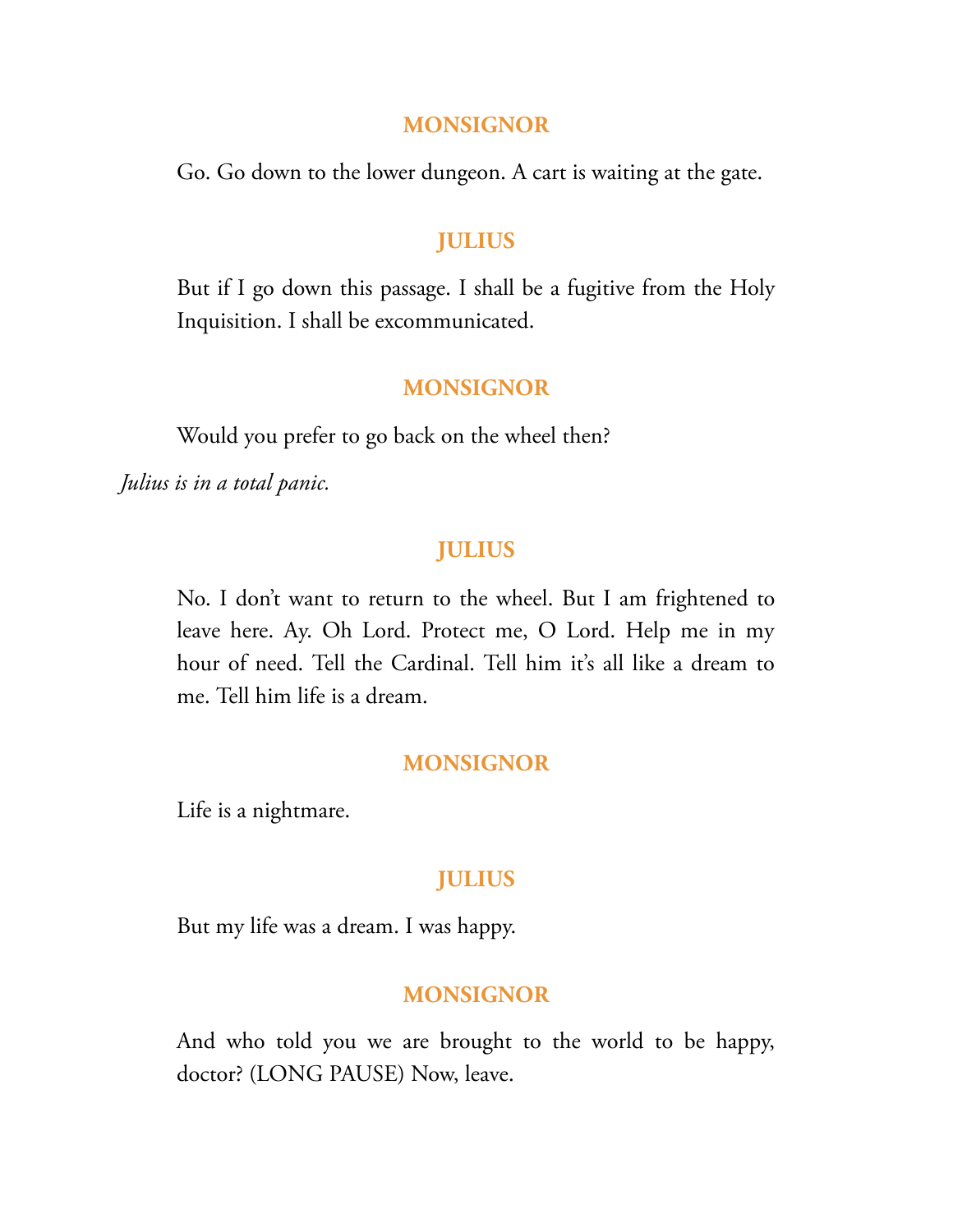*A beat. Julius makes his way over to the trap door.*

## **JULIUS**

MONSIGNOR. You are speaking. You have broken your vow of silence.

*Felice smiles.*

### **MONSIGNOR**

For something important.

*A beat.*

## **JULIUS**

Why are you helping me?

## **MONSIGNOR**

Because I believe you are innocent.

## **JULIUS**

What about Michel? Do you believe in him? In his prophecies?

*A beat.*

#### **MONSIGNOR**

Tell Michel he must never set foot in France hereafter. And take this to him.

*Felice takes a small silver cross from under his garment and hands it to Julius.*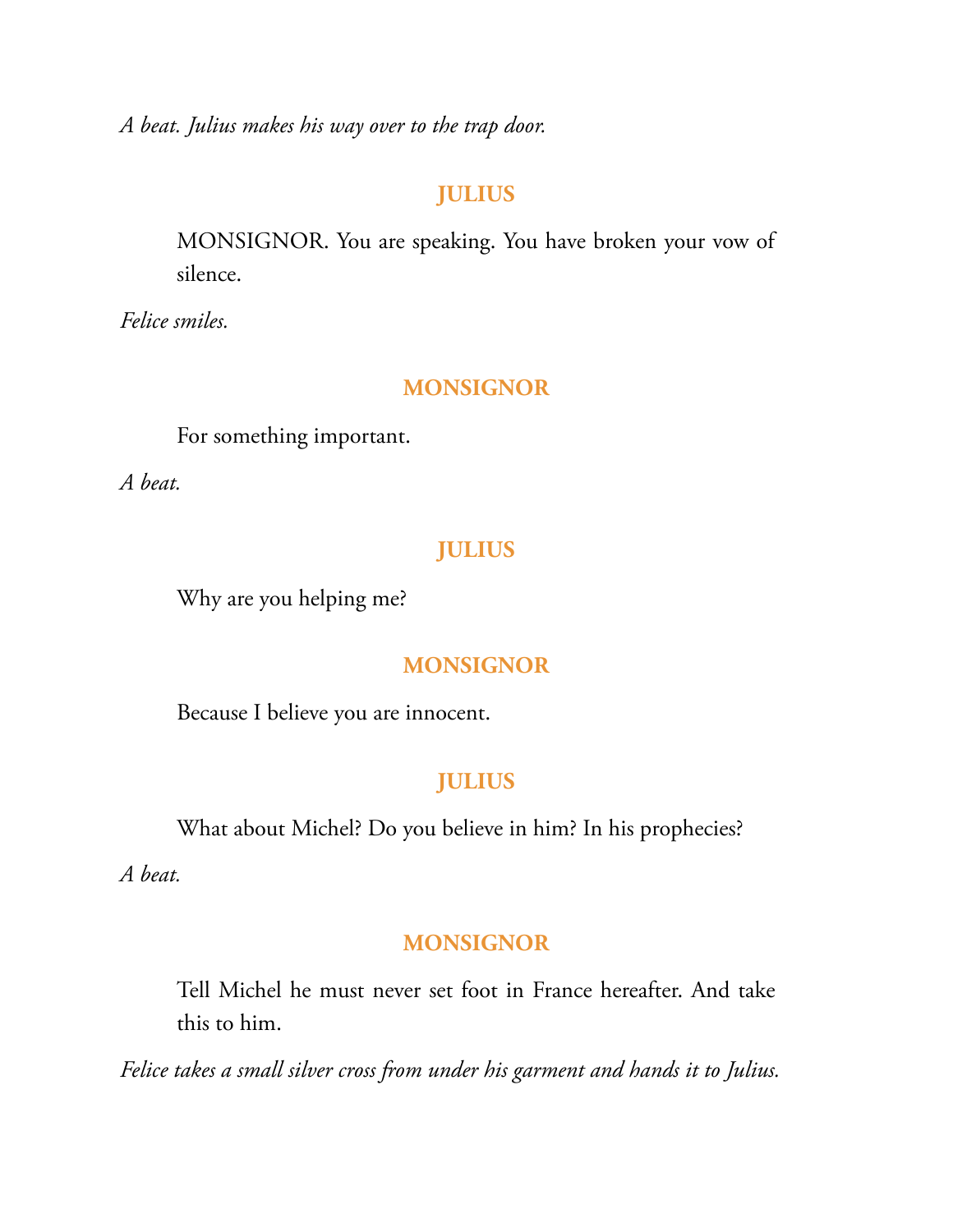#### **JULIUS**

A crucifix? What for?

## **MONSIGNOR**

Go now. Quickly. The Cardinal may return at any moment.

## **JULIUS**

But. If the Monsignor believes in Michel then you also believe you will one day be Pope. Isn't that true?

#### **MONSIGNOR**

No. I don't believe in the prophecy. But neither do I believe you find the truth on a Catherine wheel. The light of true comes from another wheel.

## **JULIUS**

What wheel?

#### **MONSIGNOR**

Ask Michel. Perhaps only he know. Go.

*Julius disappears down the trap door. e Monsignor stands stage centre. e cardinal appears at the top of the steps.*

## **CARDINAL**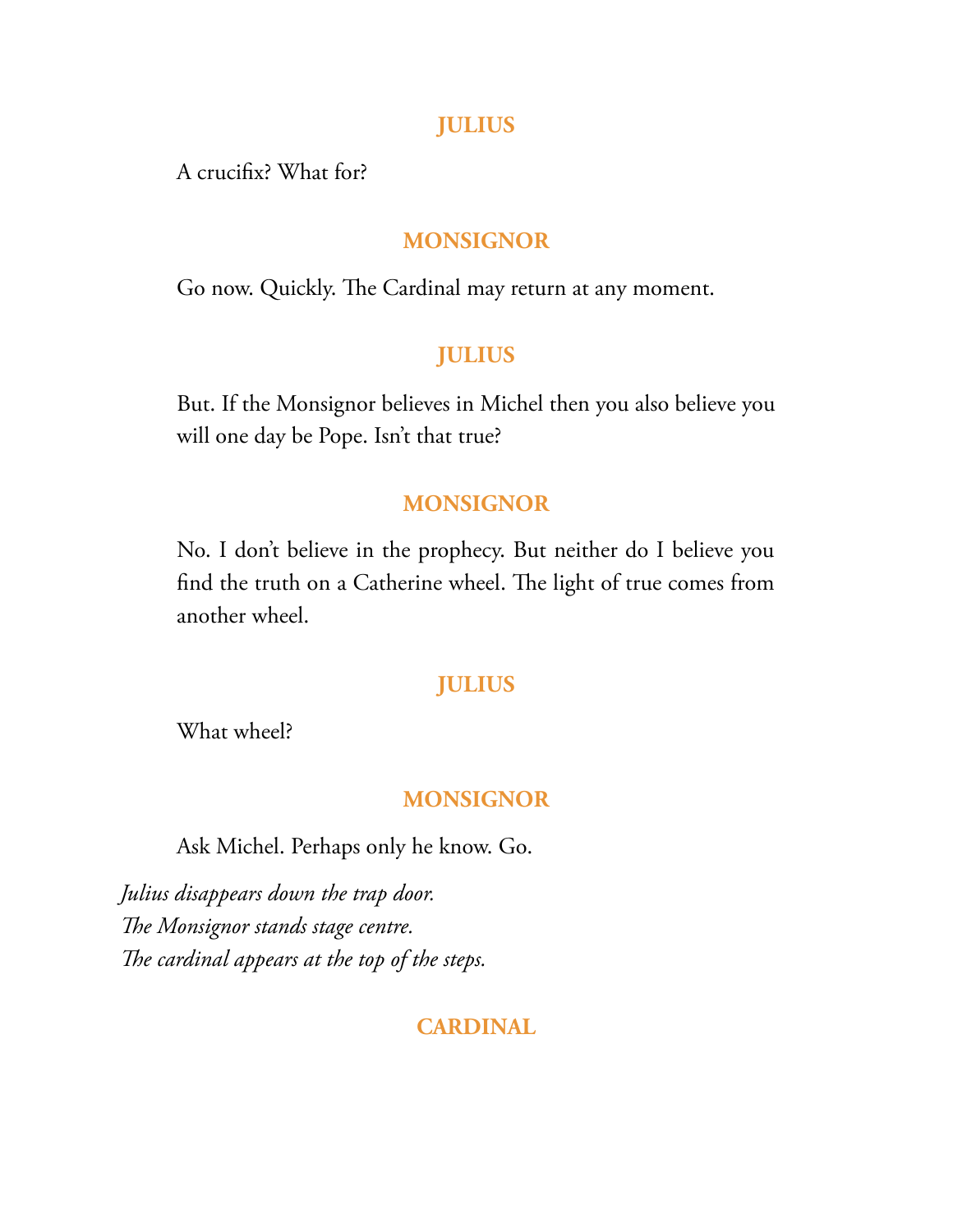What are the monks waiting for? Follow Julius and see if he leads you to Michel. Go.

*e monks also disappear down the trap.*

#### **CARDINAL**

You were most eloquent, Monsignor.

## **MONSIGNOR**

I try my best, Eminence.

#### **CARDINAL**

I shall remember this when I am Pope.

## **MONSIGNOR**

I hope you do, Eminence. (PAUSE) With your permission.

The MONSIGNOR turns to leave.

### **CARDINAL**

I beg your pardon.

#### **MONSIGNOR**

What is it, Eminence?

## **CARDINAL**

Please repeat what you just said.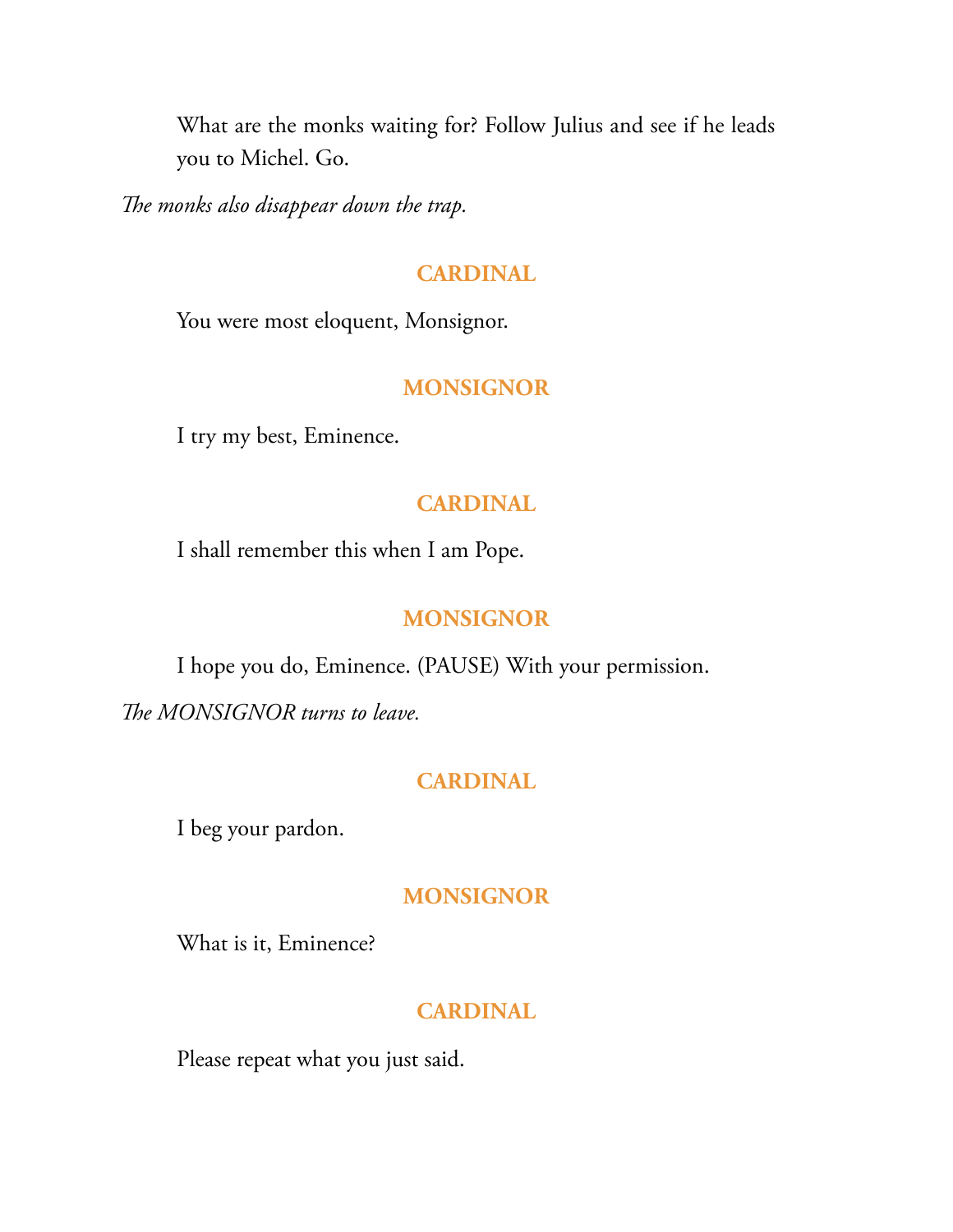#### **MONSIGNOR**

But.

## **CARDINAL**

It gives me a certain pleasure. Repeat your oath.

*A beat.*

## **MONSIGNOR**

I, Monsignor Felice Peretti, swear before God and the Holy Inquisition that if I should ever be elected Pope I will refuse that honour.

*e Monsignor lowers his head.*

## **CARDINAL**

Unforgettable. The Monsignor will not doubt reach high office in the Holy Church. (PAUSE) And simply because you have the gift of obliging your superiors. (PAUSE) Now come and kiss my ring.

*Loud music.* The lights dwindle to total blackout.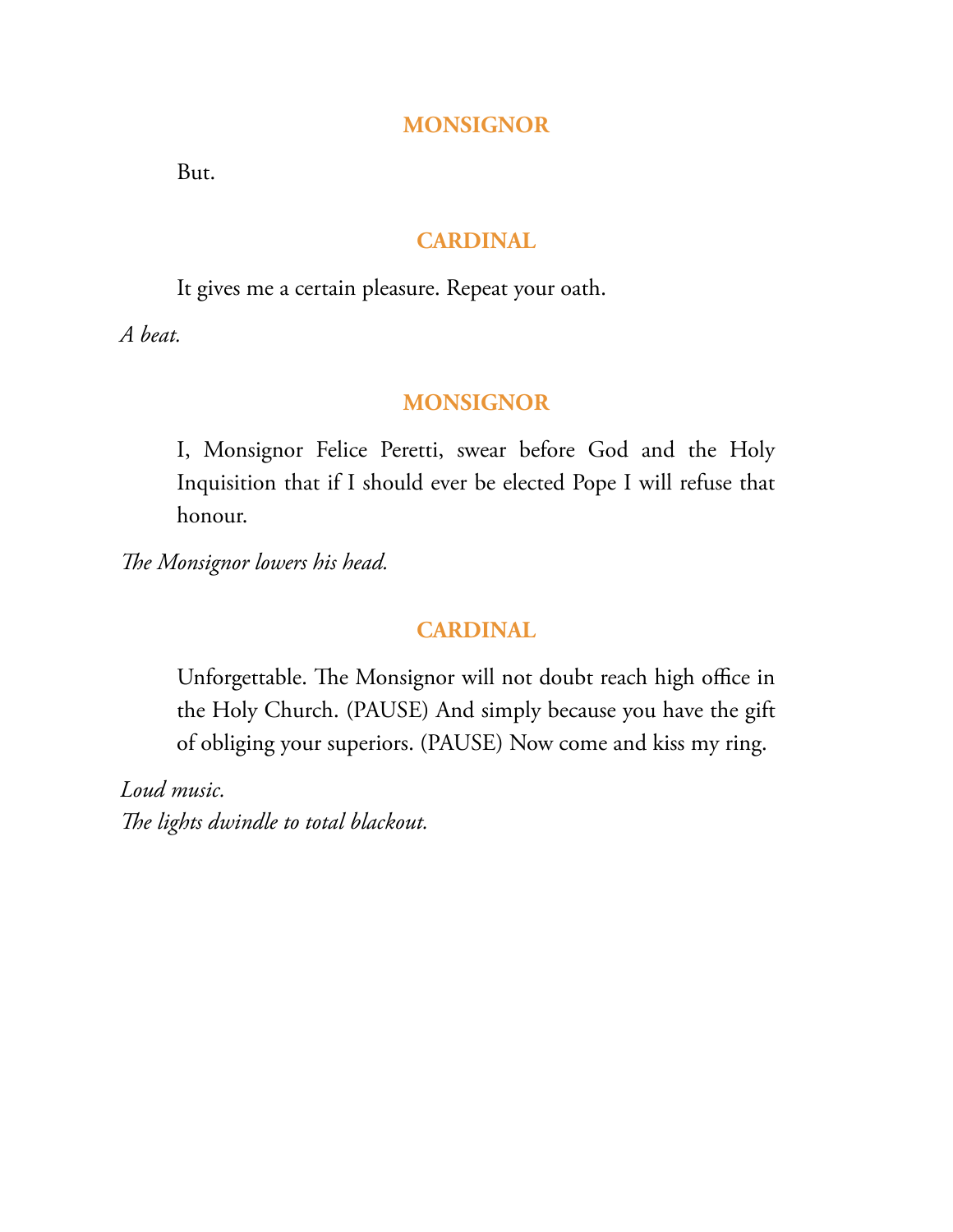# **SCENE 6 THE DISPENSARY AT AGEN**

*1526, Day.*

*Coloured lights play across the stage. White cloths with washes of colour descend from the flies. They sweep to and fro. e setting is disturbing, absurd, and vivid.* Four bandaged Valetudinarians enter. They behave like zombies, shrieking. Music.

## **VALETUDINARIAN 1**

Ay. Ay. The plague. The plague.

## **VALETUDINARIAN 2**

Agen is stricken. Everyone is stricken. There is not one priest left to give extreme unction.

## **VALETUDINARIAN 3**

There's no salvation. We are all doomed.

## **VALETUDINARIAN 2**

Ay. Ay. Death is slow and merciless.

## **VALETUDINARIAN 1**

I'm shivering. My mind is bursting with terrifying visions.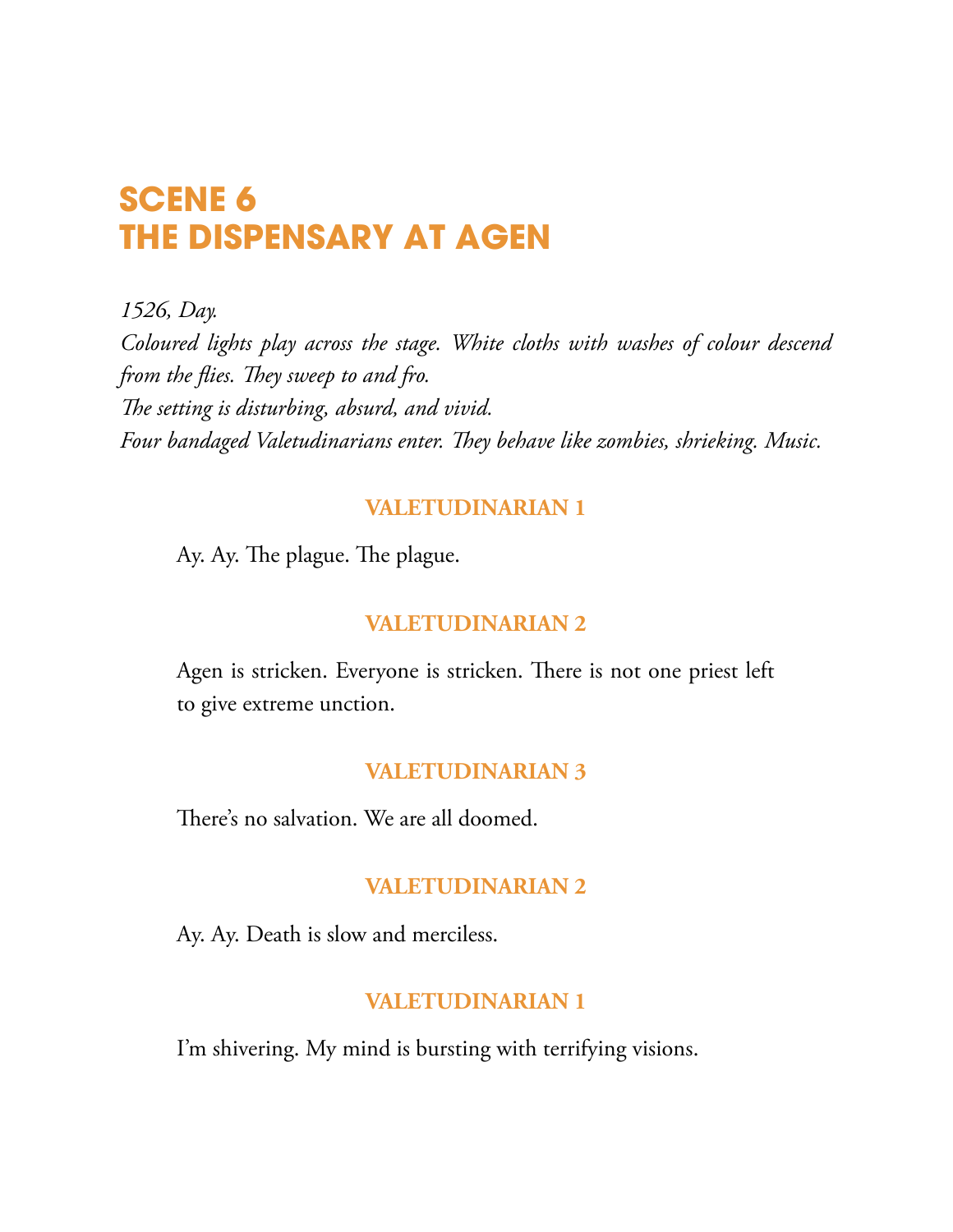#### **VALETUDINARIAN 3**

What kind of God is it that makes us suffer so.

#### **VALETUDINARIAN 2**

Blood, fever and delirium. Ay Ay.

#### **ALL**

Agen is stricken. Everyone is stricken. Ay. Ay. We are all doomed. Agen. Agen.

*Each Valetudinarian takes up a position at each corner of the stage next to a cloth. Nostradamus enters and positions a three legged table and a bench in the middle of the dispensary. He sits down and begins to write with a goose quill.*

#### **NOSTRADAMUS**

(AS HE WRITES) I have closely observed the manifestations of the plague these three months. I have developed in that time a certain treatment which appears to staunch the hitherto ineluctable spread of the plague. (PAUSE) the tincture is a compound of ground fungi with Herbas Azulis and Mageronis Compostus. (PAUSE) The wounds themselves should be cleaned each day with running water and Fibrus Talicus. (PAUSE) Ah. And as I have now evidence which leads me to believe that the plague is disseminated through the air I have given instruction to the citizens that a harness be fitted about the mouth. The harness should have about it a cushion filled with rose petals to cover the mouth. All dwellings should likewise be smoked thoroughly seven times per diem. It is of the absolute essence that all vermin and cats and dogs be incinerated as their odours and emissions are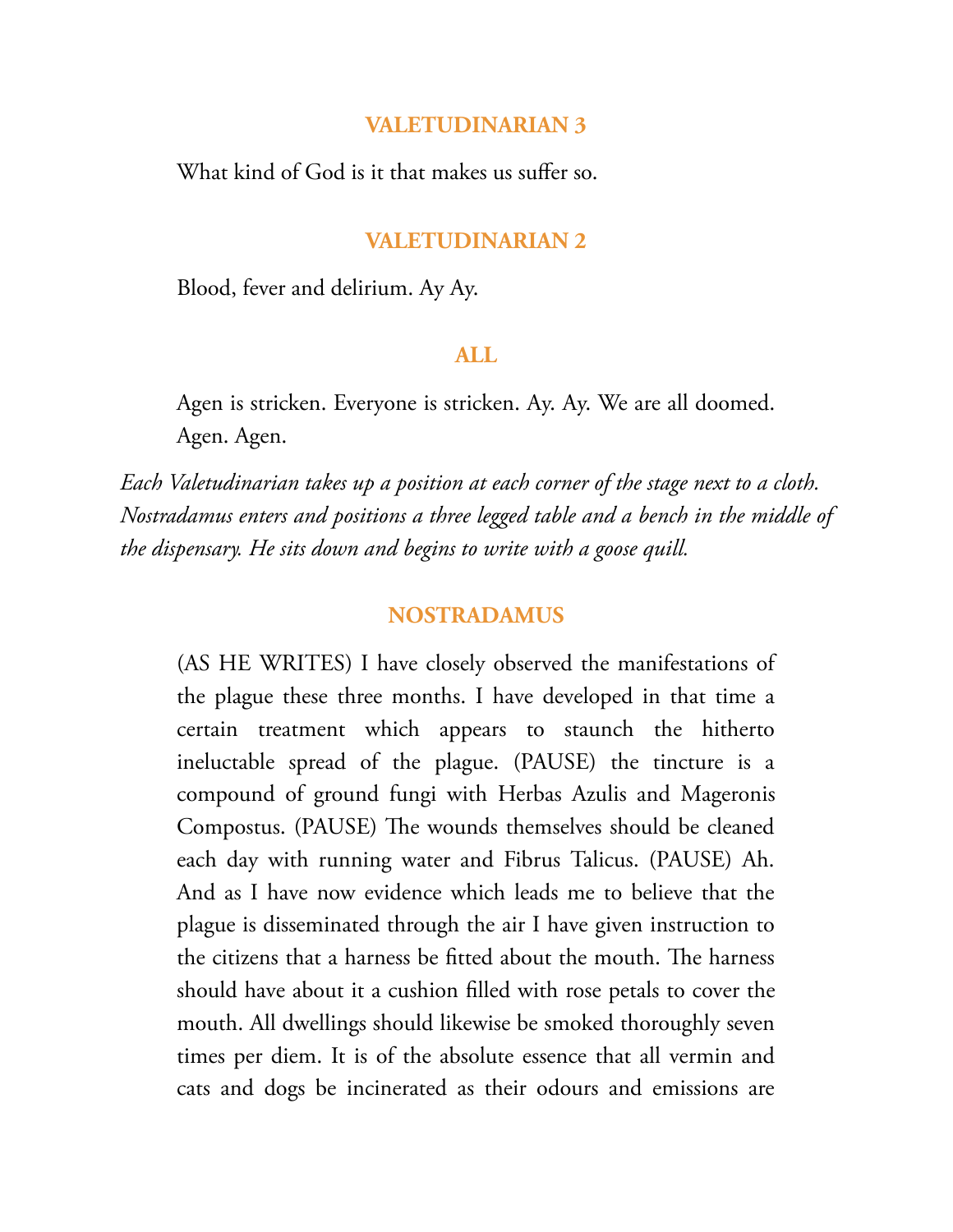sources of transmissions of the plague. (PAUSE) The afflicted are advised to bathe two times a week and consume raw liver. The liver of the following is highly recommended: chickens, geese, sheep and cows. Pig's liver should never be taken in any circumstances.

*One of the Valetudinarians approaches Nostradamus. Nostradamus raises a wadding of cloth to his mouth.*

#### **NOSTRADAMUS**

Are you feeling better?

## **VALETUDINARIAN 1**

Pardon?

#### **NOSTRADAMUS**

I asked if you were feeling better.

#### **VALETUDINARIAN 1**

I am in the Lord's hands. I had a fever last night.

## **NOSTRADAMUS**

With vomiting?

#### **VALETUDINARIAN 1**

Er. Yes, doctor. But only after I drunk my…

#### **NOSTRADAMUS**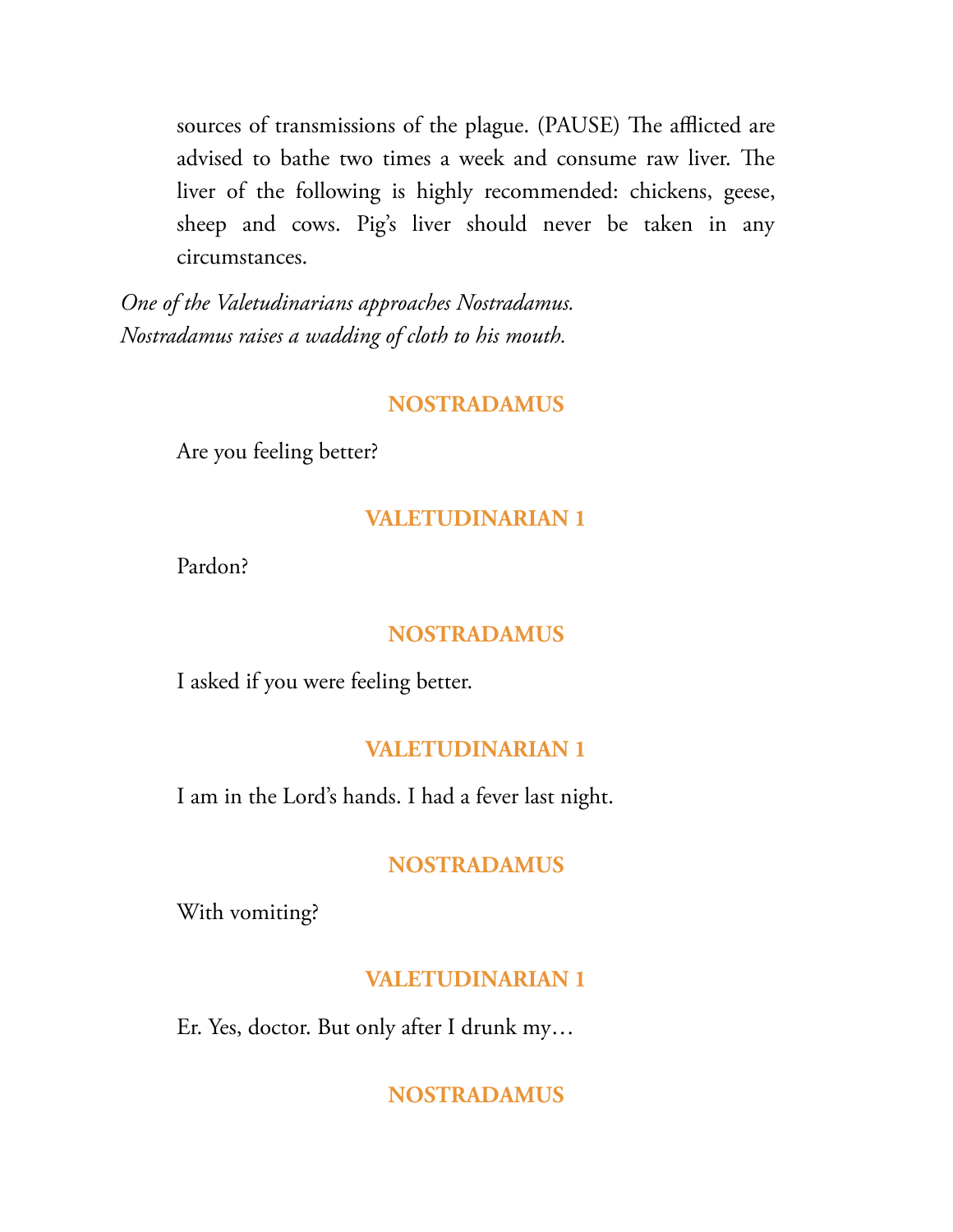Drank what?

## **VALETUDINARIAN 1**

I can't hear you.

## **NOSTRADAMUS**

I asked what made you vomit.

## **VALETUDINARIAN 1**

I know you're not going to like this. I drank my urine.

## **NOSTRADAMUS**

Ah. People never listen. How many times have I told you not to drink your urine. And not to rub excrement on your wounds. (PAUSE) Now go and have a bath and eat four raw eggs. Go.

*Valetudinarian 1 withdraws with a bow.*

#### **NOSTRADAMUS**

(STARTS WRITING) The plague could ask for no two finer bulwarks than human stupidity and negligence.

*Julius enters – swathed from head to toe – in a cloak and hood.*

## **NOSTRADAMUS**

Not another patient. What's your problem?

## **JULIUS**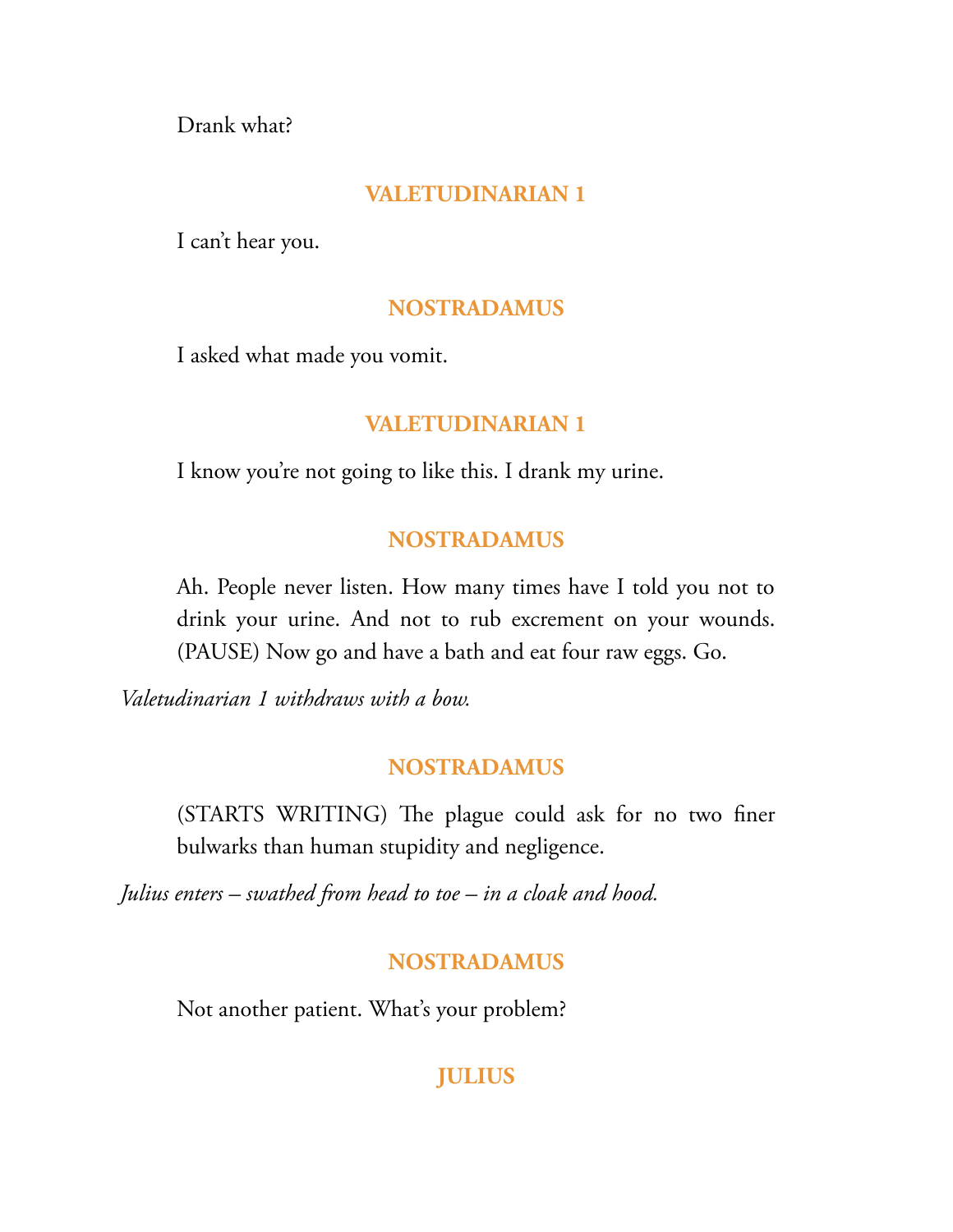I… I… I can't stop quivering.

### **NOSTRADAMUS**

What have you done? You haven't been rubbing faces on your sores, have you?

#### **JULIUS**

No. It's. This plague chills me with fear. I don't want to die, Michel.

*Julius lifts his hood.*

#### **NOSTRADAMUS**

Julius.

*Smiling, Nostradamus crosses to hold Julius in his arms.*

#### **NOSTRADAMUS**

My old friend, come, I'm delighted to see you again.

*Julius suddenly lashes violently at Nostradamus and recoils from his embrace.*

# **JULIUS**

Don't come near me. You're not a friend of mine. A pervert. That's what you are. A deviant. Your madness caused me to be taken prisoner and tortured. And now I'm banished from Avignon.

# **NOSTRADAMUS**

Then each has repaired the friendship of the other. We are quits.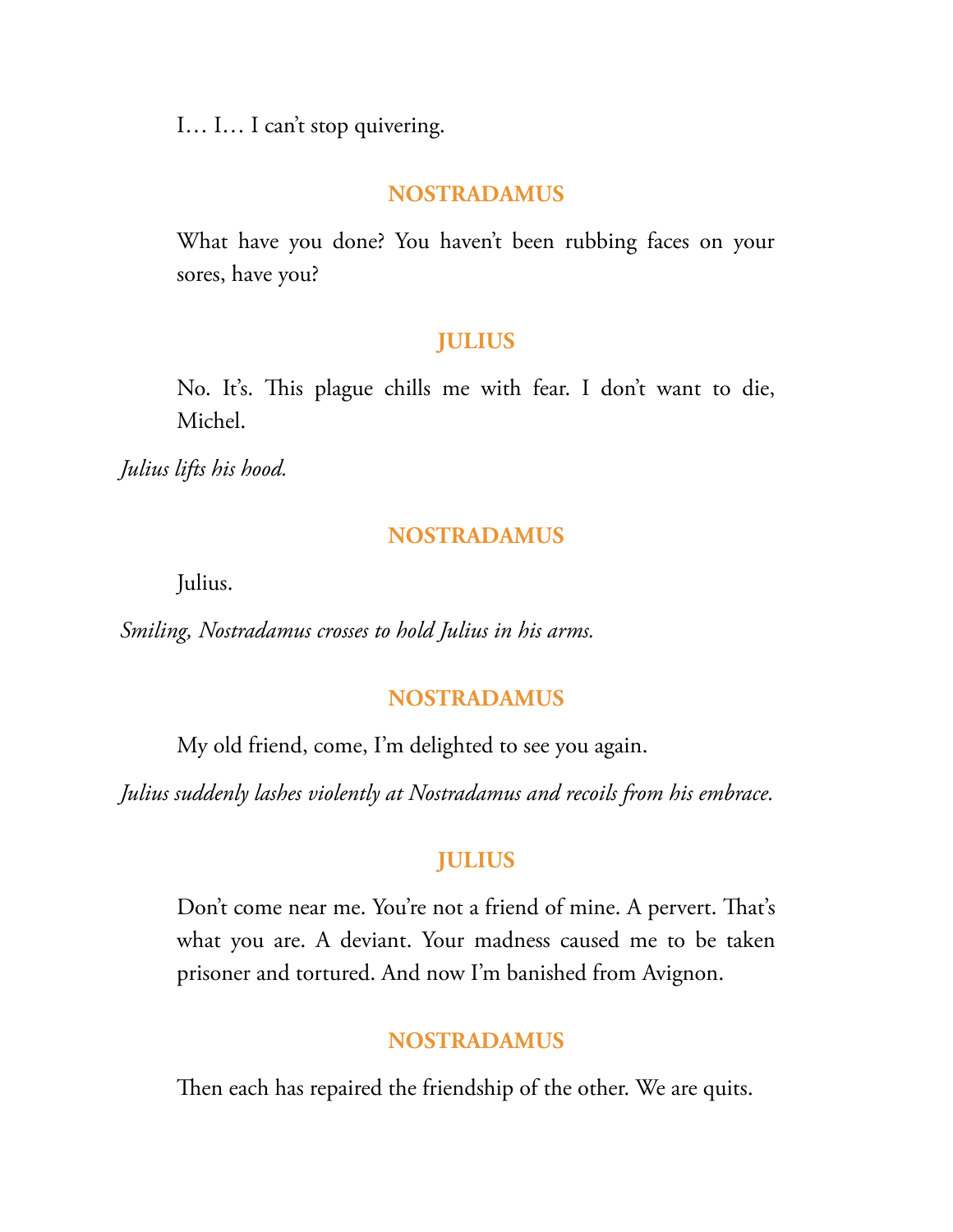# **JULIUS**

Quits?

#### **NOSTRADAMUS**

Correct. I'm more than sure that your won prodigious mind found itself in utter agreement with the Cardinal's fantasies. For example, I have never been condemned for practicing unmentionably lewd and indecent rites involving a oneeyed man with six fingers on one hand and scales down to his navel and the breast of a maiden, the belly of an ass and the legs of an ox and the hump of a camel, who appears on the dead of night for the gross pleasure of sucking the blood of innocent children who, of course, have previously had their heads bitten off by myself while I decry the inadequacy of God and denounce the heinous extravagances of the Holy Church.

*A beat.*

# **JULIUS**

How did you know?

#### **NOSTRADAMUS**

Oh, a wild guess. So just as I tricked you with the book you have repaid my by libelling me to the Inquisition. Are we even or not?

#### **JULIUS**

Oh, I think so, yes. Your analysis is faultless.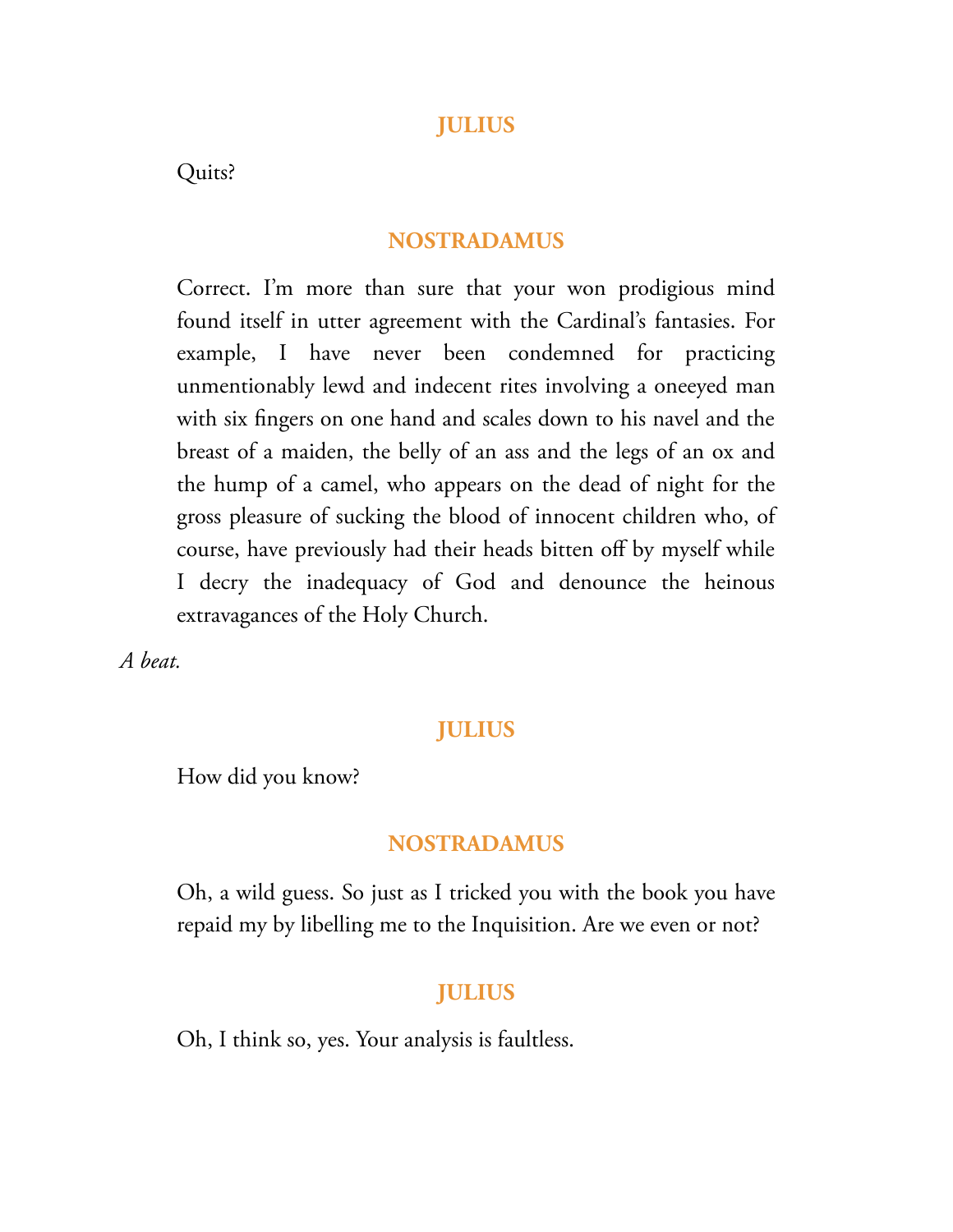Friendship. You know, Julius, whenever I contemplate friendship I come to the conclusion that you can't beat a dumb animal. Disillusion is rare and loyalty guaranteed.

### **JULIUS**

Are you saying you look upon me as a pet. A dog for instance?

# **NOSTRADAMUS**

Well, let's say an ass, rather. An ass is considerably more intelligent than a donkey, and undeniably more talented than a horse.

# **JULIUS**

Son of a bitch. Cynic. You insult and humiliate me because you know I am in an impossible position. Either I follow you around the world or I end up split from arse to elbow on that monstruous wheel.

*Nostradamus starts laughing.*

#### **JULIUS**

I fail to find any humour in my dilemma.

*Nostradamus makes his way across to Julius with his arms outstretched.*

#### **NOSTRADAMUS**

Come, my friend. Let us embrace one another. Life here in Agen will be considerably more tolerable with a fellow outcast.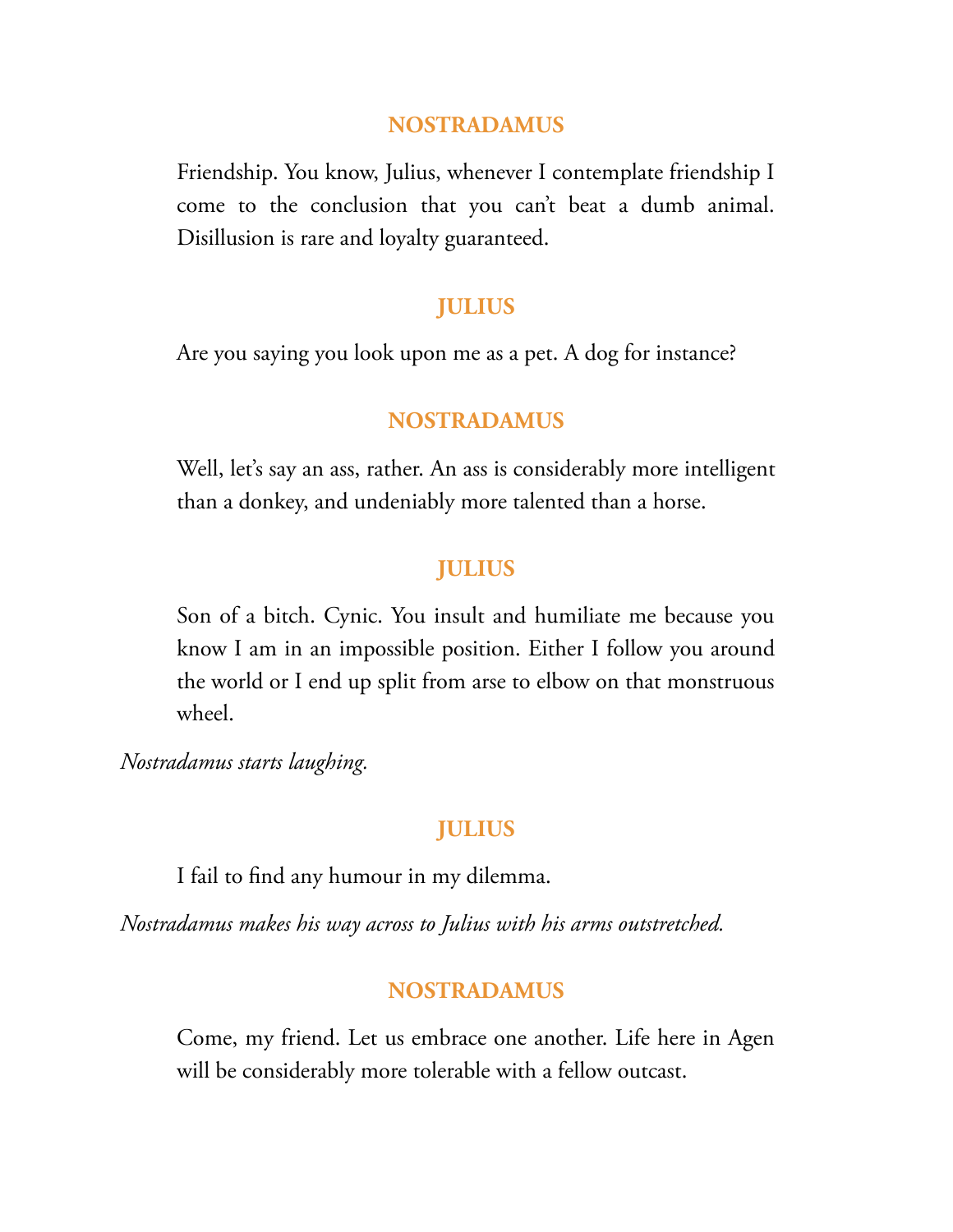*Again Julius recoils.*

# **JULIUS**

Go away. Don't come near me. I don't want to be contaminated.

# **NOSTRADAMUS**

Contaminated?

# **JULIUS**

The plague, of course. It's an appalling death and I have not the least intention of catching it. I am going to olive like a recluse in a house on the other side of the river.

# **NOSTRADAMUS**

I want you to be my associate, Julius. My associate. Oh, I've got thousands of ideas, I've carried out a couple of experiments and the two of us together. Who knows? Maybe.

# **JULIUS**

Maybe you think you're God. Is that it? No one has ever found a way to cure the plague, Michel. And neither your impudence nor your pride is going to defeat the impossible.

*A beat.*

# **NOSTRADAMUS**

Well. But if we worked together, I'm sure. We'd discover. Please, Julius, say you'll work with me.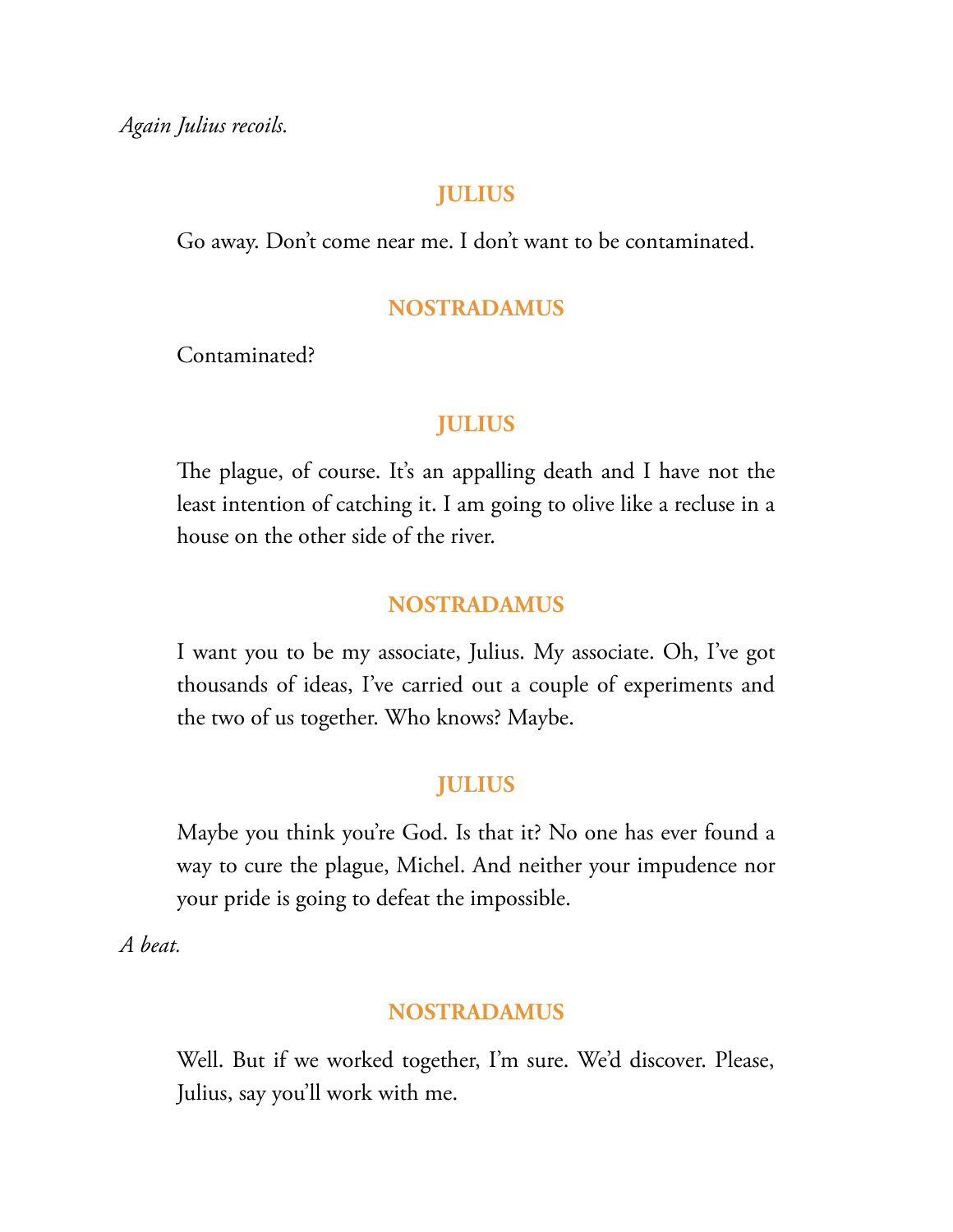# **JULIUS**

No. I can't. I can't.

*Julius exits. A pause. Crestfallen, Nostradamus returns to his desk. Sabina enters and crosses to him. She, too, is downcast and dejected.*

### **NOSTRADAMUS**

Sabina. (PAUSE) What are you doing here? I expressly forbid you ever to set foot in here.

# **SABINA**

Jean is weakening.

*A beat.*

### **NOSTRADAMUS**

Weaker? Even after he had that bath?

*A beat.*

### **SABINA**

I don't understand you. How can someone with your ability, your gifts, be so blind? (PAUSE) Our children have the plague, Michel. They're contaminated.

# **NOSTRADAMUS**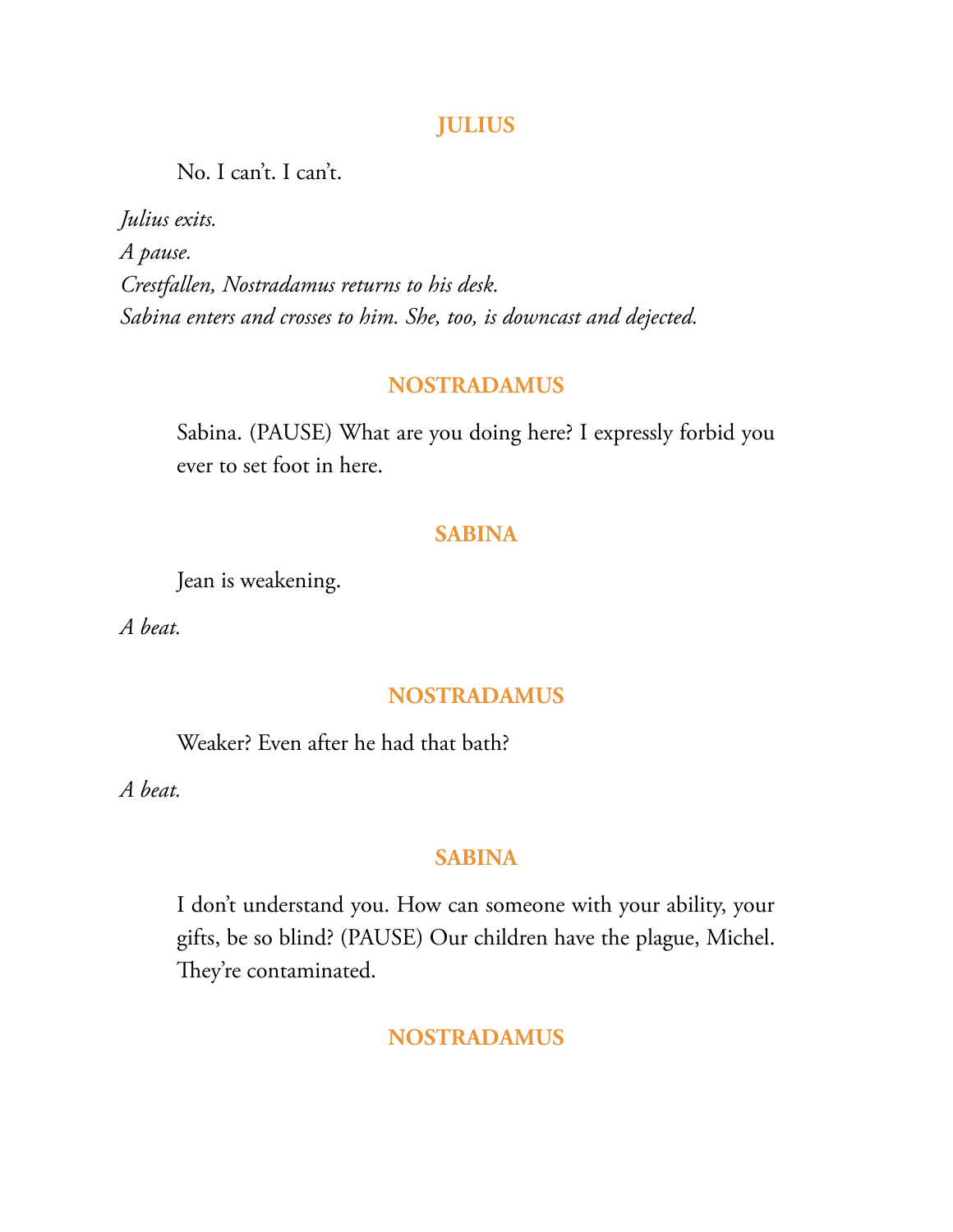No. I know my treatment is correct. I can see patients getting better. I will not allow my own family to succumb. I am the greatest authority on the plague. Do you hear? Do you hear me? (PAUSE) Why aren't you using your mask?

*A beat.*

#### **SABINA**

I shiver too, Michel. And I bleed. What good is smelling rose petals going to do to me?

*Sabina takes the face mask from the table and hands it to Nostradamus.*

#### **SABINA**

You'd better wear this when we speak with one another. When you come home. When you hold your children.

*Nostradamus holds his wife by her arm.*

#### **SABINA**

Let go, Michel.

#### **NOSTRADAMUS**

I cannot live without you and our children. I am like a wolf; there's only one love in my life. One passion (PAUSE) I am faithful with my body and my mind. (PAUSE) I have never strayed. There is no other temptation but you. (PAUSE) Don't leave me, Sabina. Don't leave.

#### **SABINA**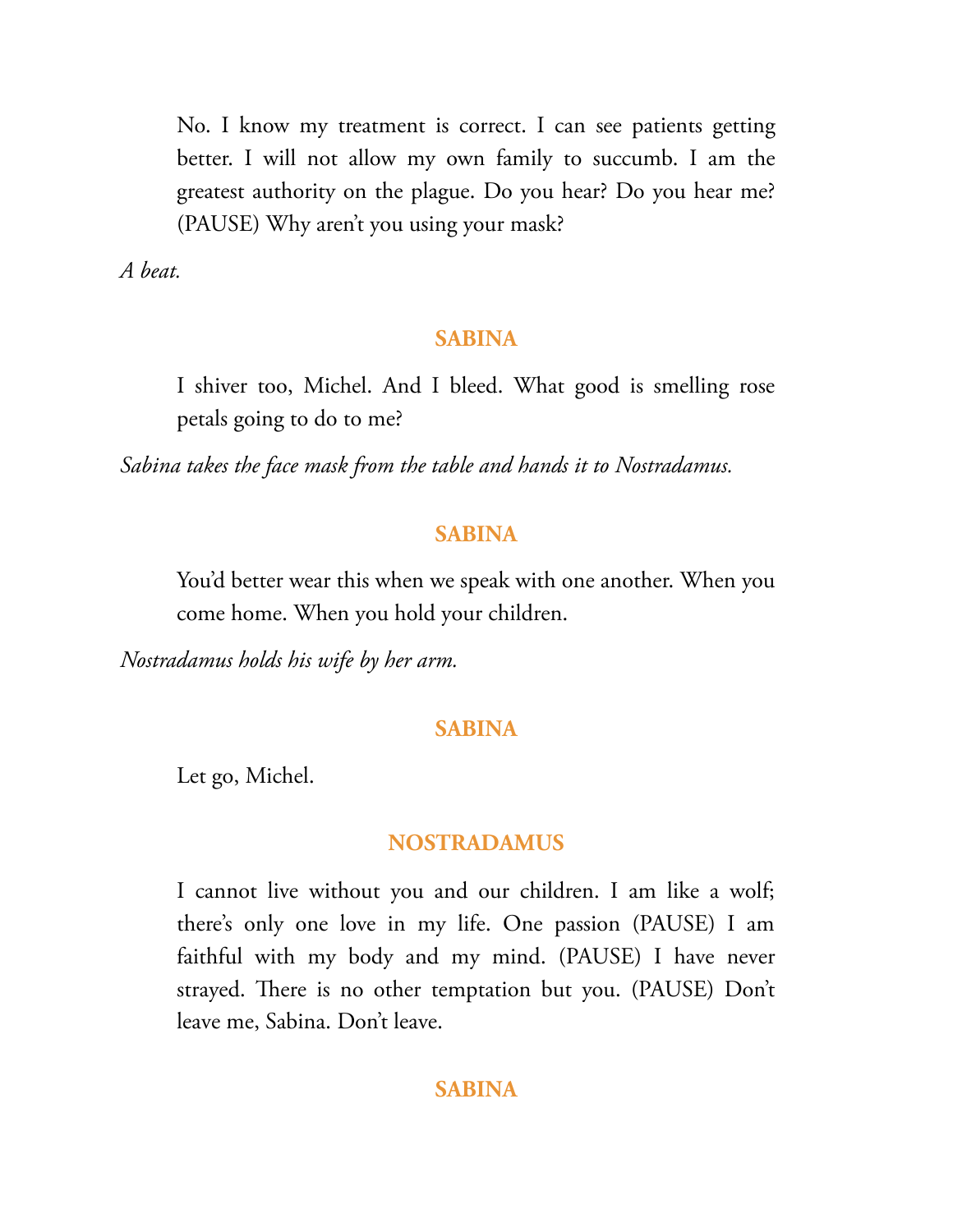We followed your will.

*She shakes his hand free of her arm.*

# **NOSTRADAMUS**

No. Destiny brought us to Agen. My destiny told me that we would be safe here and that the Cardinal would forgive me and I would find recognition as a great doctor.

# **SABINA**

If Destiny spoke to you it must have had its tongue in its cheek. (PAUSE) Wake up. There is no destiny, Michel. All there is what each of us has inside. Nothing else. The only path is the one we cut ourselves. (PAUSE)

*Sabina holds her hand over her stomach.*

# **SABINA**

I'm bleeding. I can feel it. I'm bleeding. I'm bleeding.

*Sabina jerks and falls. Nostradamus rushes across to her and holds her in his arms.*

# **NOSTRADAMUS**

Sabina. Sabina. Tell me is all a lie. I can't see any blood. Tell me is not happening.

*Julius enters with the silver crucifix in his hands.*

# **JULIUS**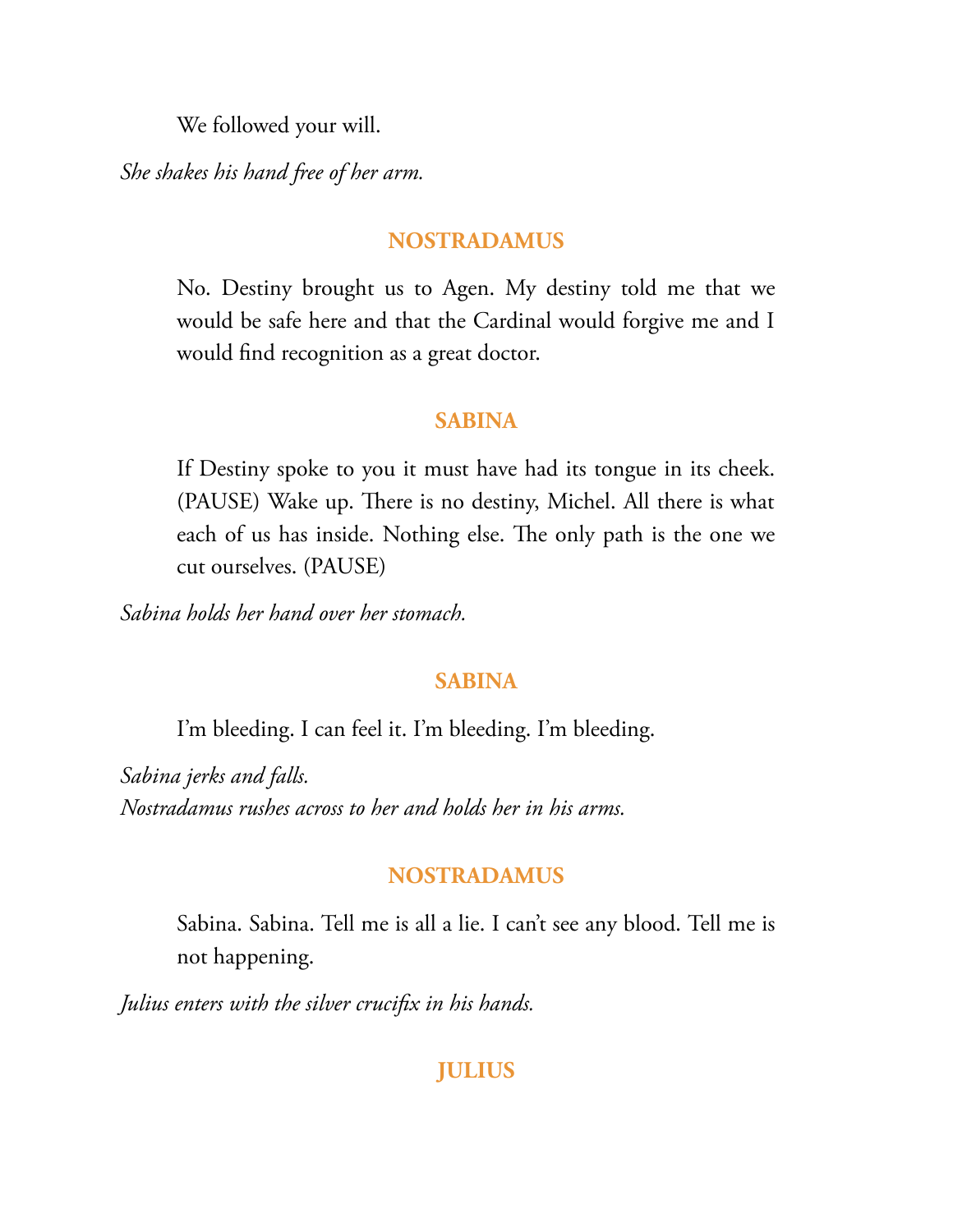I forgot to give you the crucifix.

*Sabina looks at Julius.*

#### **SABINA**

Ah. Doctor Julius.

# **JULIUS**

Madame Sabina.

*Nostradamus helps Sabina to her feet. He points to Julius.*

# **NOSTRADAMUS**

He arrived today, Sabina. Julius is going to help me develop my new treatment. You understand? Everyone believes in me, Sabina.

*Sabina stands on her feet.*

# **SABINA**

Ah. Now the plague is complete.

# **JULIUS**

Your loathing is groundless, Madame.

### **SABINA**

But it is deep, doctor. As deep as the effect those books of your have had on my husband.

#### **NOSTRADAMUS**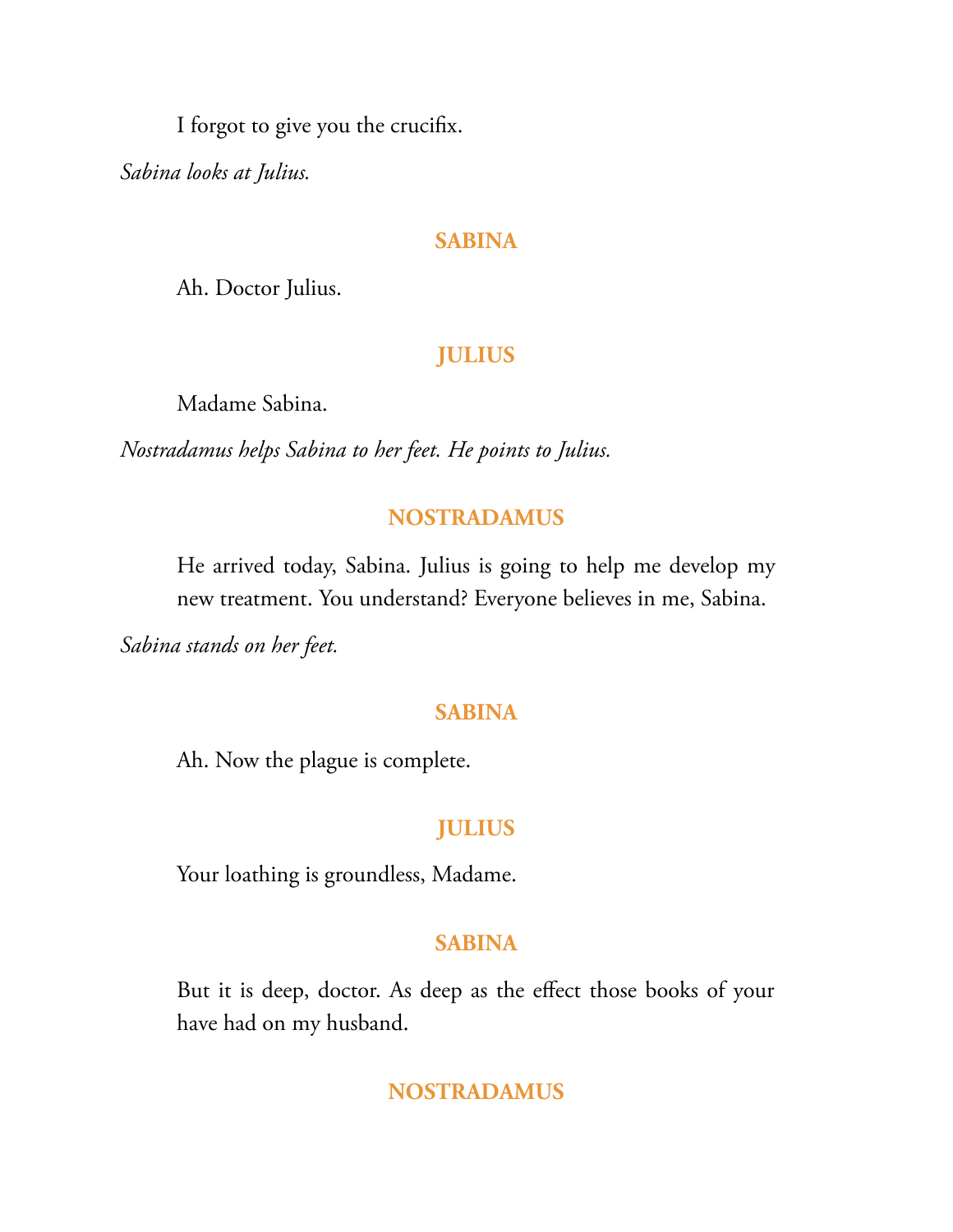I beg you, Sabina. Don't become poisoned by hatred.

### **SABINA**

Why not? Why not?

### **NOSTRADAMUS**

It puts down roots, my love.

#### **SABINA**

Then now is the time to harvest the fruit.

*Sabina spits in Julius' face. Julius cleans his face.*

### **JULIUS**

You might care to remind yourself that I, too, Madame, am also a victim of your husband's cunning. As much as you and your children seem to be.

#### **SABINA**

No. You're the liar. Why have you come here?

#### **NOSTRADAMUS**

Sabina. Be quiet. I've told you a thousand times Julius is not to blame. Why can't you heed what I tell you? Or do you only listen to the voices of your own obsession?

*A beat.*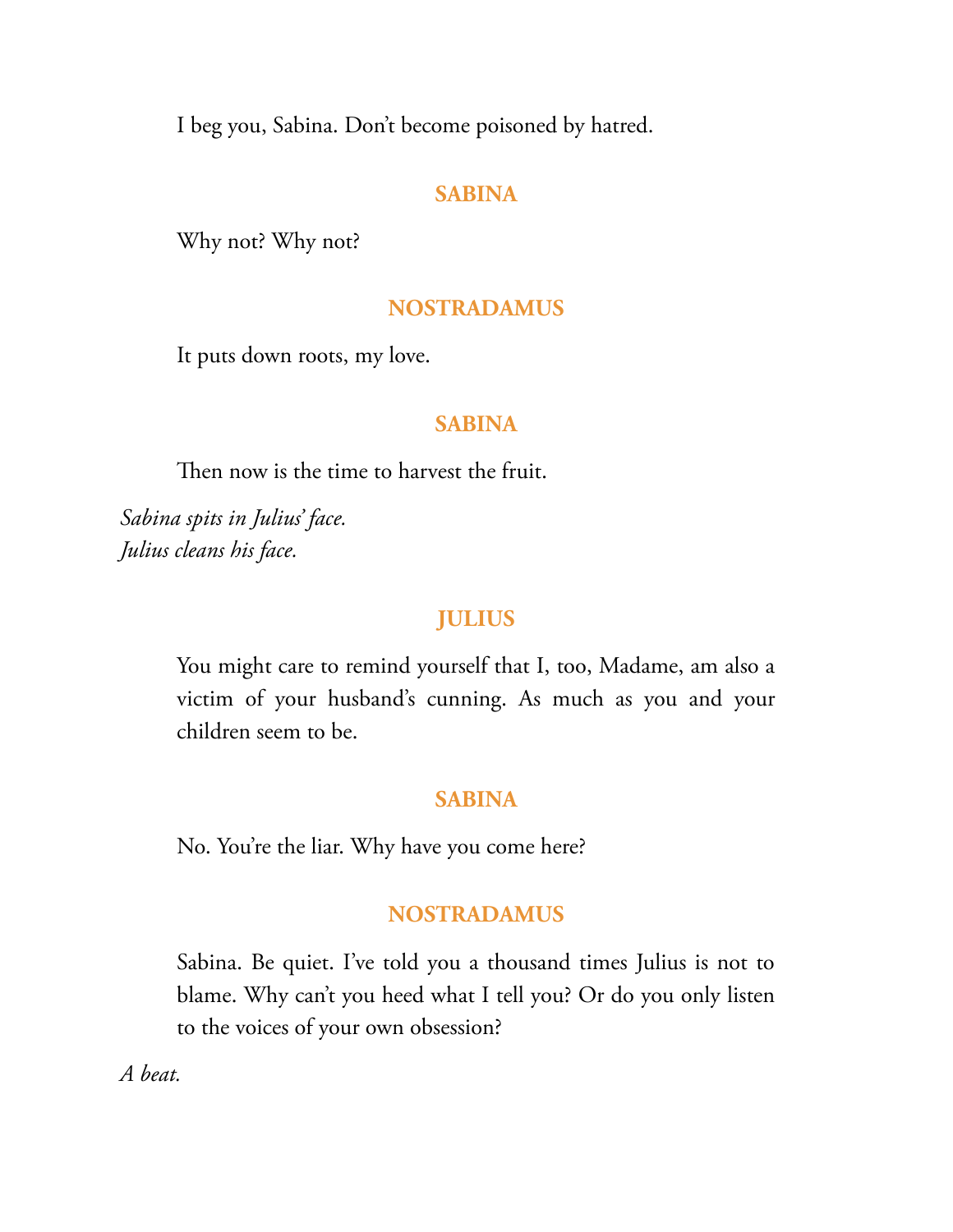#### **SABINA**

No. He also must know what it's like to be tossed about on the waters of despair.

*Sabina slides her hand under her clothes. When she pulls it out it is covered with blood. She holds it up for both to see.*

#### **SABINA**

Blood. Blood.

*Nostradamus recoils and begins weeping. Julius is transfixed, stunned. Sabina turns to Julius.*

#### **SABINA**

Now the doctor already has a little of my infected saliva, perhaps he'd like a little blood to go with it?

*Julius hysterically begins to wipe himself.*

#### **JULIUS**

Oh my God. Oh God. She's trying to kill me. She's got the plague. It's the plague. I can feel it already. Little creatures gnawing away at my flesh. Her saliva is contaminated with the plague.

*Julius wanders around the stage in frenzy.*

#### **SABINA**

Welcome to Agen, Doctor Julius.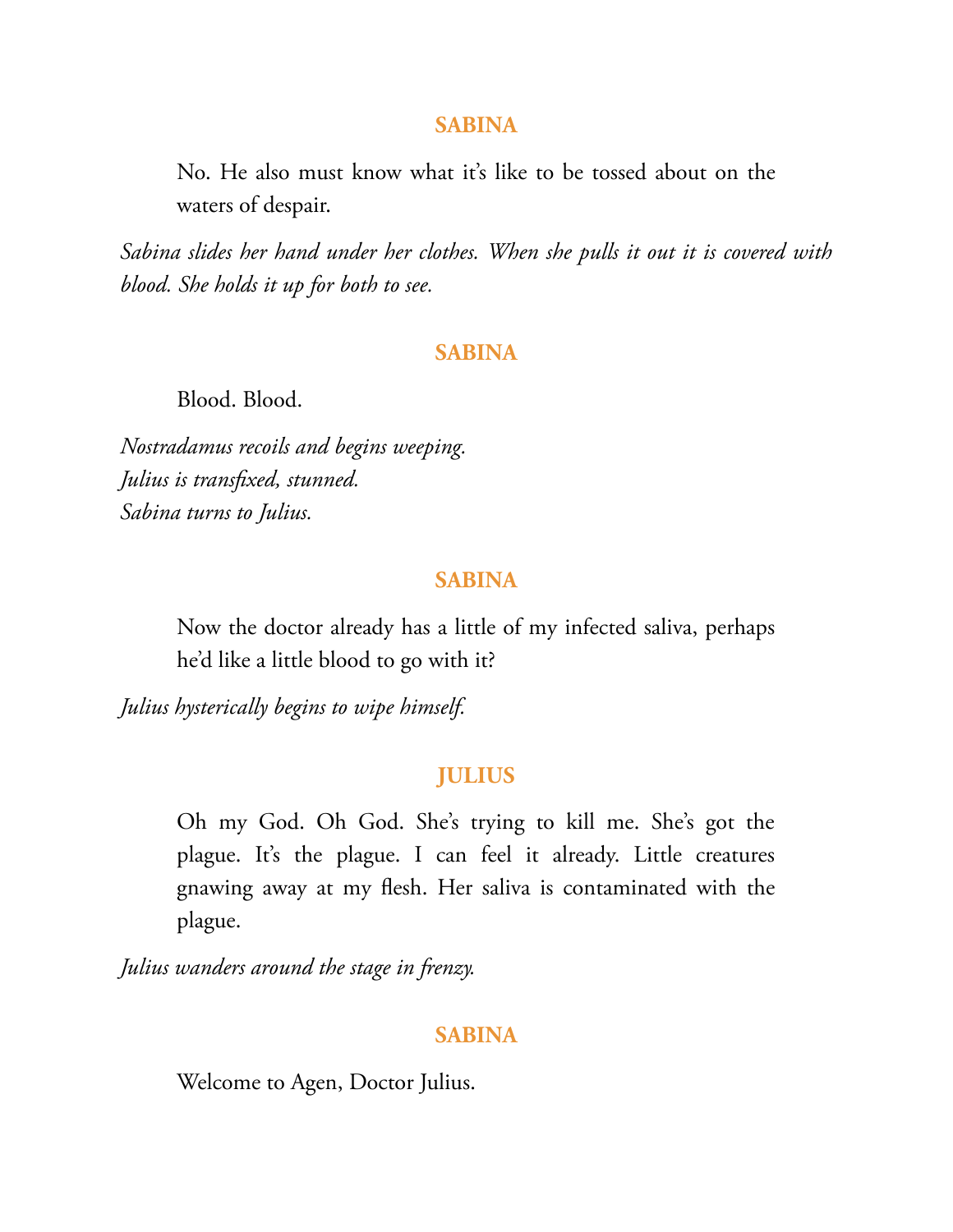*Sabina leaves. Nostradamus is still weeping. Julius pulls a bowl towards himself and tries to wash desperately.*

# **JULIUS**

Water. Water. Cleanse me. Please. What harm did I do that the Lord punishes me so? That vile book.

*A beat. e Valetudinarians begin, quietly, to moan.*

# **NOSTRADAMUS**

Help. Someone please help me.

*Nostradamus lifts his hands to his head.*

# **NOSTRADAMUS**

Lord. I can't take anymore of this. Please take me away from this. Take me to another time.

*e light changes. A violent wind whips across the stage. e cloths are stirred and dance on the stage. As suddenly as the wind began it ceases. Silence. Nostradamus stands.*

# **NOSTRADAMUS**

Julius. Fetch me the bowl of water.

*Julius is stopped in his tracks.*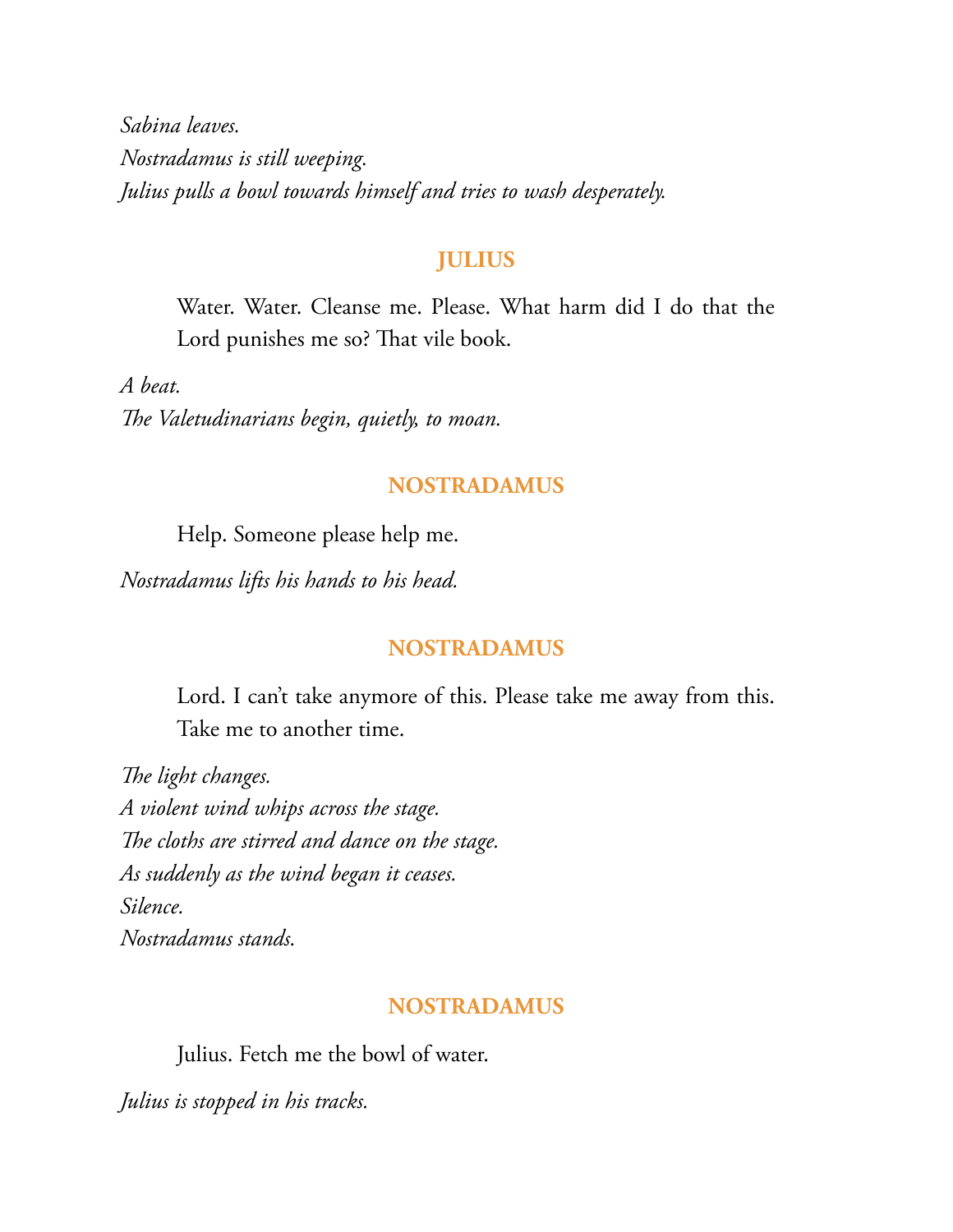The water Julius. (SHOUTS) Give me the water.

*Julius races across to Nostradamus with the pitcher of water. One of the Valetudinarians arrives with the book DE MYSTERIIS EGYPTORUM while another hands Nostradamus his stick. Another light change.*

*Nostradamus clenches his stick in one hand and with the other sprinkles himself with the water and begins his rite.*

#### **NOSTRADAMUS**

Oh Lord of Nature. (LOUDER) Oh Lord of Nature.

*We hear thunder and see lightning.* The Valetudinarians re-commence their wailing with more conviction. *Julius kneels, frozen in his awe.*

#### **NOSTRADAMUS**

Lamblichus. Dies Manibus. Triangulum Majus. Dies Manibus. Dies Manibus. Give me a sign that my family will be spared. Now. Immediately. This instant.

*e stick begins to oscillate.*

*At the rear of the stage Sabina appears, bloodstained, with the bodies of two children wrapped in bloody shrouds at her side. She holds a candelabrum.*

#### **SABINA**

Nostradamus. My journey ends here. Your children and I will burn to death. It is what I wish. This is the end that I want. And I don't care if your destiny doesn't like it.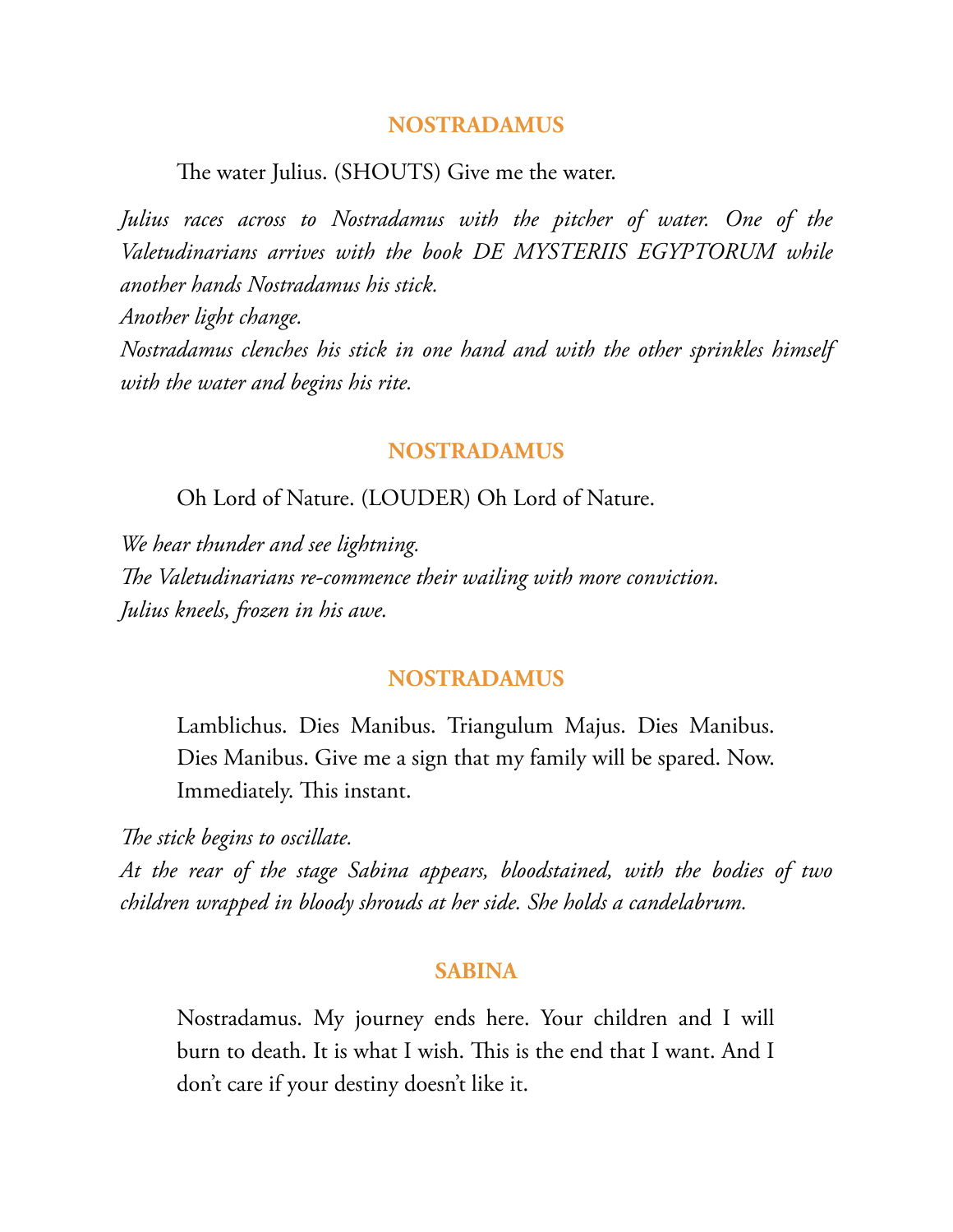No. No. No. I don't want to see. Sabina, please, don't do it.

*Sabina lowers the candelabra and brings it close to the bodies of the children. Sparks and thick reddish smoke devour them.* The smoke spreads across the stage. *It is like Dante's Inferno. Sabina cries out – and disappears. Nostradamus comes stage centre. He becomes increasingly distraught during his speech until – by the end – he is sobbing and gasping.*

#### **NOSTRADAMUS**

Everything has finished for me. They perish in the fire. (LONG PAUSE) No. They have yet to die. How much longer do I have to hold my children in my arms and hug them? (SOFLTY) They are going to die at the hands of my wife Sabina. But the truth is their death is inevitable, even though Sabina images she will be responsible. She's doing no more than what is set down, determined. (PAUSE) She will not be able to bear their suffering, nor yet her own. Through her own free will she will carry out what is written. Ah. So that is the way it happens. And I can do nothing to intervene; because this is my destiny. (PAUSE) So, destiny does indeed exist. Everything is written down already. (PAUSE) So who then directs events? God? Providence? (PAUSE) Then does it follow that a man's life, the history of a people, of humanity itself, is already determined in advance?

*Suddenly the stick flares and lights up. It begins to shake. Nostradamus holds the book. e Valetudinarians shriek for all they are worth. Julius cries.*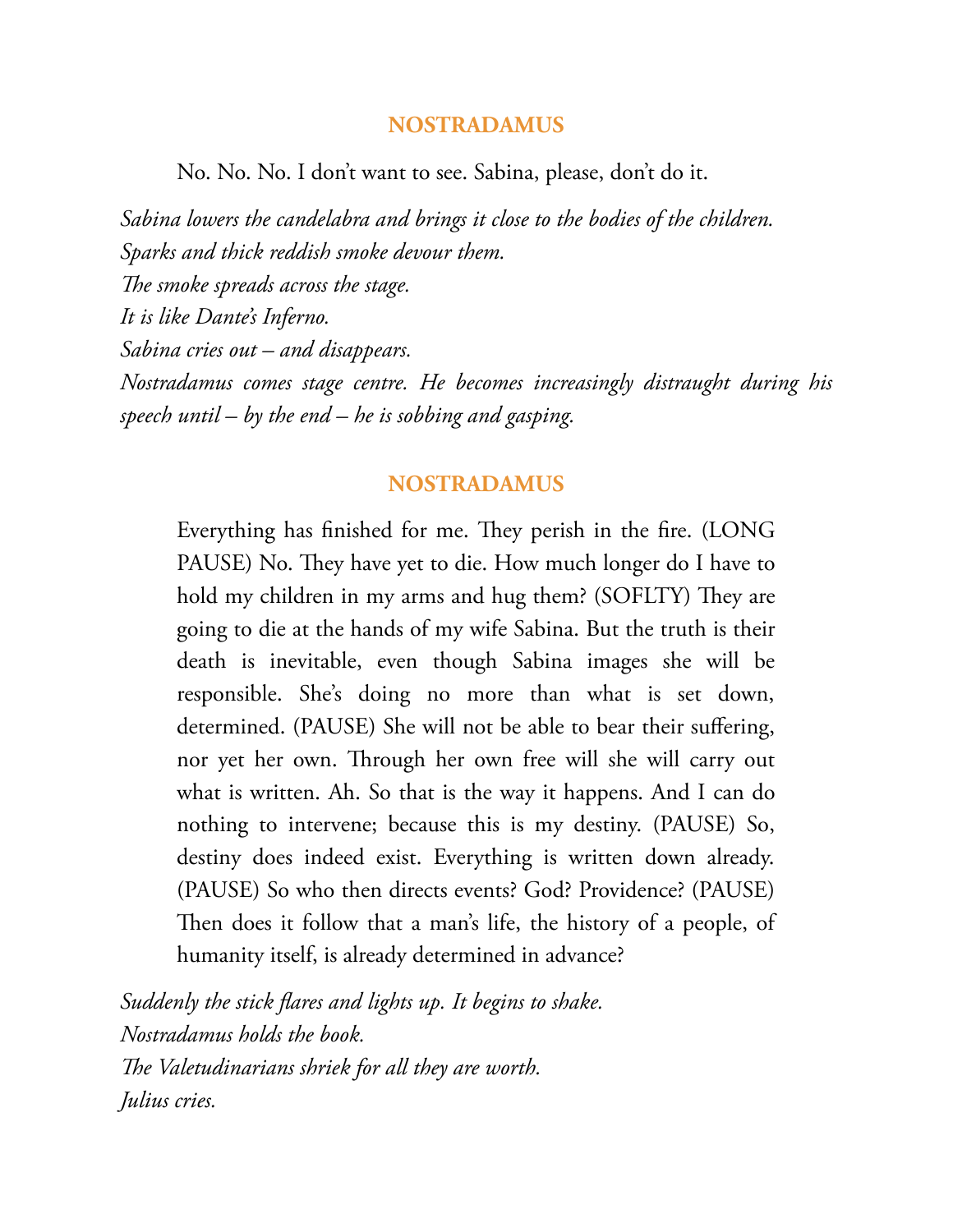I don't want to suffer any more surprises in my life. IU don't want to feel anything anymore. (PAUSE) I want to subjugate time, Dies minibus. (PAUSE) Dies Manibus. Dies Manibus. I want to discover all there is to know about time to come. I want to know what destiny holds in store for me. I want to read the page written in God's hand where all is set out for time everlasting. (PAUSE) Dies minibus. Show me the book of life. I want to understand infinity, to know the course of every minute of time to come and see the divine plan that determines all existence.

*Nostradamus looks at the bowl. The water has taken on a strange luminosity. e stick is being violently agitated and glows brightly. At the rear of the stage a giant wheel appears. It begins to spin and as it does it gives off extraordinary sparks and lights. It is the wheel of time in all its opulent splendour. A beat. Another light change.*

# **NOSTRADAMUS**

Oh, God Almighty. I can see the wheel of time in all its wonder. It's spinning and spinning. I can see the future. But why can't it stop turning? (WAILING) Ay. I am lost to the present. Present time has disintegrated. Oh God. Lord, please. Dies Manibus. Why do you want to make me a prisoner of the future? Why? (HE CRIES) I am captive. I am forever a victim of the future.

*e wheel glows – the cloth whirl – the stick pulsates – the water phosphoresces – smoke billows. Nostradamus grips the book tightly. A choir sings. Music.*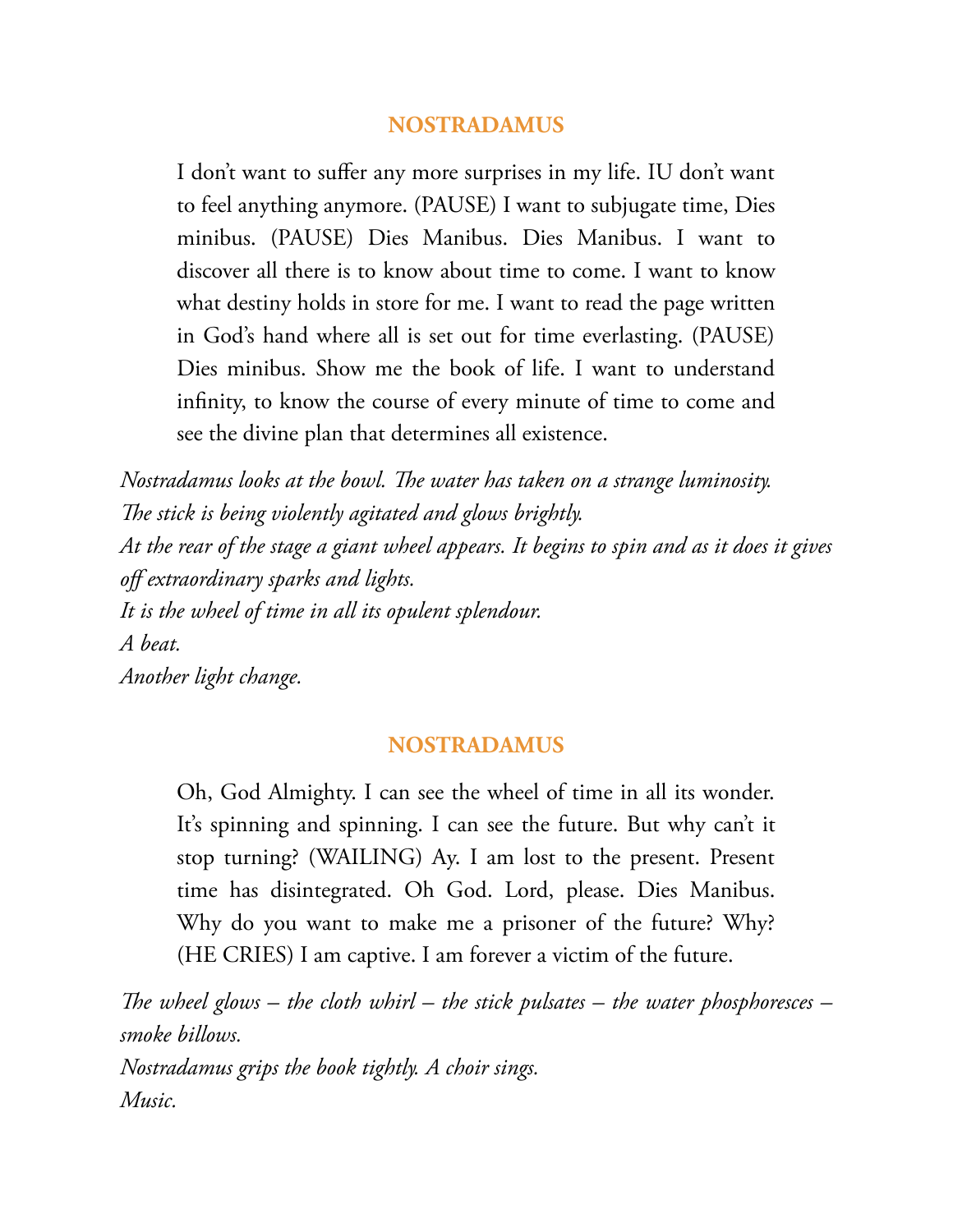The curtain falls. *END OF ACT ONE*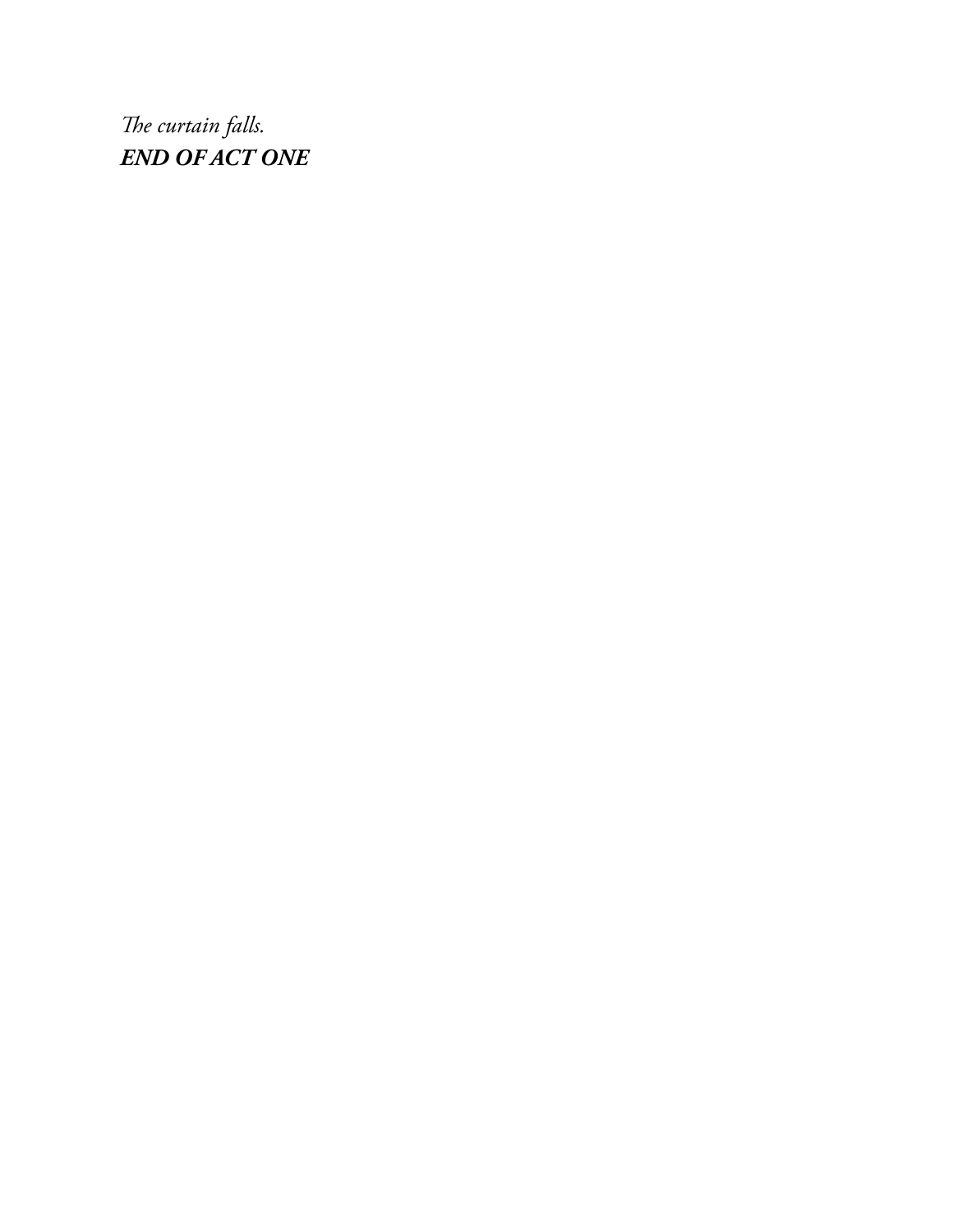# **ACT TWO**

*"It seems that I am trying to tell you a dream – making a vain attempt, because no relation of a dream can convey the dream's sensation, that commingling of absurdity, surprise, and bewilderment and a tremor of struggling revolt, that notion of being captured by the incredibly…"*

Joseph Conrad, Heart of Darkness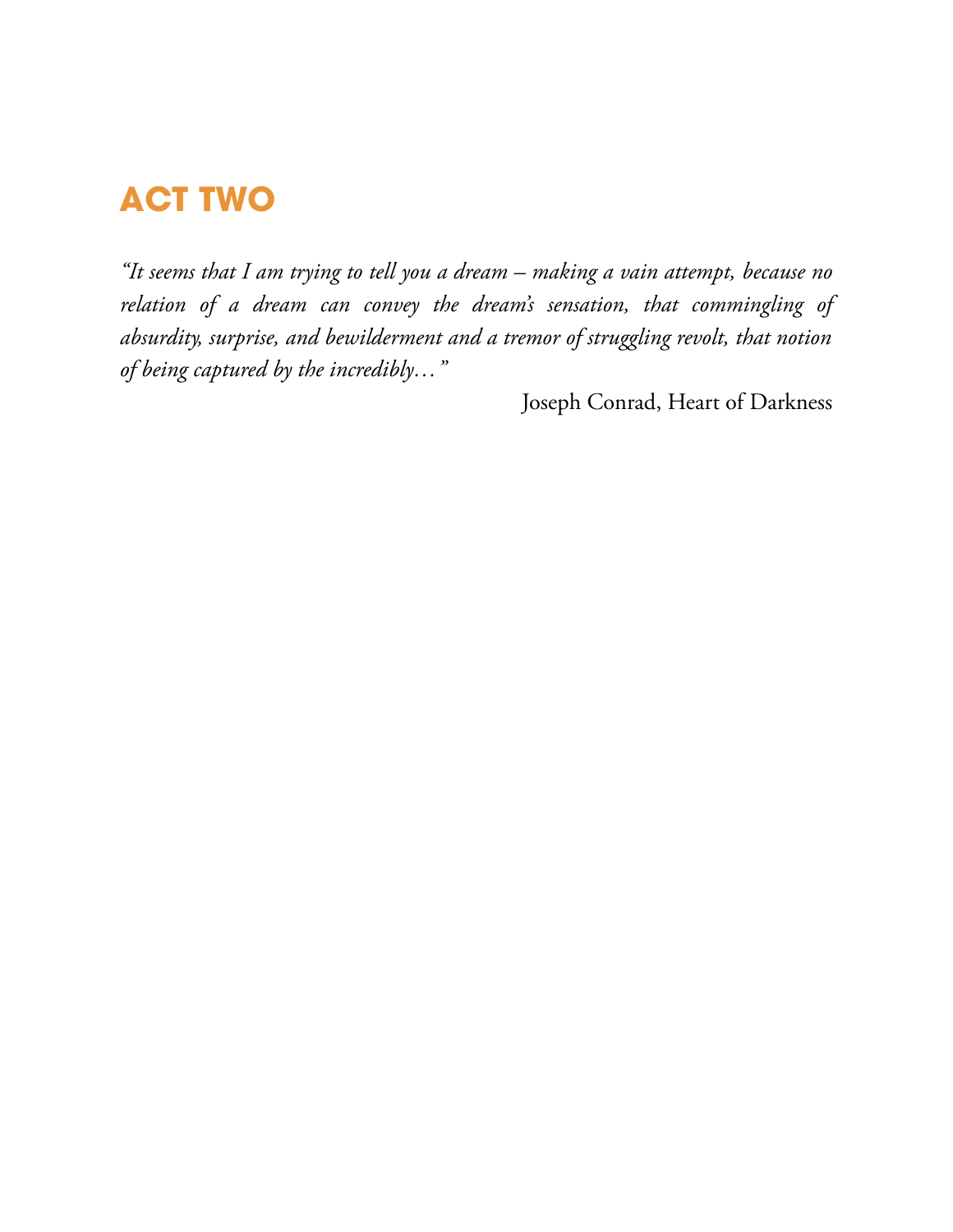# **SCENE 7 INSIDE A PYRAMID. CAIRO.**

*1536. Dawn. Ten years have passed by. Julius enters bearing a candlestick which illuminates just his face and torso.*

# **JULIUS**

Nostradamus. Nostradamus.

*Julius continues across stage.*

# **JULIUS**

Where have you got to? Nostradamus.

# **NOSTRADAMUS**

(OFFSTAGE) Here.

# **JULIUS**

Where here in the Lord's name?

# **NOSTRADAMUS**

(OFFSTAGE) Up here. On the scaffolding, Julius.

# **JULIUS**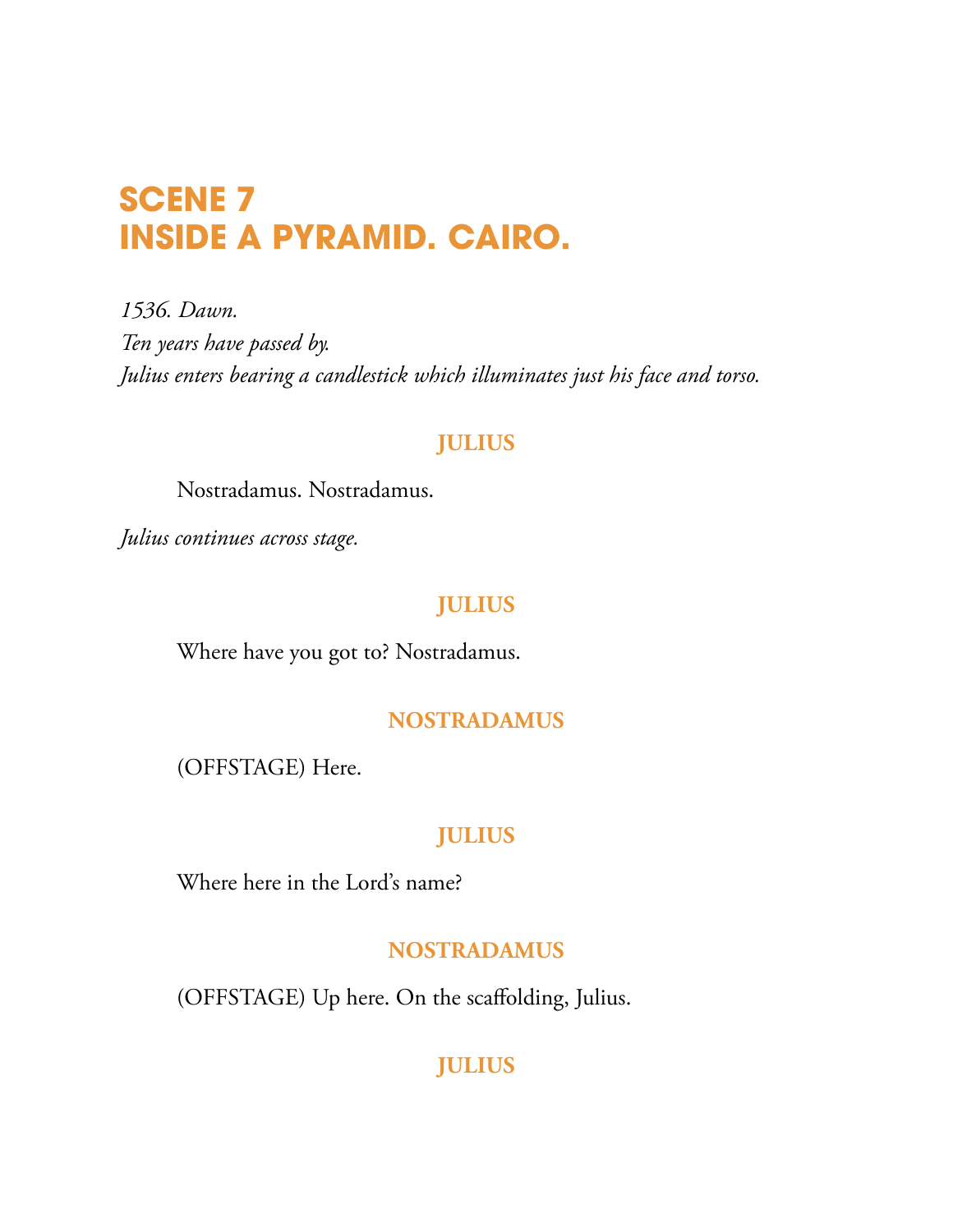Where? Not again. Nostradamus, I thought you'd learned your lesson the second time you fell off. You're no longer a youth, you know?

#### **NOSTRADAMUS**

(OFFSTAGE) I'm a forty-five year old grown man. By now I ought to know what I want out of life.

#### **JULIUS**

Indeed. You probably want to fall from the top of the pyramid a third time and scream out that you've broken your leg and then laugh in my face as I make a fool of myself binding a splint.

#### **NOSTRADAMUS**

(OFFSTAGE) Ah. I'll never forget it. Even the Arabs believed.

### **JULIUS**

The Arabs believe anything. They're gullible. They have the strange idea the Nostradamus must be Royal Prince because he can recite the Koran by heart.

#### **NOSTRADAMUS**

(OFFSTAGE) And wasn't that the very reason why they gave permission?

# **JULIUS**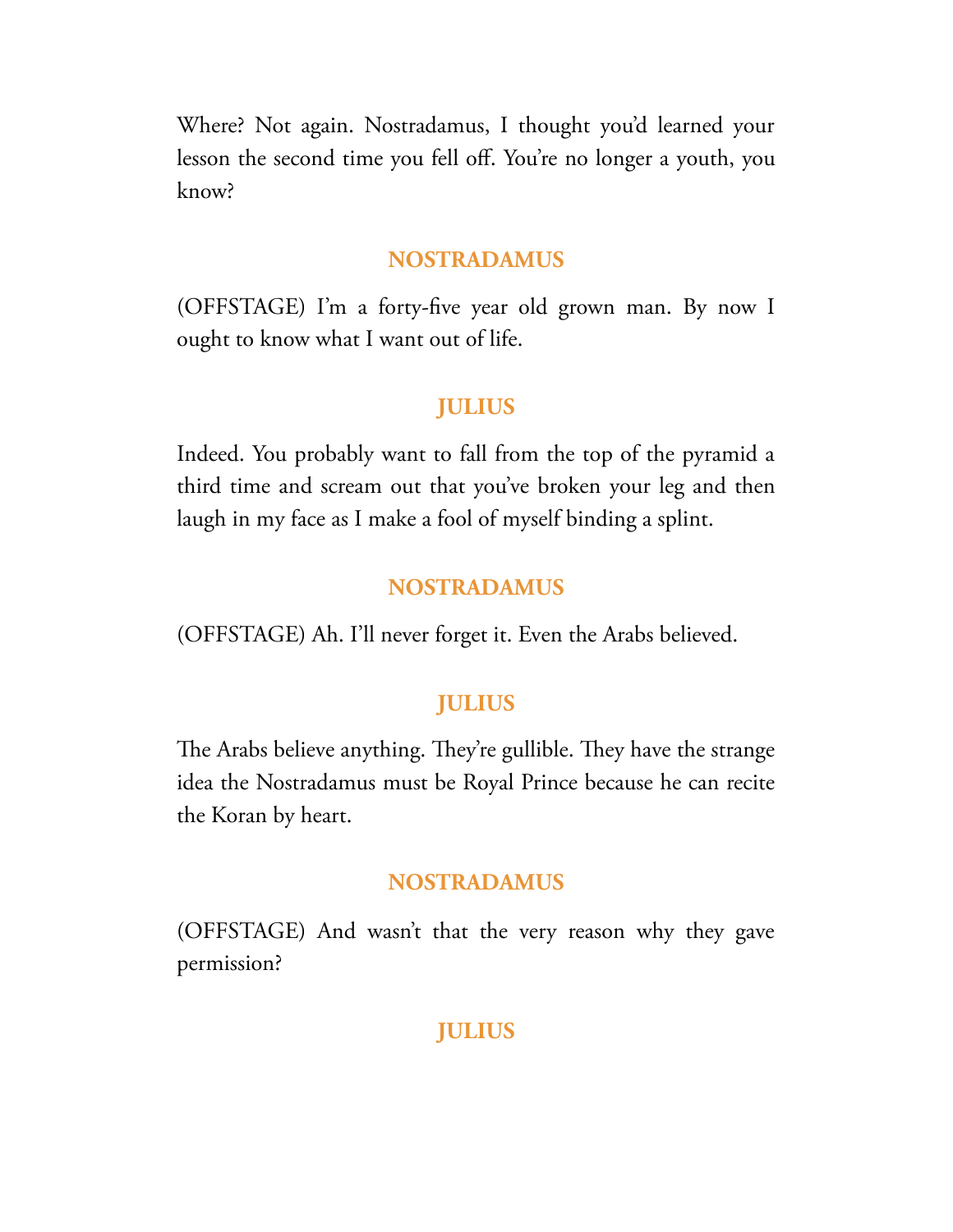Indubitably. After all, who else would ask permission to live inside a pyramid?

#### **NOSTRADAMUS**

(OFFSTAGE) Two fugitives from the Inquisition. Or had you forgotten?

# **JULIUS**

Oh. I just felt a shiver run up my spine.

#### **NOSTRADAMUS**

(OFFSTAGE) Summon the Arabs.

### **JULIUS**

What for?

#### **NOSTRADAMUS**

(OFFSTAGE) It's dawn. I want to come down and see the spectacle.

# **JULIUS**

What spectacle?

### **NOSTRADAMUS**

I just cleaned out the last opening in the stone wall. The sun will now pierce thought the four walls of the pyramid to light the hieroglyphs. (A BEAT) Summon the Arabs.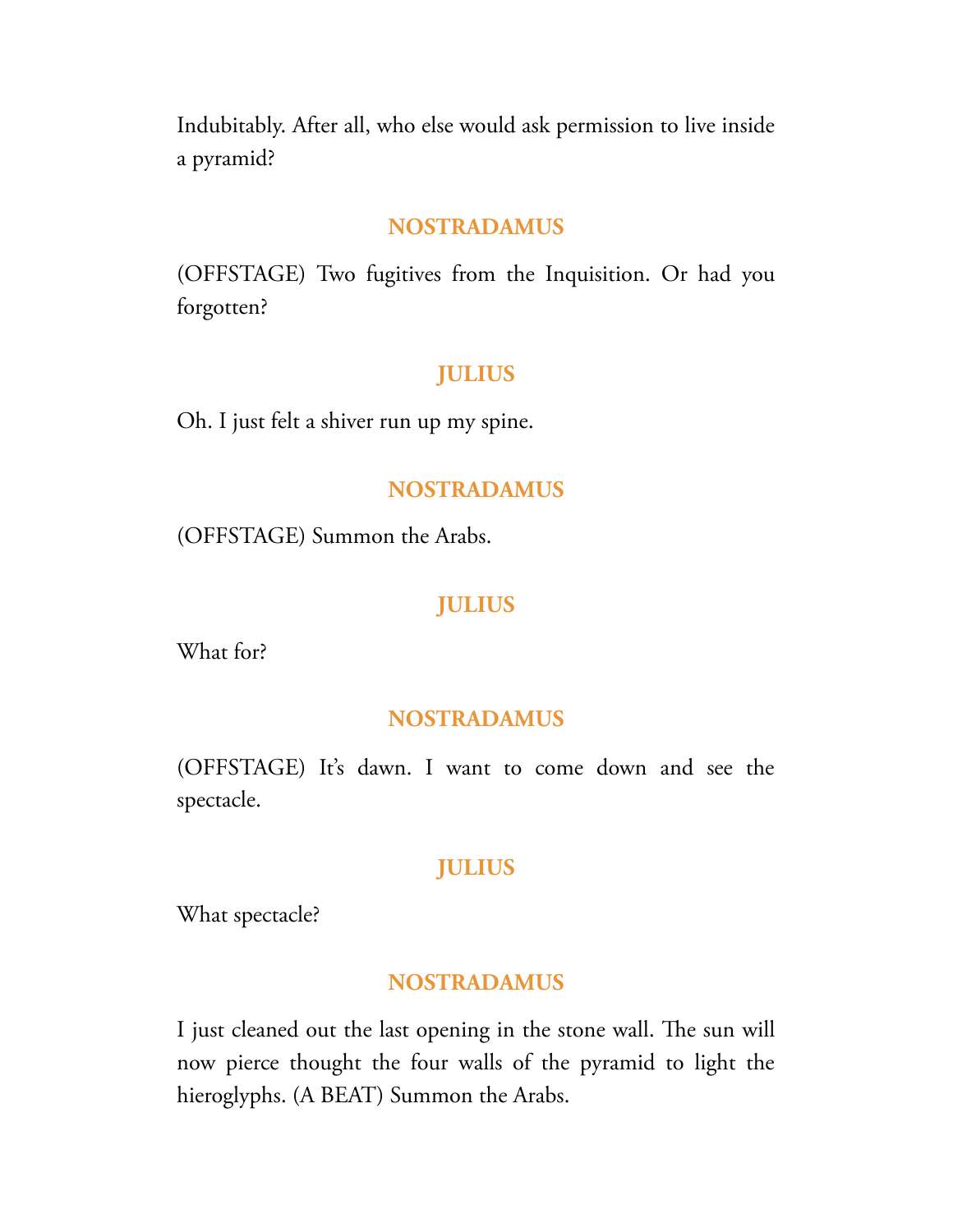#### **JULIUS**

Haven't you realised yet that I can't speak Arabic? (A BEAT) Such a peculiar language.

#### **NOSTRADAMUS**

(OFFSTAGE) Just call out anything. I need to get down.

# **JULIUS**

The usual?

#### **NOSTRADAMUS**

(OFFSTAGE) I want to come down, Julius.

*A beat. Julius readies himself.*

# **JULIUS**

Allah. Allah. Now how does it go?

#### **NOSTRADAMUS**

(OFFSTAGE) Praise to Allah. Praise to Allah. The Lord is the Lord.

# **JULIUS**

That's it. The Lord is the Lord. (A BEAT) Praise to Allah. Praise to Allah. (LOUD) (REPEATS)

*After a few moments a line of Arabs enter carrying candlesticks.*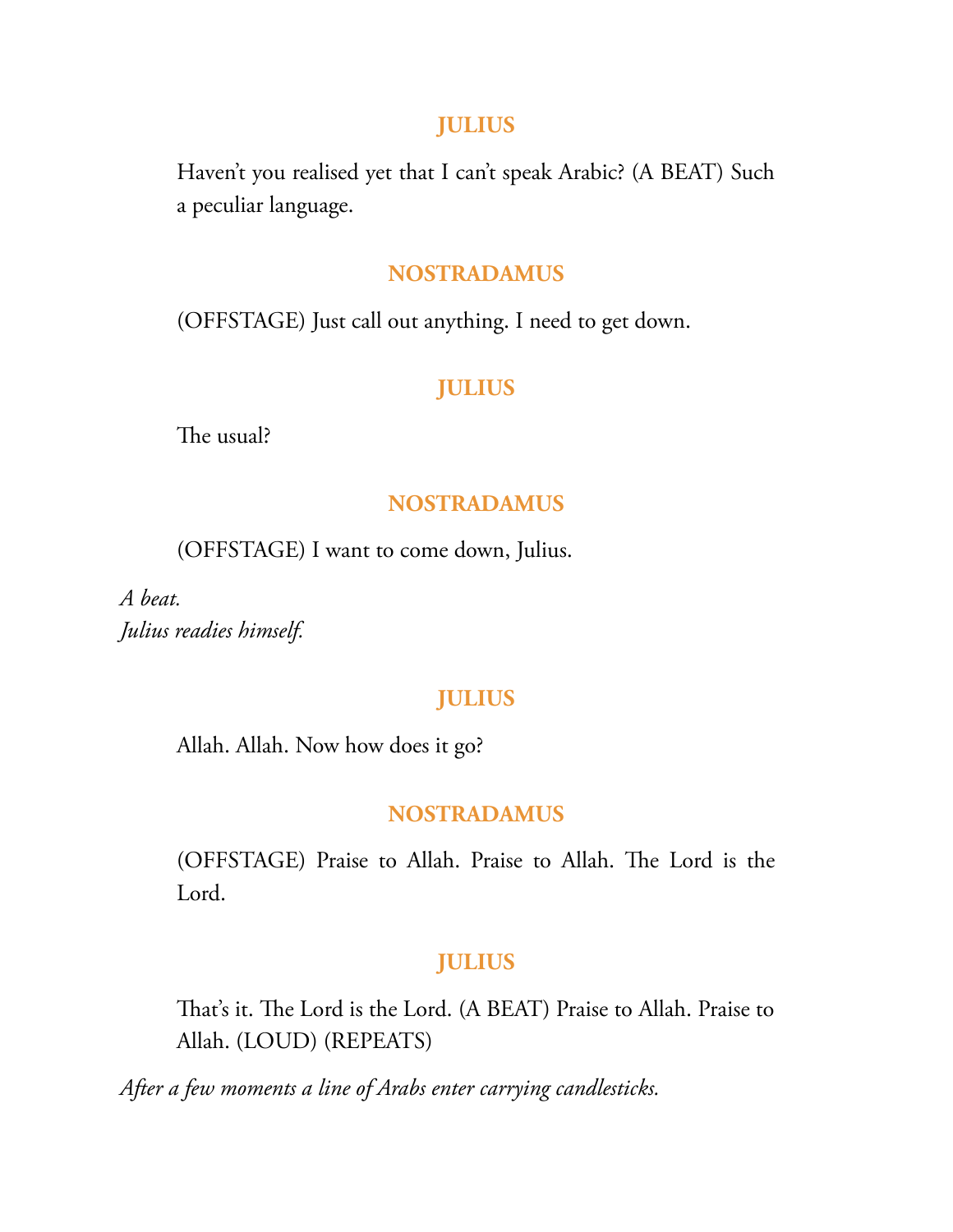*A beat.*

# **JULIUS**

Ah. They've arrived. They really are very efficient. You just have to mention the name Allah and they shuffle into action like ants. This God of theirs must be very kind. (A BEAT) The scaffolding. The rope. His serene Highness Prince Nostradamus wishes to descend from the peak of the pyramid and rejoin the lowly mortals.

### **NOSTRADAMUS**

(OFFSTAGE) Hurry. It's dawning.

*Julius waves his hands wildly.*

# **JULIUS**

Hurry. Let's get on with it. The rope. On the other side of the wall. He's coming down, don't forget that small detail.

*The Arab exit.* 

*After a few moments the makeshift wooden scaffold begins to come down on its ropes.*

*Nostradamus' clothes, hair and face are speckled with white dust from the masonry. He is on the scaffold.*

*At the same time, slants of light gradually crisscross the stage, becoming stronger all the time. All of a sudden, they fall across a rough stone wall covered in hieroglyphs carved onto the wall and paints blue and gold. e wall is massive. is is the first time we properly see the effect of the interior of the pyramid. e scaffold lands on the stage. It is dawn, daylight.*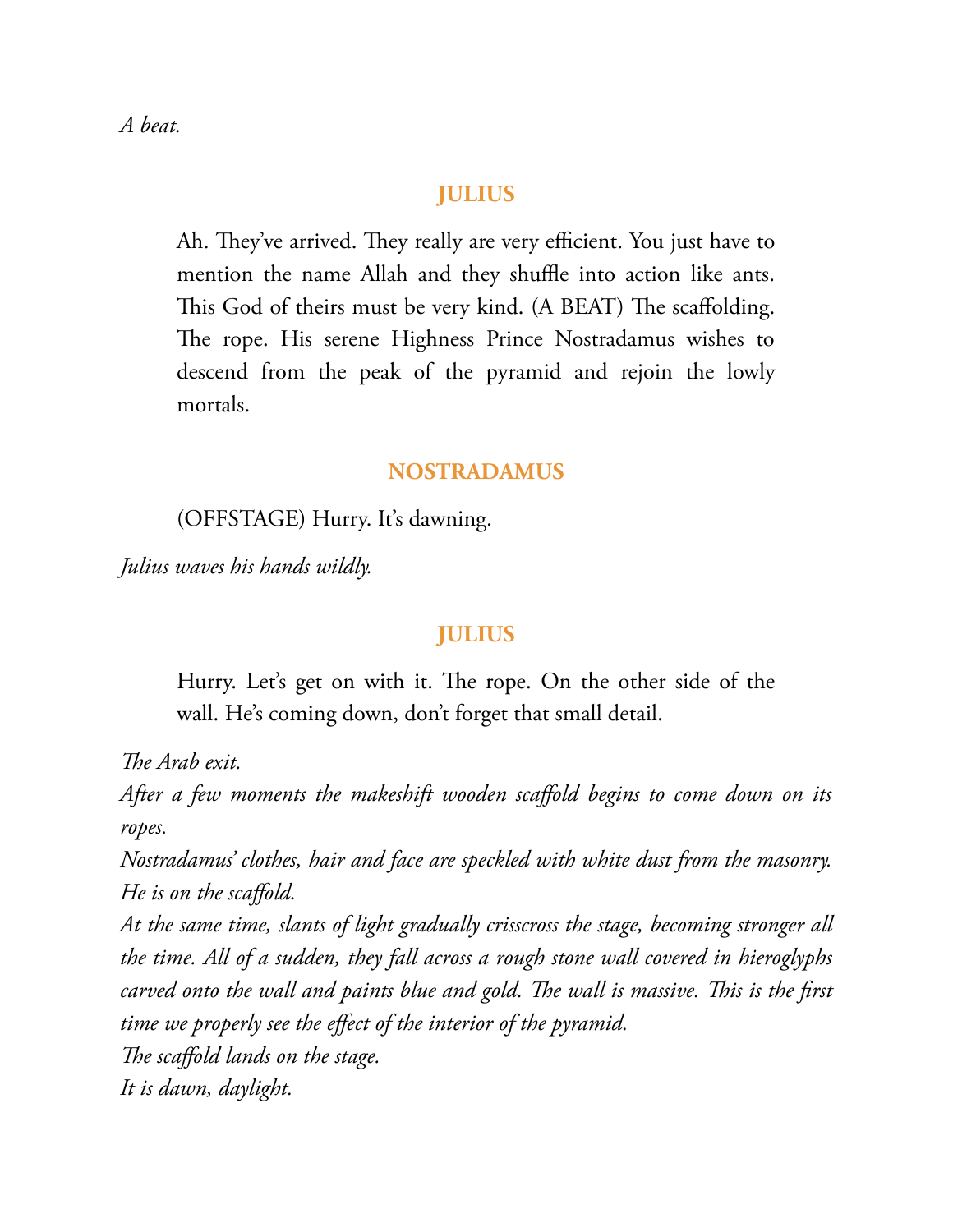*Nostradamus cleans off the stone dust.*

# **NOSTRADAMUS**

Don't make a mountain of suspicion from a molehill of ignorance, Julius.

# **JULIUS**

I beg your pardon. What are you talking about?

# **NOSTRADAMUS**

There is but one God and He is the Lord of all. (A BEAT) In scorning Allah you are scorning your own God.

# **JULIUS**

My God consists of a Holy Trinity and is altogether quite different from theirs.

*Nostradamus points to the wall covered in hieroglyphs and figures.*

# **NOSTRADAMUS**

Look at the wall.

# **JULIUS**

Yes. And?

**NOSTRADAMUS**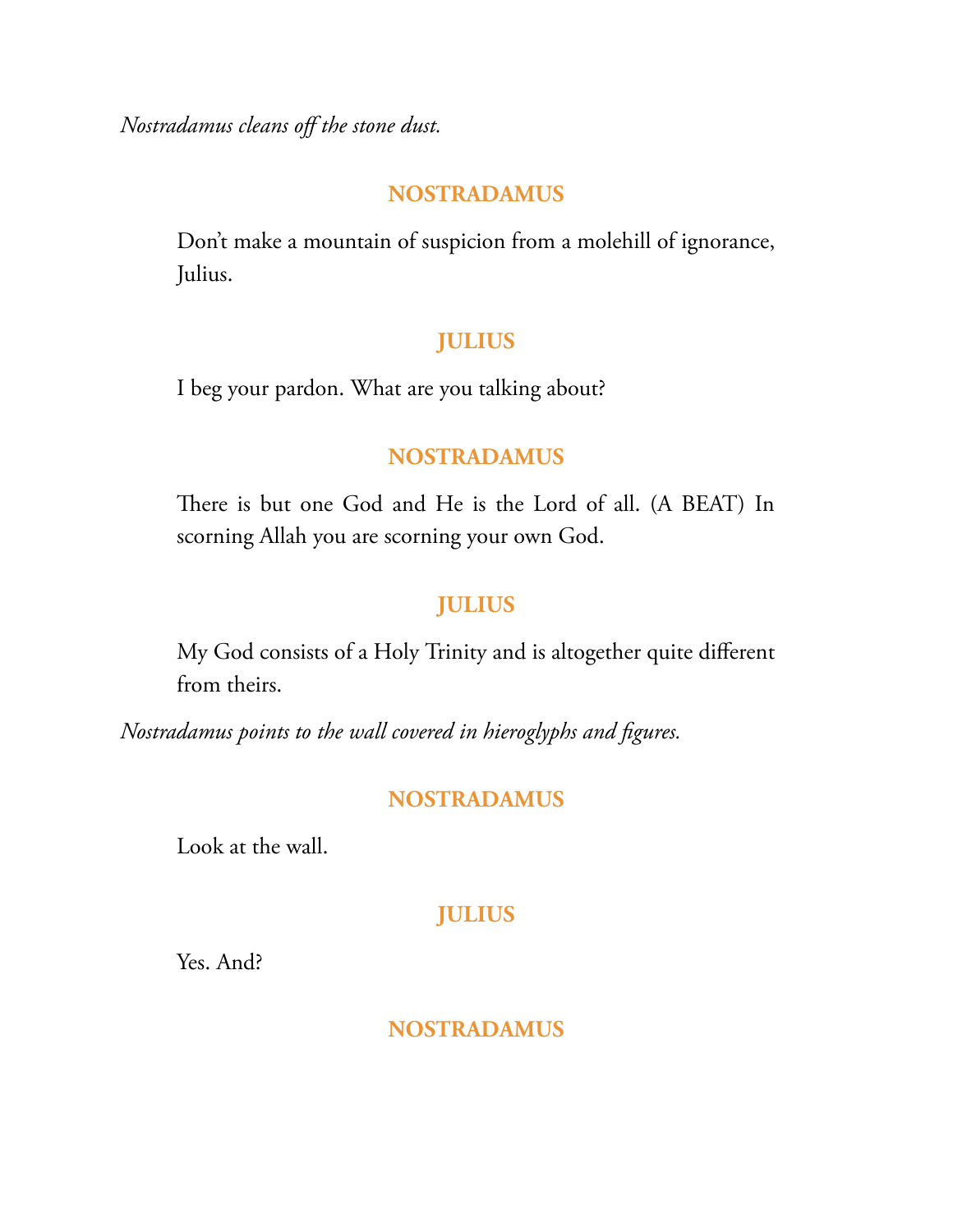It is beautiful. Magnificent. Splendid. Those inscriptions are messages cast into time. They are the fruit of ancient omens preserved in stone.

# **JULIUS**

So what?

#### **NOSTRADAMUS**

So the men who left us these messages also believe in God, they had dogmas and structures.

### **JULIUS**

And. So what? The God they believed in is still not the same as my God.

#### **NOSTRADAMUS**

Ah. I was forgetting. Forgive me. Your God was born later. Jesus was not around yet in ancient Egypt. Or, better still. He was still one of God's future projects.

# **JULIUS**

I won't listen to blasphemy.

*A beat.*

#### **NOSTRADAMUS**

I am trying to explain to you that God is eternal, infinite, and nevertheless always the same, unchanging. However, in different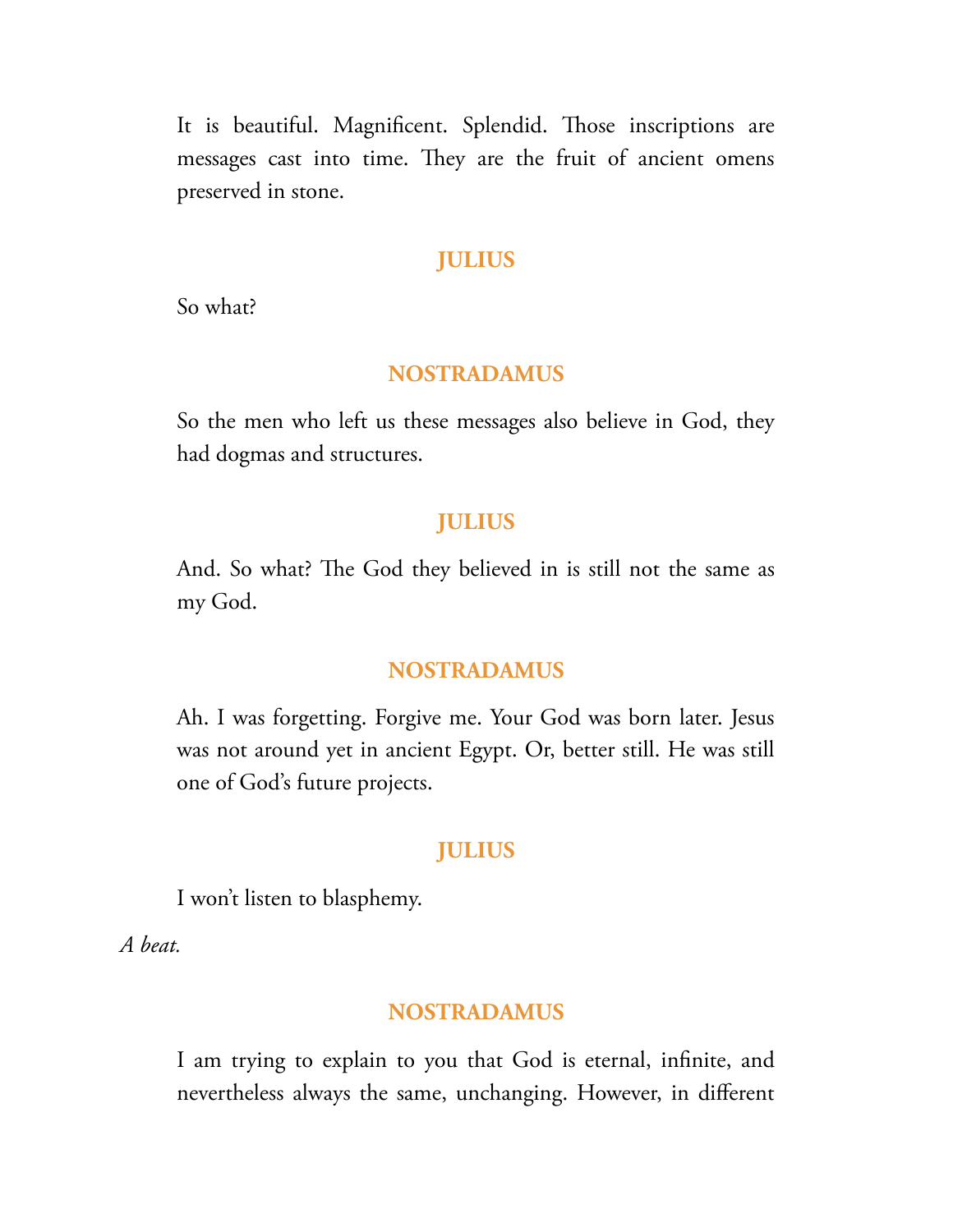times, in different places, people worship him in different ways. Besides, some of these forms of worship strike me as particular stupid, if I may say so.

# **JULIUS**

And what is topping you from worshipping Our Lord Jesus?

*A beat. Nostradamus is silent.*

# **JULIUS**

What is stopping you from accepting this?

*Julius opens a small cloth bag and takes out the silver crucifix he was given by Monsignor Felice.*

# **JULIUS**

What prevents you from holding it in your hand? The Monsignor sent it for you.

*A beat. Nostradamus crosses to the wall of hieroglyphs.*

# **NOSTRADAMUS**

I still have much work to do on the wall. This writing. I want to understand its hidden meaning.

# **JULIUS**

I asked you a question, Nostradamus.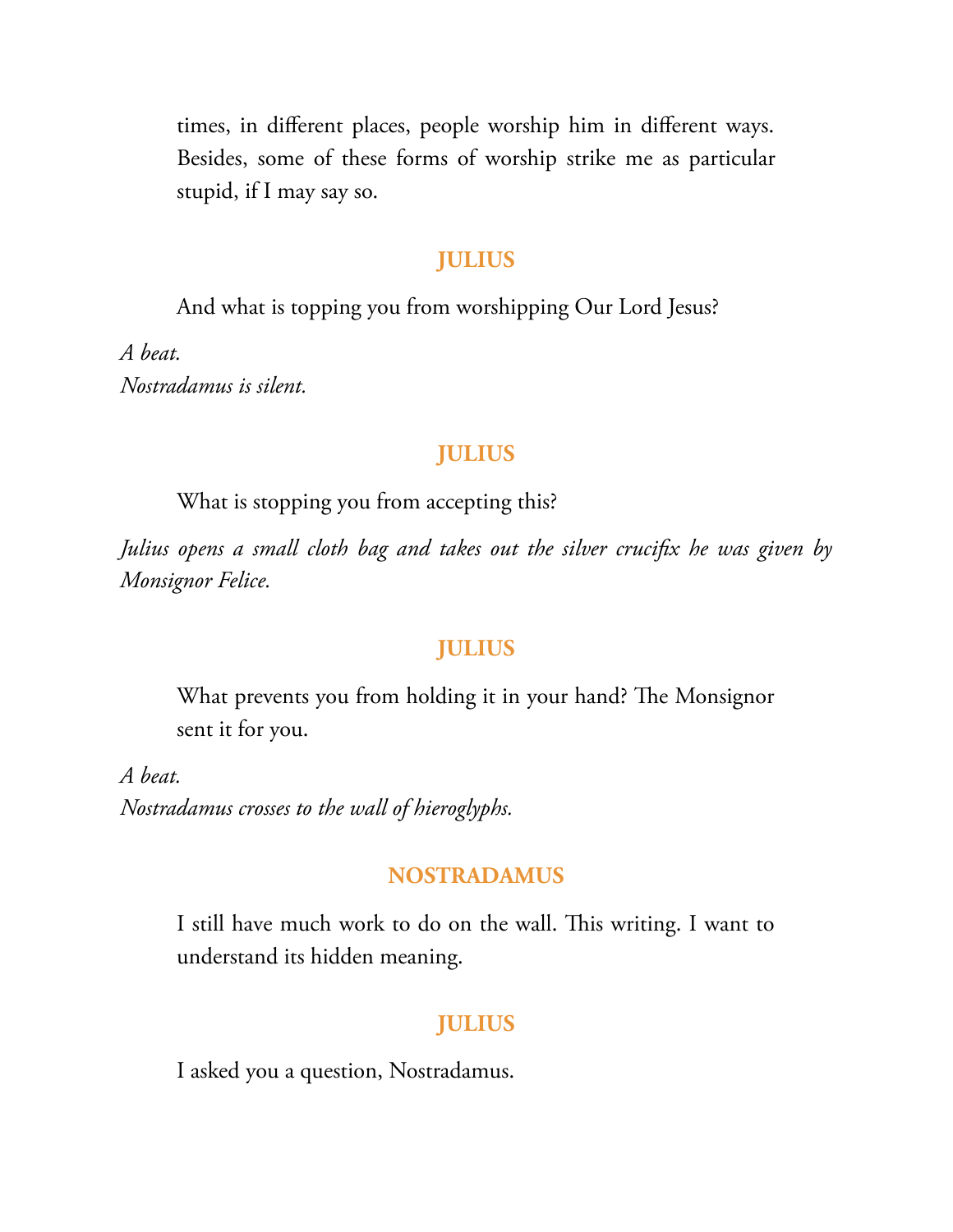*A beat. Nostradamus looks anxious. Julius notices his discomfort.*

#### **NOSTRADAMUS**

I shall wait until Monsignor Felice is able to offer his present in person. Then we shall have irrevocable proof that we have been pardoned.

*A beat.*

# **JULIUS**

You are hiding yet another secret from me, Nostradamus. What is it?

#### **NOSTRADAMUS**

Nothing. It's probably just my state of confusion looking at the hieroglyphs that you're mistaking.

### **JULIUS**

The book. Where is the book?

#### **NOSTRADAMUS**

I haven't laid eyes on it for years now. Ten years. And I will not have you doubting my word. The book is locked away in the trunk as always.

*A beat. Julius points to the trunk in a corner.*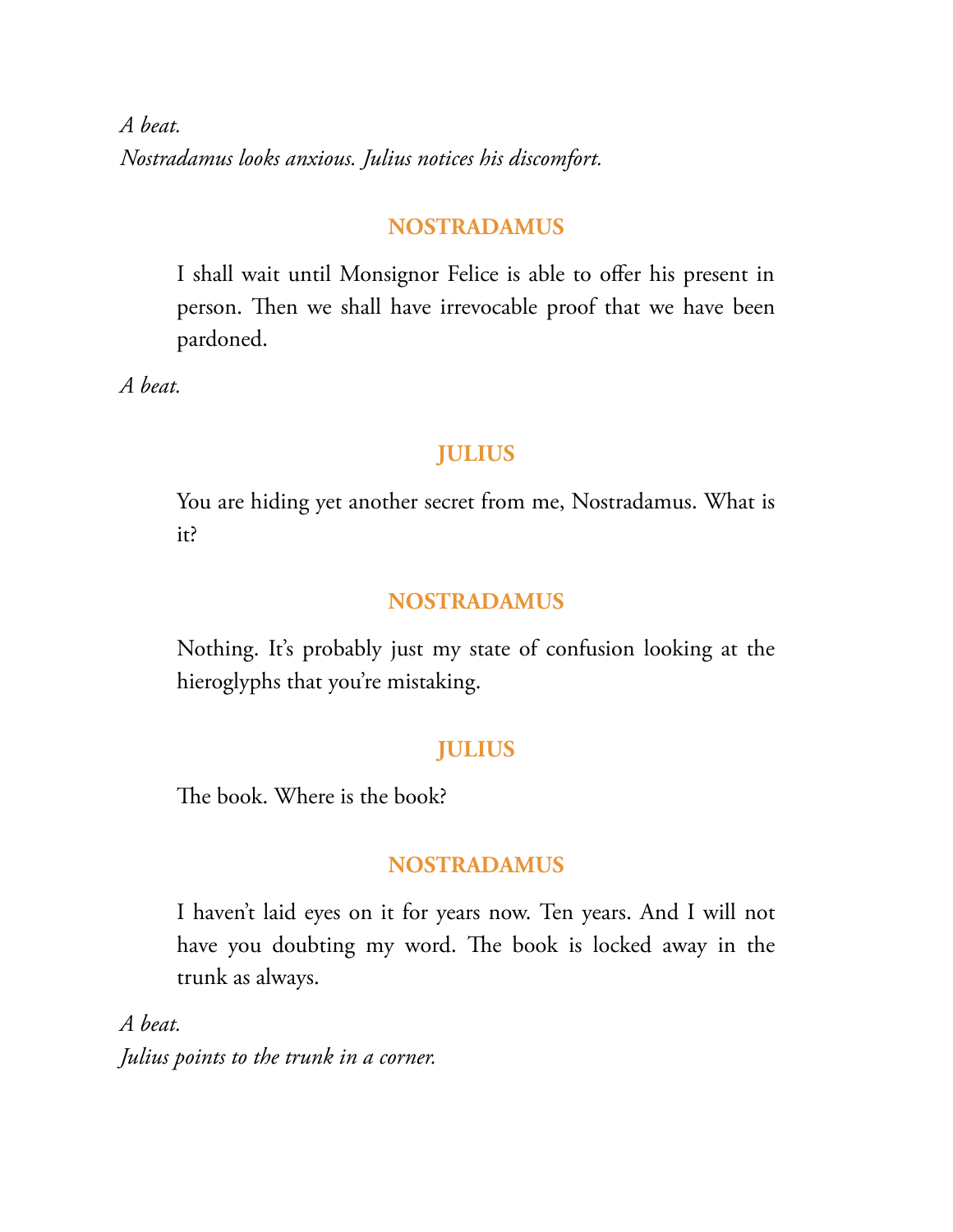### **JULIUS**

And would you mind telling me how the trunk has found its way here? Shouldn't it still be in the hut out in the desert?

### **NOSTRADAMUS**

Aha. So that's where it is. Really. What a surprise. Don't they say these desert sands are treacherous? Nothing more than a little dust blowing in the wind – and it can move a pyramid. Astonishing.

*A beat. Julius is carried away in a wave of anger and self-pity.*

# **JULIUS**

I'll never see France again. I shall never be pardoned. I shall never taste good wine again, or a good woman. And all due to your stubbornness, to your cursed ability to destroy dreams and create misfortune.

# **NOSTRADAMUS**

Don't loose your temper, Julius. I see no reason at all for you to carry on like this.

# **JULIUS**

You see no reason? Do you only see what you wish to? Don't you know that each time you summon this lamblichus or whatever, when you call for your Die Manibus or the devil in person, forgive us O Lord, forgive me, O Lord, you get us deeper in to shit?

*A beat.*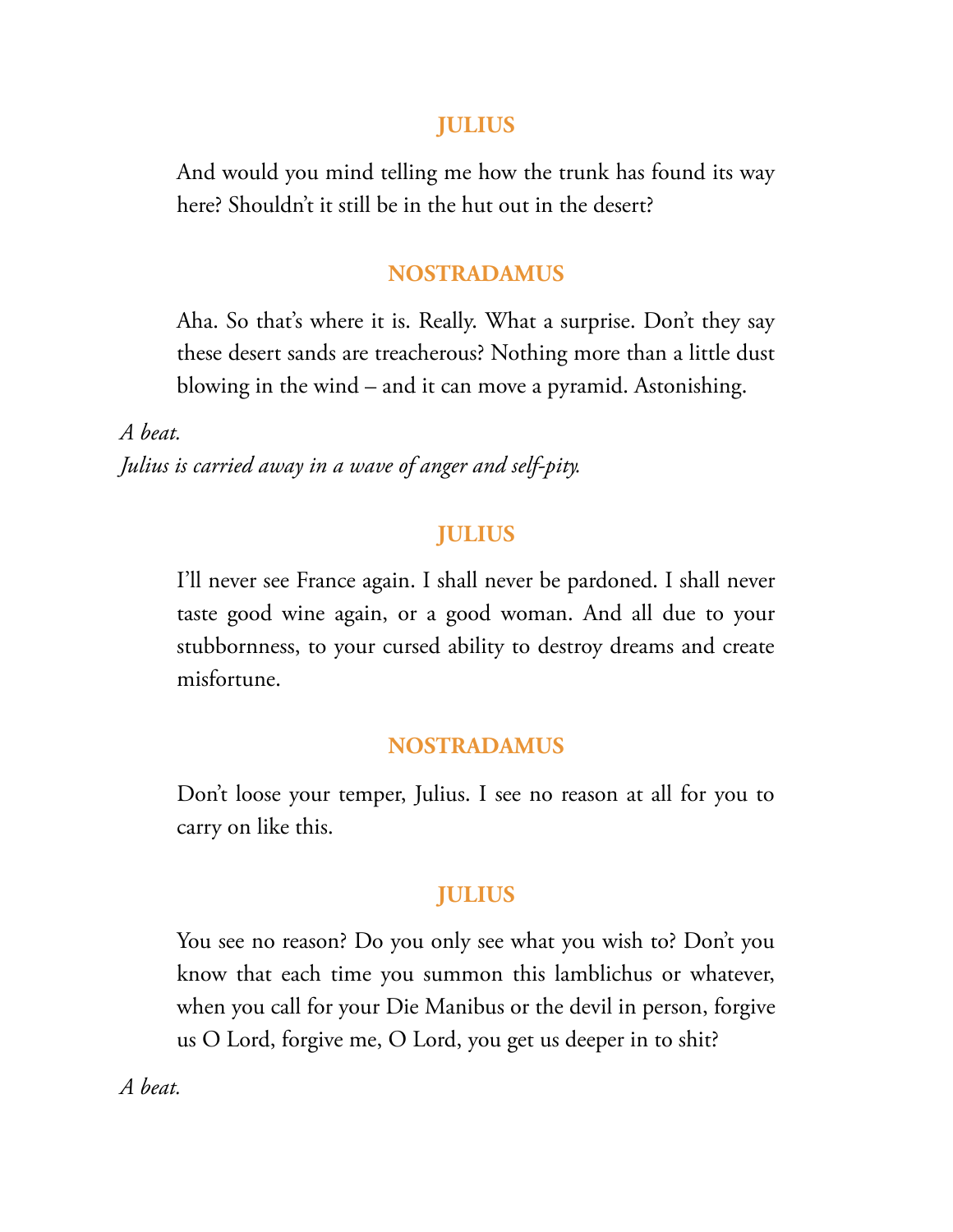I haven't meddled with the book itself. I am involved in another kind of investigation.

# **JULIUS**

Which?

# **NOSTRADAMUS**

I think it must be these hieroglyphs which inspired me.

# **JULIUS**

Go to hell. The book. I am finally going to put an end to it.

*Julius runs across the stage to the trunk. Nostradamus chases after him and prevents him from reaching it.* They comfort one another across the trunk.

# **NOSTRADAMUS**

No. For the Love of God. You will not be able to withstand it.

# **JULIUS**

The book. I am going to put an end to it. Release us from this curse.

# **NOSTRADAMUS**

The time is not right. I beg you.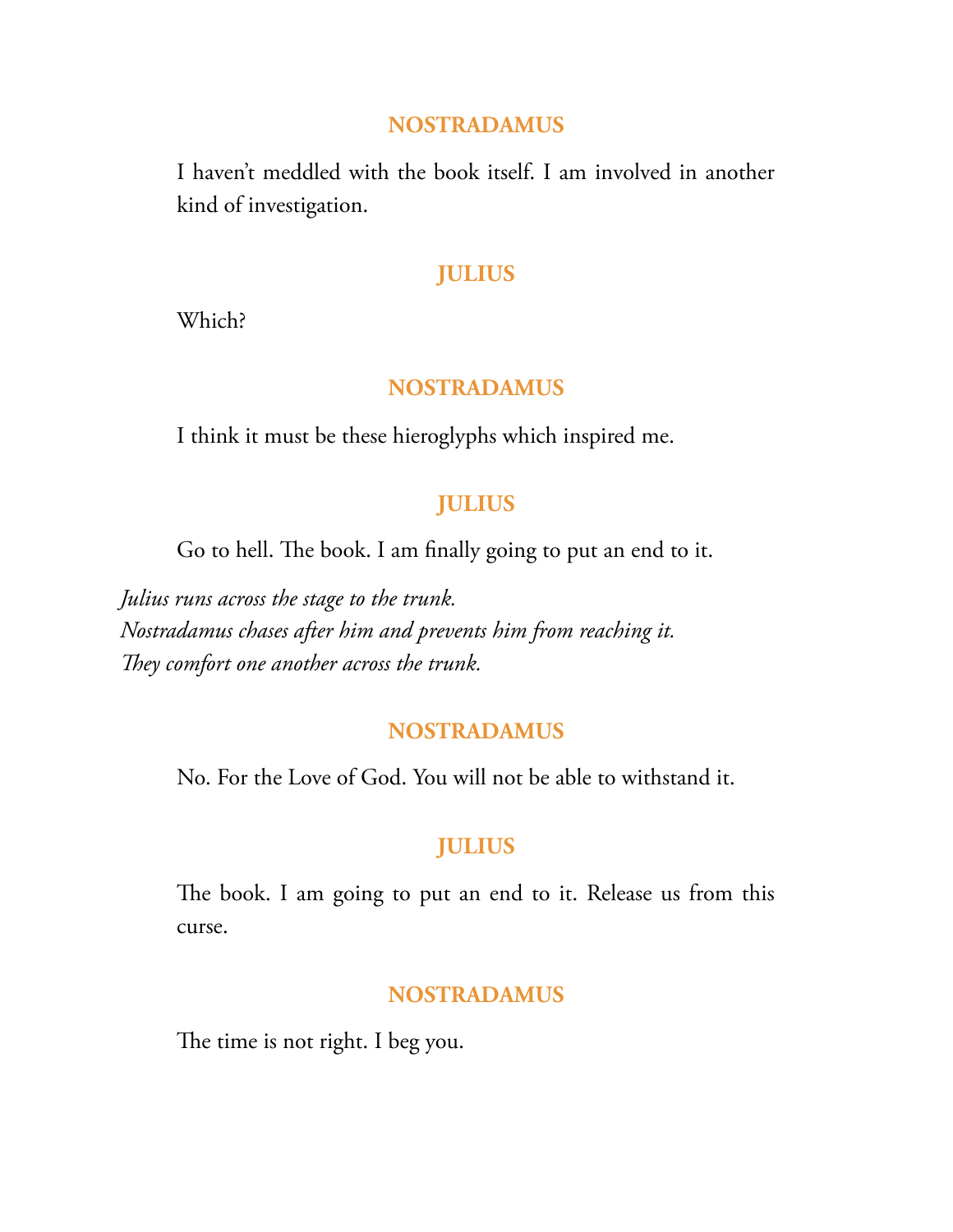### **JULIUS**

It was in Agen. You yourself sealed the trunk. But I have never seen what is inside. Why?

#### **NOSTRADAMUS**

We promised never to interfere with such things.

# **JULIUS**

What things?

#### **NOSTRADAMUS**

I cannot let you open the trunk.

*Julius picks up a stone and strikes Nostradamus heavily on the head. Nostradamus collapses. Julius, panting for breath, crosses to the trunk and tries to force it open. Nostradamus stirs and crawls across toward Julius. His face is bleeding. At last, Julius succeeds in opening the trunk. He steps backwards, astonished and aghast. A spectral blue light spills from the opened trunk. Julius, greatly agitated, retraces his steps.*

#### **JULIUS**

No. No. Not this.

*Light change. Julius spins across the stage clutching his head in his hands.*

# **JULIUS**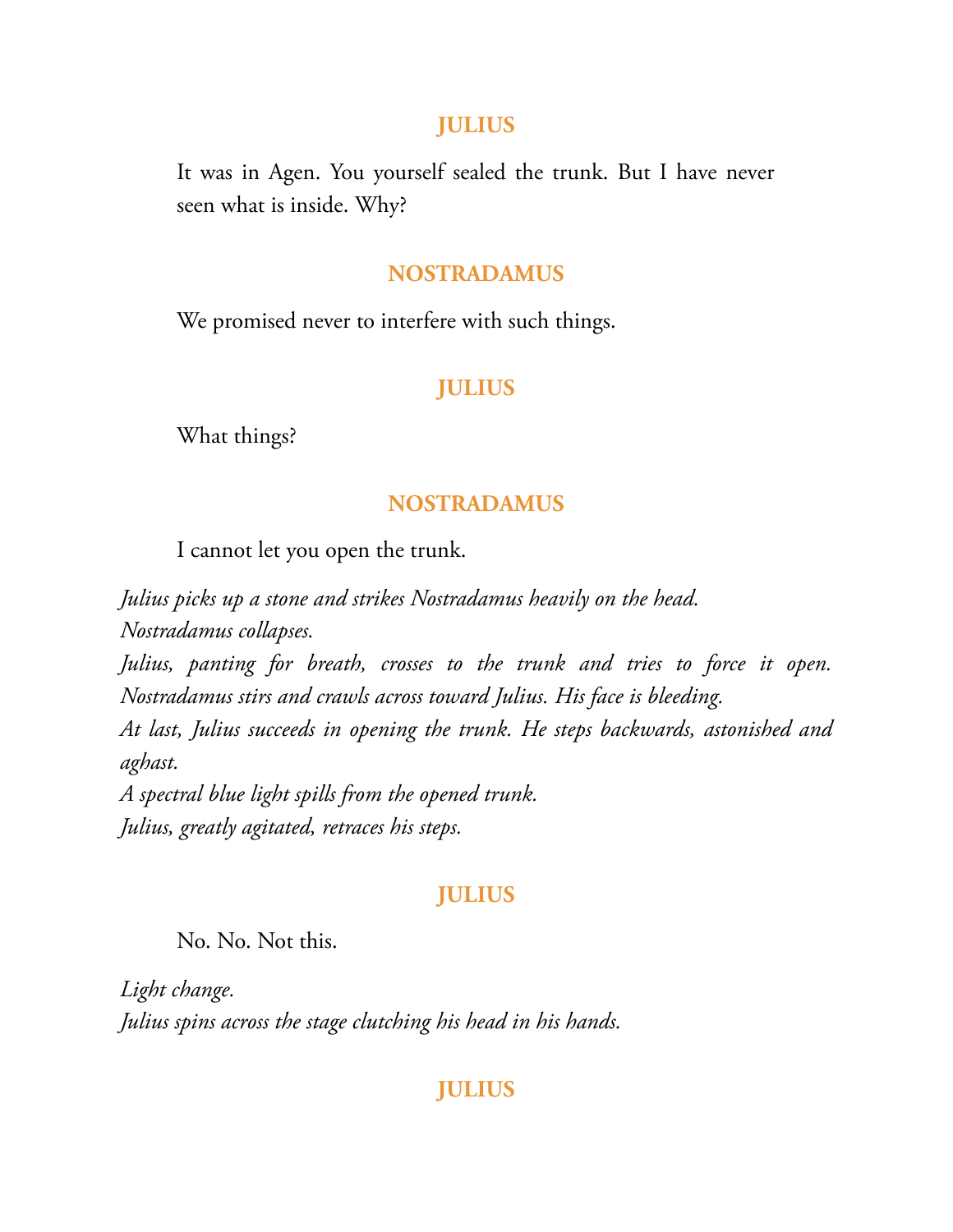Not this. No. No.

*Julius, stage centre, stretches out his hands and weeps.*

# **JULIUS**

Allah. (LOUD) Allah spare me. Allah.

The group of Arabs enter. *Pause. e light diminishes. e scaffold ascends. Music.*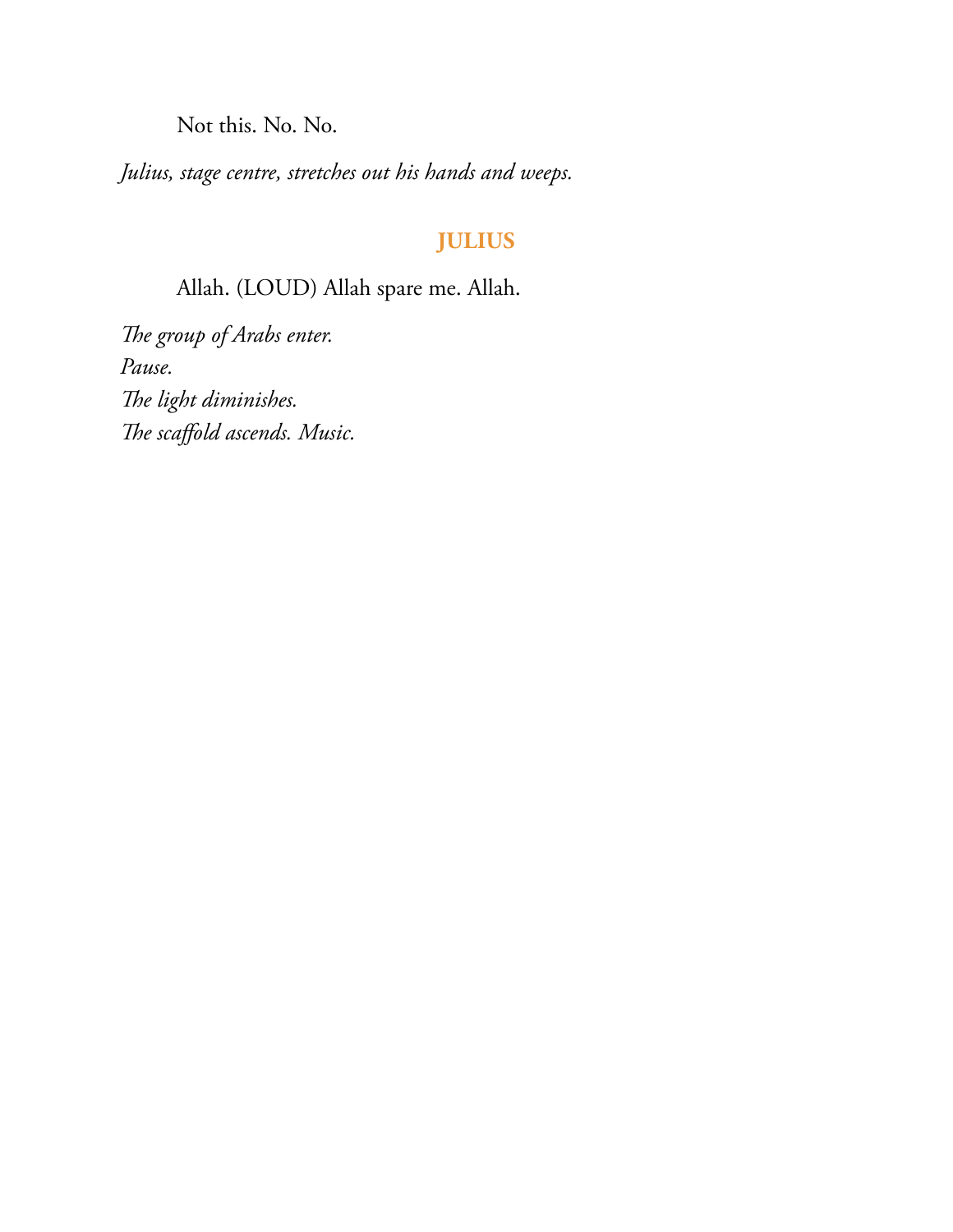# **SCENE 8 INSIDE A PYRAMID. CAIRO.**

*1536. Sunset. Another day. e trunk is at the centre. It casts a spectral blue light. Nostradamus stands besides the trunk. e rays from the setting sun blaze on the carved wall.*

# **NOSTRADAMUS**

The sun is about to set. A low mist completely covers the horizon. The desert appears deceptively peaceful in the strange red light. The desert. The desert is a sea of dense sand. But I've already told all of this. Ah. At last the sun managed to shine inside the pyramid. I unblocked the openings and removed the black wax covering the walls. The hot rays of sunlight flashed over the inscriptions like lash from a whip. But you saw didn't you? You saw what happened? It gives me a certain solace knowing I have brought light to eternity. You are like this pyramid, the both of you eternal. To me, eternity is an illusion; to you it is your reality. Come. Come. Come now and talk a while with me. Come and show me what eternity is like Sabina.

*Nostradamus lifts Sabina's skull from the trunk and speaks to it.*

# **NOSTRADAMUS**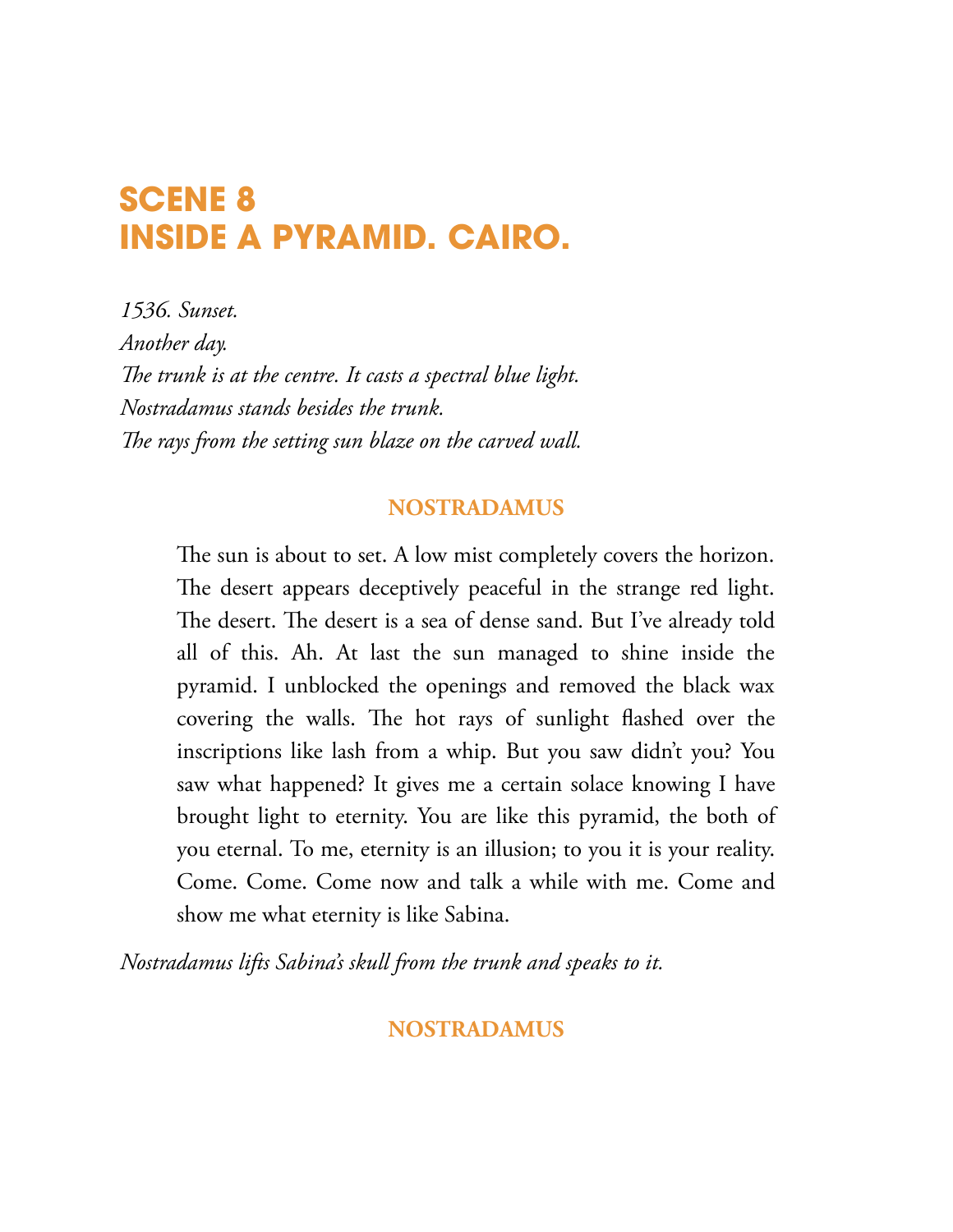I beseech you, Sabina. For the last time. Come back from eternity and teach me about it. (LOUD)

*Moments. Nostradamus grows calmer.*

# **NOSTRADAMUS**

Then it's settled. I shall bury you. Bury your bones and the children's skeletons. In the desert. It was folly to hold on to your remains all these years. But I needed, I need, I want more than ever to understand eternity. Since I am already a prisoner of the future I want to tame my torturer. To change the thread of history and juggle with time. Yes. And only you, Sabina, can help me achieve this sublime ambition. Come, come to me.

*Moments.*

*Nostradamus holds the skull in both hands. He draws it closer to his face and kisses it passionately. He lays it on the ground and curls himself into a ball, covering his body with his cape.*

# **NOSTRADAMUS**

The humiliation. What have I done? An absurd quest has led me to the macabre. The humiliation. I threw myself headlong into the macabre in the name of knowledge. The shame of it.

*Nostradamus' head is now completely covered by the cape. All of a sudden, the wall becomes transparent and a bright light shines behind it. We see Sabina, standing behind the wall, in a fluttering tunic. Pause.*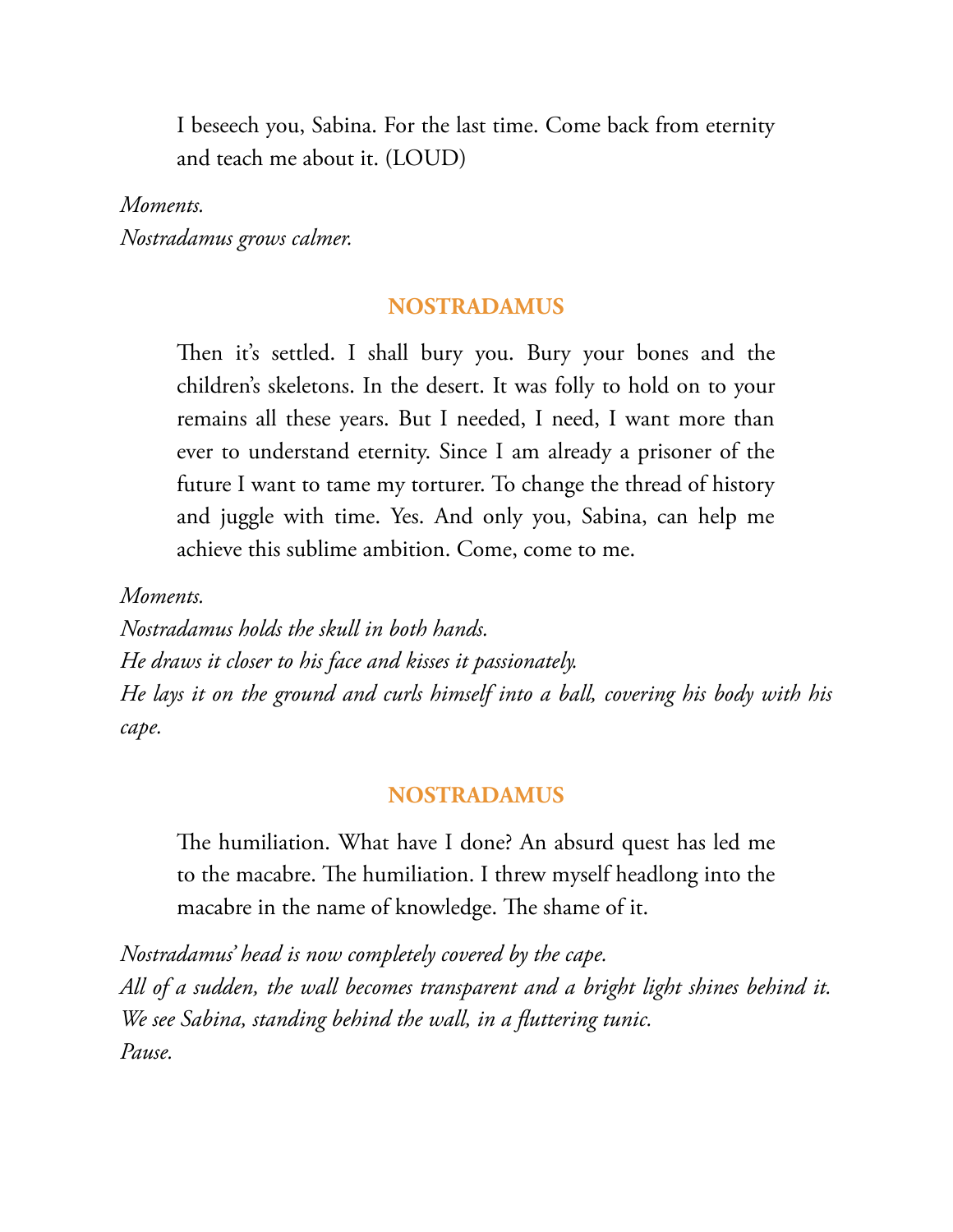#### **SABINA**

We were young and we knew very well we were young. But we failed to understand that youth is a gift. (A BEAT) It is a privilege to be a prisoner of the future, Nostradamus. If you do not acknowledge this, you are lost.

#### **NOSTRADAMUS**

Sabina.

*Nostradamus raises himself to his feet, shocked. He flings himself against the wall trying to embrace Sabina. But he cannot pierce the transparent wall.*

#### **NOSTRADAMUS**

Sabina. I hunger for your body. I want to kiss you, to swim inside your body, drown myself in your breast. Sabina. I am dying from desire. From want, Sabina. Our hunger.

*Sabina laughs. A beat. Nostradamus grows quiet.*

#### **NOSTRADAMUS**

You're laughing. Laughing at my desire, Sabina? Why? (A BEAT) Is there no desire in eternity? Do the physical senses find their peace?

#### **SABINA**

Who mentioned that I have come from eternity? Perhaps I am no more than one of your visions.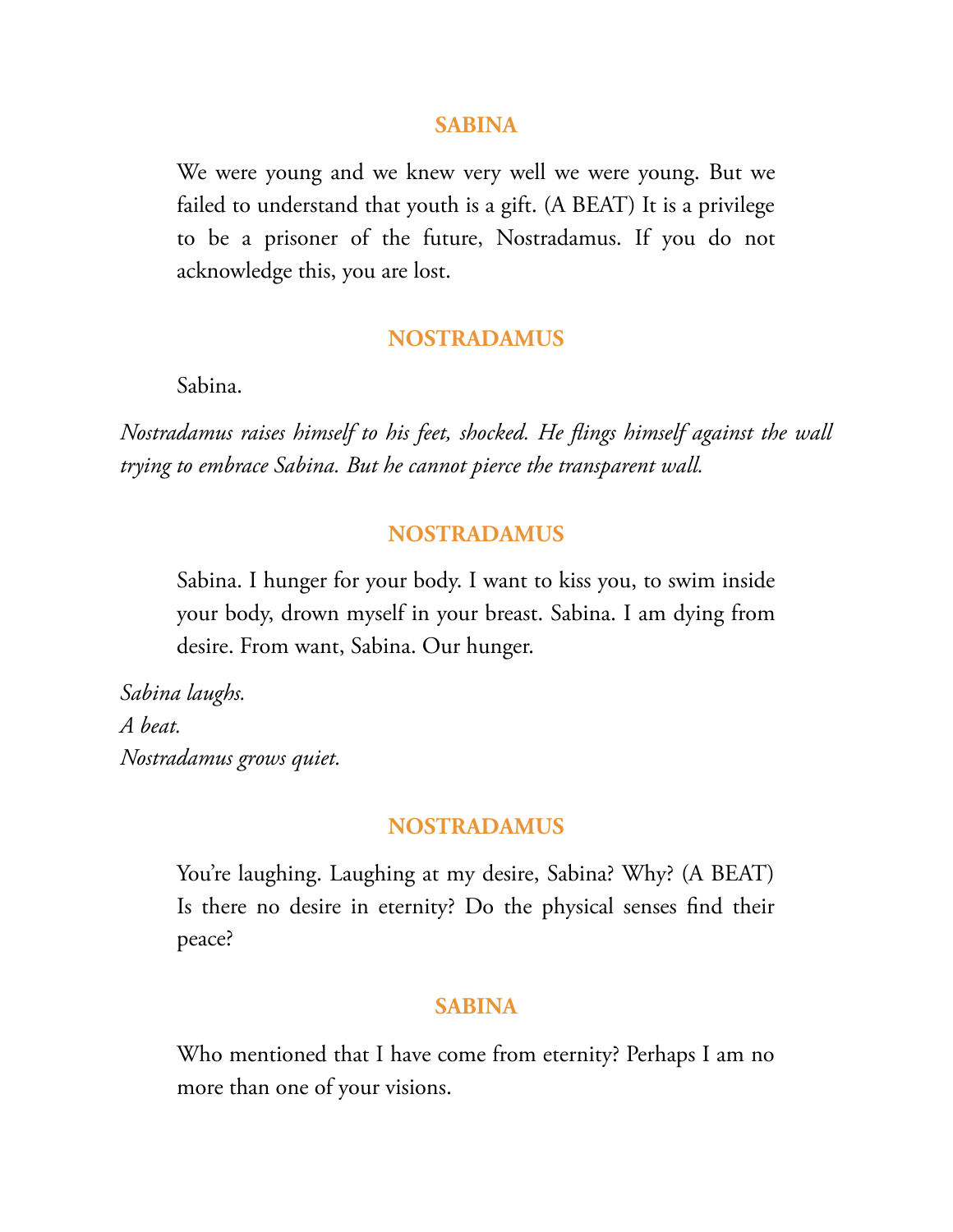One of my visions?

# **SABINA**

I was always so weak and yielded to your will which was so powerful. And now in your feverish imagination you have come to seek me out in eternity. (A BEAT) But eternity will not yield to your summons, Nostradamus.

# **NOSTRADAMUS**

Am I to be solely a prisoner of the future, then?

# **SABINA**

A prisoner of the future shackled by the present.

# **NOSTRADAMUS**

What does that mean?

# **SABINA**

The prophecies. Your prophecies will only be understood after the event foretell has come about. And even yet society will not listen to you.

# **NOSTRADAMUS**

This is a punishment.

# **SABINA**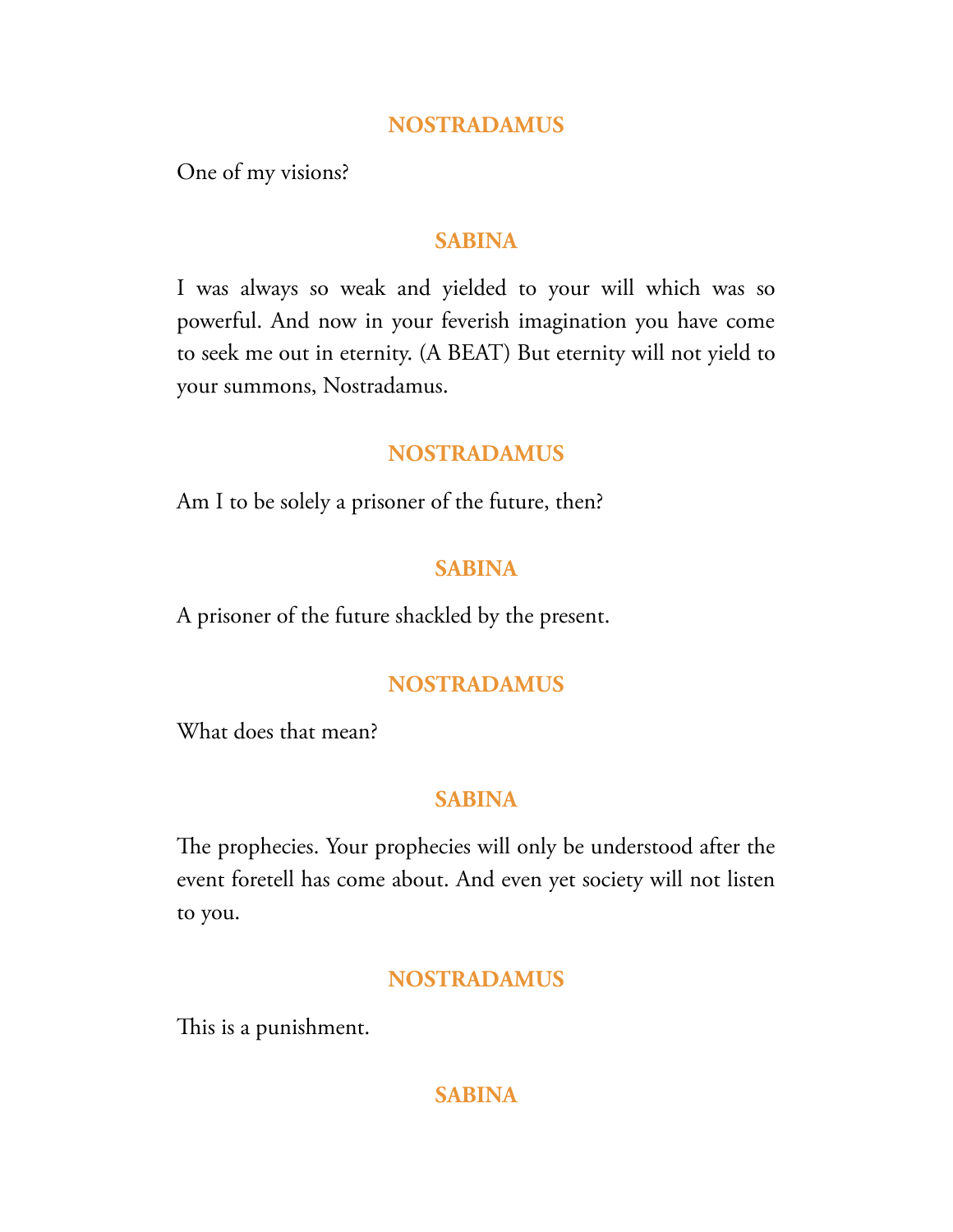No, Nostradamus. (A BEAT) This is the prophecy of the prophecies. (A BEAT) This is the way of eternity.

*e light behind the wall fades slowly.*

#### **NOSTRADAMUS**

Sabina. Sabina. Don't go. Don't leave me. Sabina.

*A noise is heard – the creaking of wood.*

#### **SABINA**

We are being observed by a third person, Nostradamus. *Nostradamus quickly closes his eyes.*

#### **NOSTRADAMUS**

I see. I can see. It is Julius. He is spying upon us from the scaffold. *Further creaking, louder.*

#### **SABINA**

And the scaffold? What happens to the scaffold?

#### **NOSTRADAMUS**

The scaffold is going to collapse. It's falling now. Julius is going to tumble from the top and die. Julius is going to die. Julius.

The light behind the wall fades completely. *Nostradamus opens his eyes. e scaffold falls onto the stage with a deafening, overwhelming thump and shatters, raising a cloud of white dust which envelopes the stage.*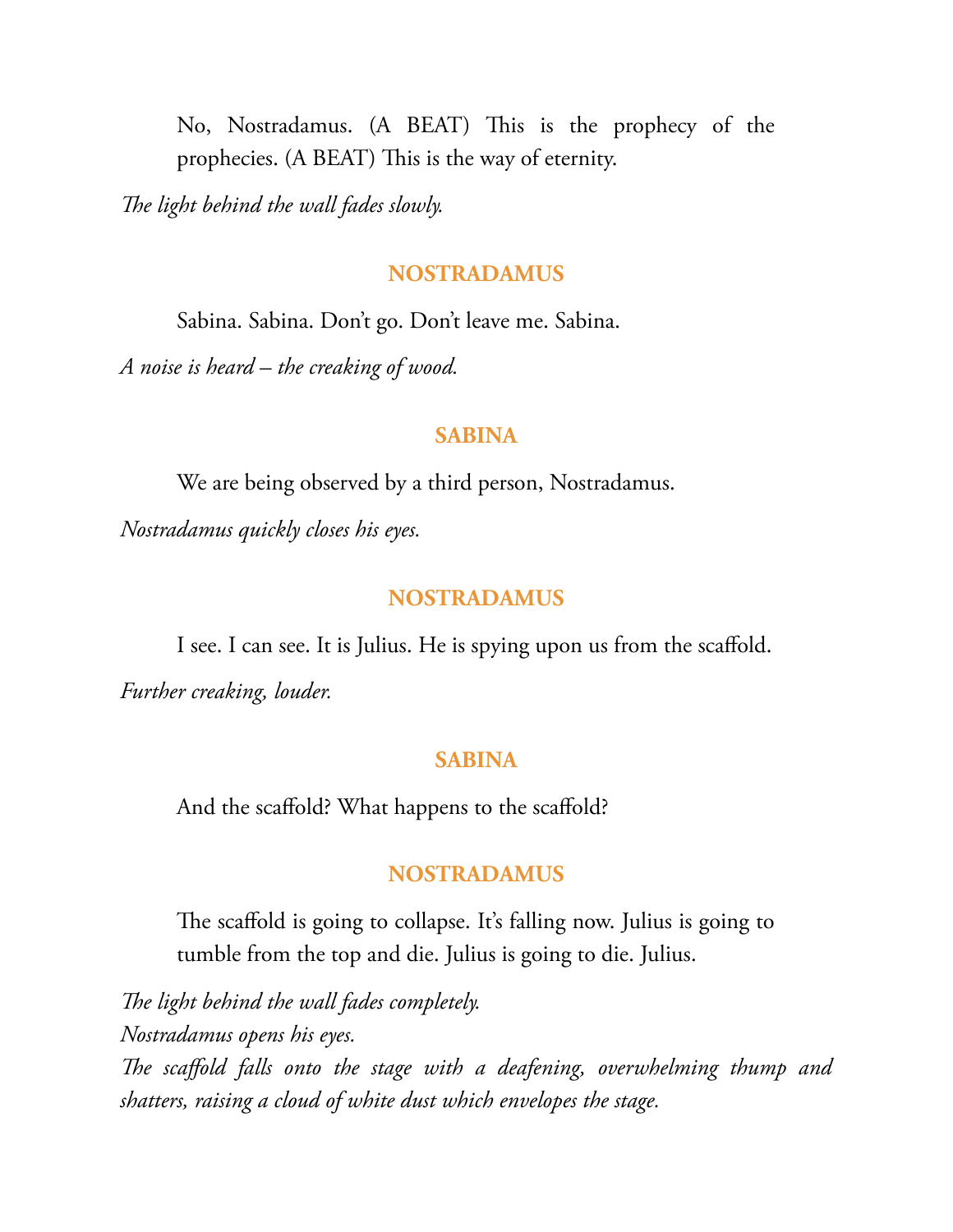*After a few moments.*

# **NOSTRADAMUS**

Julius is dead.

*A beat. Julius enters, panting, followed by a group of Arabs.*

# **JULIUS**

The scaffold. What happened?

*e Arabs rush over to the scaffold and retrieve the body of one of their fellows. Julius examines the body. A beat.*

# **NOSTRADAMUS**

But how? Why weren't you? You're not dead, my friend.

*Light change. e Arabs gather around their dead companion.*

# **JULIUS**

Me? Of course not. Hassan died. Not me. The poor man.

*A beat.*

# **NOSTRADAMUS**

Impossible…

# **JULIUS**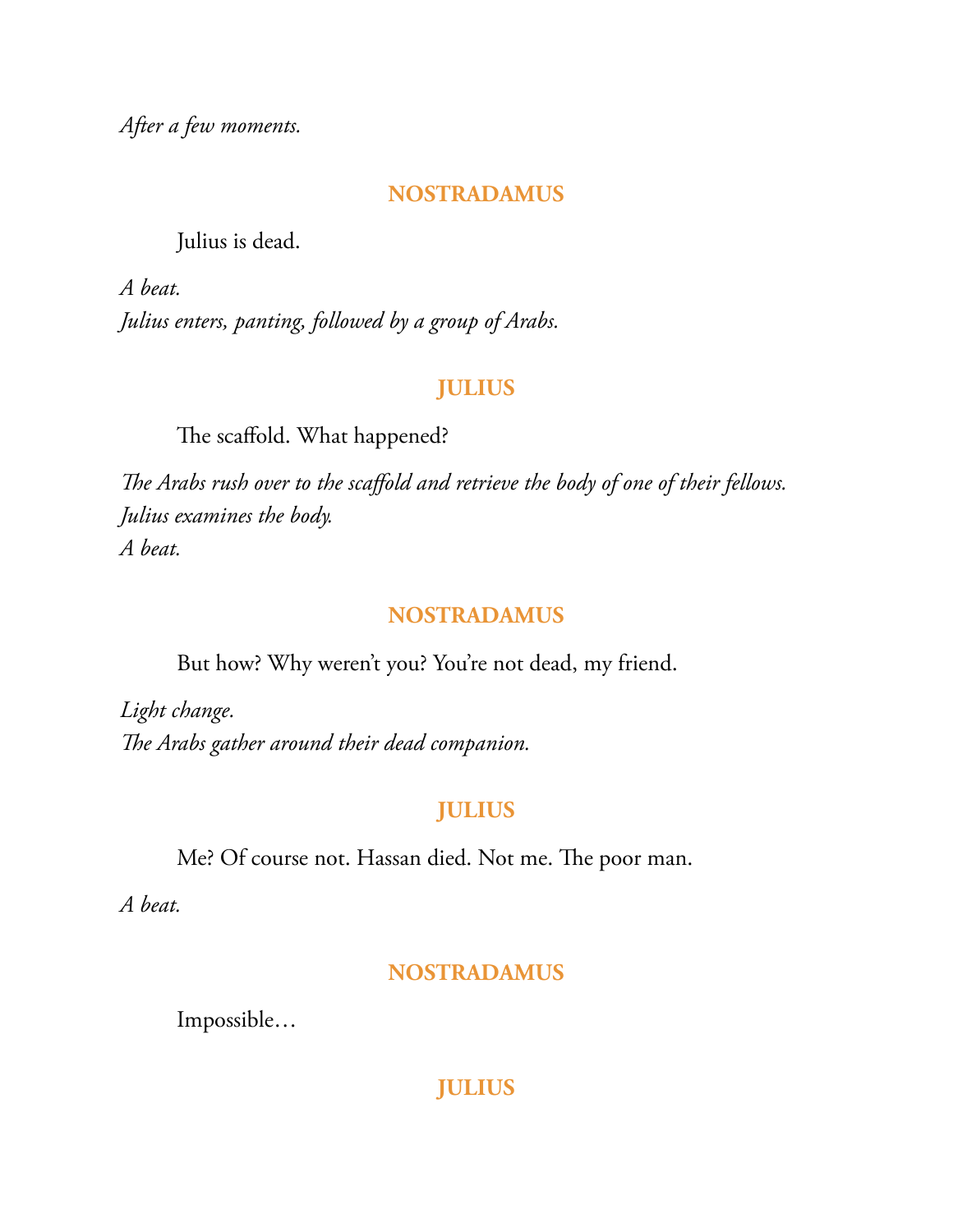The impossible can happen, Nostradamus. (A BEAT) A merchant has recently arrived here from Sicily. He's waiting in the tent. He brought news that the Pope has died. And would you like to know who's going to be the new Pontiff? Monsignor Felice Peretti. Alias Cardinal Felice Peretti. That's the rumour on the streets and also in the Vatican, apparently.

### **NOSTRADAMUS**

Impossible…

# **JULIUS**

Impossible nothing. Didn't you say the same thing yourself? Now we shall be pardoned. We are saved, Nostradamus.

*Nostradamus crosses the stage.*

#### **NOSTRADAMUS**

But I make mistakes. I've just realized I can make mistakes. Now I know I was wrong.

# **JULIUS**

Rubbish. Felice is going to become Pope. (A BEAT) Isn't he?

*Julius opens his cape and takes out the silver crucifix. Nostradamus crosses over to the group of Arabs who withdraw a little. Nostradamus bends down to examine the body. Nostradamus holds the man's head in his arms and slowly unwinds his headdress. e dead man is not an Arab but Cardinal Narbonne.*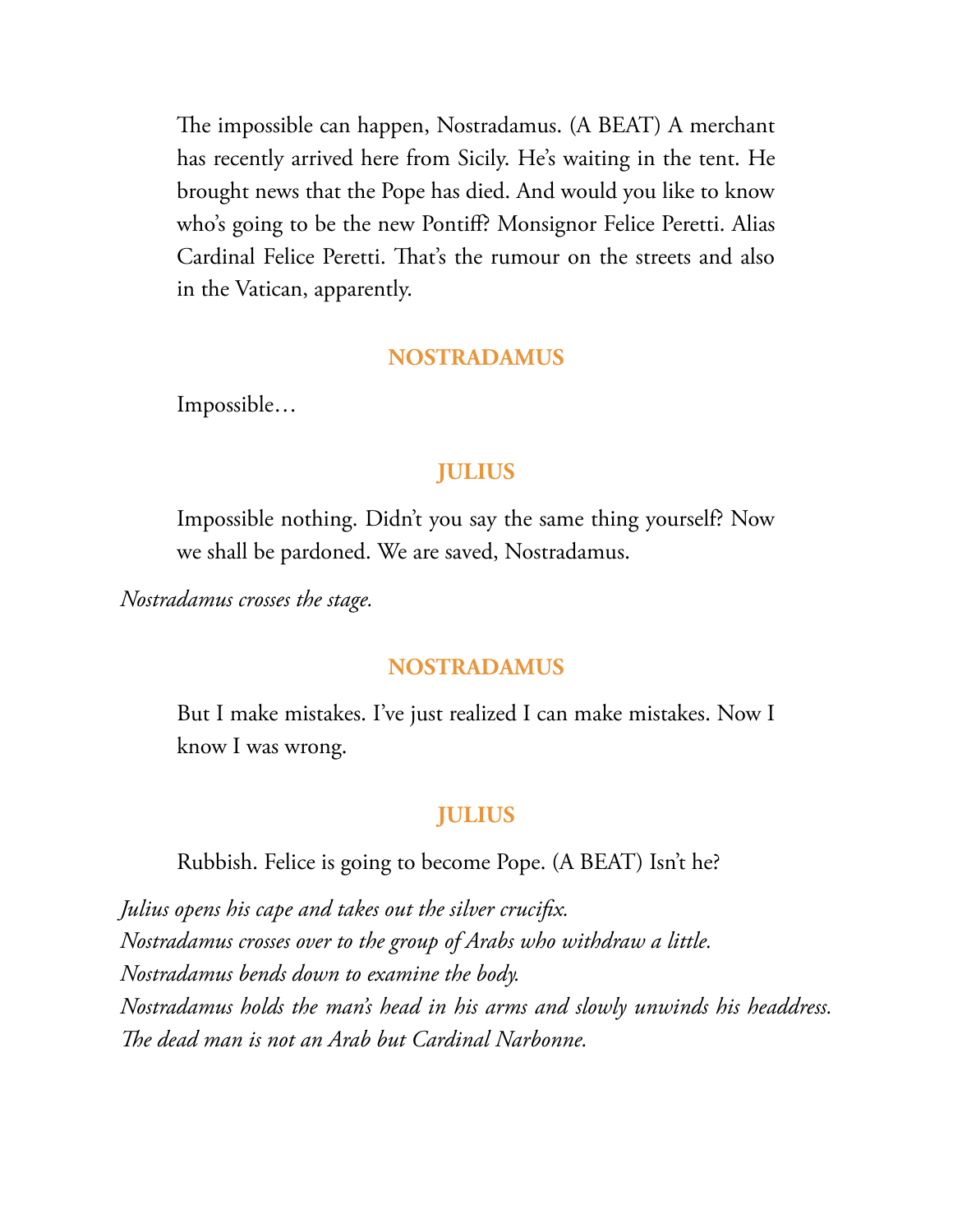## **NOSTRADAMUS**

Narbonne. It's Cardinal Narbonne.

*Julius approaches cannily.*

## **JULIUS**

What Cardinal? What are you talking about? Have you gone completely mad? It's Hassan, Abdullah's servant.

## **NOSTRADAMUS**

It isn't. It's Narbonne.

## **JULIUS**

You've lost your mind. The desert has finally got to you.

# **NOSTRADAMUS**

No. It's Narbonne. I can see his face.

# **JULIUS**

Then it's a hallucination. Nostradamus. This poor man is Hassan.

# **NOSTRADAMUS**

No.

*A beat.*

**NOSTRADAMUS**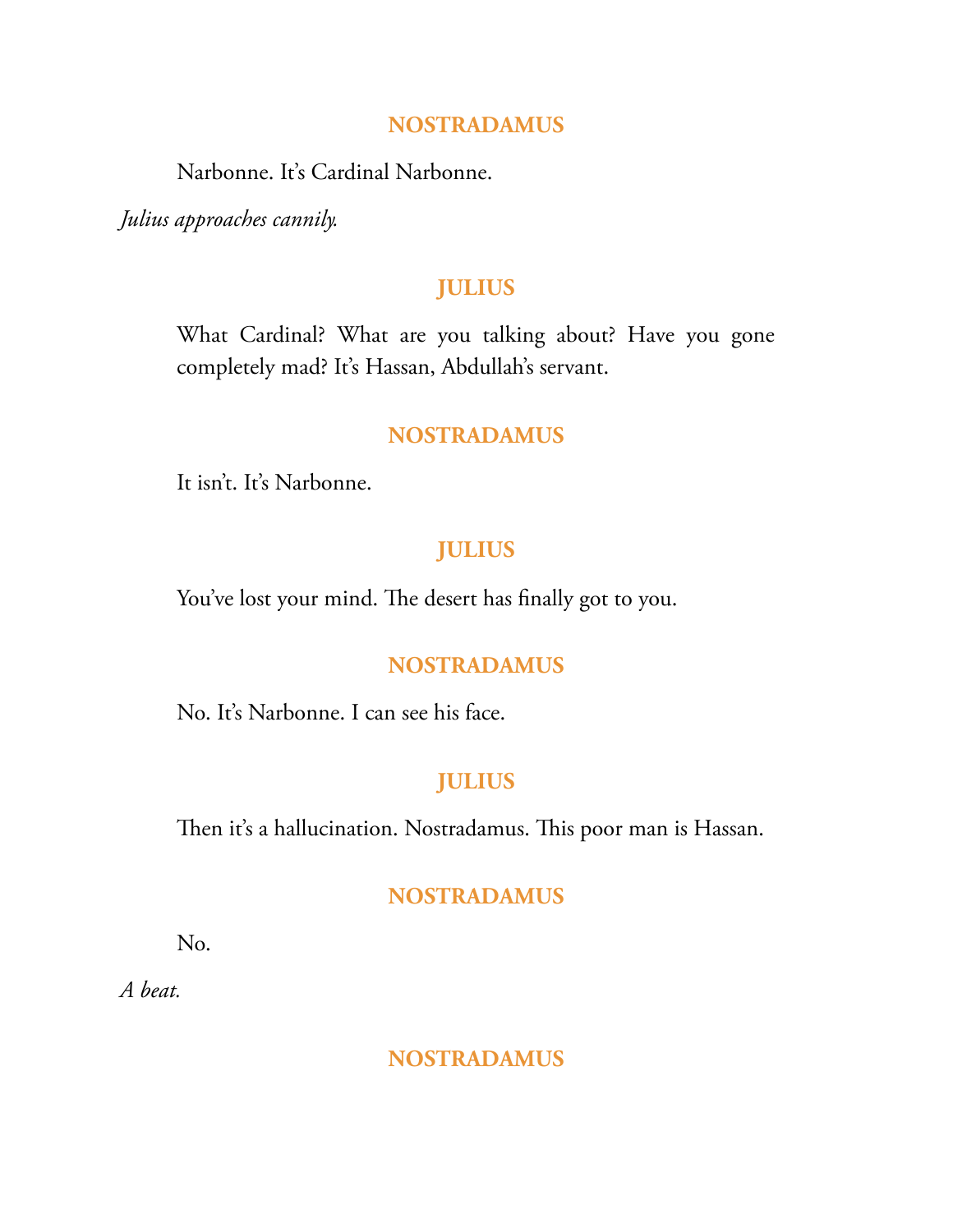Cardinal Narbonne has just died. He was poisoned, Julius.

*e light dwindles. Music.*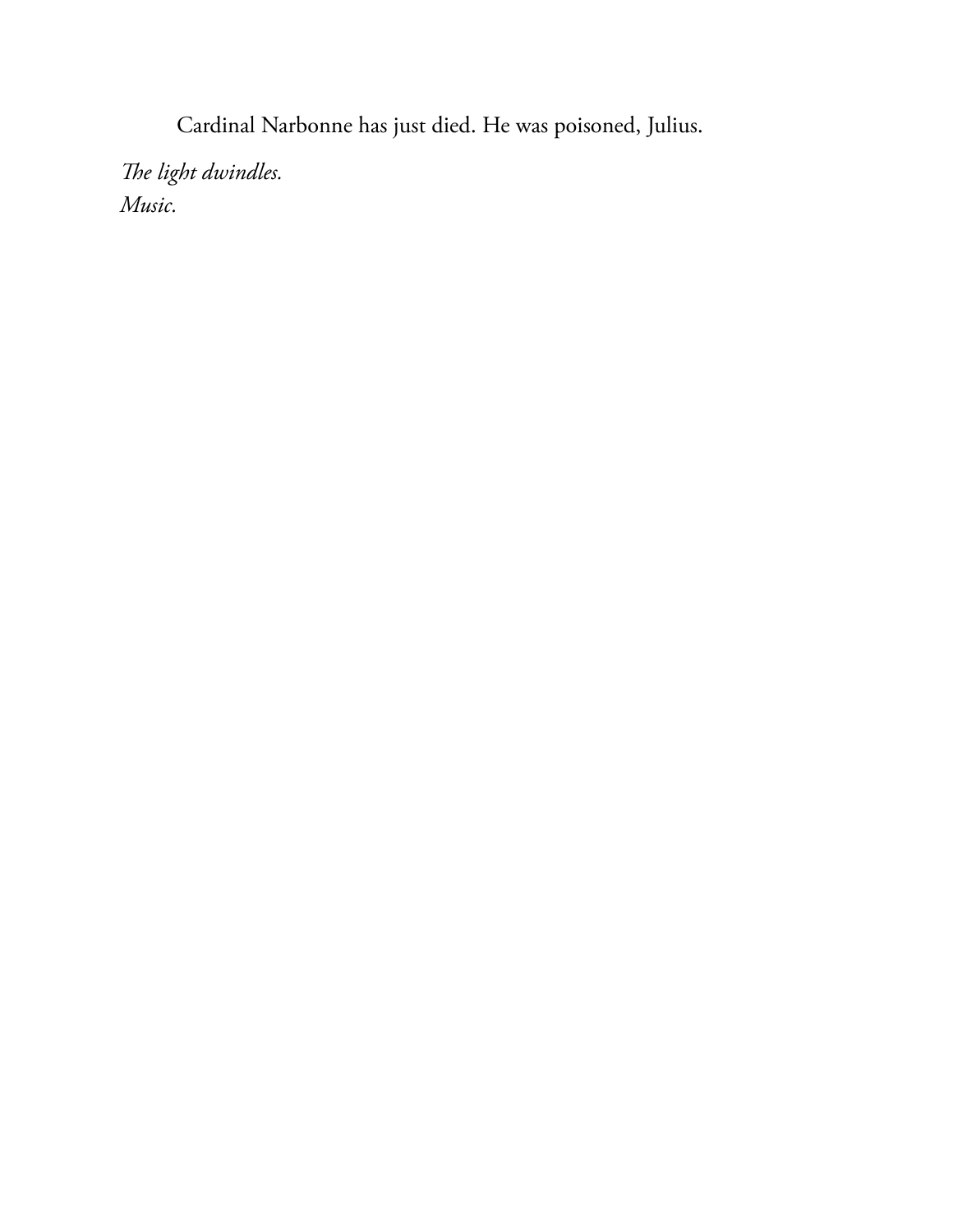# **SCENE 9 VATICAN MAP ROOM**

*1546. Day. Ten years have passed. Four Swiss guards, two on either side of the stage. Hanging from the ceiling and walls are antique maps which have the effect of making the room look like a colourful baroque labyrinth. e light creates areas of openness and shadow. e play of light and shadow reinforce s the sensation that the set is a maze. Julius enters, blesses himself, and kneels. He remains kneeling throughout the scene.*

## **JULIUS**

Your Holiness, Pope Sixtus V.

*Monsignor Felice Peretti, now his Holiness Pope Sixtus V, steps from an area of shadow into full light.*

## **POPE**

It's been twenty years. Twenty years since I have seen you, Doctor Julius. (A BEAT) Your face. Suffering shows in every line. The mask that now covers your face is genuine, Doctor. It is a mask of honesty. (A BEAT) You may stand now.

## **JULIUS**

Holiness, you have rescued me now two times. The first from that dungeon, and now by pardoning me so that I may go home to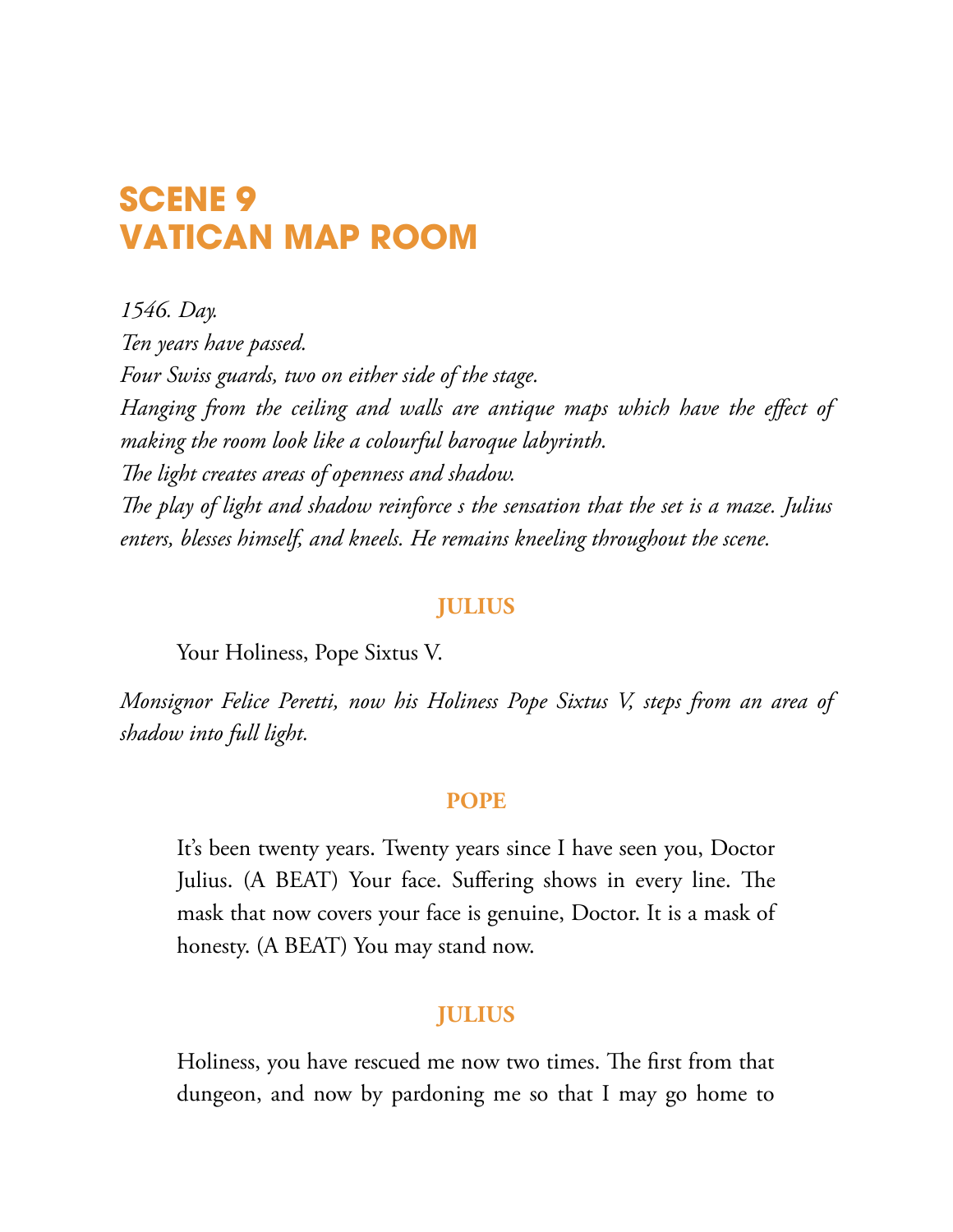France.

## **POPE**

Everything is in order. Here is the letter of my indulgence.

*e Pope hands Julius a rolled papyrus.*

## **JULIUS**

May the Lord bless you, Holiness. As long as I live I shall pray everyday that your reign be remembered for the presence of Christ and enlightened by the Holy Spirit. (A BEAT) And Nostradamus assures me I shall live a long time.

*The Pope reacts.* 

#### **POPE**

He told you this?

## **JULIUS**

He did, your Holiness. He said. He's waiting outside. Isn't your Holiness going to let him be presented?

*A beat.*

## **POPE**

The indulgence for Nostradamus is different from your own, Doctor.

## **JULIUS**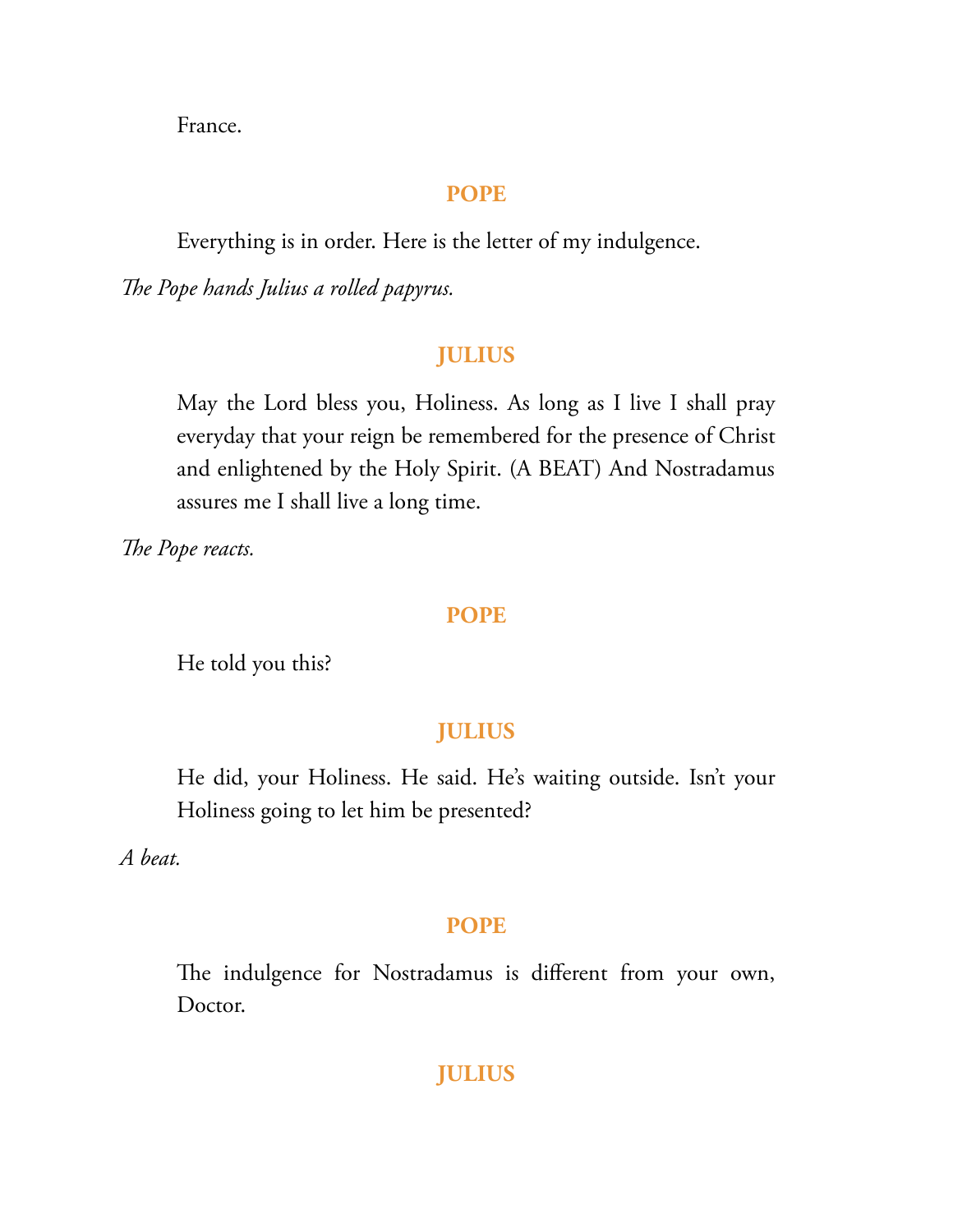In what way, your Holiness?

*Julius and the Pope find an area of darkness. Nostradamus enters. He is now 56 years old; he reads a papyrus.*

# **NOSTRADAMUS**

"In order to fulfil the conditions of this clemency Nostradamus must contract a marriage. A marriage. With Madame Anne Ponsart Grenelle, most prosperous and generous widow, whose close and firm links with Her Majesty Catherine de Medicis will enable the said doctor to exercise his profession without fear of hindrance and with the protection of the Court of France"

*A shrieking hysterical yelp of laughter. Madame Anne Ponsart Grenelle enters. She is covered in veils from head to toe. She does not speak but replies with cackles of laughter. Her face remains covered. Nostradamus bows.*

# **NOSTRADAMUS**

Madame Anne Ponsart Grenelle, I take it.

*Another squeal of laughter.*

# **NOSTRADAMUS**

It. I am your betrothed, Madame. I shall assume I meet both your desire and approval.

*Another yelp.*

# **NOSTRADAMUS**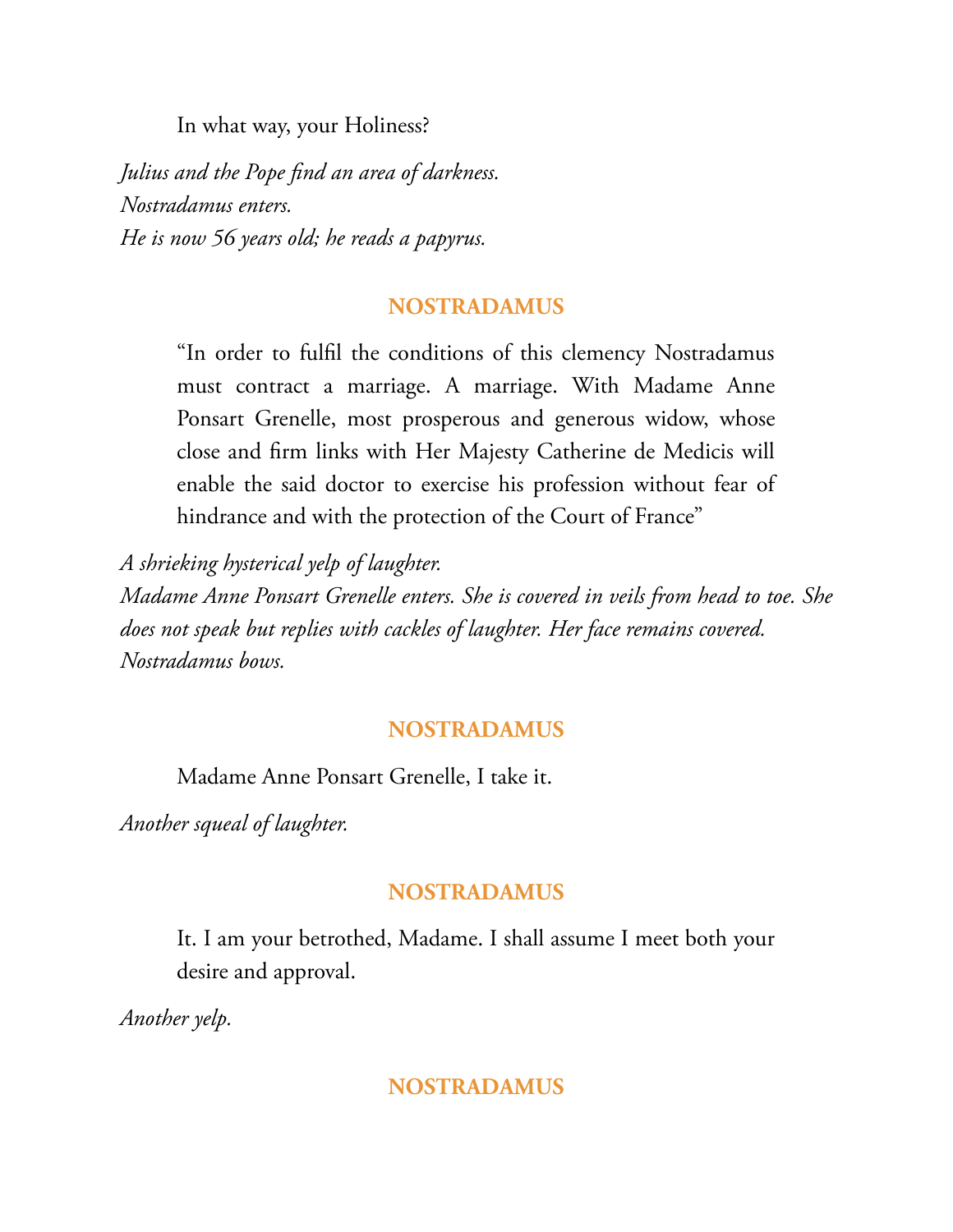Quite. The situation is not without a humorous element. I grant. However, I feel it incumbent to advise you, Madame that despite my fifty-six years I retain the virility of a stallion, am as curious as a butterfly, talkative as a magpie and exacting as a bird of prey. (A BEAT) I have a wholesome appetite and much prefer my food spicy and hot. I invariably sleep a part of the afternoon, snoring naturally, and I am adamant that I be spared interest in domestic matters. (A BEAT) Does Madame agree to accept me?

*More laughter.*

## **NOSTRADAMUS**

Ah. I bathe with fresh herbs at intervals of three days. It will be expressly forbidden to mention your family and I am permanently engaged on urgent matters whenever family occasions take place. I have a particular loathing for hot weather and holy feast days. Ah. My moods are instable as a house of cards, a tendency to fink a little too much and suffer from chilblains. (A BEAT) Does Madame take me thus?

*More laughter.*

## **NOSTRADAMUS**

Ah. See Madame is so delighted she is brought to cackle like a duck.

*More cackling.*

## **NOSTRADAMUS**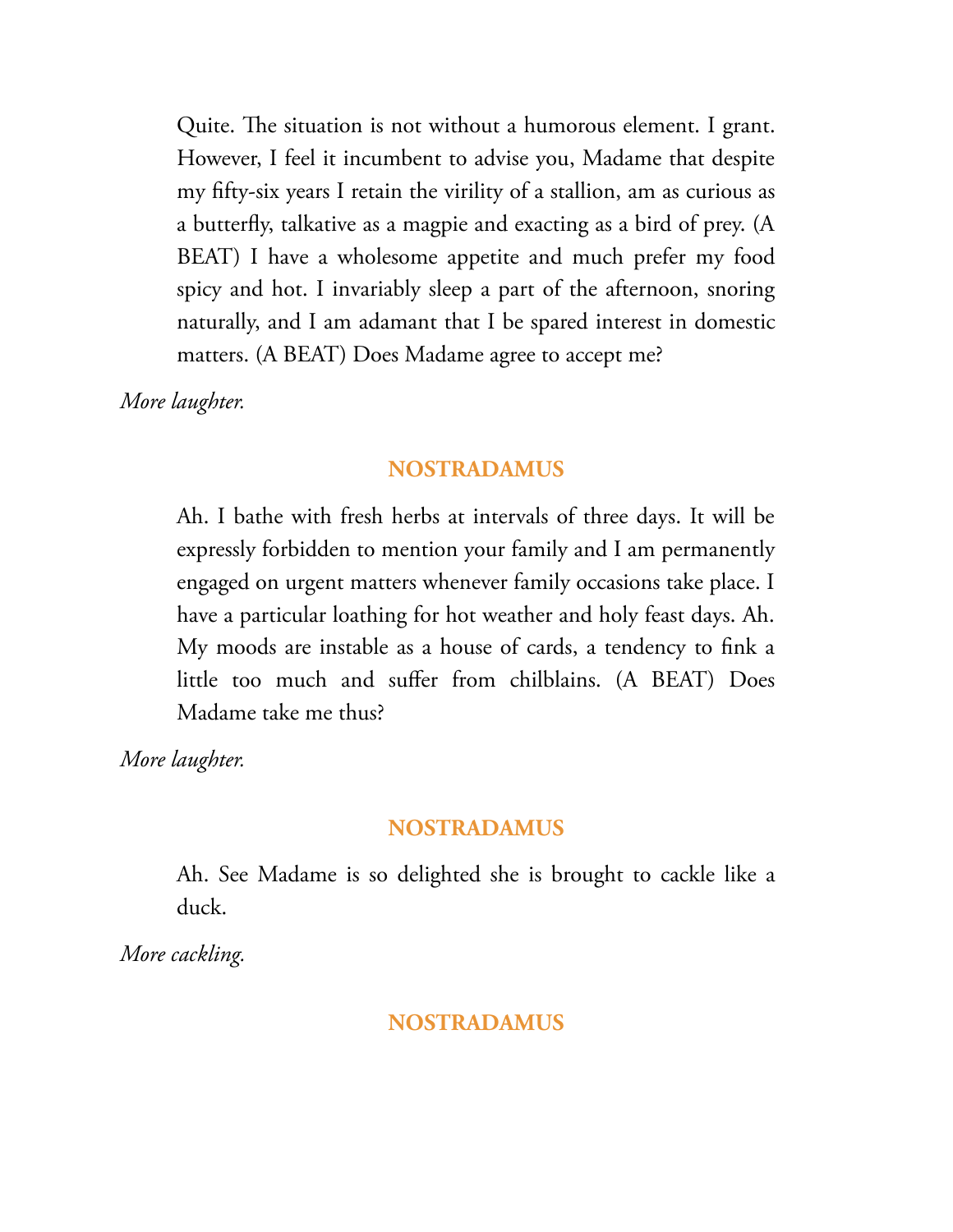As you may note I can be as ironic as I can be sarcastic, and I can bring you to tears a hundred times over.

*Silence. Madame Grenelle does not react.*

*A beat.*

## **NOSTRADAMUS**

Does that mean to say that Madame does not accept?

*A beat.*

*Madame Anne bursts into a prolonged spate of laughter accepting Nostradamus.*

## **NOSTRADAMUS**

Ah. She accepts. (A BEAT) Then let's to the altar, my gracious hyena.

*Nostradamus offers his arm to Madame Anne and the two of them take their leave into one of the dark areas of the stage behind a map. e Pope and Julius re-emerge into a lighted area. Julius points to a map. e Pope holds a crucifix in his hand.*

## **JULIUS**

Then we made our path through this channel, Holiness, and crossed the plain with the utmost risk and difficulty until we at last reached the ranged of mountains. Here. We came eventually to.

## **POPE**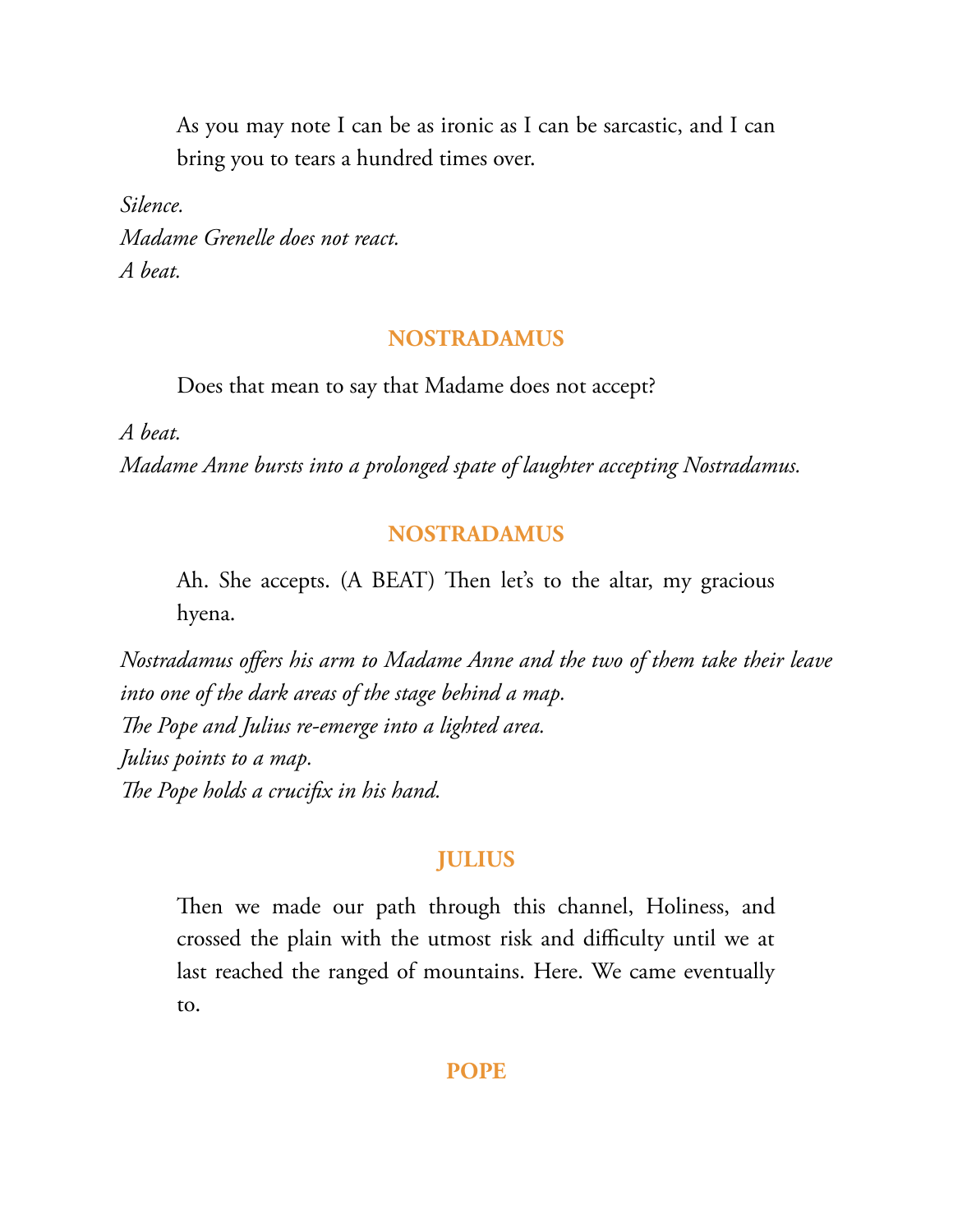Why did you never accept the crucifix, Julius?

*A beat.*

## **JULIUS**

Why do you not ask him yourself, Holiness?

*e Pope, saddened, crosses the stage with the crucifix in his hands.*

## **JULIUS**

He said that he would only feel himself properly pardoned if Your Holiness were to give him the crucifix. In person.

*Madame Anne yelps once again. Julius leaves. e Pope remains in the same place. Madame Anne, giggling, runs in front and behind of the maps. She is playing hide and seek with Nostradamus.*

## **NOSTRADAMUS**

Madame Anne, this map room is indeed a labyrinth. Madame Anne. Madame Anne.

*Nostradamus tries to locate her. He runs back and forth.*

## **NOSTRADAMUS**

My dear retarded fiancée, this game strikes me as very infantile and tiresome.

*Another squeal. Madame Anne disappears behind a map.*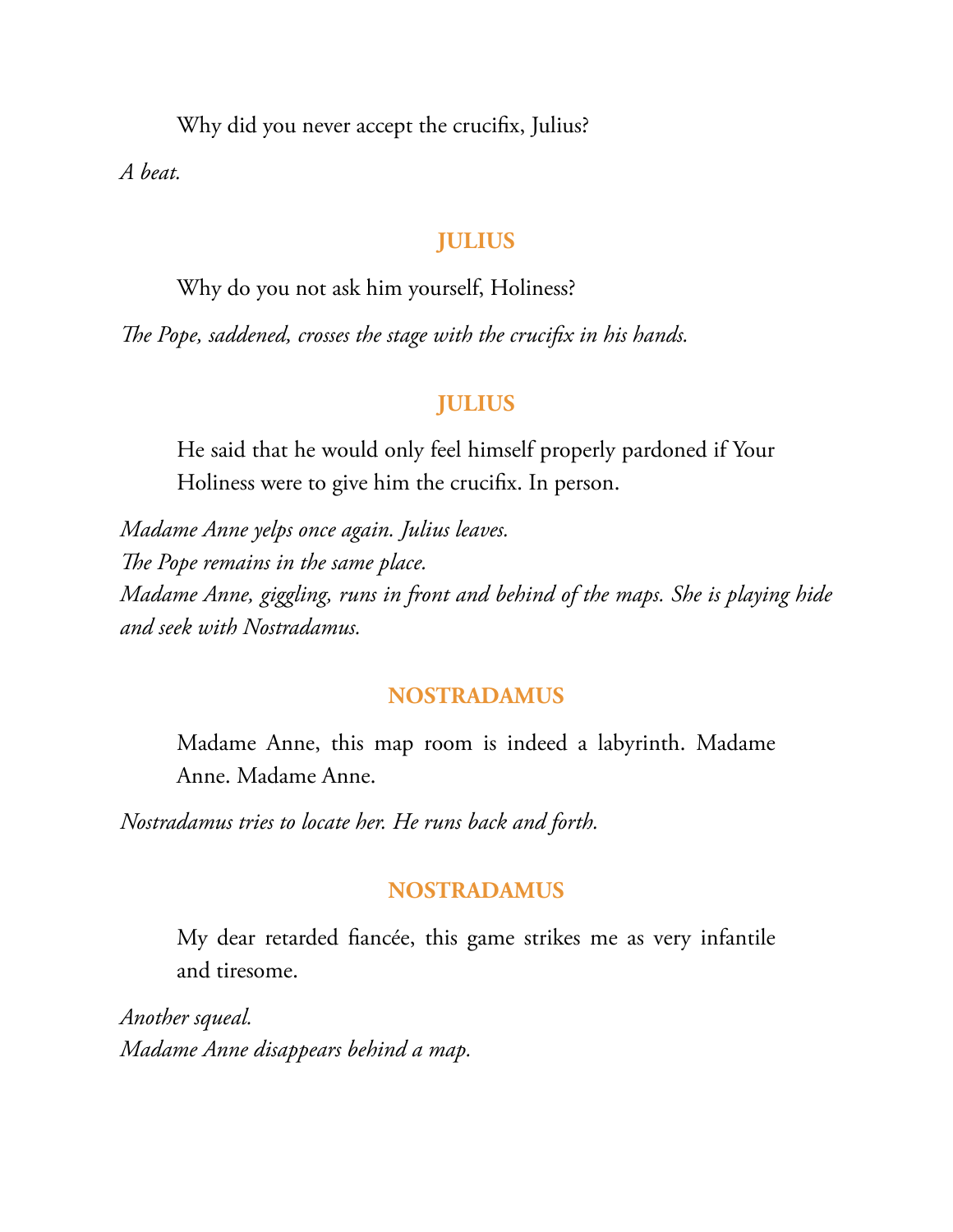## **NOSTRADAMUS**

Should some unwary soul catch me in this ridiculous and meaningless nonsense they will make me a laughing stock. Madame Anne.

*Nostradamus runs into the Pope. They stare at one another. A beat. Nostradamus does not kneel.*

## **NOSTRADAMUS**

Monsignor Felice.

*A beat.*

#### **POPE**

Doctor Michel.

*A beat.*

#### **NOSTRADAMUS**

Monsignor. Are you aware I have received a papal clemency accompanied by a string of orders and recommendations?

*e Pope remains silent. Nostradamus pulls out his papyrus from under his cape.*

## **NOSTRADAMUS**

To wit. I must marry, because Madame Anne will afford me protection from the wrath of the crown of France. Ah. I must not,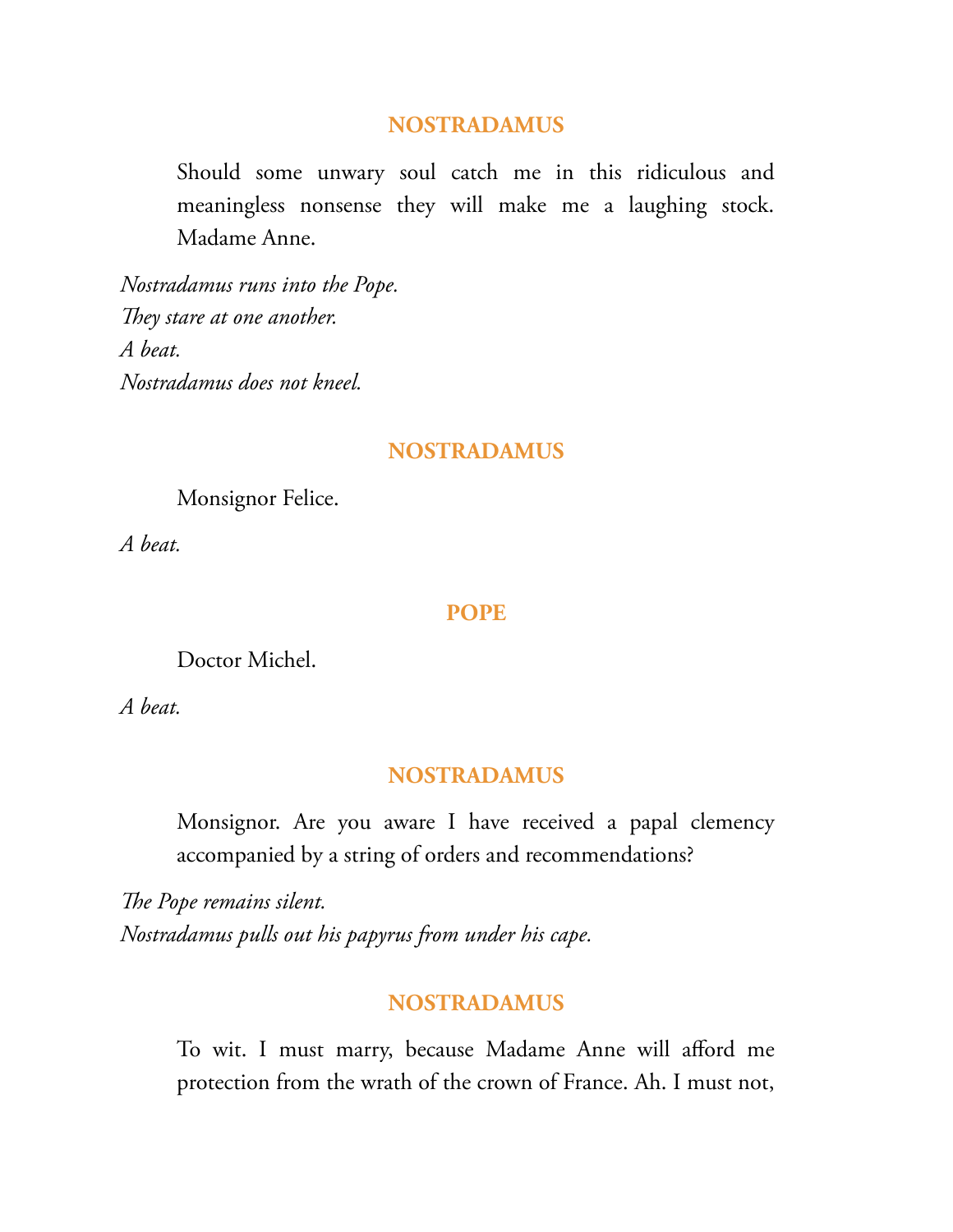under any circumstances, return to the Vatican, nor write or pronounce any prophecy regarding the reign of His Holiness Pope Sixtus V.

#### **POPE**

And why do you think the Pope has taken such measures?

## **NOSTRADAMUS**

Because. Because he has a deep fear of his servant. Simple, isn't? (A BEAT) Your Holiness thinks I am infallible as the Church of which you are now the rock. But I do make mistakes.

*Nostradamus steps closer to the Pope.*

#### **POPE**

Don't come any closer. I am Pope now.

## **NOSTRADAMUS**

But to me you are still a Monsignor.

## **POPE**

I can finish you now, Nostradamus (A BEAT) Guards.

*e guards stand to rode but they do not move.*

## **NOSTRADAMUS**

The crucifix. You gave it to me. It's mine. It was a present from Monsignor Felice.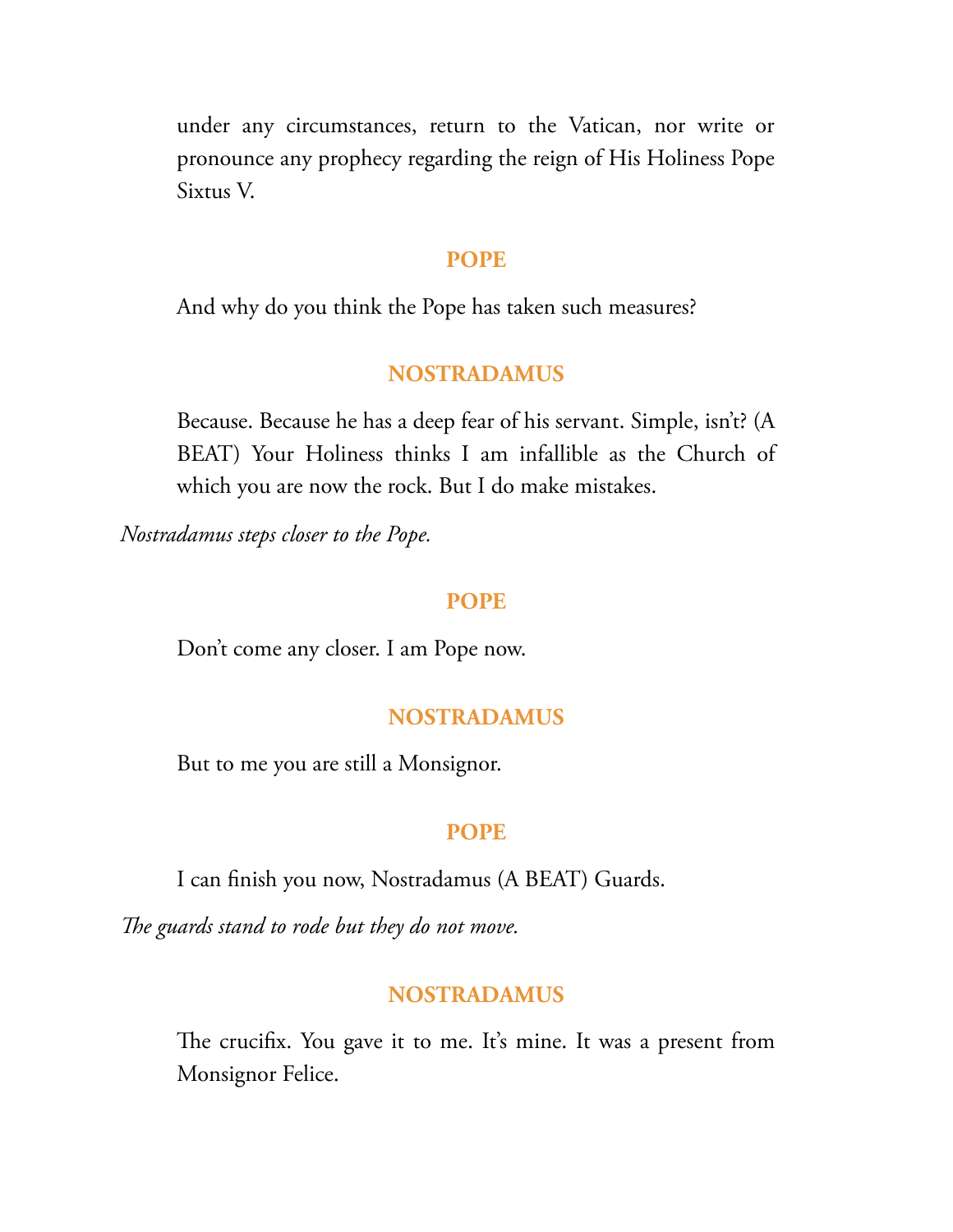*A beat. e Pope, hesitant and uncertain, offers Nostradamus the crucifix. Nostradamus, in a rapid movement, embraces the Pope.*

#### **POPE**

Let me go. Help. Guards.

*Nostradamus hols the Pope's arm tightly.*

## **NOSTRADAMUS**

Swear. Swear. Swear on this cross and the blood of Christ that you took no part in the poisoning of Cardinal Narbonne.

*The Pope tries to free himself.* 

#### **POPE**

You're hurting me.

*A beat.*

## **NOSTRADAMUS**

Swear to it. Tell me I am wrong. Promise me that it is not an assassin who sits on Peter's throne. Swear.

*A beat.*

#### **POPE**

I swear it. I swear. I swear I had no part on this murder.

*Nostradamus lets the Pope free. From here until the end of the scene Nostradamus kneels and kisses the Pope's ring.*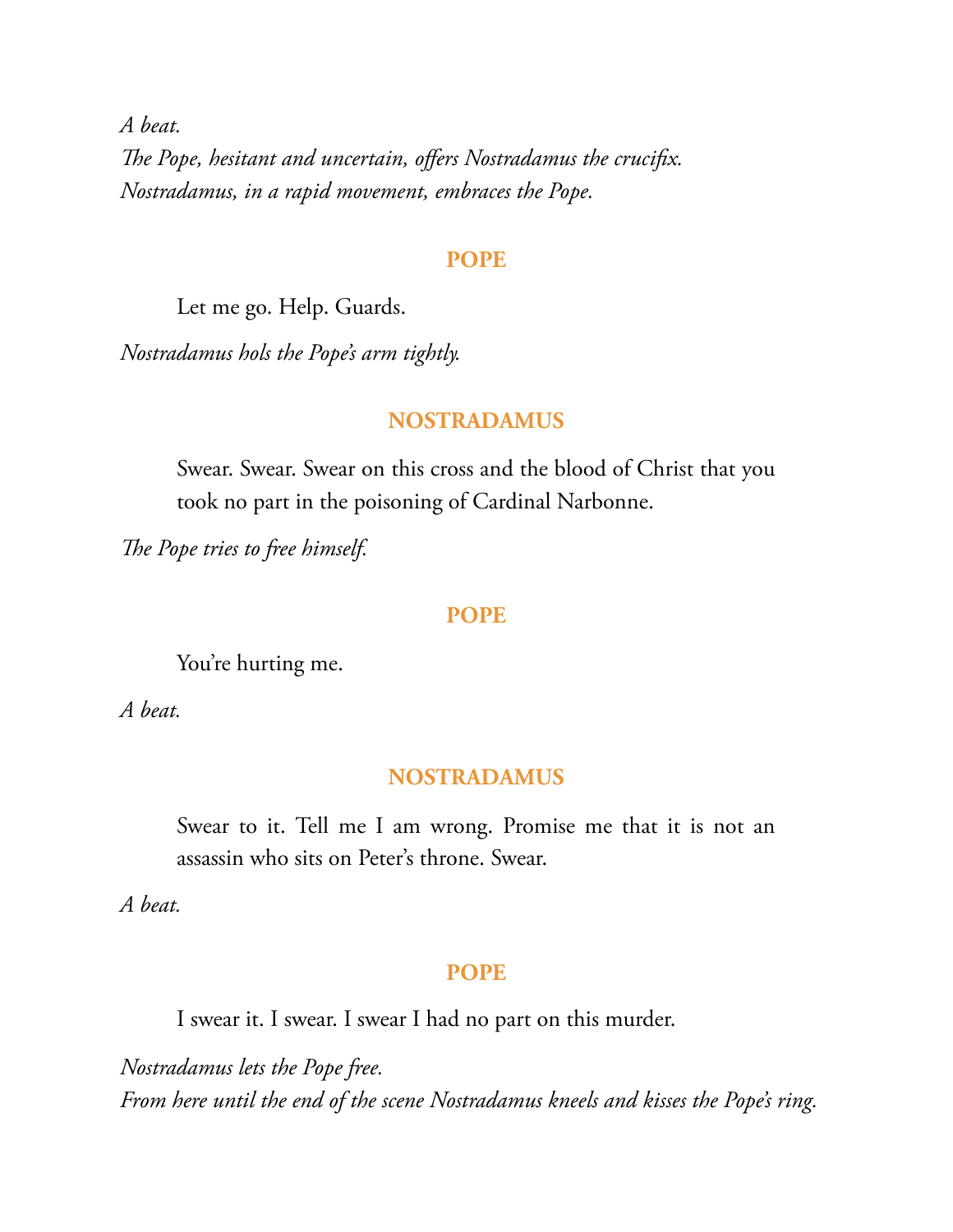## **NOSTRADAMUS**

My Pope. My Holiness. My Holy Father.

*e Pope snatches his hand away as if bitten by a snake. Nostradamus remains on his knees.*

## **NOSTRADAMUS**

Your pontificate will be renowned for justice and conciliation.

## **POPE**

Guards.

*e guards run over to Nostradamus.*

## **NOSTRADAMUS**

Your Holiness will be happy and live until the day comes when…

### **POPE**

Enough. Silence. I don't want to hear.

*The guards encircle Nostradamus. Madame Anne and Julius return and bow to the Pope.*

#### **POPE**

Guard. You will accompany Doctor Michel and his companions to the French border. The escort will instruct the authorities that Nostradamus has been expelled from Italy.

## **NOSTRADAMUS**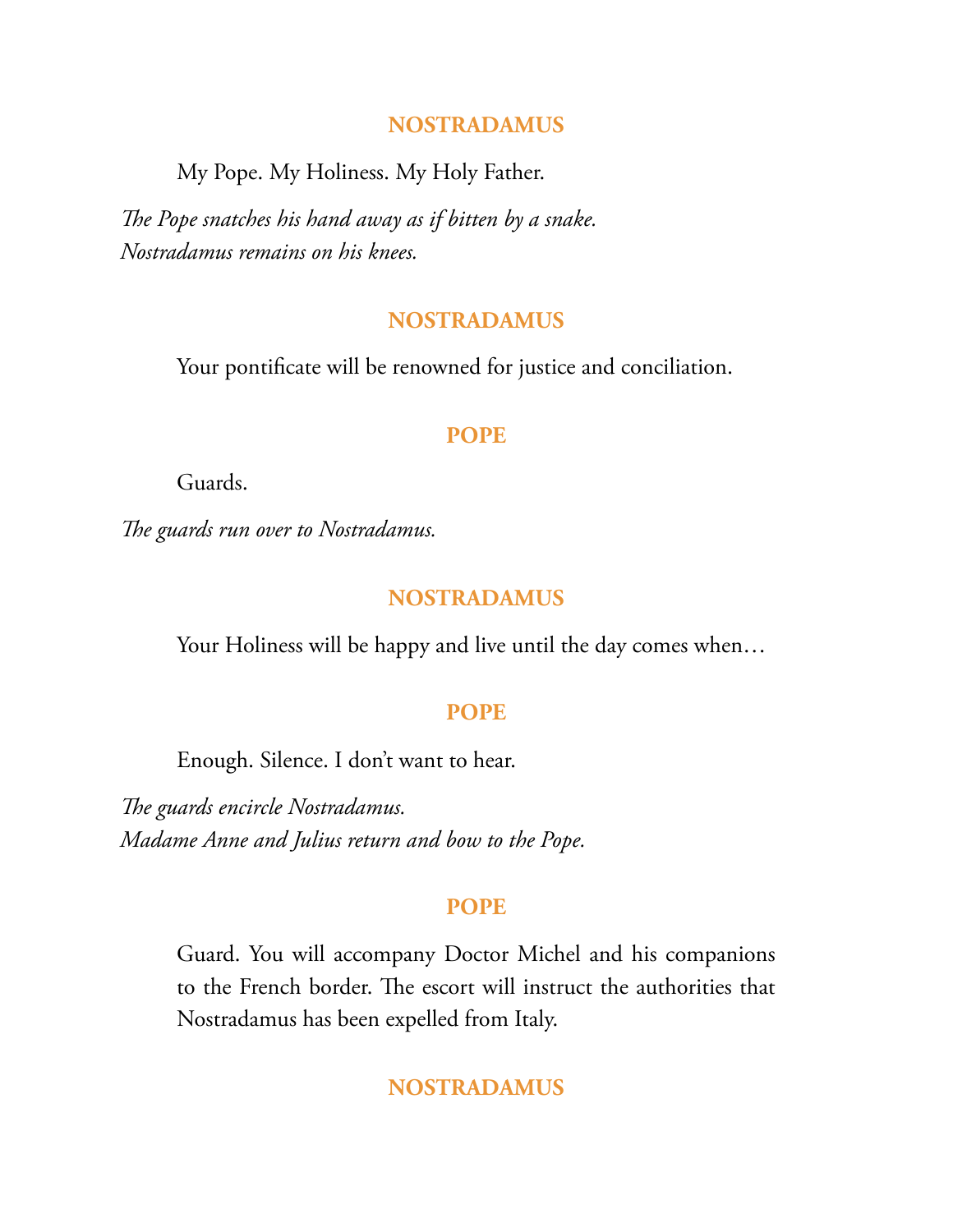May the Lord bless you, Holiness.

*A beat.*

*e Pope leaves, holding the crucifix in his hands. Music. e light fades to complete blackout.*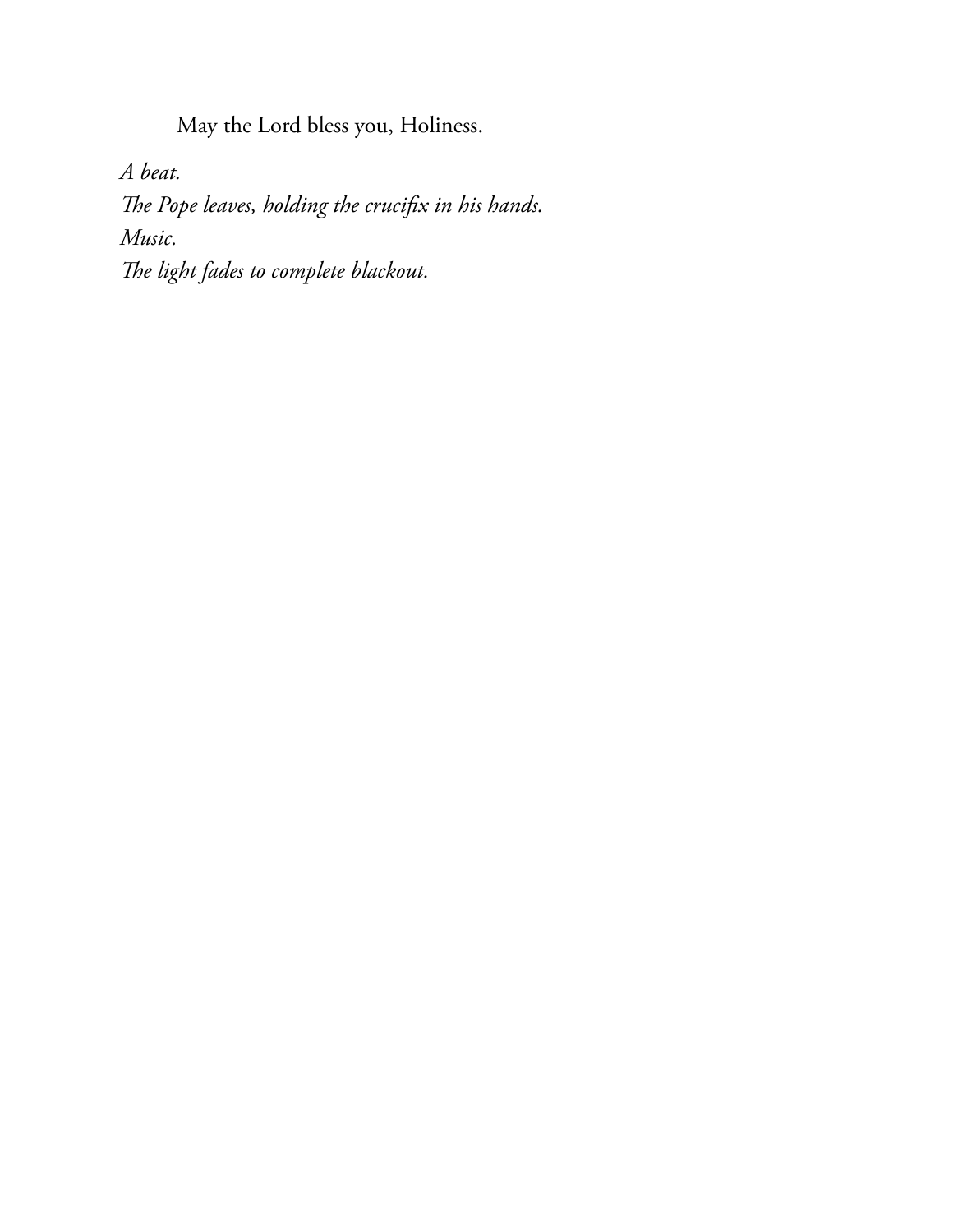# **SCENE 10 THE FRENCH COURT**

*Paris. 1566. Night. Twenty years later. Music. A crystal chandelier bearing lighted candles lowers over the stage.* Six couples dance to a medieval song. They hold masks to their faces. *Lacquered screens decorated with floral motifs mark out of the room. e dance is interrupted by each of the couples in turn, moving to front stage and addressing either one another or the audience.* They dance a kind of minuet. *The first couple moves front stage. The music softens. The other dancers freeze.* 

## **WOMAN #1**

Monsieur.

## **MAN #1**

Madame. (HE BOWS)

## **WOMAN #1**

He's extraordinary. Even the priests are afraid of him. (A BEAT) He knows everything. The entire history of France from back to front.

## **MAN #1**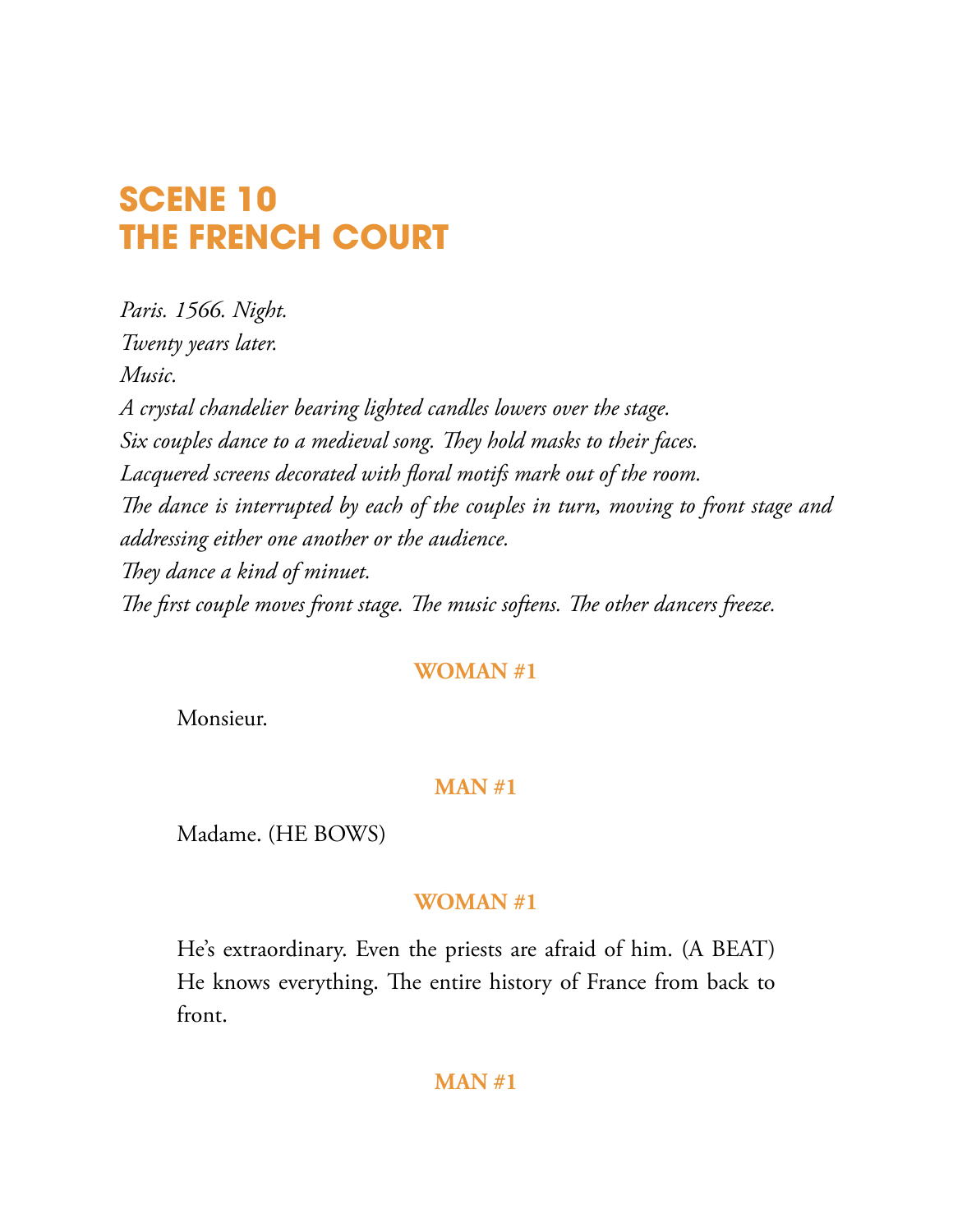He can predict the fortune and the fall of everyone. Kings, queens, generals, bishops, and peasants.

#### **WOMAN #1**

There future holds no pleasure for him. He's a witch.

## **ALL**

Oh. Oh. Nostradamus. Oh. Oh. Nostradamus.

Oh. Oh. Nostradamus. Oh. Oh.

They recommence the dance. *Moments.* The second couple steps forward.

#### **WOMAN #2**

Monsieur.

#### **MAN #2**

Madame. (HE BOWS)

#### **WOMAN #2**

He's lived in Salon these twenty years. He lives in a tower. They say he never hoes out. They say he sleeps by day and works by night.

## **MAN #2**

Like a bat.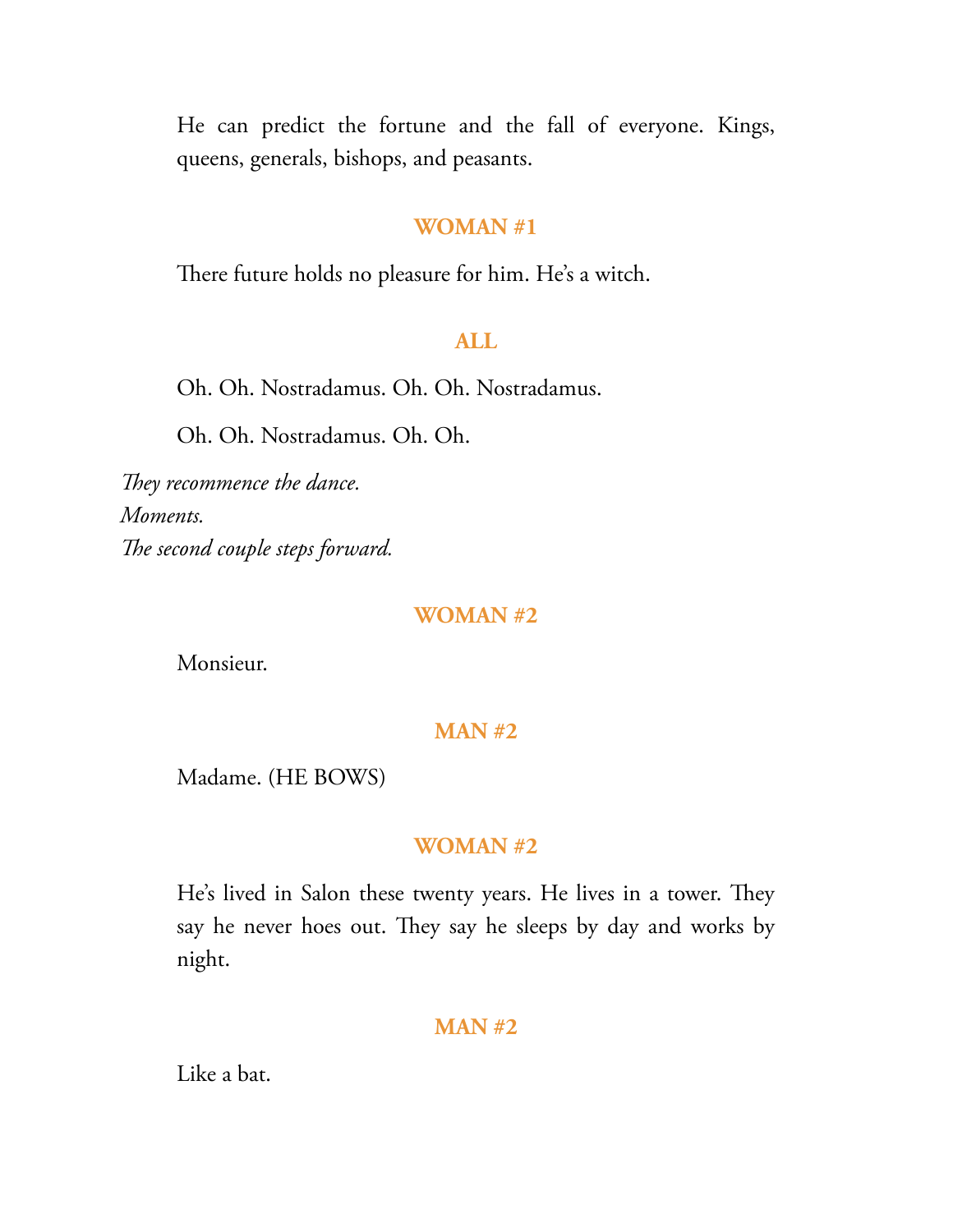#### **WOMAN #2**

Flying into the future.

## **MAN #2**

People know his prophecies better than their Bible. The English Court is buzzing with his name. Why, only the other day the German ambassador was reading a verse when… (HIS VOICE FADES)

#### **ALL**

Oh. Oh. Nostradamus. Oh. Oh. Nostradamus.

Oh. Oh. Nostradamus. Oh. Oh.

They recommence their dance. The third couples steps forward.

#### **WOMAN #3**

Monsieur.

#### **MAN #3**

Madame. (HE BOWS)

## **WOMAN #3**

He lives by destroying dreams and ambitions.

#### **ALL**

Oh. Oh. Nostradamus. Oh. Oh. Nostradamus.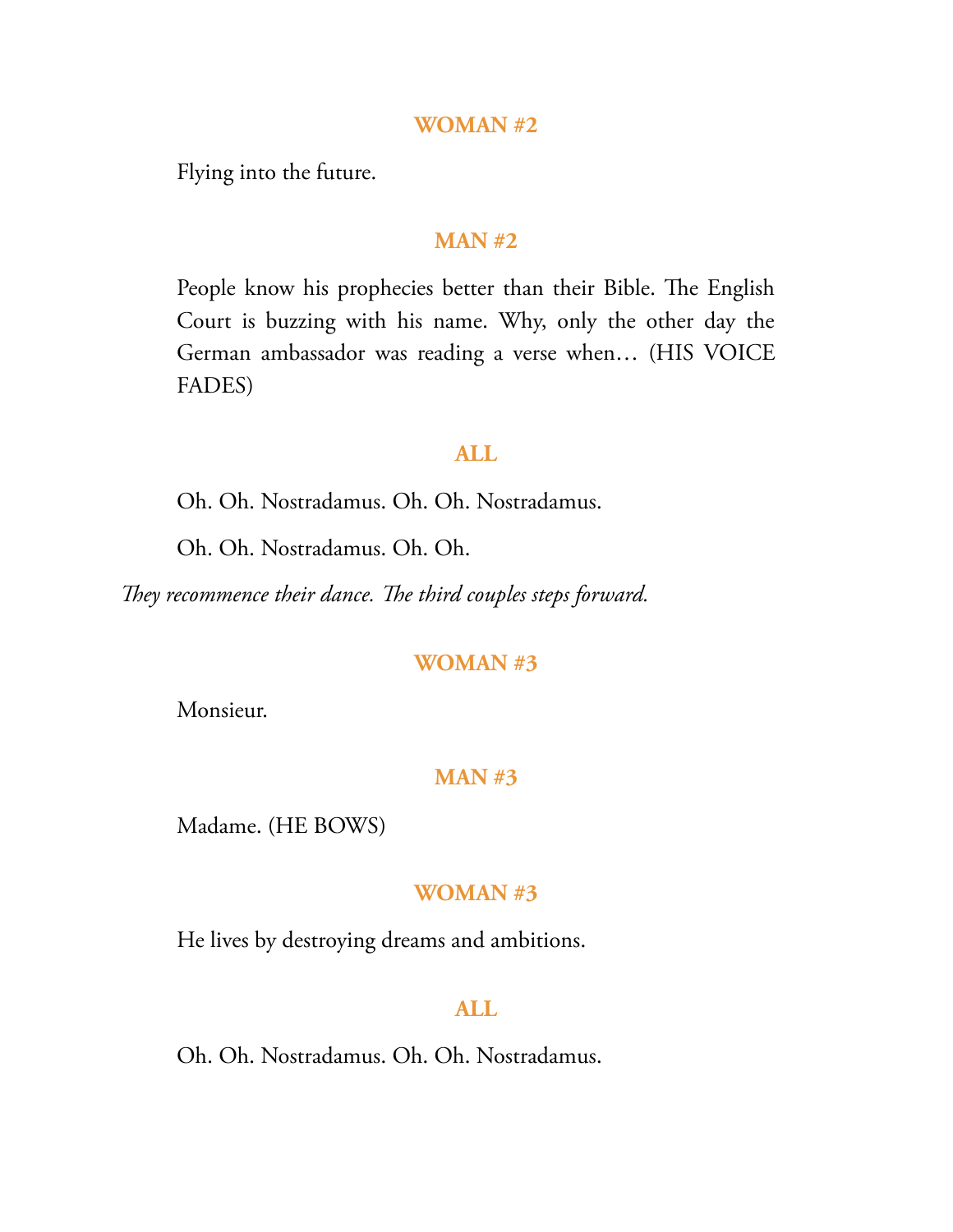Oh. Oh. Nostradamus. Oh. Oh.

They recommence dancing. *e first couples steps forward again.*

## **WOMAN #1**

Monsieur.

## **MAN #1**

Madame. (HE BOWS)

## **WOMAN #1**

He says that history never repeats itself and that time is neither circular nor elliptical and most emphatically not spiral.

## **MAN #1**

Then what is it, pray? Then what is history, pray?

#### **WOMAN #1**

He is a charlatan. A trickster.

#### **MAN #1**

But he's the only person so far who has been able to control the plague. He is a genius.

## **ALL**

Oh. Oh. Nostradamus. Oh. Oh. Nostradamus.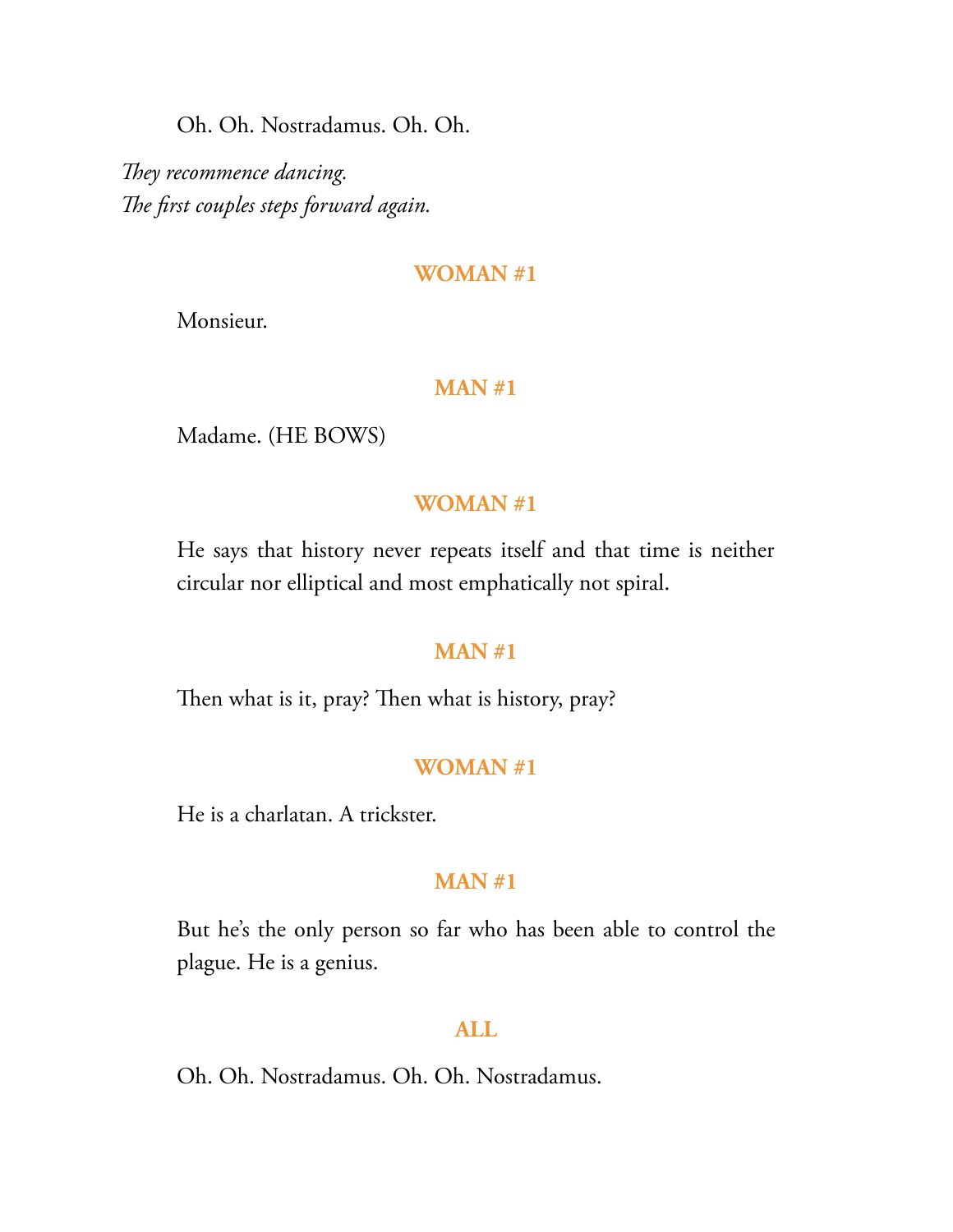Oh. Oh. Nostradamus. Oh. Oh.

The dance starts again. The second couple steps forward.

### **WOMAN #2**

Monsieur.

## **MAN #2**

Madame. (HE BOWS)

## **WOMAN #2**

He says he has seen the twilight of the world and an eternal light. He's a dreamer.

## **MAN #2**

He tells wonderful stories.

## **WOMAN #2**

Once a certain Monsieur de Florinville undertook to test the skills of the said doctor.

## **MAN #2**

He inquired about the destiny of two suckling pigs.

## **WOMAN #2**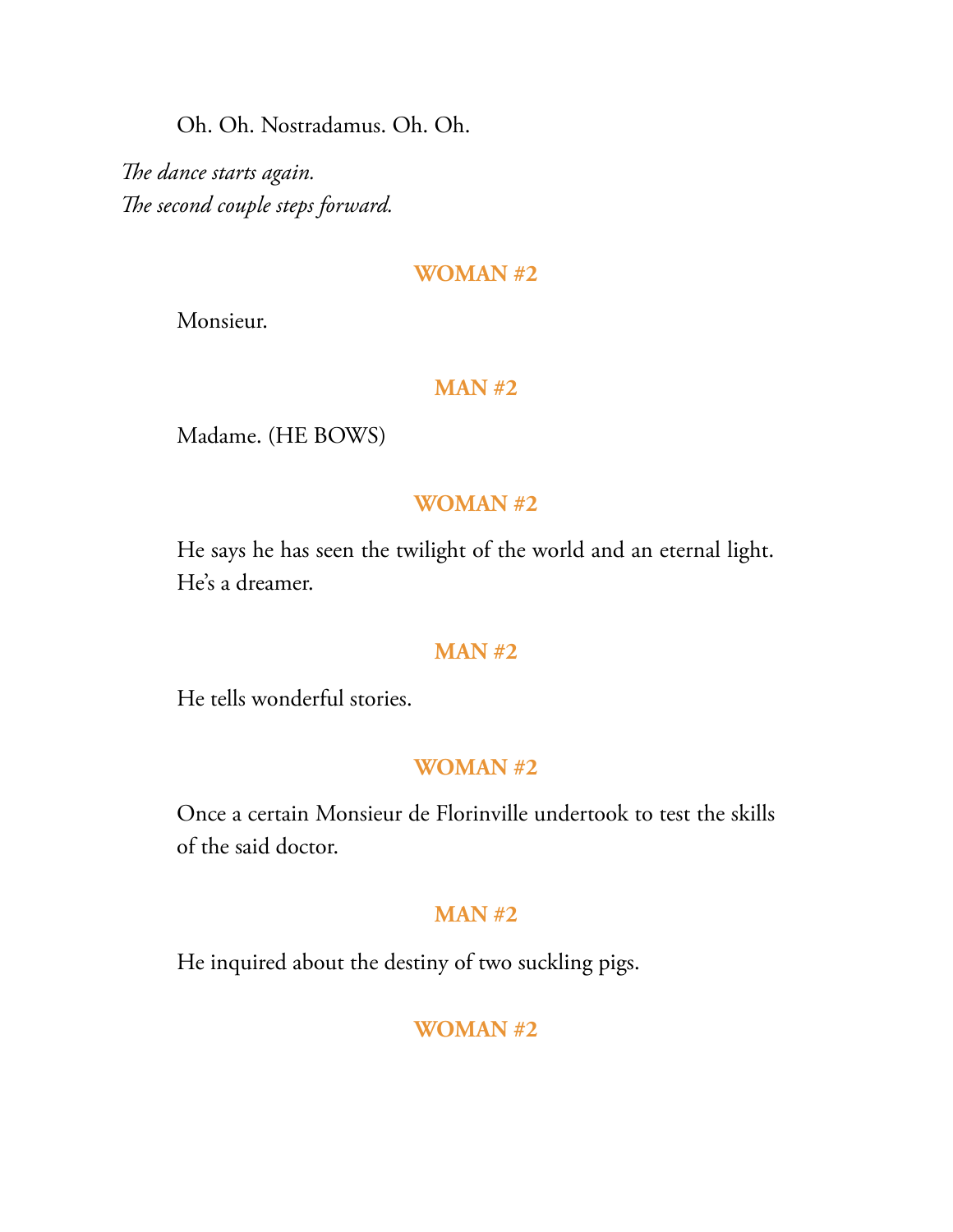He hardly needed persuading. He made his prediction without a hesitation.

#### **MAN #2**

Monsieur. We shall eat the black pig and a wolf shall eat the white one.

## **WOMAN #2**

Without wasting a second, Monsieur de Florinville ordered his cook to slaughter the white pig and have it roasted for supper.

## **MAN #2**

Imagine. Supper time came and the doctor asked for the roast black pig.

#### **WOMAN #2**

Monsieur de Florinville smiled with satisfaction and summoned his cook.

## **MAN #2**

Somewhat startled, the cook explained how he'd followed his master's instructions but unfortunately. Tragedy had struck. A wild stray dog.

#### **WOMAN #2**

Called a wolf slipped into the kitchen and made off with the meat.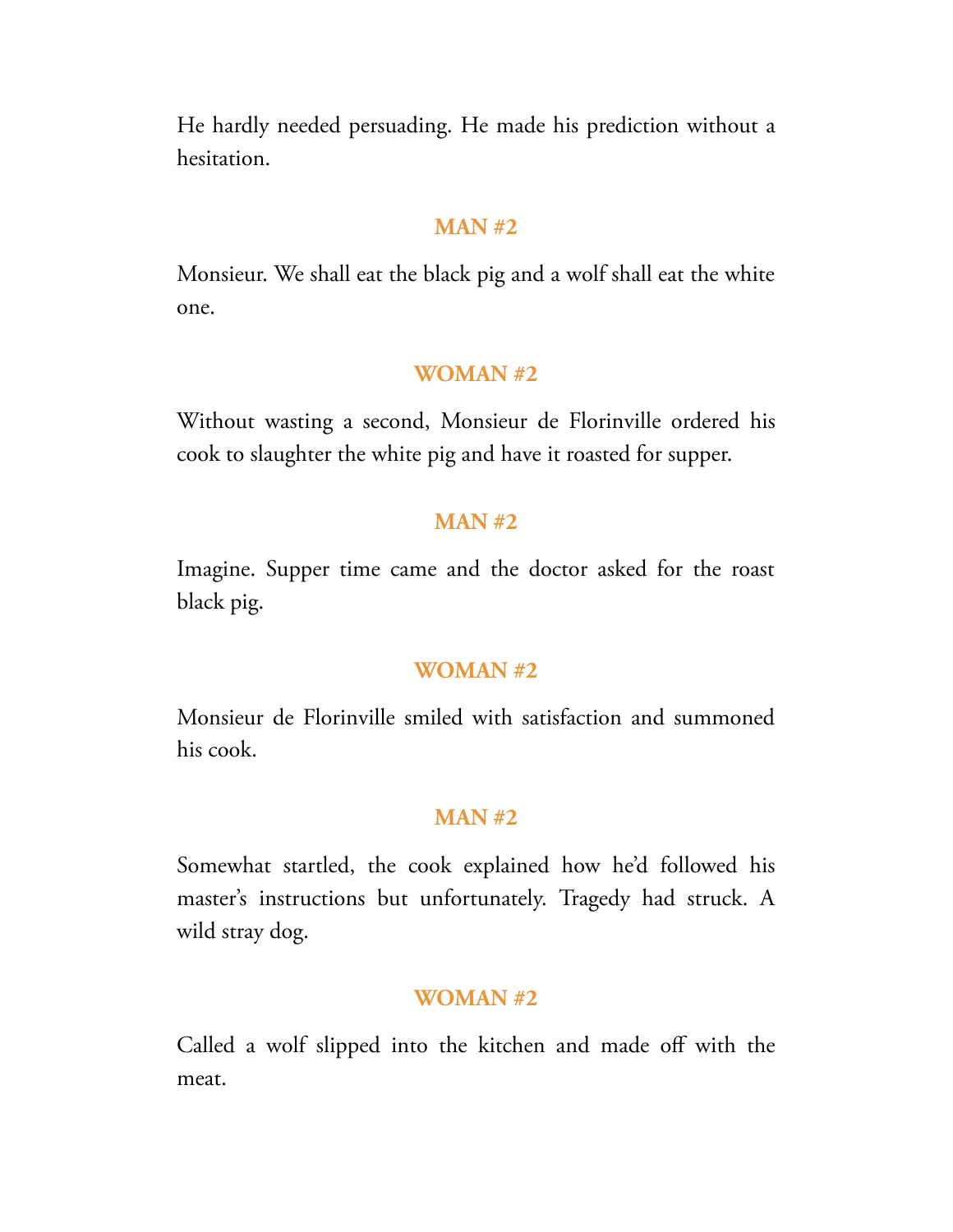They all laugh.

## **MAN #2**

And then what happened? There was no meat for supper.

## **WOMAN #2**

The cook slaughtered the black pig and served it to his master and the guests.

## **MAN #2**

A true prophet.

## **ALL**

Oh. Oh. Nostradamus. Oh. Oh. Nostradamus.

Oh. Oh. Nostradamus. Oh. Oh.

*Music.* The couples dance. The dancers clear the screens to prepare a new set. The chandelier rises and disappears. The light fades.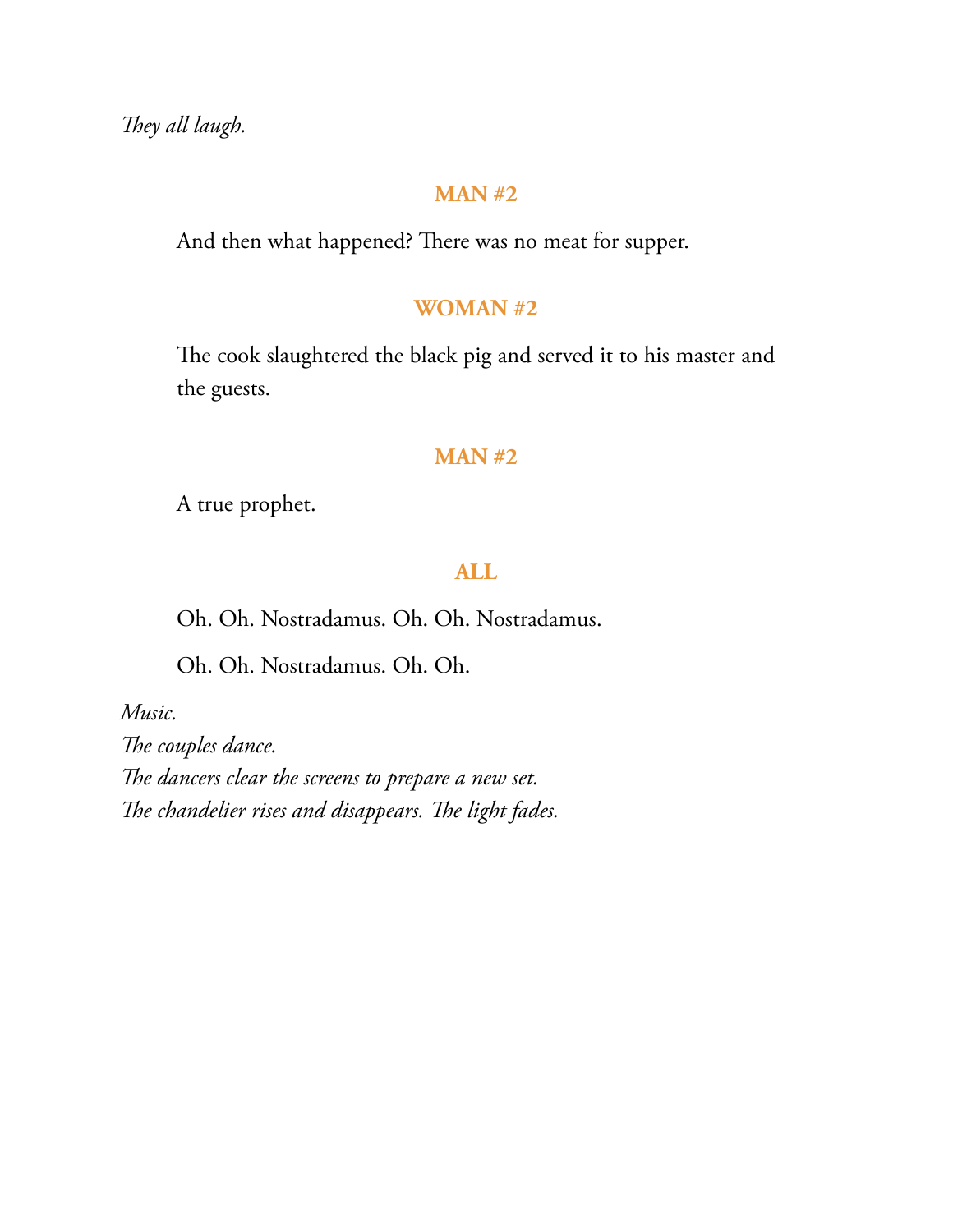# **SCENE 11 NOSTRADAMUS' HOUSE. 1566.**

*Nostradamus appears old and weak. He stoops from the effects of arthritis which has particularly attacked his hands. He suffers from gout. He bends over a threelegged glass table on top of which are a stick, a candlestick and a crystal bowl with water.*

*Nostradamus mutters as he performs his rites. Suddenly, he stands upright.*

## **NOSTRADAMUS**

Caesar. (A BEAT) Caesar. Caesar. (LOUD) Where have you buggered off to now? (A BEAT) Damned child.

*Caesar, Nostradamus' son, arrives yawning. He stretches himself.*

## **NOSTRADAMUS**

Caesar.

## **CAESAR**

What is it, Father?

## **NOSTRADAMUS**

Get up here.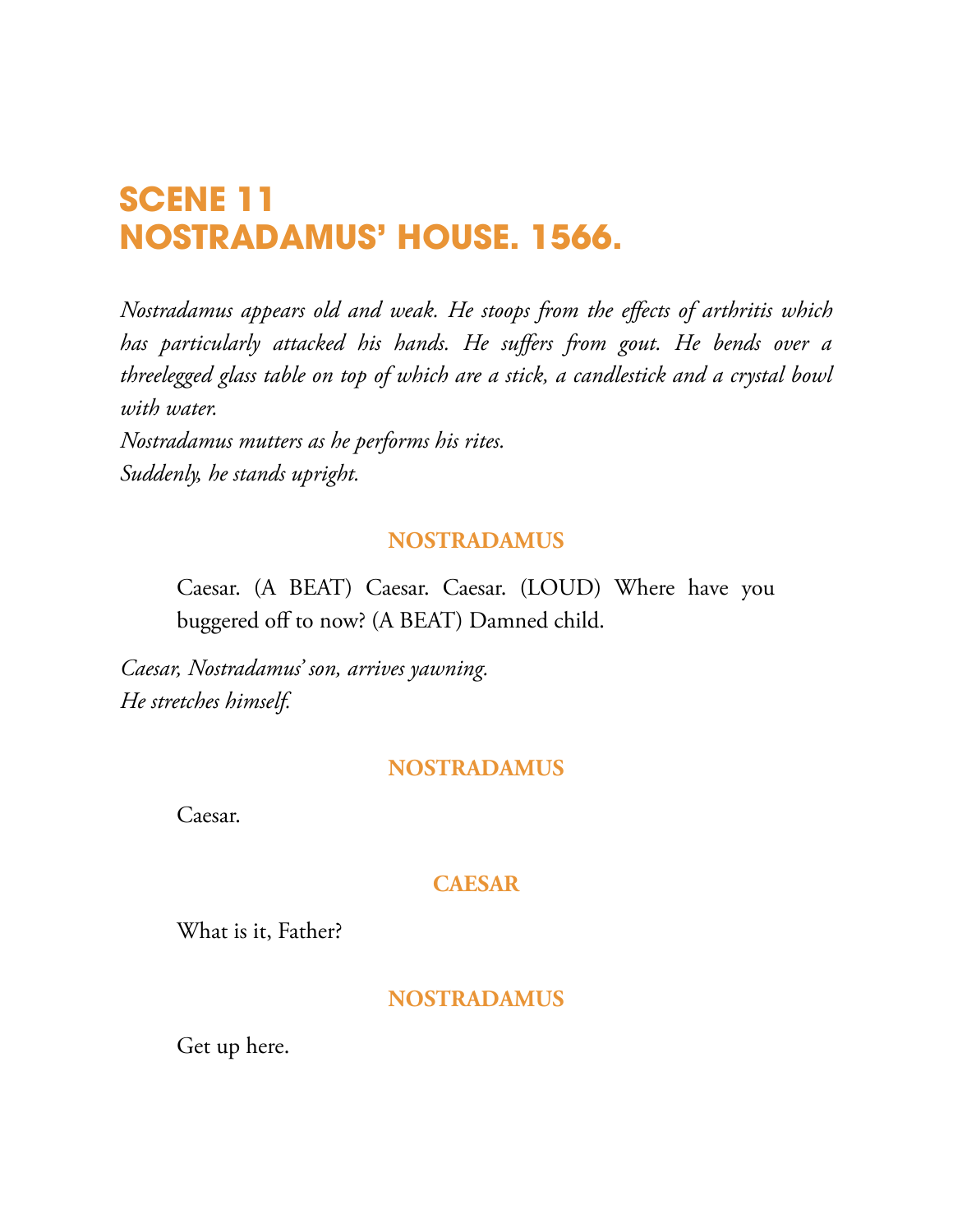## **CAESAR**

Look at the time.

## **NOSTRADAMUS**

I need you now. Bring a blanket with you.

*Caesar picks up a blanket and mounts the podium to join Nostradamus.*

## **CAESAR**

The same old routine. As soon as the first light comes his arthritis acts up and fingers stiffen and he carries on like the end of the world was nigh. Mind, he's seventy-five. And what an old moaner. (A BEAT) Why don't you work during the day like everyone else, Father?

## **NOSTRADAMUS**

Bugger the day. Stop interfering. (A BEAT) I've got my reasons.

## **CAESAR**

But it's me that gets woken up.

## **NOSTRADAMUS**

You're moaning just like an old man! I'm only asking what any father has a right to expect from his children. Besides, who brought you into this marvellous, fantastic and wonderful world?

## **CAESAR**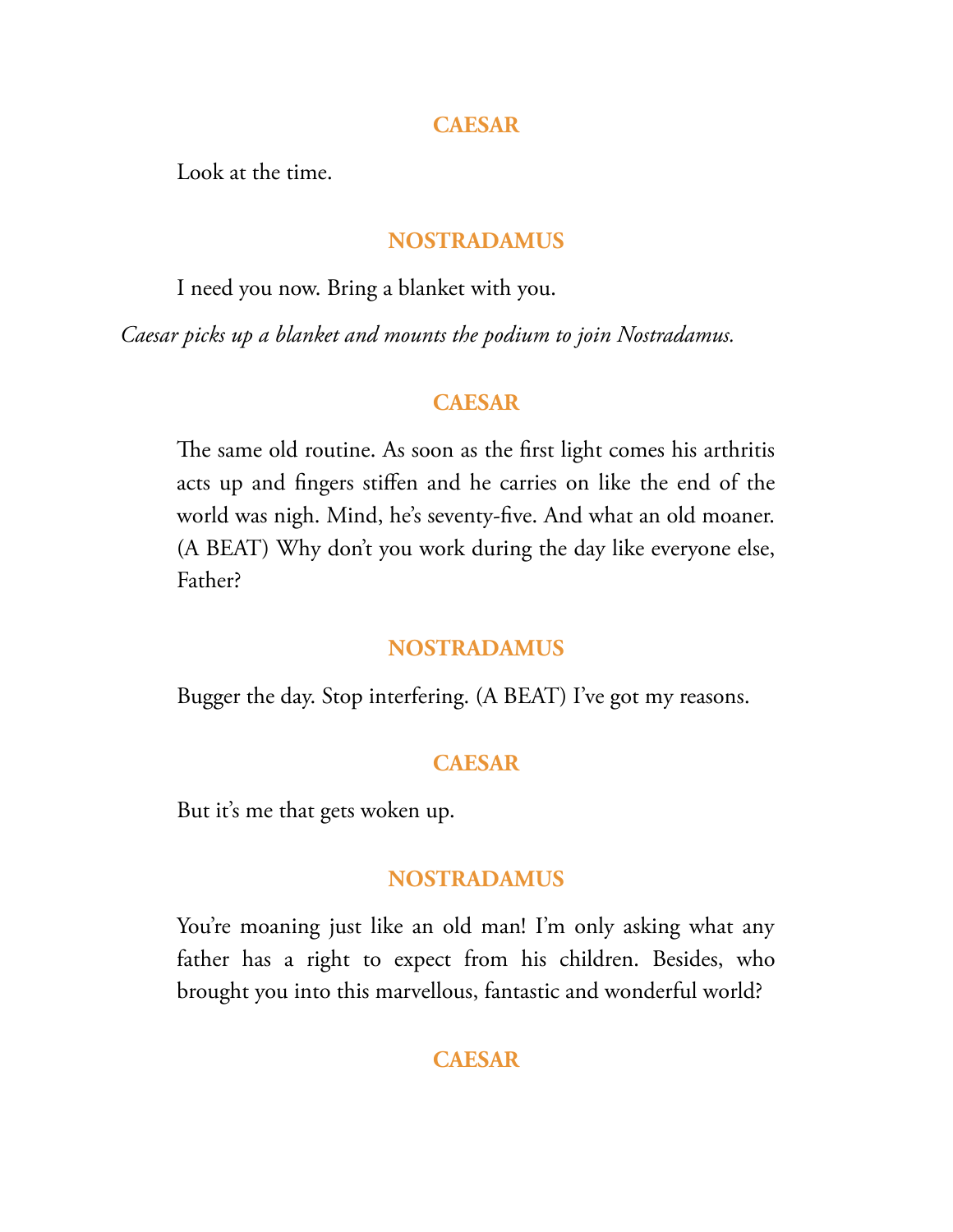My mother! And God rest the soul of Madame Anne Ponsart de Grenelle. Worn away bearing ten children.

### **NOSTRADAMUS**

God bless her! She died of sorrow after delivering one ruffian and nine children who, thanks be to God, have been scattered over the country. Each one following his own path and eating away my fortune.

*Caesar arrives on the podium*

## **NOSTRADAMUS**

Give me the blanket. Let's get started. Don't just stand there! My shoulders! On my shoulders, you bugger!

*Nostradamus walks with great pain. Caesar wraps the blanket across his shoulders.*

## **CAESAR**

Why don't you sit down, Father. The arthritis has gone to your legs.

#### **NOSTRADAMUS**

Because I've been sitting for hours and my lungs are crying out for fresh air, and my body for movement and my soul for relief.

## **CAESAR**

Relief! Then why not lie down? Why not try to sleep?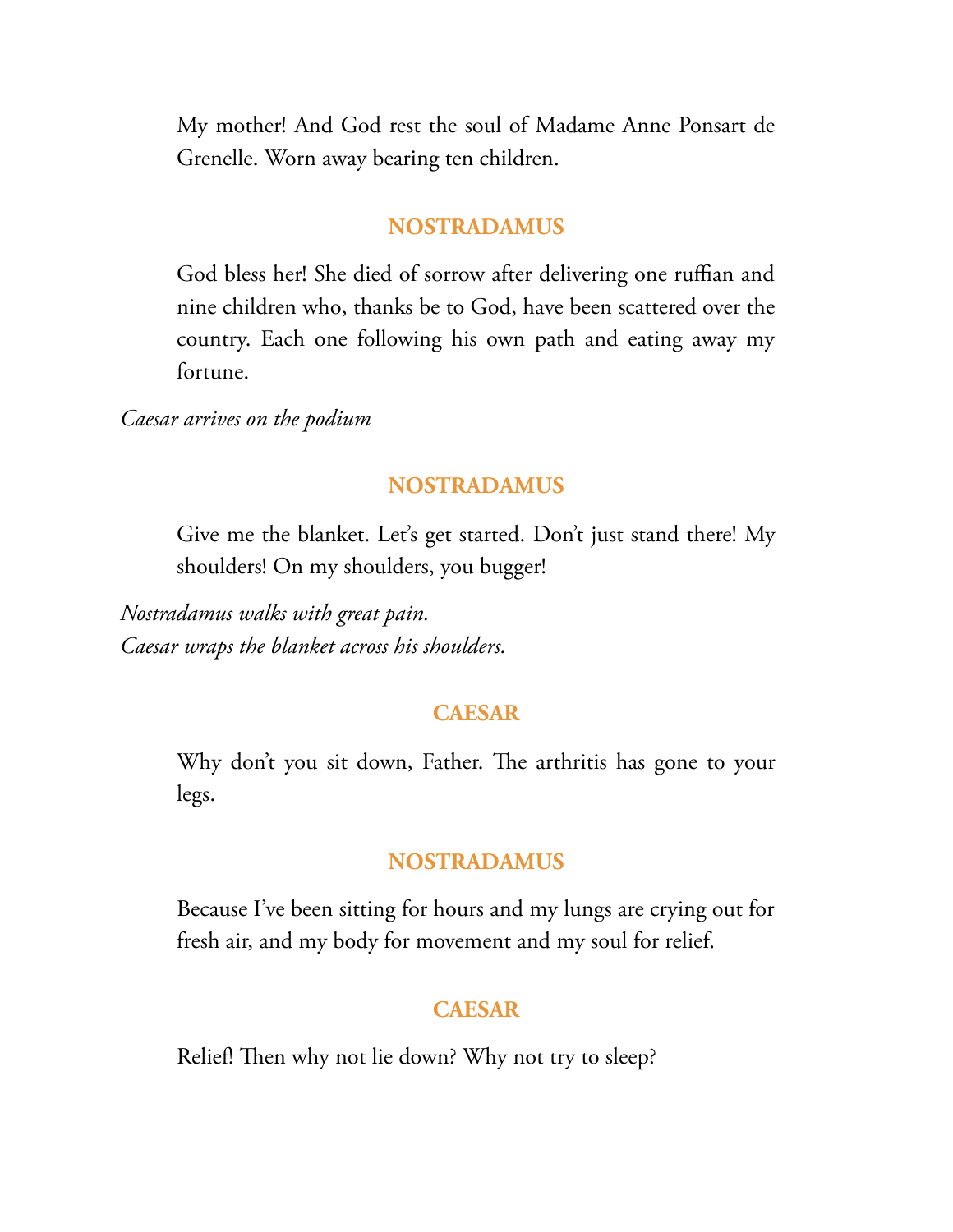## **NOSTRADAMUS**

Shit! Shit! A thousand times shit! Why don't you just stop talking! Why don't you keep your suggestions to yourself? (A BEAT) My God, what was I thinking of marrying Madame Anne and burdening with an arsehole for a son?

## **CAESAER**

Of convenience and self-interest. She was a wealthy and stupid widow while you were a poor, intelligent widower expelled from France.

## **NOSTRADAMUS**

Enough! Don't talk about your mother like that! Or of our marriage! I won't have anyone judging my behaviour! (A BEAT) We were very happy together. We had a pack of adorable children.

## **CAESAR**

As agreed.

## **NOSTRADAMUS**

Exactly. As agreed. Because despite what our dreams tell us it is perfectly possible to find happiness without passion. Most people do, besides. (A BEAT) Happy now?

*Silence. Caesar reacts.*

## **CAESAR**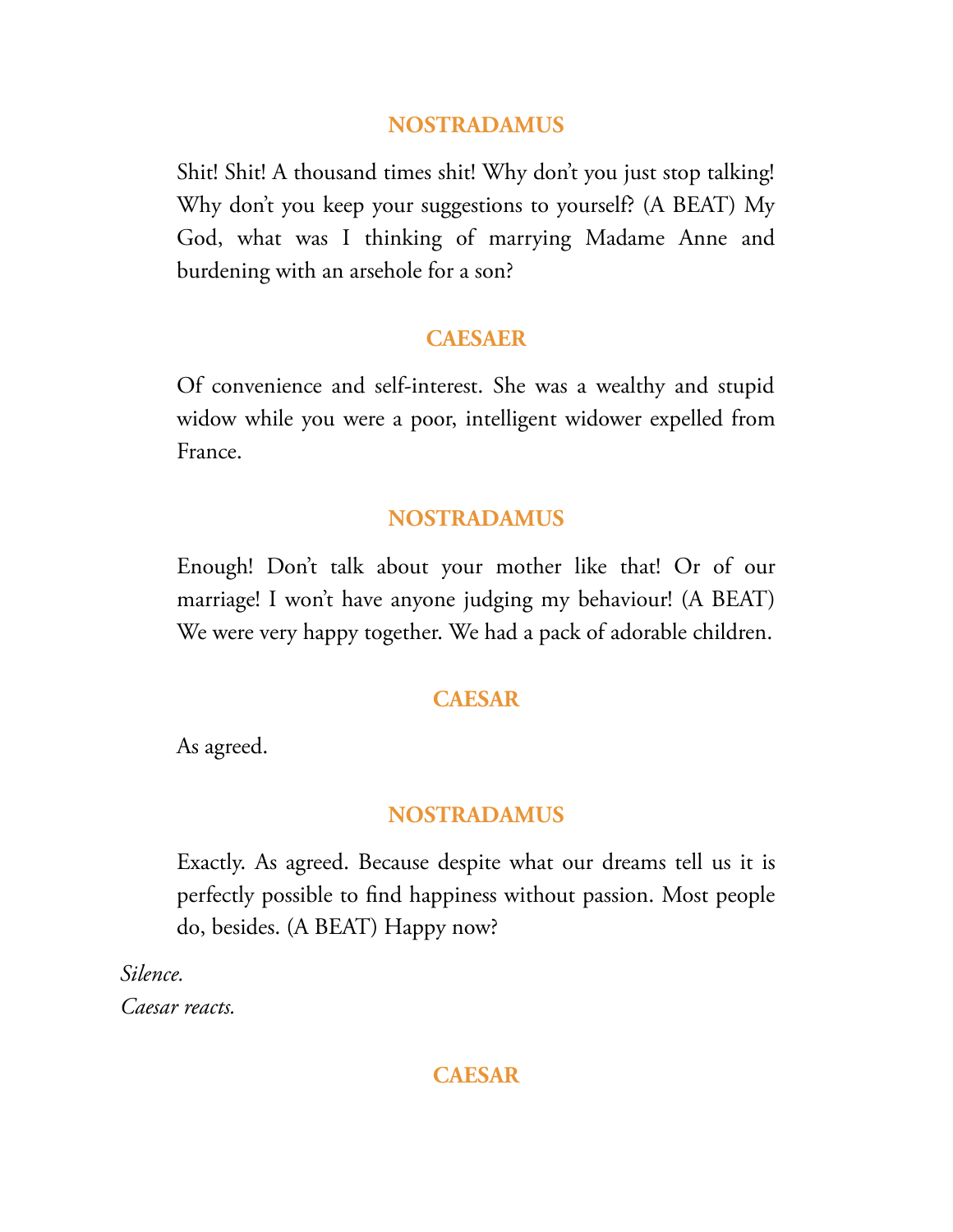No. I'm not happy. Not at all happy. The opposite. Because I was not the fruit of passion. (A BEAT) My conception was an accident of nature.

## **NOSTRADAMUS**

Ah! For God's sake! All fornication is an accident of nature. Marriage is one thing, Caesar, having children is another. (A BEAT) I love you, I worship you, and I adore you. Of course I do! (A BEAT) Have pity on your father. Look! I'm an old man. My hands can't write anymore. How am I going to finish my work? (A BEAT) I am nothing without you. I rely utterly and totally on you, Caesar. So how could I not love you? You're my passion… I live only for you, I work only for you. My prophecies are for you…

*A beat.*

*Nostradamus feigns deep feeling. He immediately changes dispositions.*

## **CAESAR**

Cynic! You're nothing but a huge hypocrite!

## **NOSTRADAMUS**

Ah. What vileness. Get out of here at once. I never want to see you again or smell your stink. I don't want your idiotic face near me. Out. Out. (LOUD) I'll exclude you from my will and leave my works to the secret library. Bugger off.

*Julius, himself, now ancient, enters. He is virtually blind.*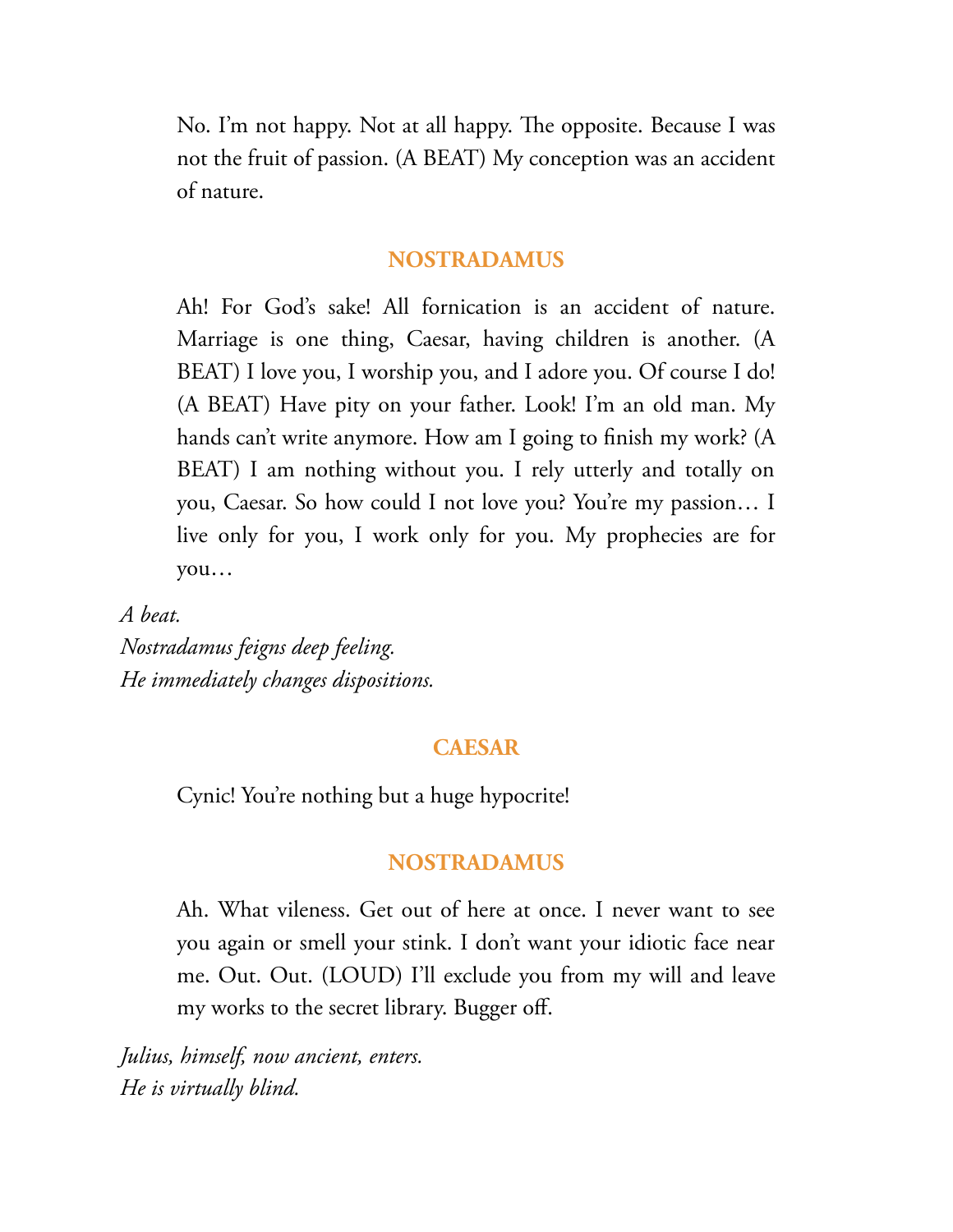### **JULIUS**

What's he saying? What's this about a secret library, Caesar? (A BEAT) I don't see a damn thing but I can hear, Nostradamus.

## **NOSTRADAMUS**

Perfect. Now there's a matching pair of cretins. You could never see a hand in front of your face in any case. You started losing your sight along with your mind the day you were born.

## **JULIUS**

Shut up, you old boaster. Will you never learn to show courtesy and affection to the people who care for you?

## **NOSTRADAMUS**

Who cares for me? Who? (A BEAT) Nobody helps me. Nobody looks after me anymore. Now that Madame Anne is gone I don't even have immunity from the Court anymore. She was my shield, my peace, my comfort. Ah. How I miss her clucking.

*A loud knocking from the rear of the stage. ey all stand dead still.*

## **CAESAR**

Knocking on the door. At this time?

## **NOSTRADAMUS**

It's them, Caesar. The Royal Guard has come for me at last.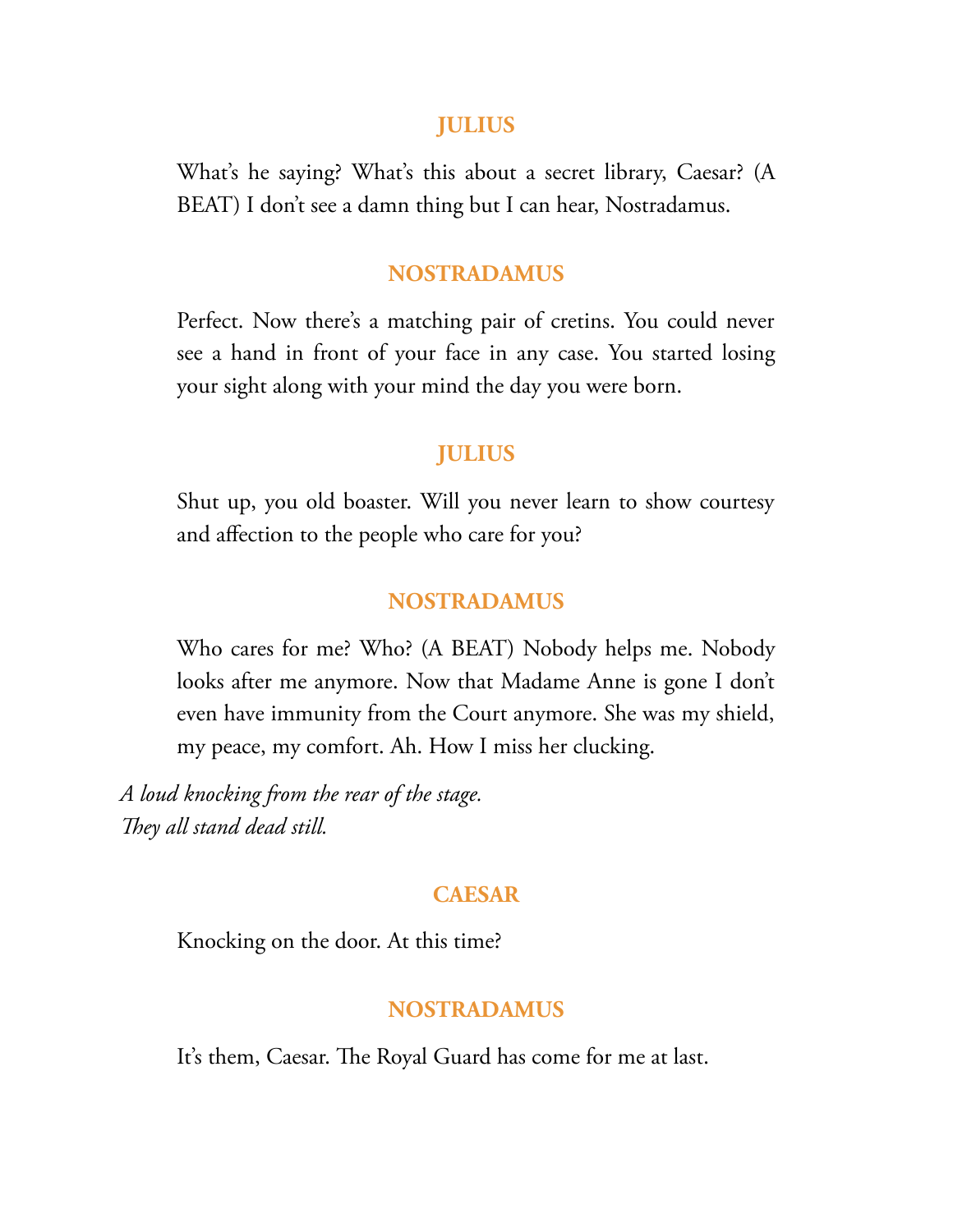## **JULIUS**

We warned you not to write those things.

## **NOSTRADAMUS**

But they're all true. The king will die within four years. What else should I have written, Julius?

## **CAESAR**

Lies. That he'd live forever.

*More knocking on the door.*

## **NOSTRADAMUS**

Ah. Ah. It's them. Caesar, Julius. They're going to kill me.

## **CAESAR**

Who's there?

#### **VOICE**

(OFFSTAGE) An urgent message from the palace. For Dr. Nostradamus.

## **NOSTRADAMUS**

What did I say. I knew. I knew. (A BEAT) I won't go. I don't want to go. (A BEAT) I'll go. What a journey. A month being thrown around in a carriage.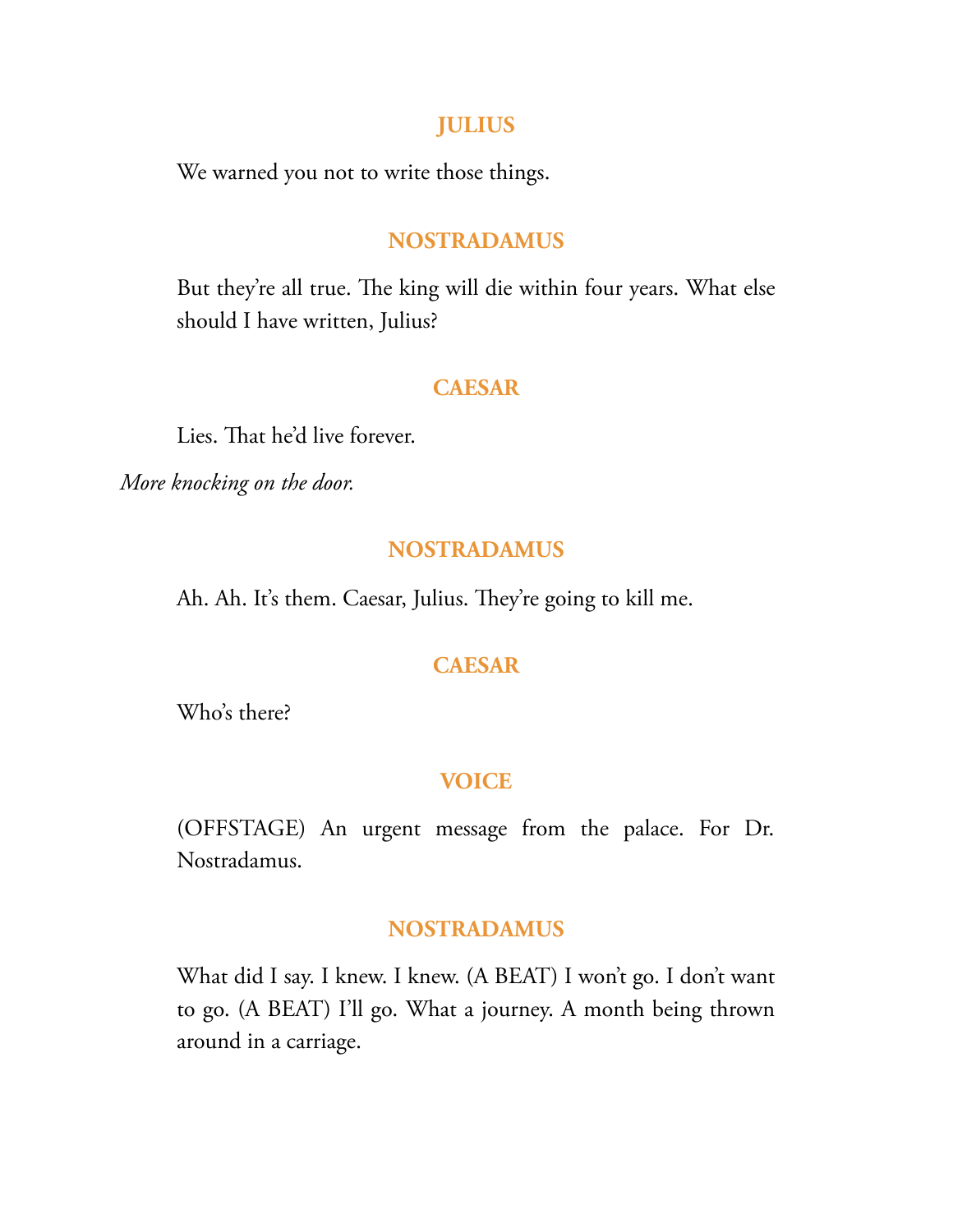#### **CAESAR**

## I'm coming. (TO NOSTRADAMUS) What I'll say?

#### **NOSTRADAMUS**

Tell them I'm levitating but I'll be down in a minute. (A BEAT) Let them in, imbecile.

## **JULIUS**

Ah. Something I ate doesn't agree with me. Please excuse me.

*Caesar comes down from the podium. More knocking. As Julius leaves Nostradamus addresses him.*

#### **NOSTRADAMUS**

Watch you don't dirty your pants, shit face.

#### **CAESAR**

I'm coming. I'm coming. What uproar.

*Nostradamus throws off the blanket and puts on his cape. He is transformed.*

## **NOSTRADAMUS**

They're going to want explanations and I don't have any.  $(A)$ BEAT) How am I going to persuade them that what I do is neither science nor art, or religion or logic or divining? (A BEAT) But it's some primitive drive that exists inside everyone which they've forgotten ad has yet to reveal itself? (A BEAT) Will they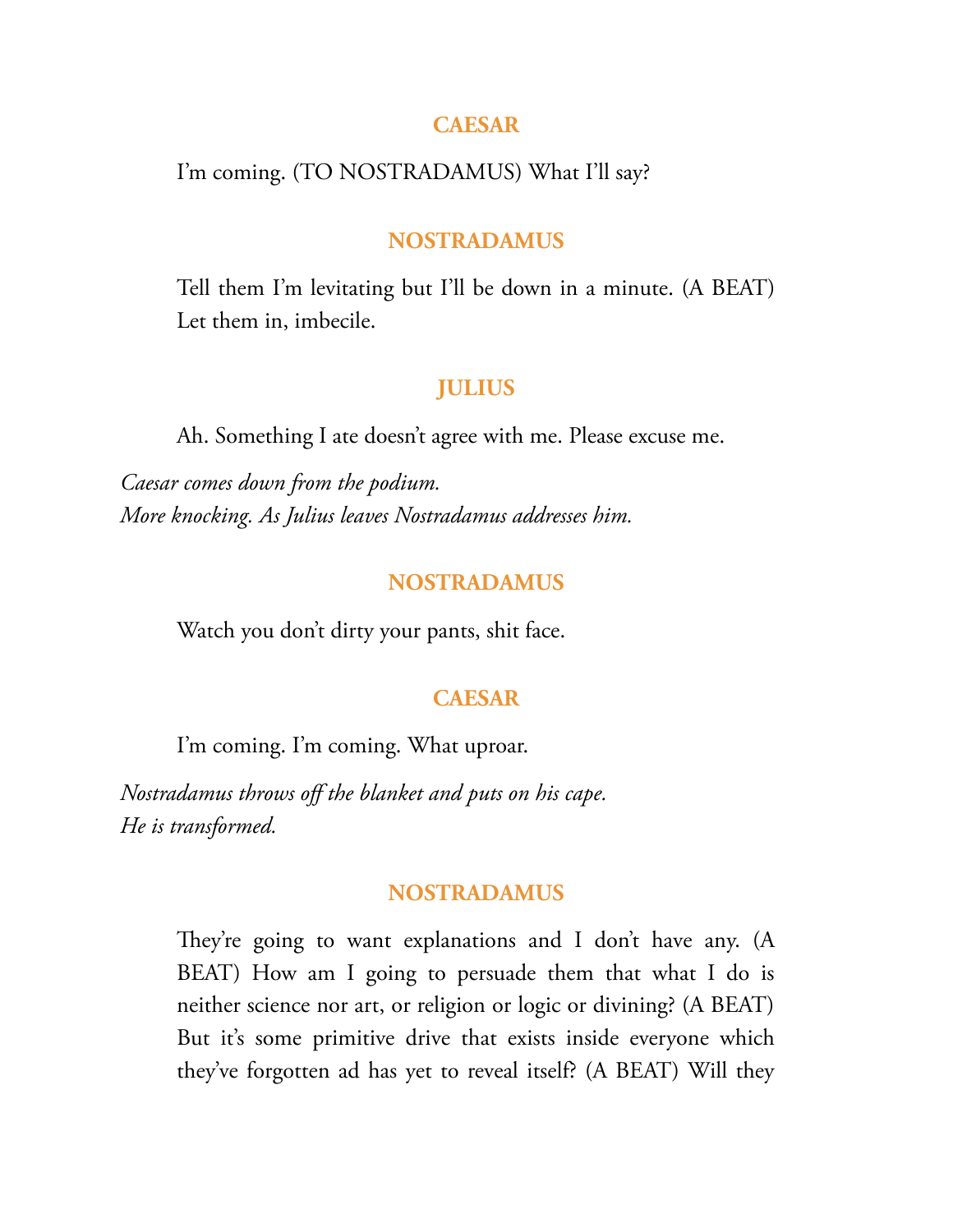believe I don't know why I have it? I'm renowned for it but I don't know why I have it and they don't. (A BEAT) Your Majesty, I am not a prophet, not really, I'm just a spectator. (A BEAT) They won't believe a word.

*Nostradamus crushes the book DE MYSTERIIS to his chest.*

## **NOSTRADAMUS**

Ah. De Mysteriis Egyptorum. Ah. The worst fate would be to survive. They'll mock me. (A BEAT) Ignoramuses. Ignoramuses. (A BEAT) Or discover my secret. Dies Manibus. Everything I want hidden they'll bring out in the daylight. Buggers.

*e light on the podium is extinguished. Music.*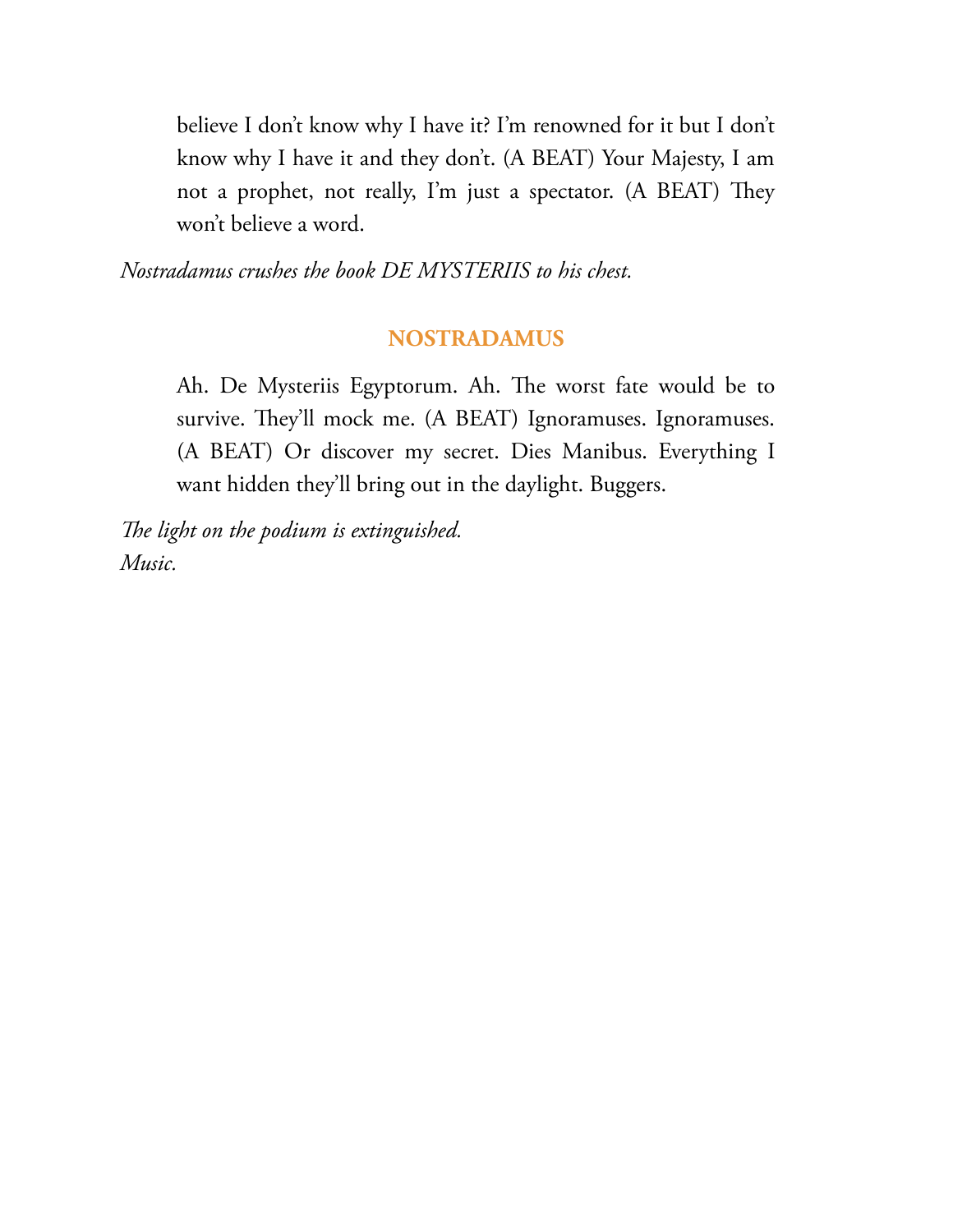# **SCENE 12 THE COURT OF CATHERINE DE MEDICIS**

*Paris. 1566.*

*Vibrant music.*

*e dancing couples from Scene 10 return as nobles at the Court of Catherine de Medicis. They rearrange the screens. A chandelier and a shield with the royal coat of arms of the House of Valois descend.*

*Two soldiers stand either side of a low throne mounted on a pedestal. Duc Antoine de Borbon (the Royal Historian) and the Comte de Lepan (the Royal Scientist) enter followed by a troupe of acrobats and entertainers who fill the stage with movement and energy. There's a man eating fire, leaping dwarves, a woman with a team of performing dogs, a pair of jugglers and a magician.*

*ey pause a moment and bow towards the Queen.*

*e magician materializes a white dove from a bouquet of flowers to stirring applause and cries of approval.*

*Catherine de Medicis sits on the throne, her face completely covered by a veil. A crown sits on her head.*

# **CATHERINE**

Duc Antoine de Bourbon, have the room cleared.

*e Duc claps his hands twice. e music stops and the performers take their leave.*

# **CATHERINE**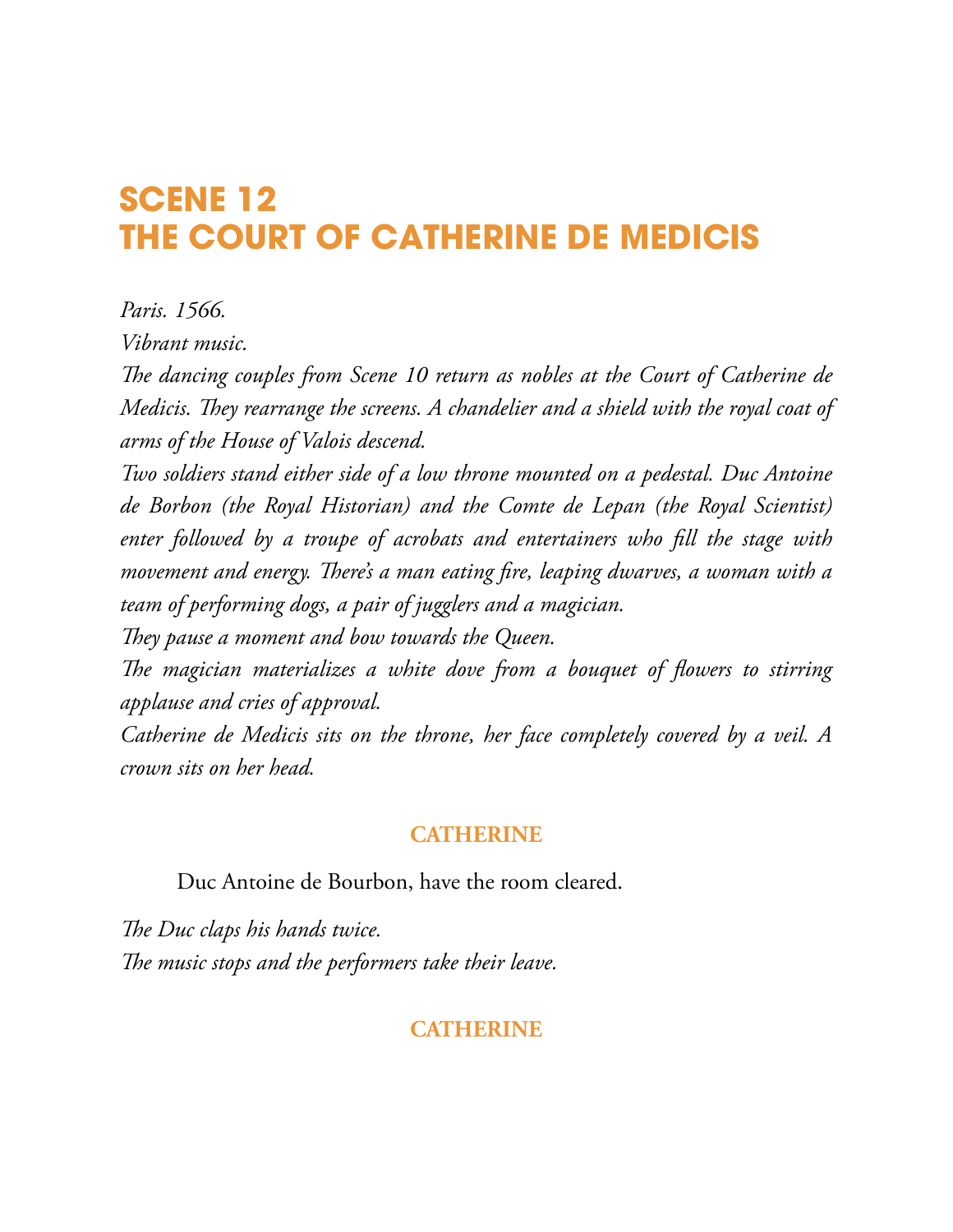I bored with these entertainers. It never varies. I think it's given me a slight headache. That beastly droning.

*e Comte de Lepan steps forward.*

### **LEPAN**

If Your Majesty pleases I shall have the Royal Cooks present their latest culinary creations.

## **CATHERINE**

It would please us greatly, Comte Lepan.

*Two flunkeys carry on a table groaning with fancy dishes and place it in front of throne. Catherine stands up in order to better appreciate the sight. Everyone bows. e Queen approaches the table and points.*

#### **CATHERINE**

What's in this dish?

## **LEPAN**

A roasted pork stuffed with seafood and potatoes in cognac, Majesty.

## **CATHERINE**

And this?

## **LEPAN**

Supreme of partridge with capers and honey, Majesty.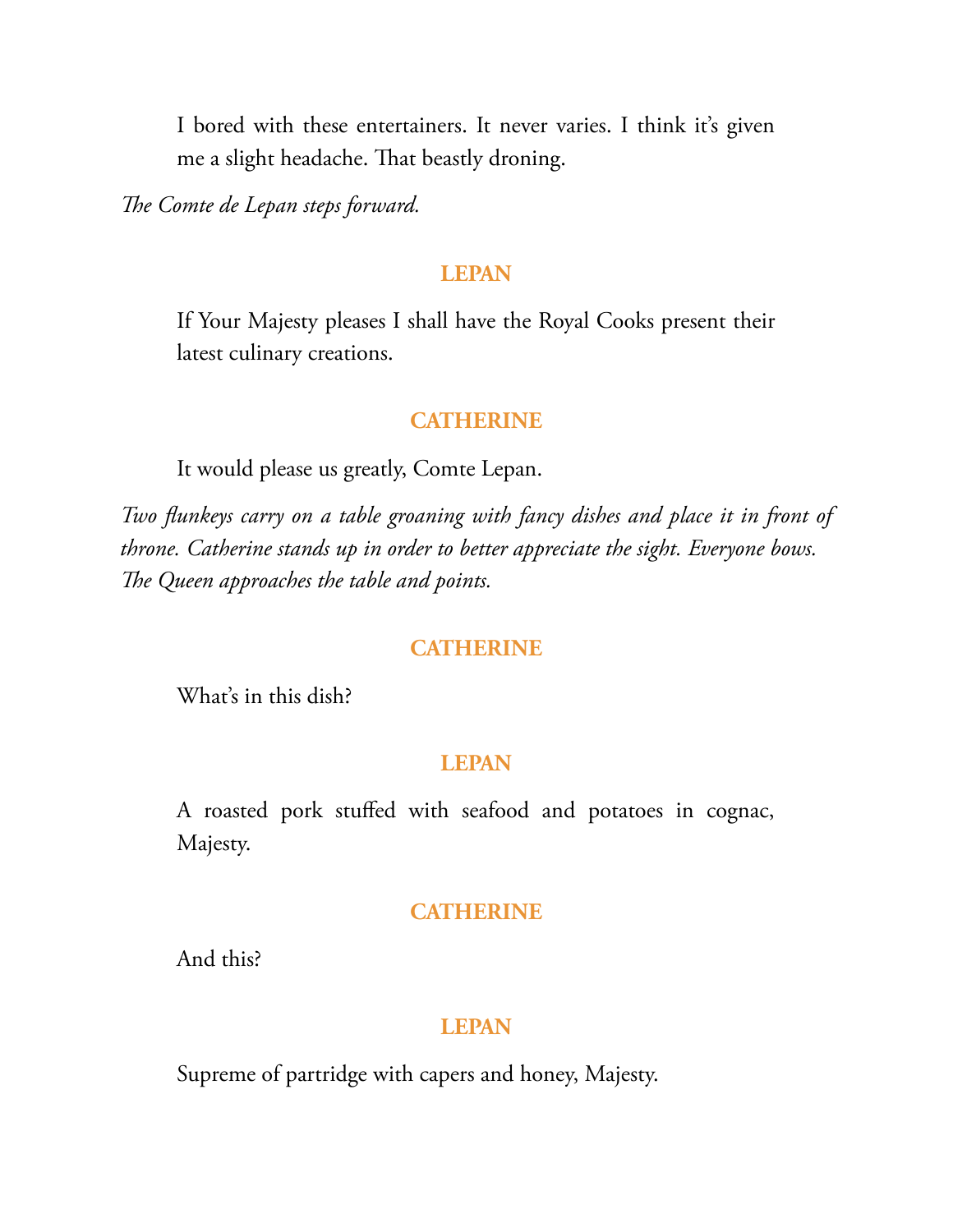#### **CATHERINE**

No. Partridge always leaves me bloated. What about the one with the green feathers?

#### **LEPAN**

A chicken with almonds, Majesty.

## **CATHERINE**

Humm. Chicken with almonds and green feathers. How very exotic. (A BEAT) Take it all away. Just bring me a quite straightforwardly roasted plain and simple chicken. That tastes like a chicken. I'm beginning to feel sick with all these rich sauces.

## **LEPAN**

Of course, majesty.

*Catherine returns to her throne.*

## **CATHERINE**

Well then. What are you all waiting for?

The court rejoins in one voice.

## **ALL**

Bon appetite, Majesty.

*e light fades.*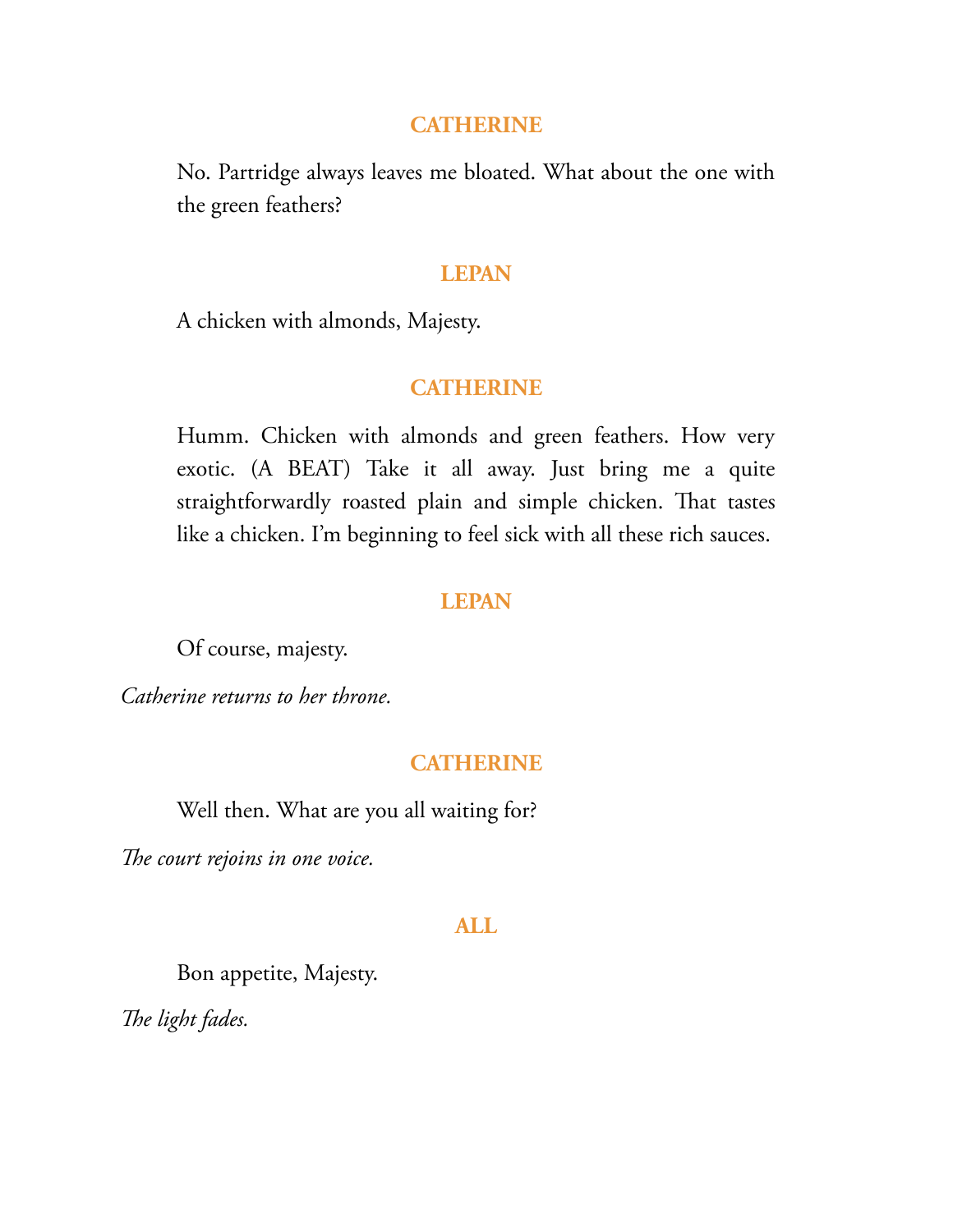# **SCENE 13 THE ROYAL APARTMENTS**

*Paris. 1566. Light.* The screens are rearranged to present the Queen's private salon. *e nobles withdraw. On the ceiling a shield with the Valois coat of arms. Catherine, on her throne, holds a tray on her lap and eats a chicken with her hands. is is done not without an element of farce since her Majesty continues to wear her veil. e Queen is flanked by the Duc de Bourbon and Comte Lepan.*

## **CATHERINE**

Please tell me why I must wear this veil? Either I eat or I wear the veil: but not both at the same time.

## **LEPAN**

It is the custom, Majesty. The custom during Lent.

## **CATHERINE**

Perhaps they must have devised a more practical custom, Lepan. (A BEAT) Sometimes I wonder. What if Nostradamus is correct and my husband is to die in the near future?

# **BOURBON**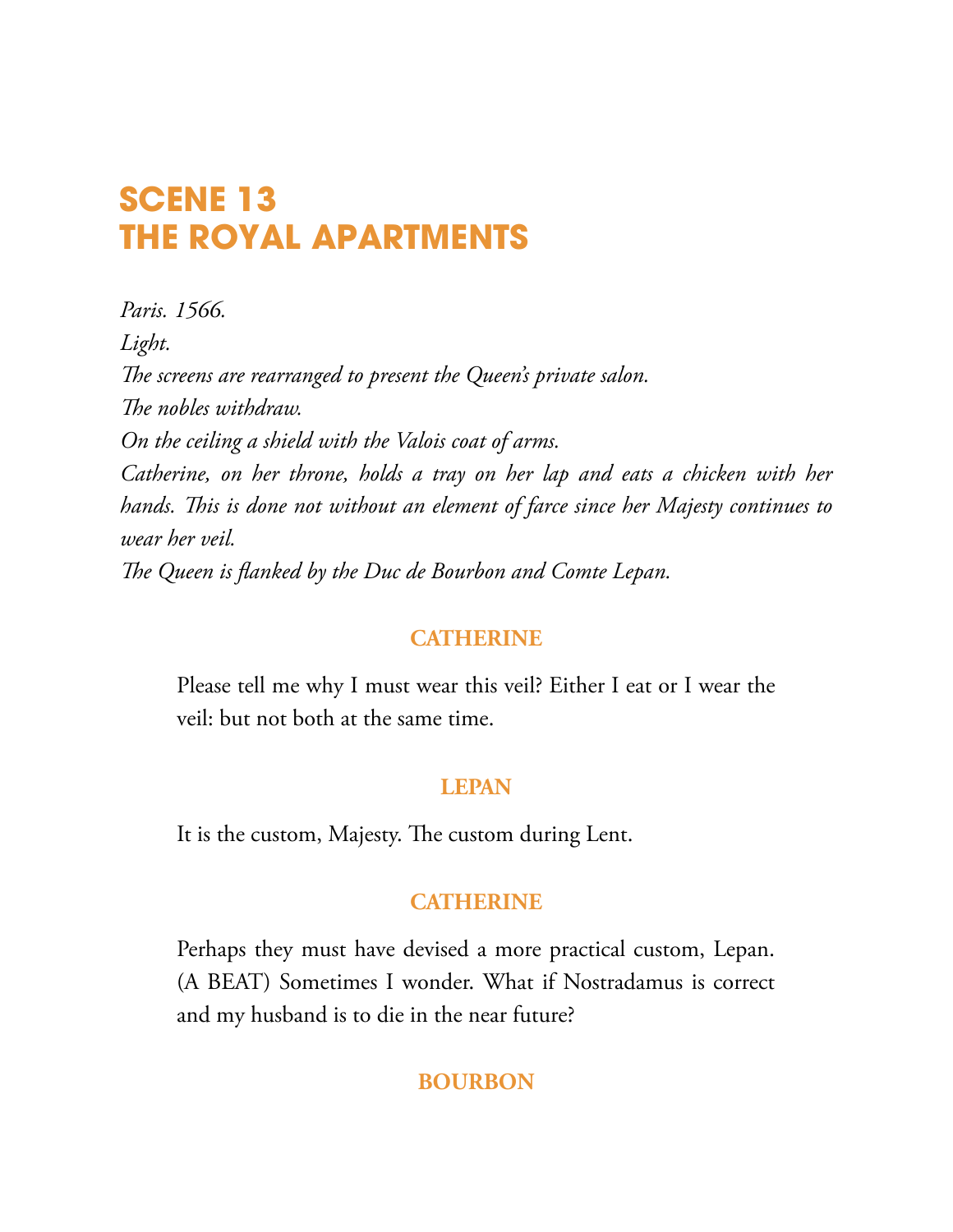Your Majesty should not trouble herself over such an outrageous infamy.

### **CATHERINE**

And I shall be obliged to wear mourning for seven years, isn't that the custom for widows? The custom here in France? (A BEAT) Dark colours have never suited me. But what can one do?

#### **LEPAN**

Majesty, it is my duty as Royal Scientist, an honour so generously bestowed upon me by Your Gracious Highness, to offer a word of counsel. (ABEAT) Do not read the works of Nostradamus, Your Majesty. The man is a charlatan; there is no basis whatsoever in the natural sciences for his method. His pronouncements can be neither witnessed nor tested nor proven: hence, they cannot be believed, majesty. (PAUSE) According to the Court Physician His Majesty has a constitution of iron.

*Catherine eats her chicken.*

#### **BOURBON**

(READING FROM A BOOK) Please listen, Majesty. "In the East, near two cities, shall be two scourges I never saw the like. A giant mushroom. Famine within plague, people thrust out by the sword, shall cry for help to the great God immortal, the world shall be other." It is written here in the sixth verse of the second century. Ah, and furthermore he attests that this ridiculous giant mushroom, which is scientifically impossible and hitherto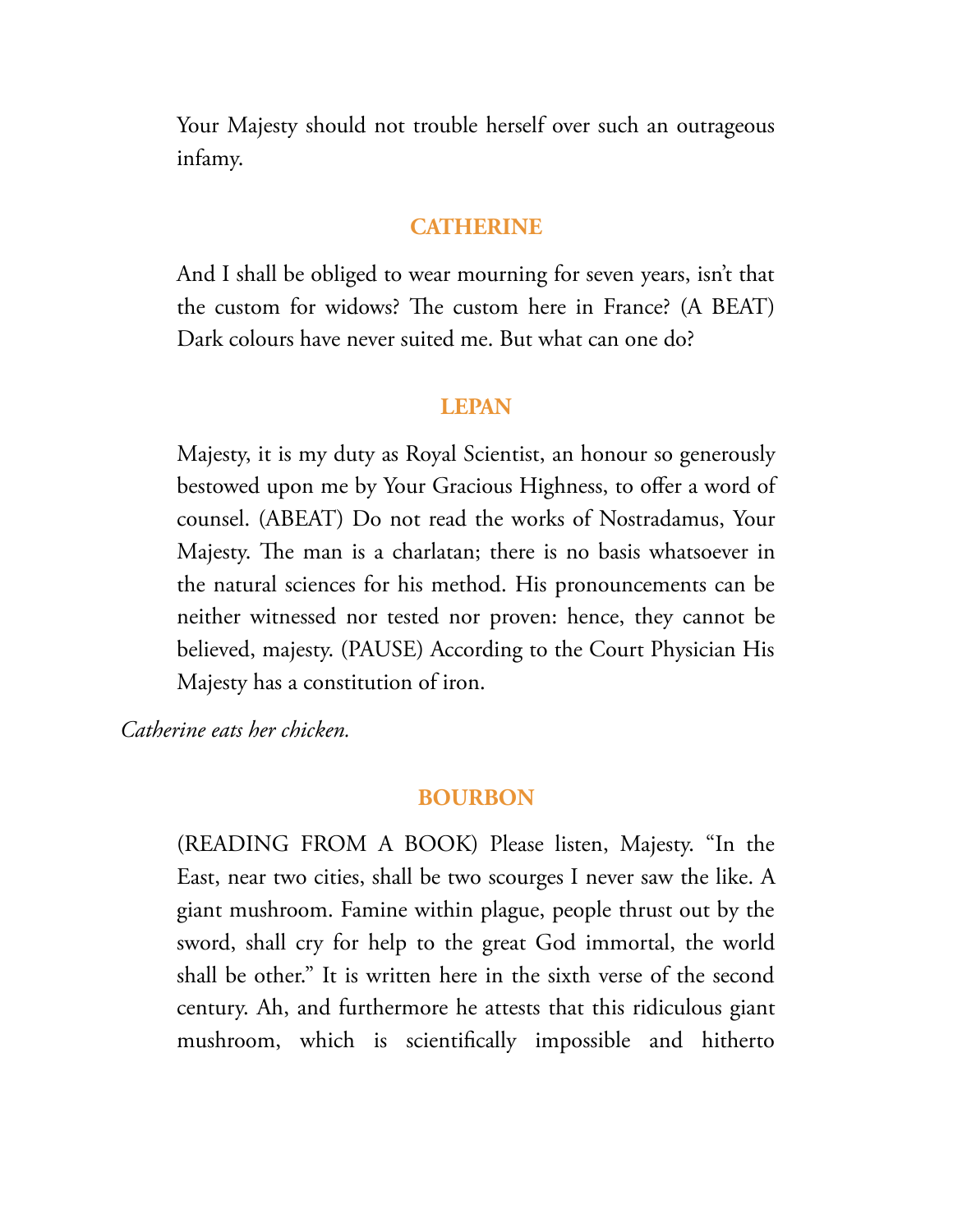unheard of, shall be as hot as the sun and have the capacity to cook fish as they swim in the sea.

#### **CATHERINE**

(EATING) And when does he say this shall take place?

#### **BOURBON**

Ah. There we have it, Your Majesty. Four centuries from now, he says.

## **CATHERINE**

Just as well. I shan't be alive to see it.

*Bourbon and Lepan exchange glances.*

#### **LEPAN**

Majesty, do me the honour of listening to this little verse. Let me see. (WITH A BOOK IN HIS HAND) Here. "Wild beasts for hunger shall swim over the rivers, the largest part of the battlefield shall be against Hister. He shall be drawn into an iron cage when the child of Germany shall observe nothing." (PAUSE) Who is this Hister? I ask you, Majesty, when has one ever heard of a German King failing to fulfil his duty?

## **CATHERINE**

(HESITATES) No. They are so correct, the Germans.

#### **LEPAN**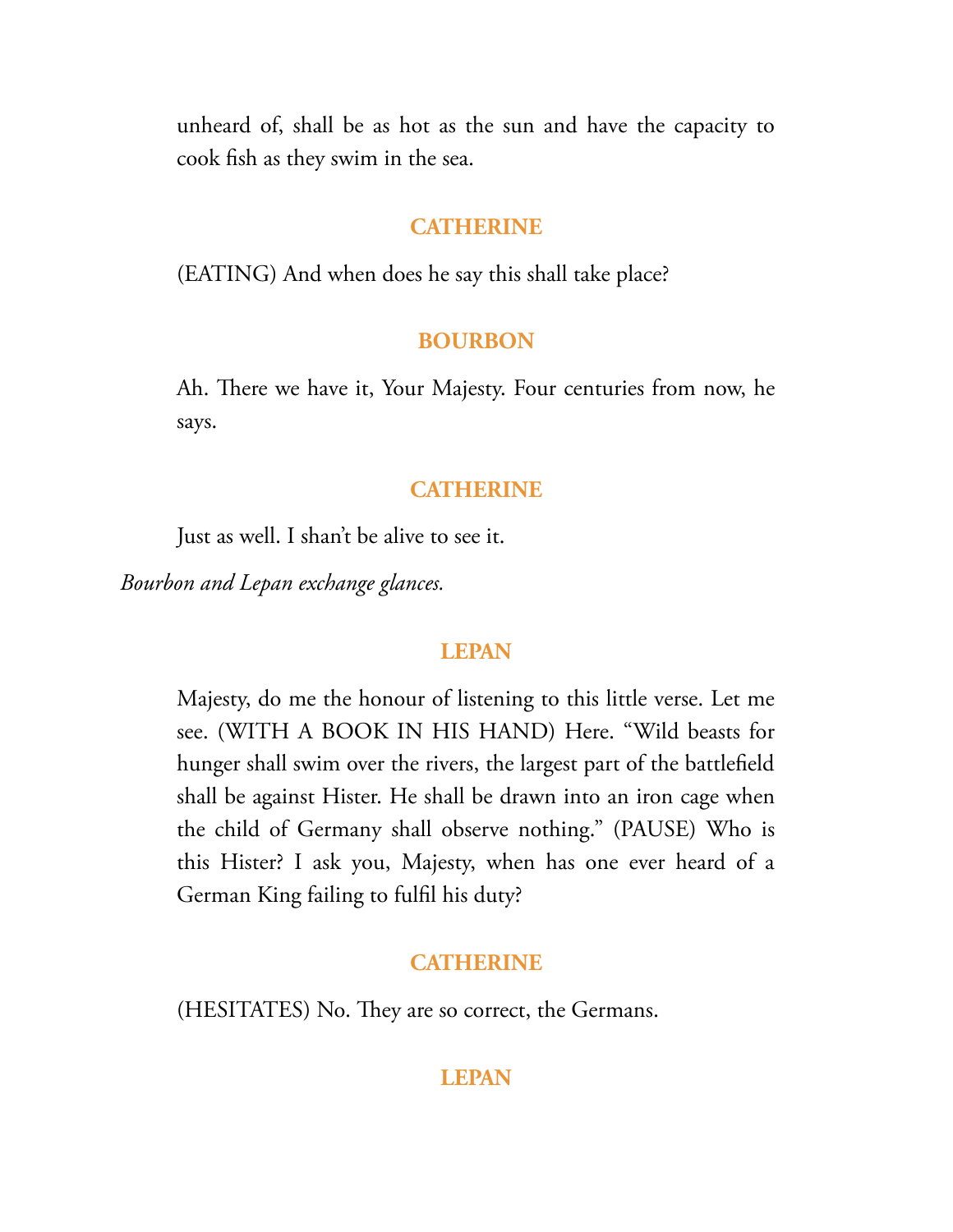See, majesty.

## **BOURBON**

Queen Catherine de Medicis. I ask you to think profoundly. (PAUSE) As the historian of our reign I should warn you that, if Nostradamus is correct, history is nothing more than a puppet's theatre, where everything is previously established. (PAUSE) And where do we place the free will of men?

## **LEPAN**

Majesty, I also remember that the theologian of Christianism claims that each man ism responsible for its eternal salvation. So, not even the Holy Spirit knows if one determined man goes to heaven or to hell.

## **CATHERINE**

The chicken was delicious. These Italian cook are great. (LONG PAUSE) What were we talking about?

*Both come forward.*

## **BOTH**

Majesty.

## **CATHERINE**

Yes.

## **BOURBON**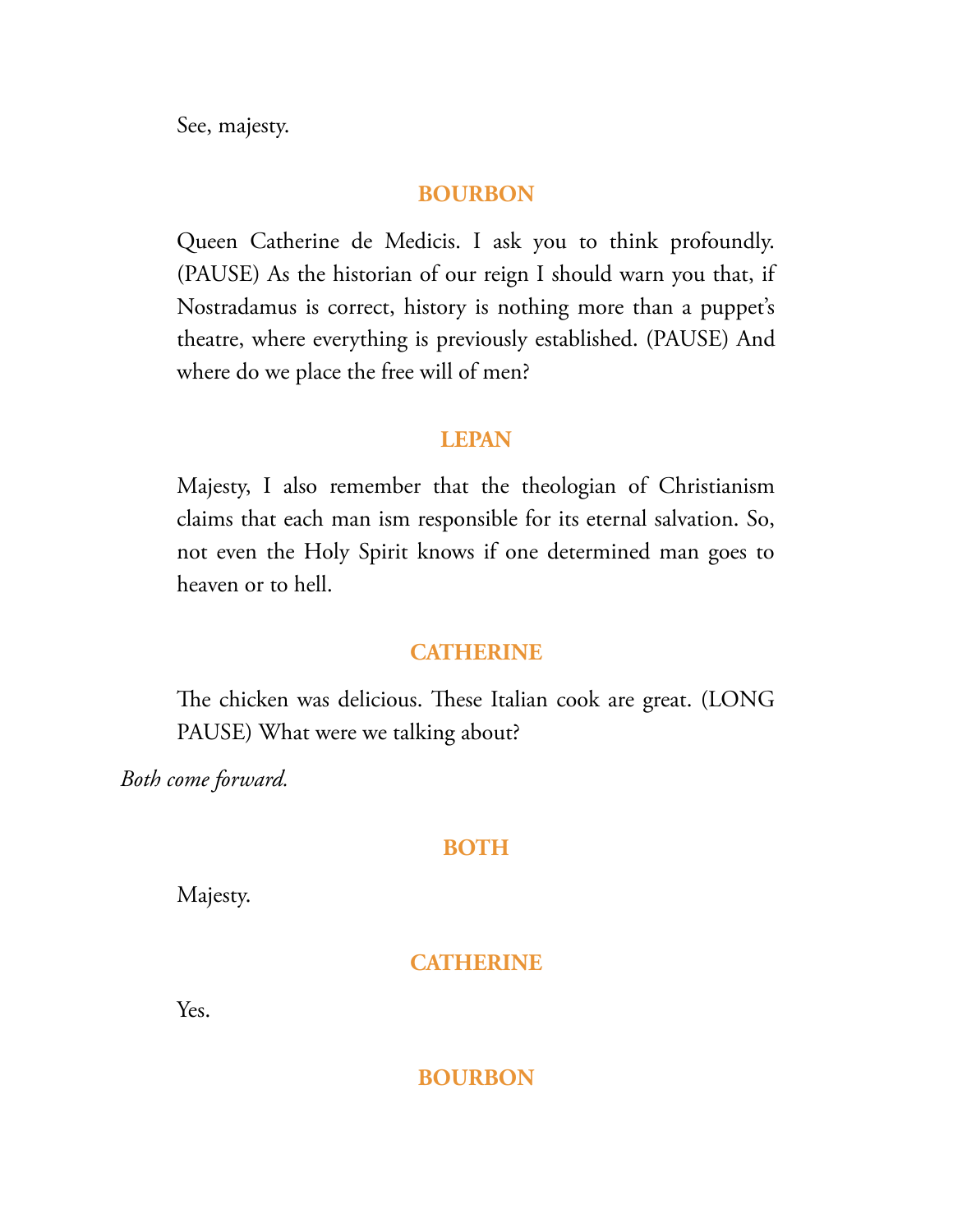Well Majesty, we came here to alert you…

*Lepan comes even forward.*

### **LEPAN**

We came to the conclusion that Your Majesty should not receive Doctor Nostradamus in session.

*A beat.*

#### **CATHERINE**

Humm. (PAUSE) Do you know what I think the problem is, Monsieur le Comte?

### **LEPAN**

No, Majesty.

### **CATHERINE**

You gentlemen have a pendant between the legs while I have a hole. (PAUSE) I'm saying that this means we think differently, smell differently and see life in utterly different ways.

### **BOURBON**

But Majesty.

### **CATHERINE**

But, Majesty. Nothing. (PAUSE) Have Nostradamus brought to me.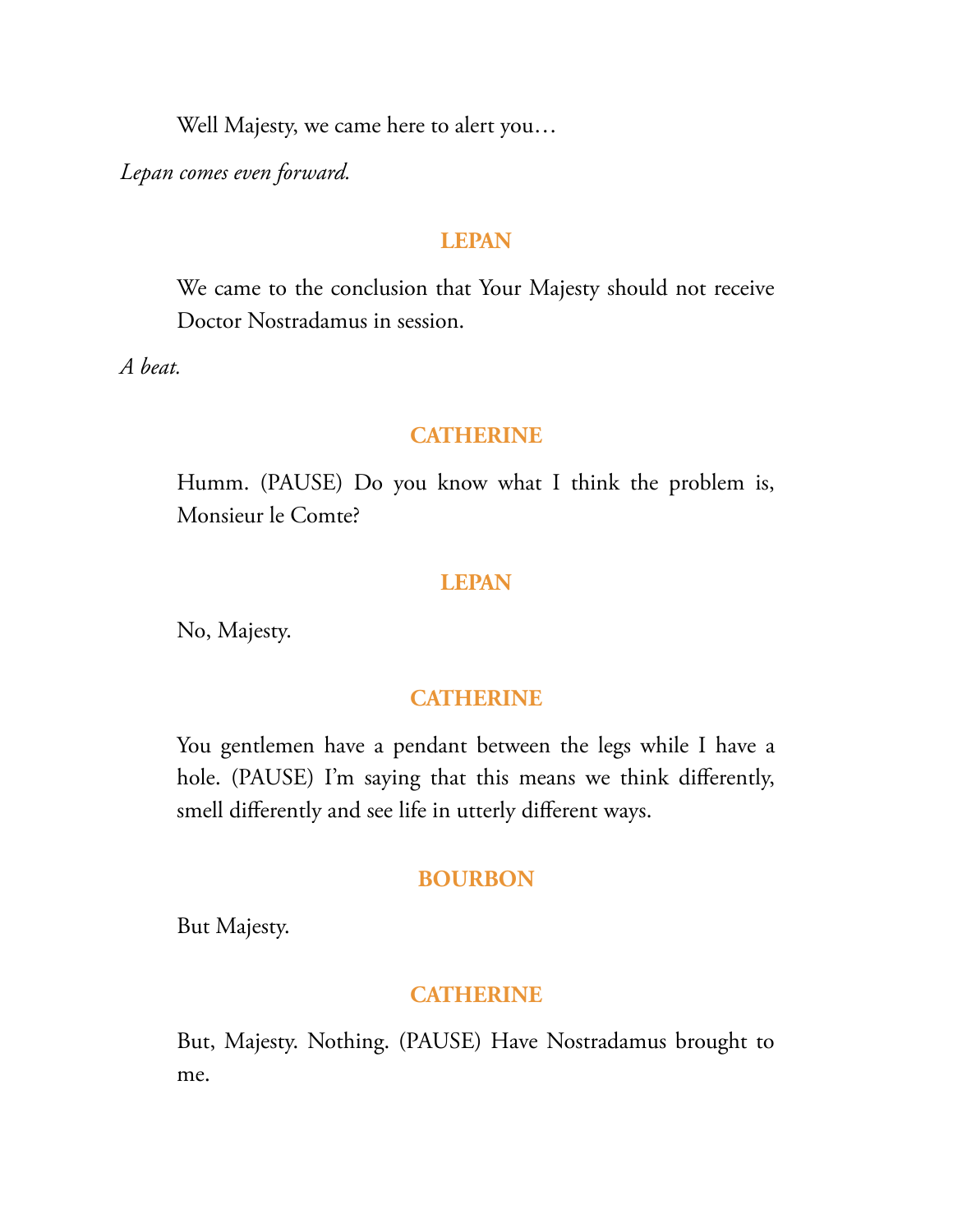*Lepan moves to the edge of the stage and announces.*

### **LEPAN**

From the village of Salon to the court of Her Majesty Queen Catherine de Medicis. Doctor Nostradamus.

*Two screens part and Nostradamus, hobbling and bent, enters clutching his copy of De Mysteriis Egyptorum. Nostradamus bows generously.*

### **NOSTRADAMUS**

My sovereign. With all my ills and complaints I was still unable to resist such a delightful invitation which does me untold honour.

# **CATHERINE**

I do hope your journey was soothing.

### **NOSTRADAMUS**

Hardly, Majesty.

### **CATHERINE**

I beg your pardon.

### **NOSTRADAMUS**

It rained, Majesty. But rain is so feeble a word. It flooded. We had a month of bogs and marshes and quagmires.

*Bourbon and Lepan exchange glances.*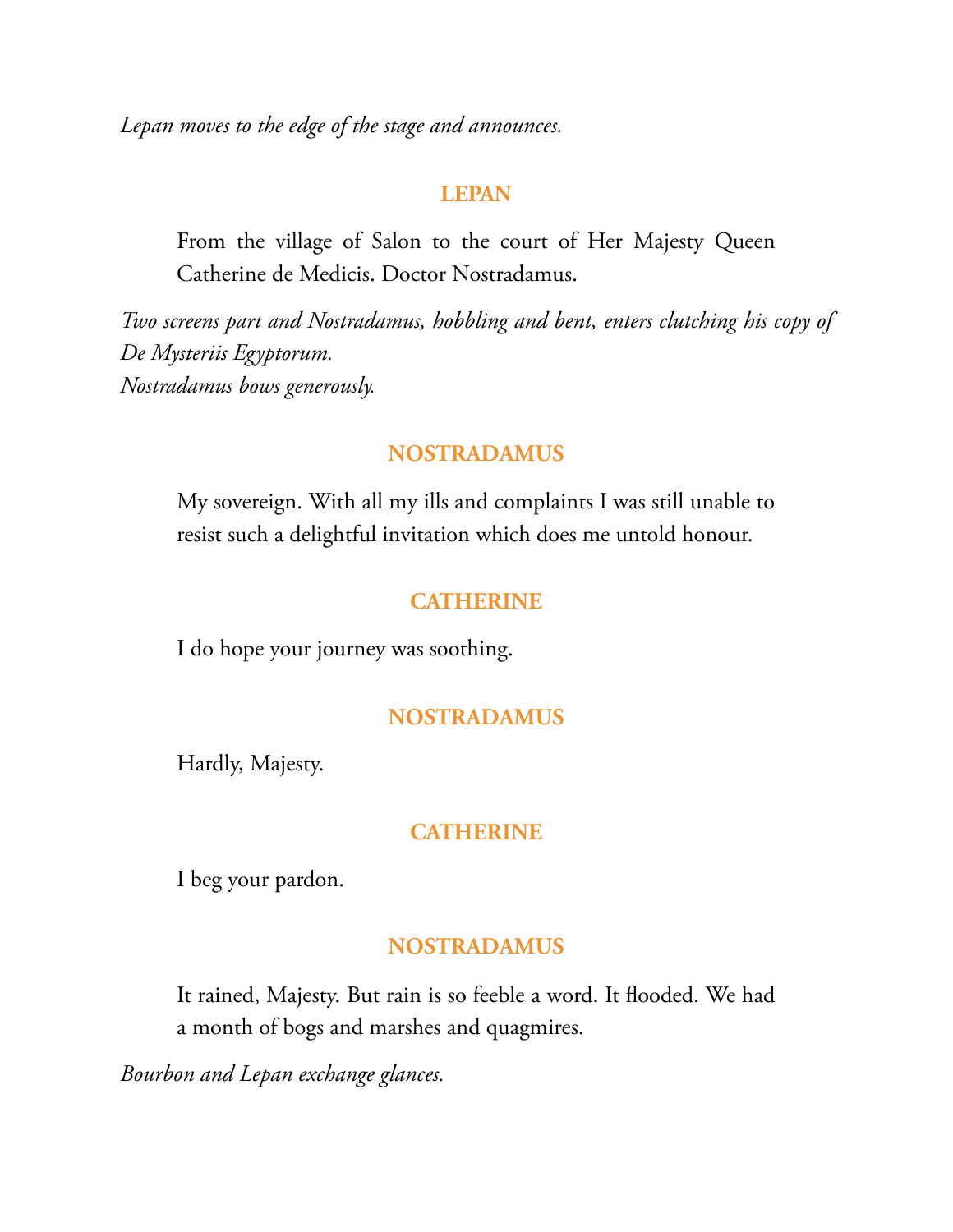### **BOURBON**

Pay no attention, Majesty. It might have drizzled, but no more.

# **LEPAN**

There goes Nostradamus exaggerating as always. Or should I say fantasizing, his most well known attribute. No one else recalls it raining.

# **BOURBON**

It isn't even the time of year for rain, Majesty. On the contrary, our very own meteorological observations indicate we are in the middle of a drought. We have analysed the humidity of the soil, charted the altitude and density of clouds.

# **NOSTRADAMUS**

Majesty, this obsession of men of science nowadays to try to control even the elements will become one of the most idiotic adventures of men in centuries to come. (PAUSE) One day they discover an absolute law of nature, and the next a torrent undoes it all. (PAUSE) My question is this: who is right, man or nature? And, besides, is there only one truth?

# **BOURBON**

What effrontery.

# **NOSTRADAMUS**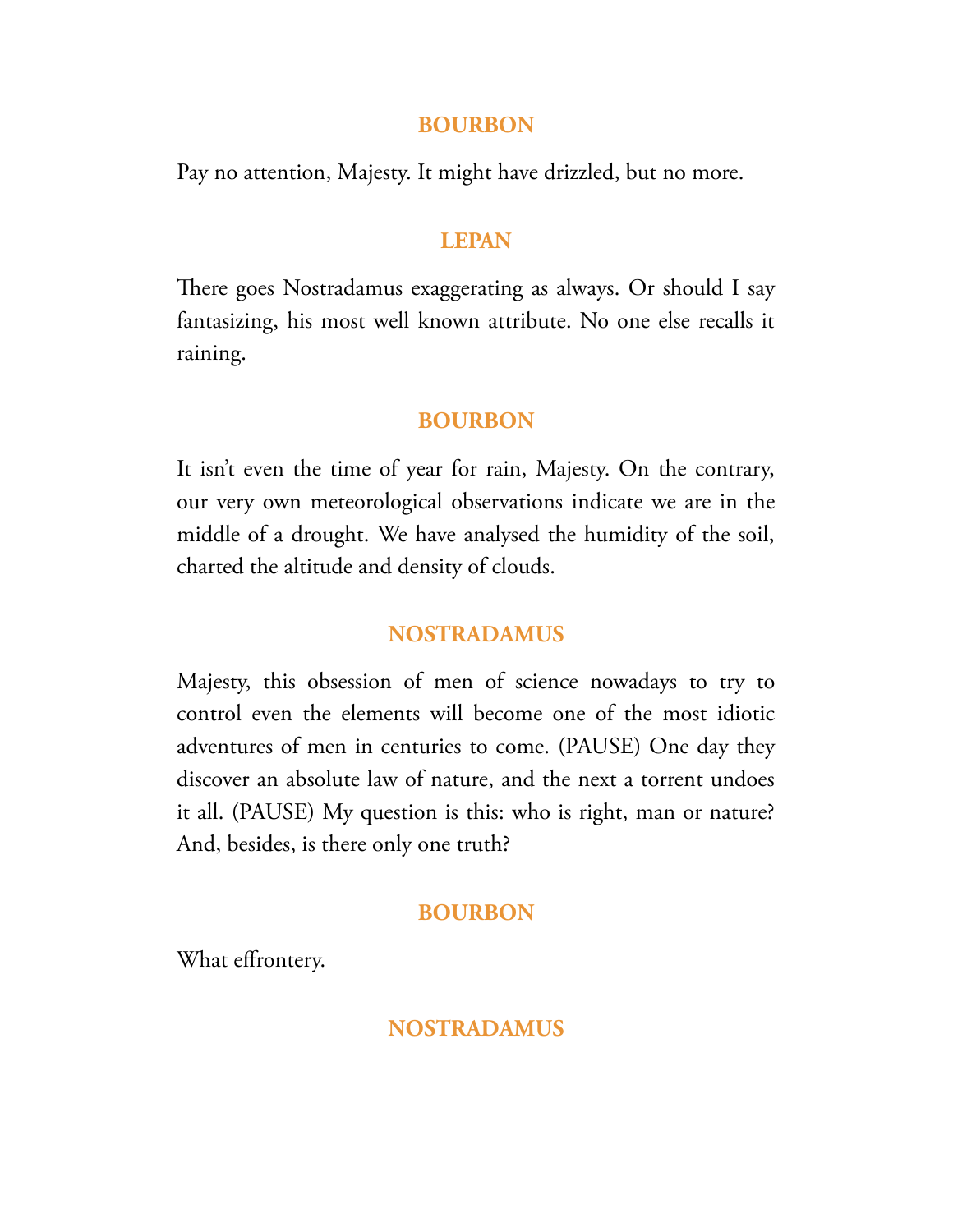And in any case the good gentlemen have all sorts of scientific, historical, religious and political explanations whose effect is to numb us to the world around us with boredom.

*e Queen smiles.*

### **LEPAN**

Your Majesty must not allow...

### **CATHERINE**

Please go on, Doctor Nostradamus. Continue.

#### **NOSTRADAMUS**

Majesty, can it really be true that there is no room left for the unknown? (PAUSE) The educated man has his existence on earth formulated and categorized by too many sorts of systems and experiments and observations. Everything must be explained by a chain of causes and effects, sieved and weighed until it can be accepted. (PAUSE) But, suddenly, a few years have gone by and we have a new set of rules to replace the old ones and the lesson is that we cannot ever discount initiative. (PAUSE) It did rain. And the rain has only just begun, Messieurs.

*e Queen laughs. A beat.*

#### **LEPAN**

Would you care to ask, Majesty, who it was who opened the doors of the unknown to Doctor Nostradamus.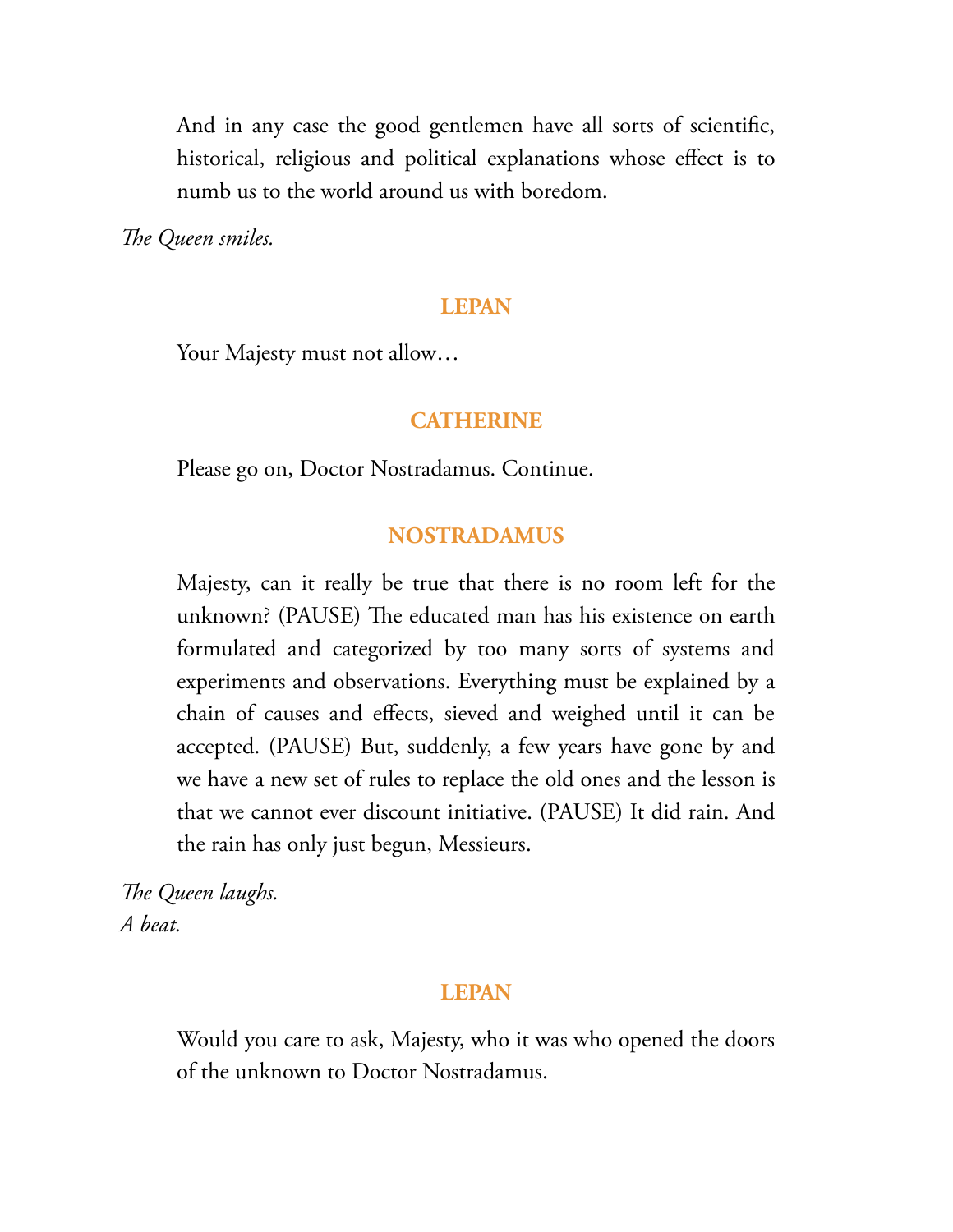*A beat.*

### **NOSTRADAMUS**

The inexplicable, Majesty.

### **BOURBON**

The inexplicable? (PAUSE) In that case I should very much like to explain the inexplicable to Her Majesty. (PAUSE) This person is a descendant of the ancient tribe of Issachar, a tribe of prophets.

*Nostradamus recoils.*

### **NOSTRADAMUS**

But. My family.

### **LEPAN**

His grandfather was judged at the stake, Majesty. He burned as a witch.

### **NOSTRADAMUS**

(EMOTIONAL) No. No.

*A beat.*

### **BOURBON**

The man is a Jew, Majesty. A lying Jew who has come to sow discord, upset history and contradict science.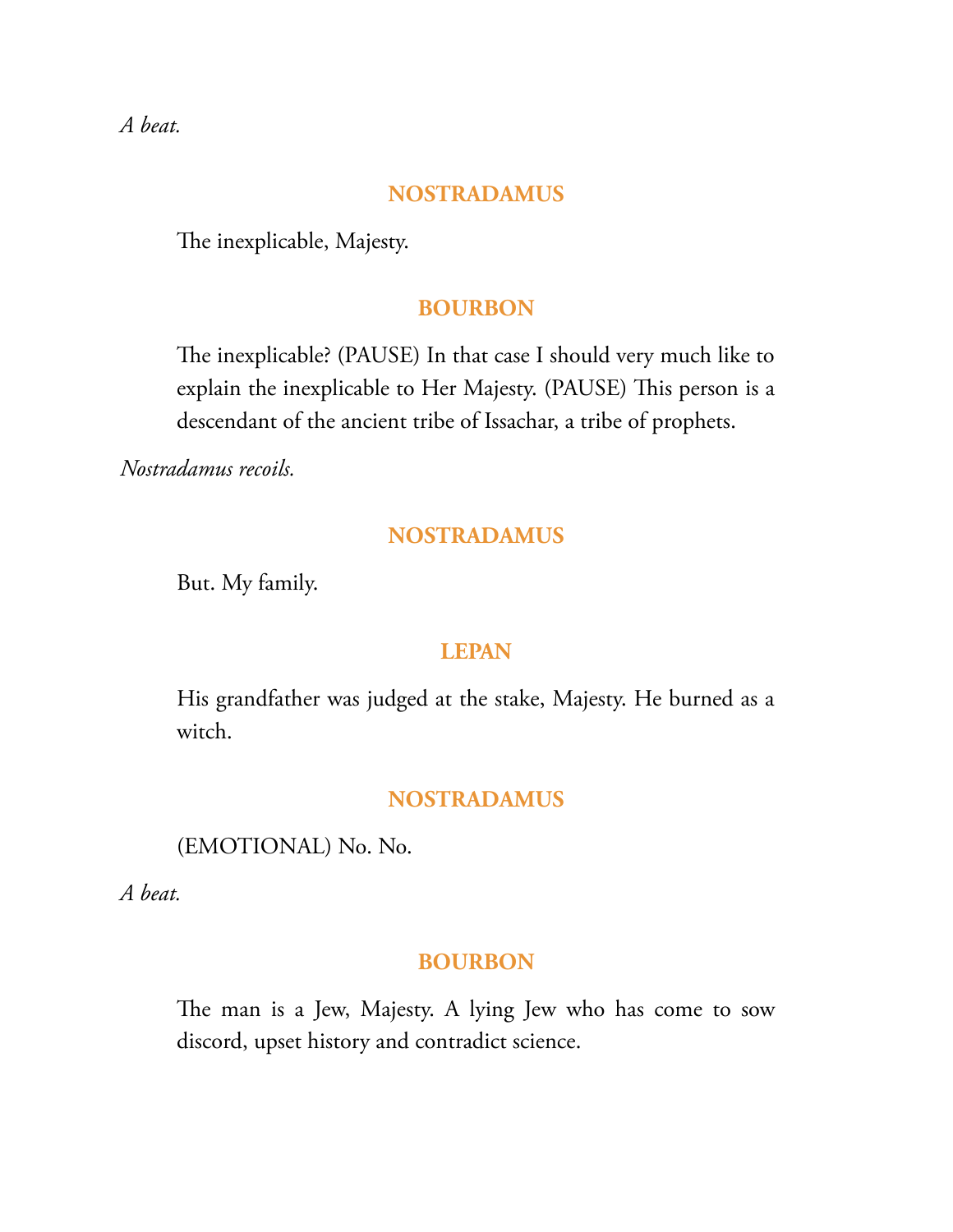### **LEPAN**

Be done with him, Majesty.

### **BOURBON**

Have done with him, Majesty.

*A beat.* They leave. Nostradamus kneels. *e light fades. Music.*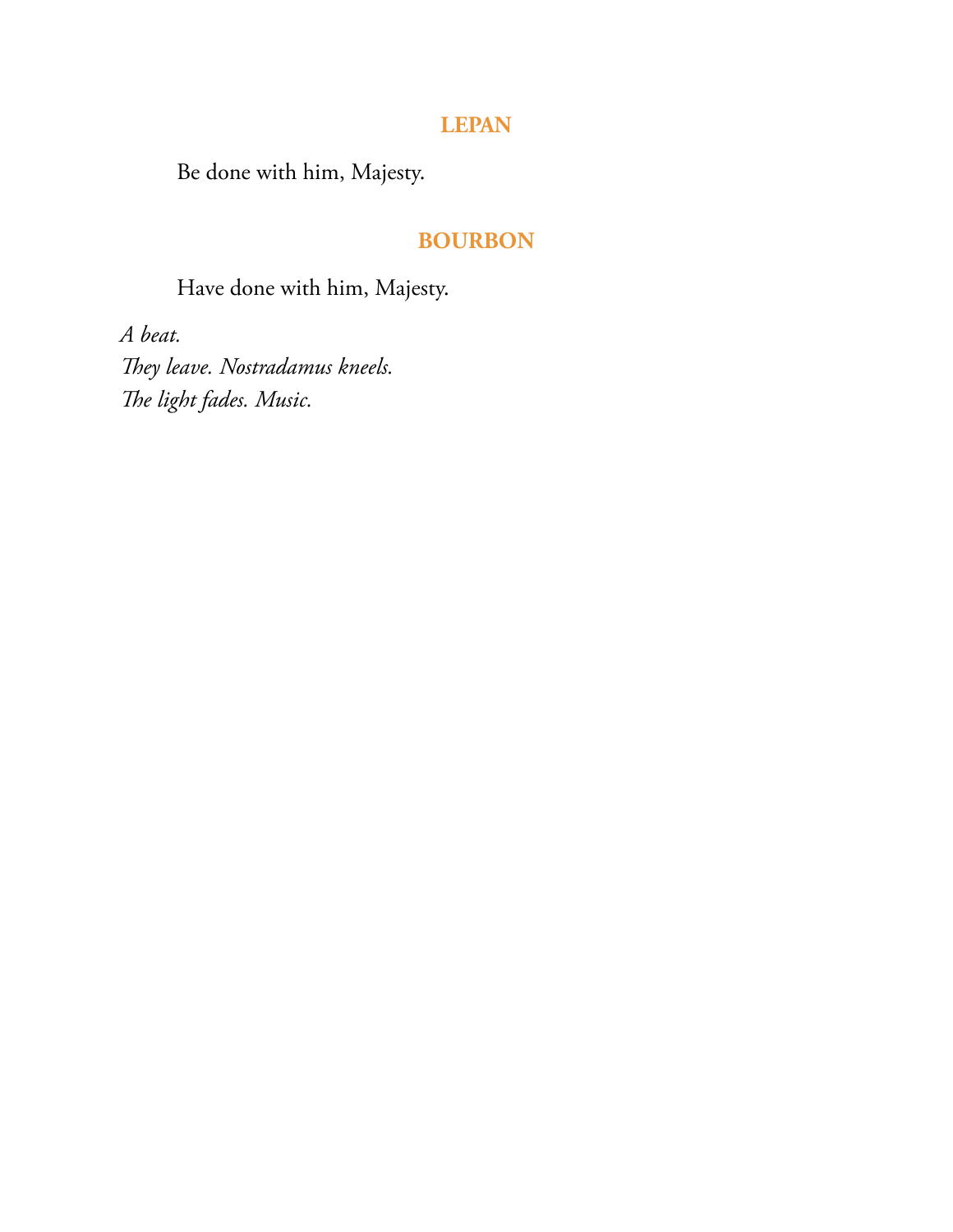# **SCENE 14 THE HALL OF MIRRORS / THE ROYAL APARTMENTS**

*Paris. 1566. Light falls on Nostradamus, kneeling. As the screens turn they reveal a hall of mirrors. Catherine stands in front of one of the mirrored panels. She reads, her back to the audience.*

# **NOSTRADAMUS**

Jew. Jew. Jew. (PAUSE) lord. Have pity upon he persecuted, the mad, the crazed, and the poets. (PAUSE) Have pity upon the misfits, nonconformists and possessed. (PAUSE) The powerful may not like them but without them time is still, life is dull and the world stagnant.

*Light.*

### **CATHERINE**

The king has decided he will not receive you. (PAUSE) He says your book of prophecies is full of nonsense.

### **NOSTRADAMUS**

Everything is nonsense, Majesty. (PAUSE) Life is sheer nonsense when you contrast it with the enormity of time. (PAUSE) Besides,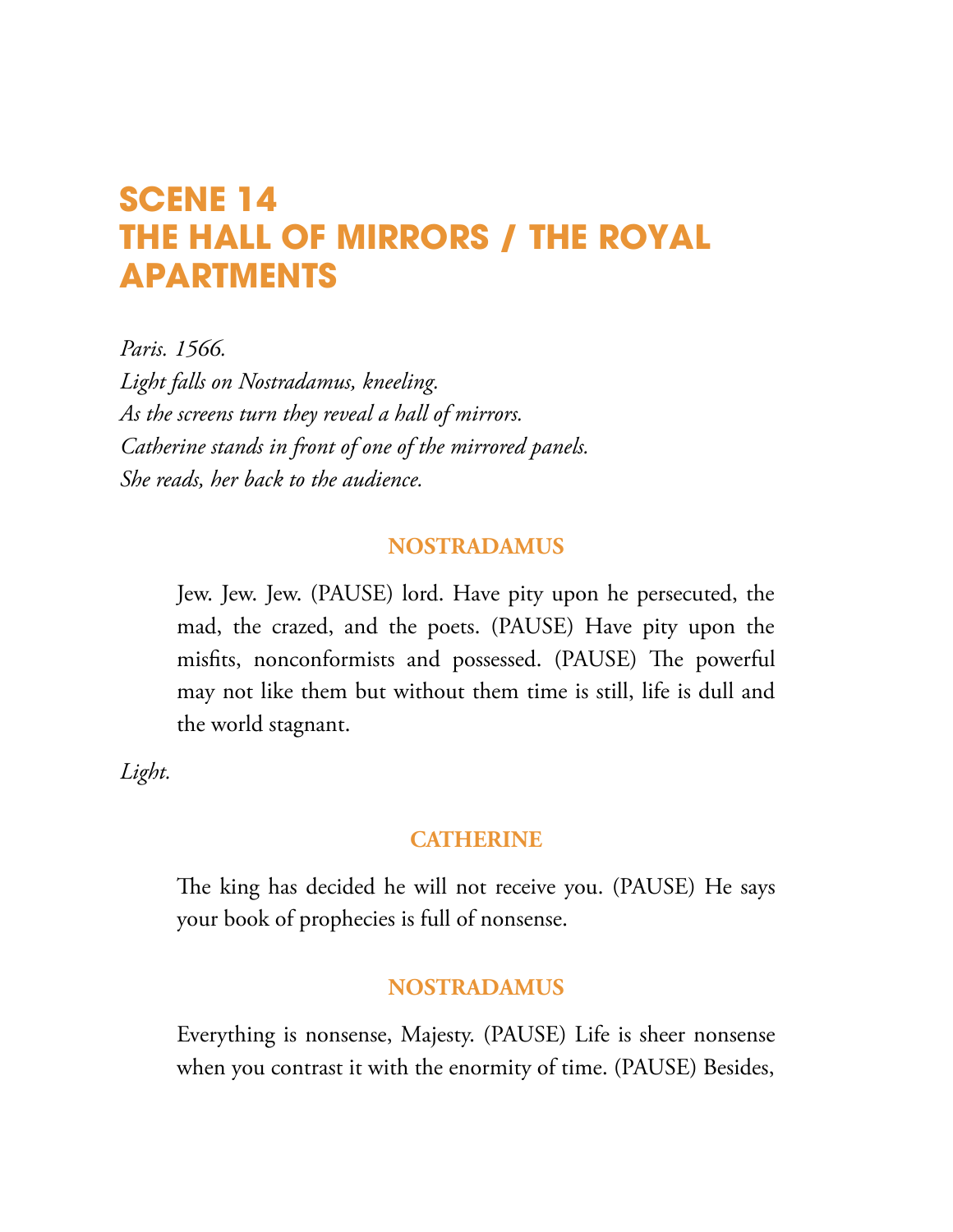science has made the same discovery if proof were needed. We are no more than motes of dust in time.

### **CATHERINE**

Tell me, Doctor Nostradamus, what is the meaning of this prophecy, for example: "Lost, found again, hidden so great a while, a Pasteur as Demi-God shall be honoured."

#### **NOSTRADAMUS**

You are aware, Majesty, that I forsook medicine to pursue the occult sciences. (PAUSE) But this does not imply that I deny the value of science and impugn the work of scientific minds. No, Your Majesty. On the contrary, I have the greatest admiration for their courage. (PAUSE) Pasteur shall be renowned for discovering the invisible.

### **CATHERINE**

The invisible. The occult. The future. Just where do you discover these things?

#### **NOSTRADAMUS**

I have a nocturnal visitor.

### **CATHERINE**

A visitor? A supernatural being.

### **NOSTRADAMUS**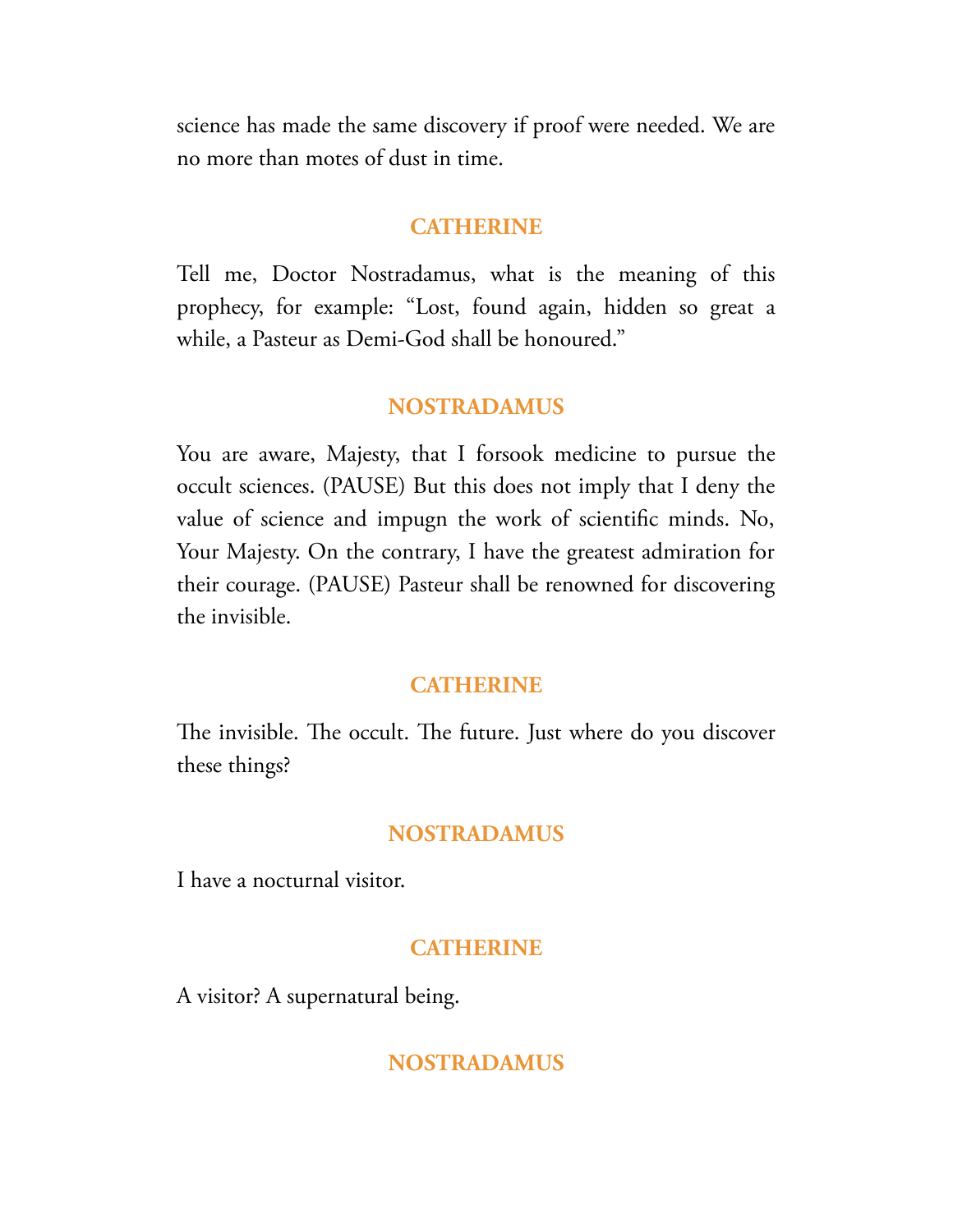Quite natural to me, Majesty.

# **CATHERINE**

And what has he to say about me? About my reign? Shall I leave my mark on history?

*A beat.*

# **NOSTRADAMUS**

Well. He. I mean. Your Italian cooks will create exquisite recipes…which will be universally honoured as the finest French cuisine.

# **CATHERINE**

(LOUD) I demand you tell me what he has to say concerning me.

### **NOSTRADAMUS**

Are you absolutely sure, Majesty?

# **CATHERINE**

This instant.

*Nostradamus stands.*

### **NOSTRADAMUS**

(HOARSE) Dies Manibus. Dies Manibus. (SHOUTS) Gaze into the mirror, Majesty.

*e mirror shimmers with light.*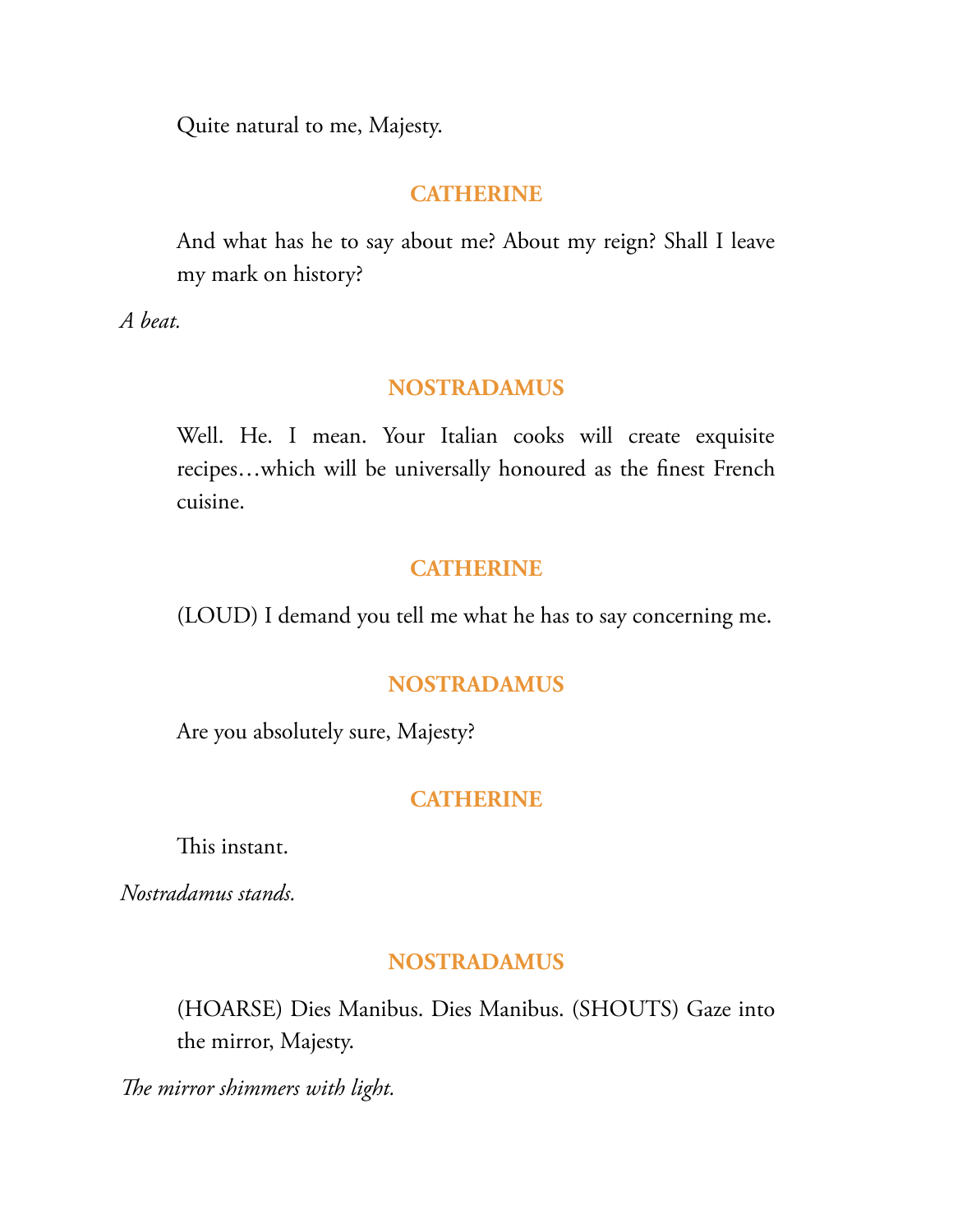*Catherine gazes into it.*

# **CATHERINE**

I see nothing.

# **NOSTRADAMUS**

Look. You can see. Look carefully. (LOUD) Your husband dies and your reign as dowager shall be noted for its austerity.

# **CATHERINE**

And which of my sons shall be king?

# **NOSTRADAMUS**

Everyone. (HE LAUGHS) They will all be king.

# **CATHERINE**

How. That is impossible.

# **NOSTRADAMUS**

One by one each son will accede to the throne of France for a short time. (PAUSE) And one by one each will be assassinated and be forgotten.

# **CATHERINE**

No. No.

# **NOSTRADAMUS**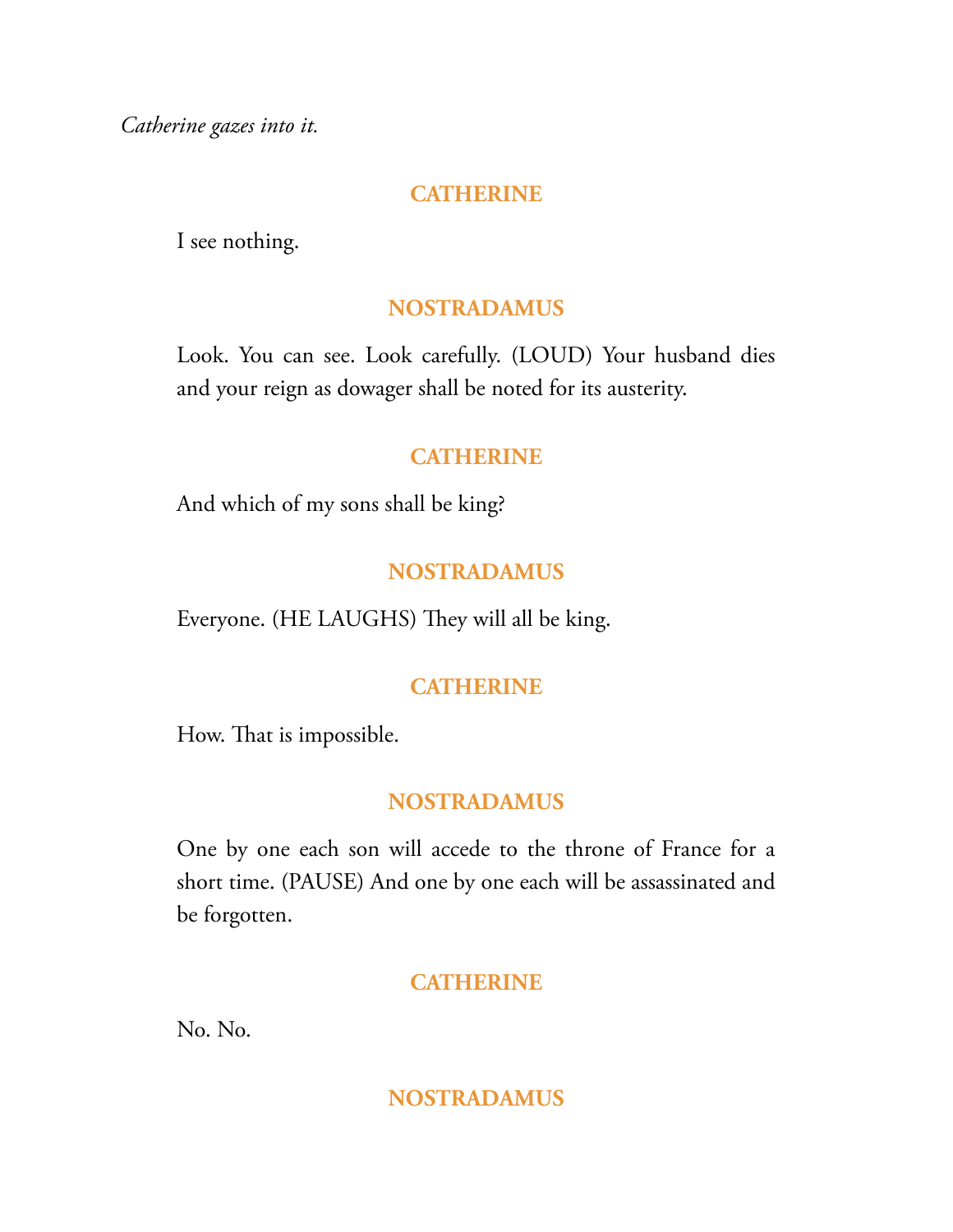The line of your family will cease. The House of Valois will expire with your reign, Majesty.

#### **CATHERINE**

Wait. I can see an image in the mirror.

*e Duc of Bourbon appears in the lit mirror.*

#### **NOSTRADAMUS**

There is the future king of France, Majesty.

#### **CATHERINE**

Duc Antoine de Bourbon?

#### **NOSTRADAMUS**

Not he, but his son, Henry of Navarre. (PAUSE) He shall be the author of a new dynasty, of the St. Bartholomew massacre and the disappearance of the House of Valois. His reign will see the beginning of a new reign of Bourbons, the kings of light, Majesty.

### **CATHERINE**

The child will perish.

#### **NOSTRADAMUS**

Do it. Have all the children in the country massacred. Castrate every male under twenty years. But remember: Herod also took that path.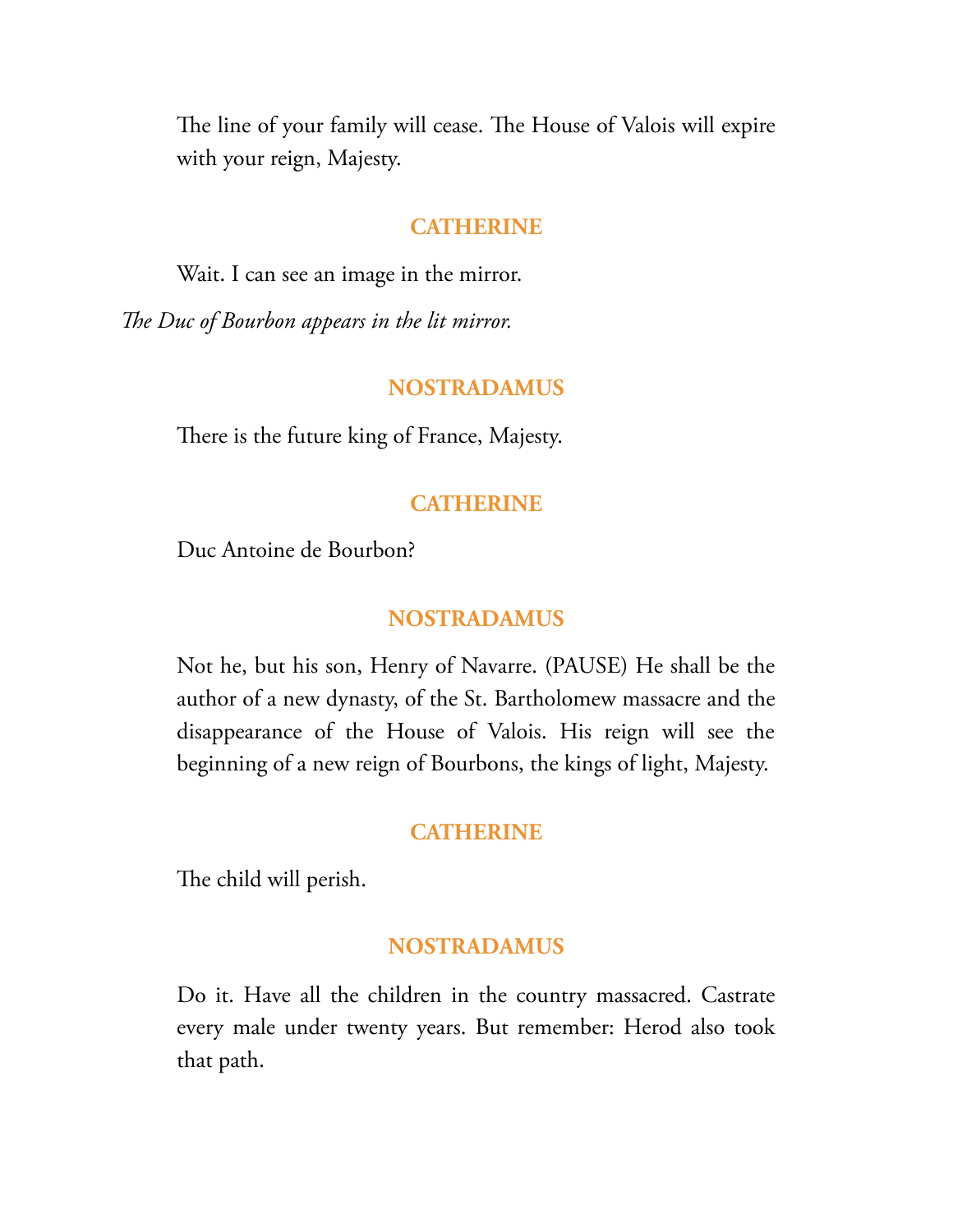*A beat. The Duc of Bourbons disappears.* 

#### **NOSTRADAMUS**

It will make no difference, Your Majesty. It is man who makes his own history. (PAUSE) Therefore I can state, no, cry out, to the four corners of the world that nothing is determined in advance and yet all is fixed ahead in time.

*A beat.*

#### **CATHERINE**

It's all lies. You hypnotized me. (PAUSE) That's it. That's why you asked to see me in this room.

*Nostradamus becomes agitated.*

#### **NOSTRADAMUS**

No. I have never hypnotized anyone. I hypnotise myself, Majesty. The anguish is unbearable because the hours become minutes, days hours, years days and a century a year. (PAUSE) Is there anyone who can understand what this means? (A PAUSE) Look at my body; I journey within myself in search of the meaning of time. And I surmise Majesty…that time is a continuum. It is a river. We call its current past, present and future. Ah. Ah. (NOSTRADAMUS IS WRACKED BY AN INVOLUNTARY SPASM) My bones ache. Inside everything is tightening. (PAUSE) No one can imagine the suffering because they do not understand. They don't understand the past, present and future are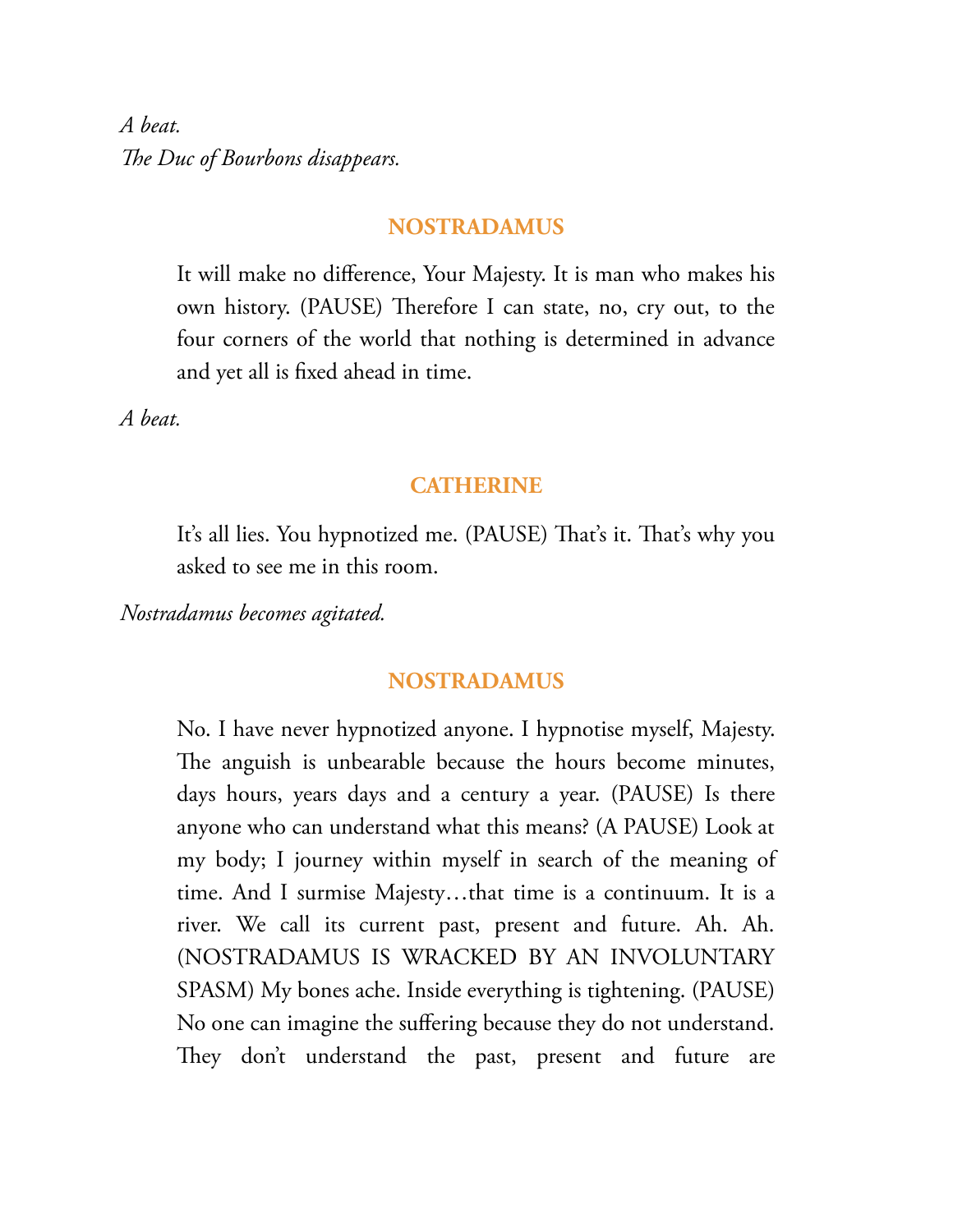intertwined. They don't exist apart. What exists is an eternal present, Majesty. (HE WEEPS) The eternal present.

*A beat.*

## **CATHERINE**

Be off with you. Know that you are expelled to Salon forever. (PAUSE) It is my punishment that you rot in your own madness.

*A beat.*

# **NOSTRADAMUS**

I am not mad, Majesty. (PAUSE) Simply a visionary.

*Music. Darkness.*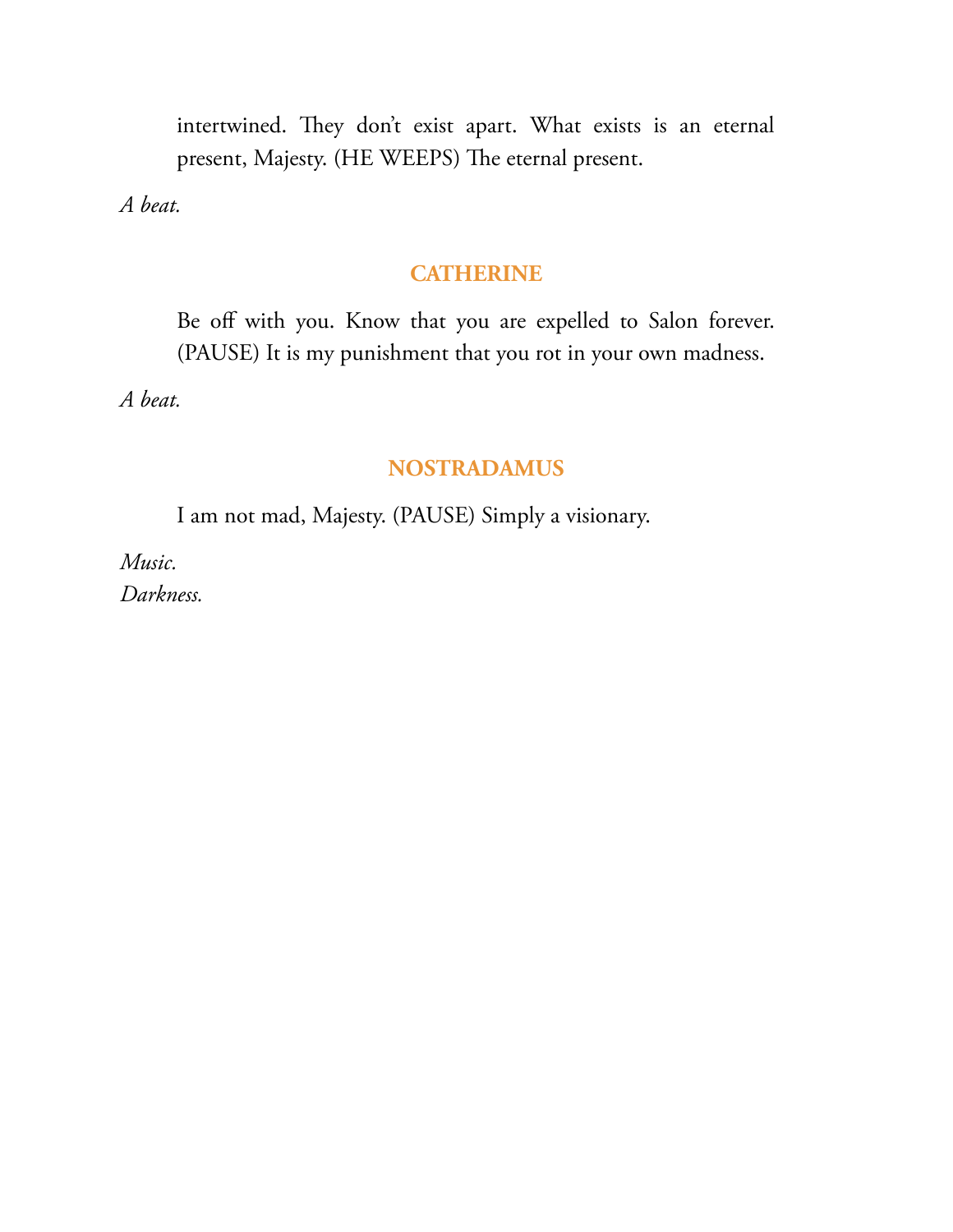# **SCENE 15 AT NOSTRADAMUS' HOUSE**

*Salon. 1566. e screens are removed to reveal a wide and infinite space. Nostradamus sits motionless on a bench. Light shines from the floor as if it were made of glass. Caesar places a crystal bowl filled with water on Nostradamus' right. To his left, a glass table holding the book De Mysteriis Egyptorum. Julius is present. Everything glows and shimmers and reflects light. Music.* The ambience is magical. *An extraordinary event is about to take place.*

### **CAESAR**

Father. Father.

*A beat.*

### **NOSTRADAMUS**

What? Who? Is someone asking for me, Julius?

# **JULIUS**

Nostradamus. There is nothing wrong, is there?

# **NOSTRADAMUS**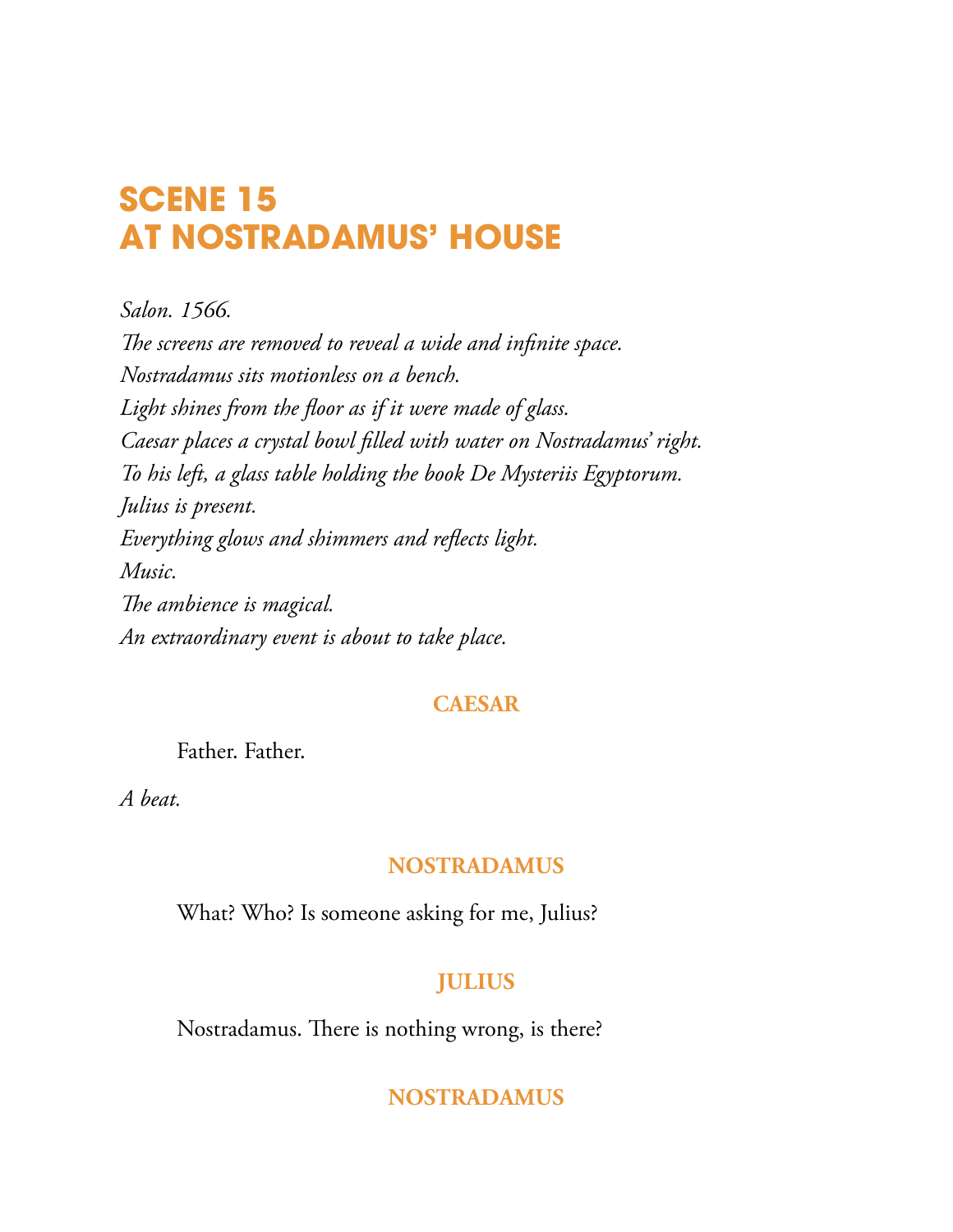The crystals. Everything is glowing.

# **CAESAR**

The sun is coming up, father.

# **NOSTRADAMUS**

Where?

### **CAESAR**

Here. In Salon. All over the world. It is dawn on the seventeenth of July, the year 1566.

*A beat.*

# **NOSTRADAMUS**

I am here no longer. (PAUSE) I am in the last century. It is 1986. (A BEAT) Caesar. I want you to turn my prophecies inside out and upside down. Create total confusion. Scatter them and shuffle them into a jumble.

# **JULIUS**

But Nostradamus. The sequence will be lost.

# **NOSTRADAMUS**

(SMILING) Dates and times are all relative. Only the strong and powerful have any use for them. Only the facts matter.

# **CAESAR**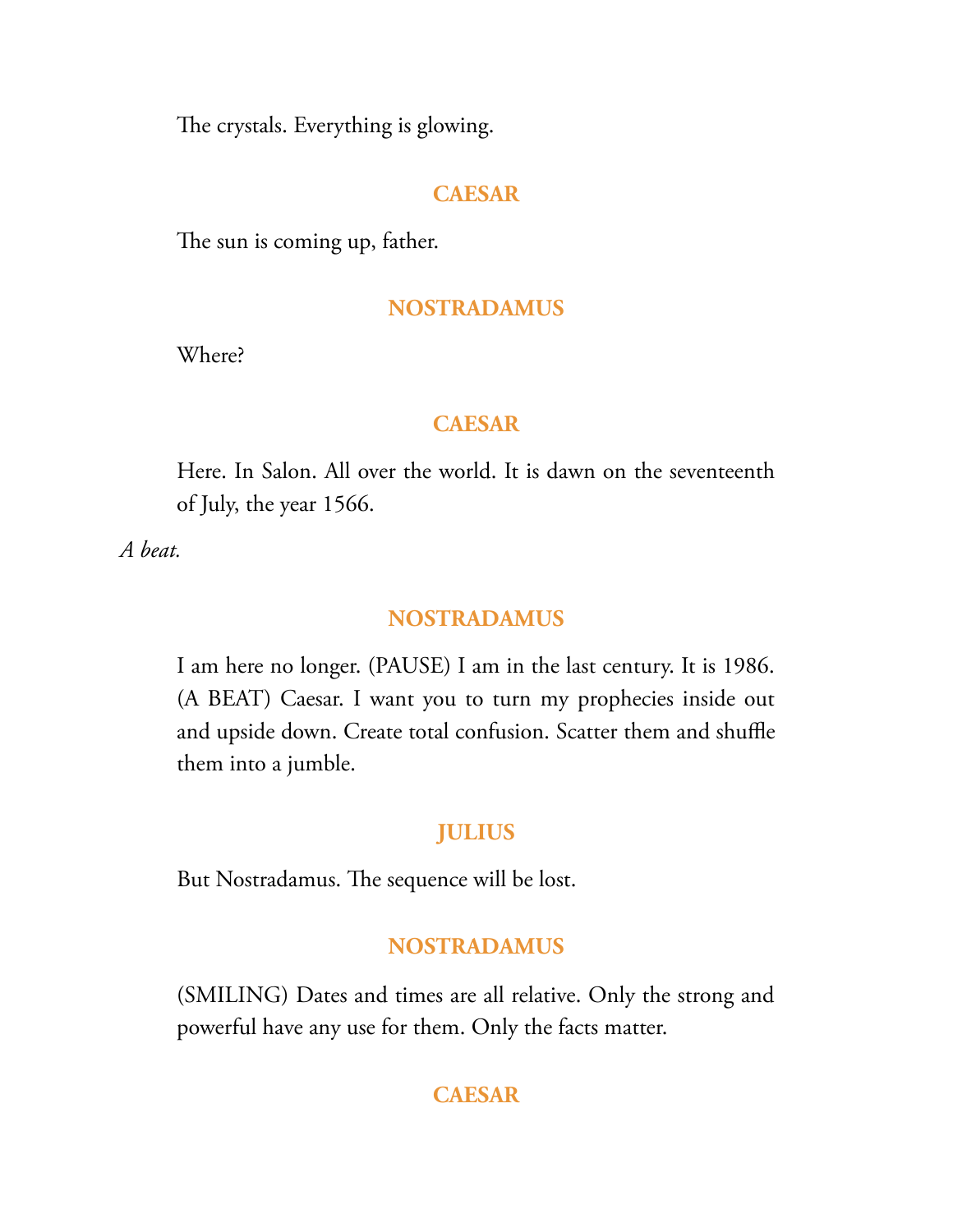But father…

### **NOSTRADAMUS**

Now. (PAUSE) No. Not yet. Wait. Come over here.

*Trembling with emotion, Caesar crosses and holds his Father in his arms.*

# **CAESAR**

Father.

# **NOSTRADAMUS**

I intend to leave you with something unforgettable. A kiss on the heart.

*Nostradamus tears apart Caesar's tunic and bares the left side of his chest. He lays his lips on his flesh and kisses him gently in the area of his heart.*

### **NOSTRADAMUS**

May your heart grow strong and full of kindness and endure to experience each human emotion. (PAUSE) No go. You may leave.

*Caesar withdraws. Julius begins to sob. Nostradamus shakes.*

# **JULIUS**

You're dying, Nostradamus. I know it. I know you're dying.

# **NOSTRADAMUS**

It appears inevitable, my friend.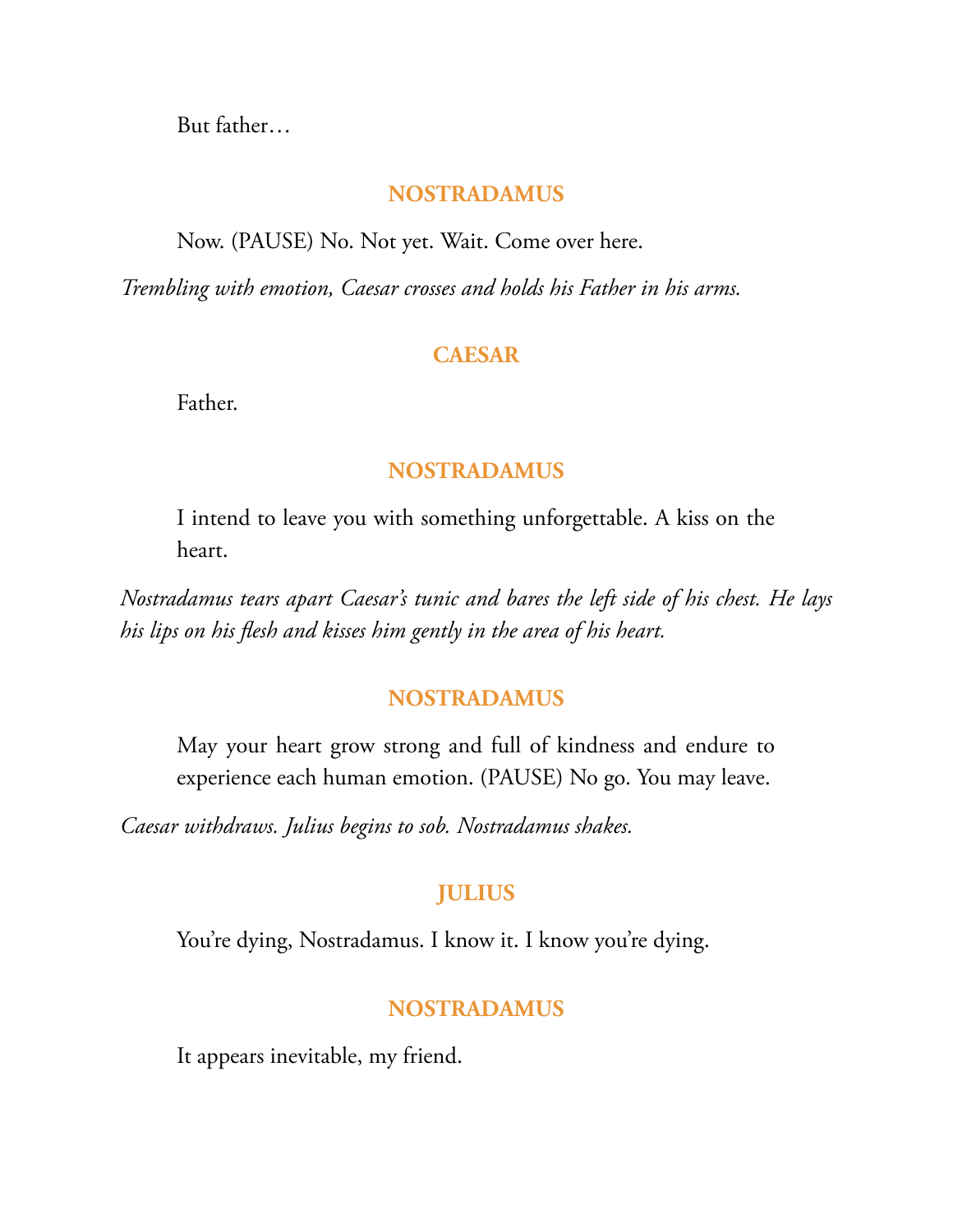### **JULIUS**

I'm frightened. I'm scared for both of us.

### **NOSTRADAMUS**

Don't be afraid. (PAUSE) It's no more than a peak of terror.

*His hand trembles. He slips it inside his costume and pulls out a dazzling crucifix.*

### **JULIUS**

What is that? What is it? I can't see properly. The light.

### **NOSTRADAMUS**

A crucifix. It will be yours for the time being. You can return it to me when we meet again.

### **JULIUS**

Ah. Then there is eternal life. That's it. We shall meet again in a new incarnation.

#### **NOSTRADAMUS**

Who can say? Perhaps. (PAUSE) Perhaps what lies under the peak of terror is the base of knowledge. Perhaps.

*Julius seizes the crucifix and kisses Nostradamus's hand.*

### **NOSTRADAMUS**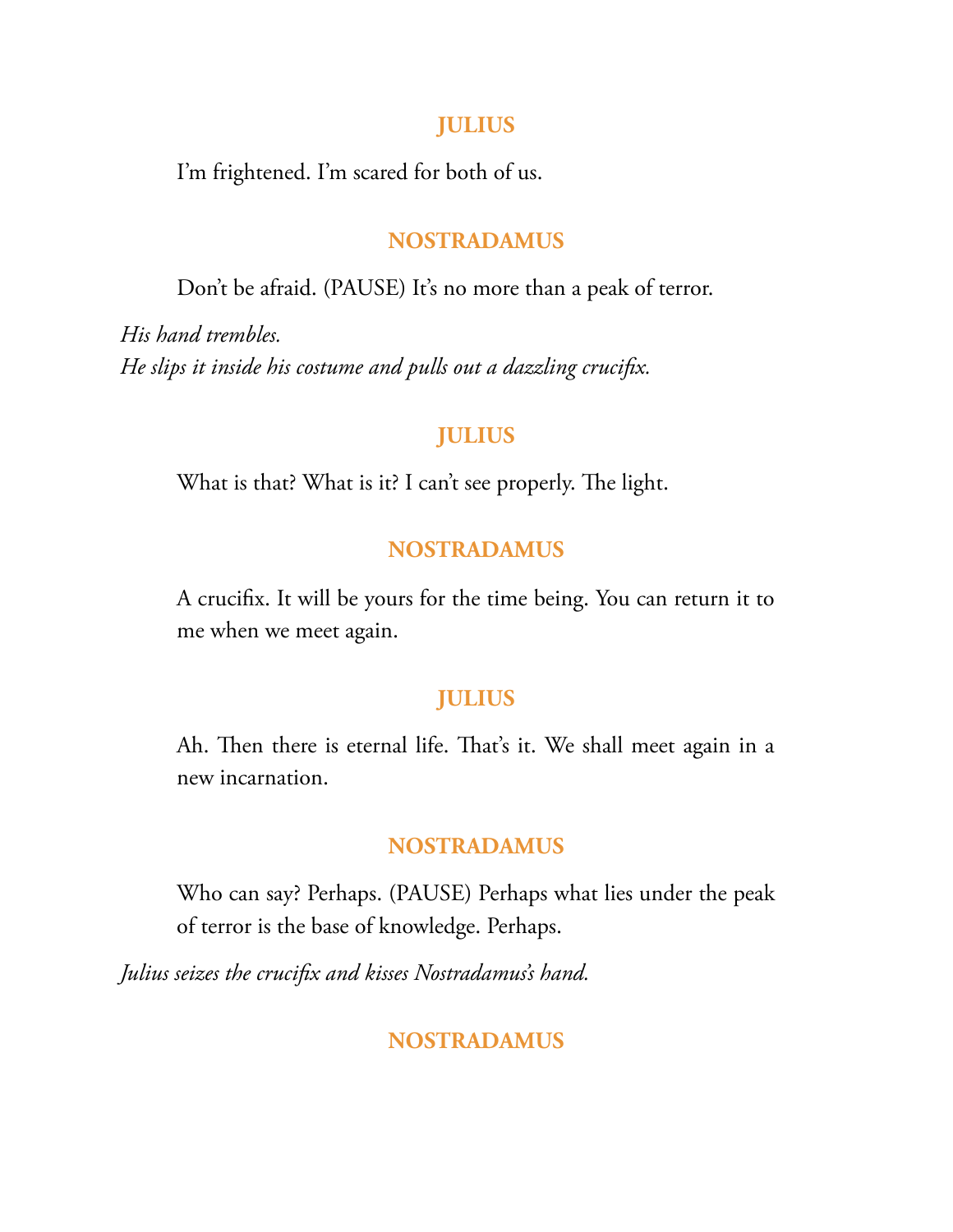The prophecies. Turn them all upside down. Shuffle them around. Now. Please. Sabina asked me this favour.

*Caesar hesitates. Caesar and Julius leave together.*

### **NOSTRADAMUS**

I am in 1986. This year sees the appearance of the third anti-Christ. (PAUSE) He is a child of the country of Palestine and lives in the horn of Africa, he has seven teeth and the number six is marked on his forehead. (PAUSE) The Pope in Rome has been poisoned; it has been the year of three Popes: Paul VI, John Paul I and John Paul II. The end has begun. (PAUSE) In a cynical England the empire is in death throes; begun with one Elizabeth it will be undone with another Elizabeth. Elizabeth II. (PAUSE) Birds of metal will fly in the skies: metal fish will swim in the bottom of the sea; it is the beginning of the end. (PAUSE) Multitudes will perish in hunger, sickness and injustice while the white eagle of the New World, even with its dying gasps, clings to luxury and destruction. (PAUSE) The Arabs will invade Europe with their black oil and the world will change. Generals will make themselves kings and corrupt kings will sell their people for gold. (PAUSE) The people. The people will be forbidden to acclaim their own king. (PAUSE) The red men from the East, the Russians, imprisoned in inflexibility, will ally themselves with the Germans, Turks and Arabs. They will torment the Anti-Christ. In revenge, he will cast a giant mushroom across America. Oh. No. No. (PAUSE) The Chinese will rise up and Italy will loose its head and thrash madly in a sea of blood before a revolution erupts. (PAUSE) The anti-Christ captures Rome and the last Pope, Peter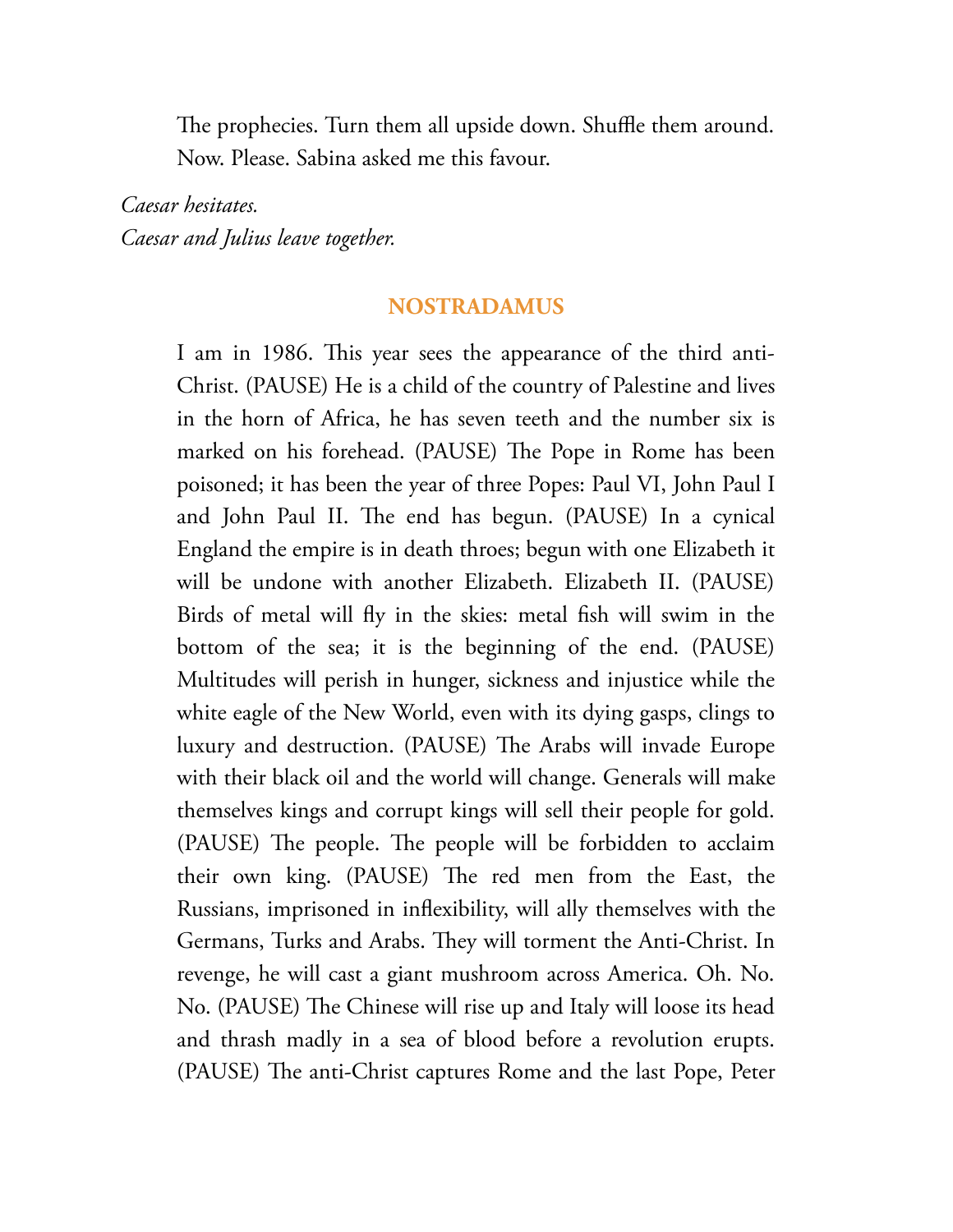II, escapes to the South. He will live in the city of the future where young people with masks cavort at a carnival and make the devil's sign. (PAUSE) Devil. Black angel. (PAUSE) Lucifer, charred by fire and shrouded in ashes appears inside the mushroom. (PAUSE) The red men destroy the new city. In America parliament is suspended; the military rule. Birds and fish with metal bodies, frenzied with excitement, tear holes in the world with their pointed steel. (PAUSE) In the battle of Armageddon the anti-Christ is brought to a delirious fever. (PAUSE) In the year 1999, in the seventh month, the Lord of terror will appear from the sky. He will bring back to life the great king of the Mongols. (PAUSE) The four horsemen of the Apocalypse gallop across the world. (PAUSE) The blood is drained from France, it withers. Paris is a ball of fire. (PAUSE) Fire. Fire. Fire. (NOSTRADAMUS WAVES HIS ARMS) Fire.

*Caesar enters and halts, perplexed.*

### **NOSTRADAMUS**

Caesar. Caesar. Bring me the brazier. The brazier, Caesar. (PAUSE) I need one last favour… A final one; the brazier. (A BEAT) No. I don't need it anymore.

*Nostradamus points and a flame rises from the glass floor. Nostradamus rubs his hand across the open book on the glass table.*

### **NOSTRADAMUS**

De Mysteriis Egyptorum.

*Nostradamus kisses the book. Tottering on his feet, he approaches his son.*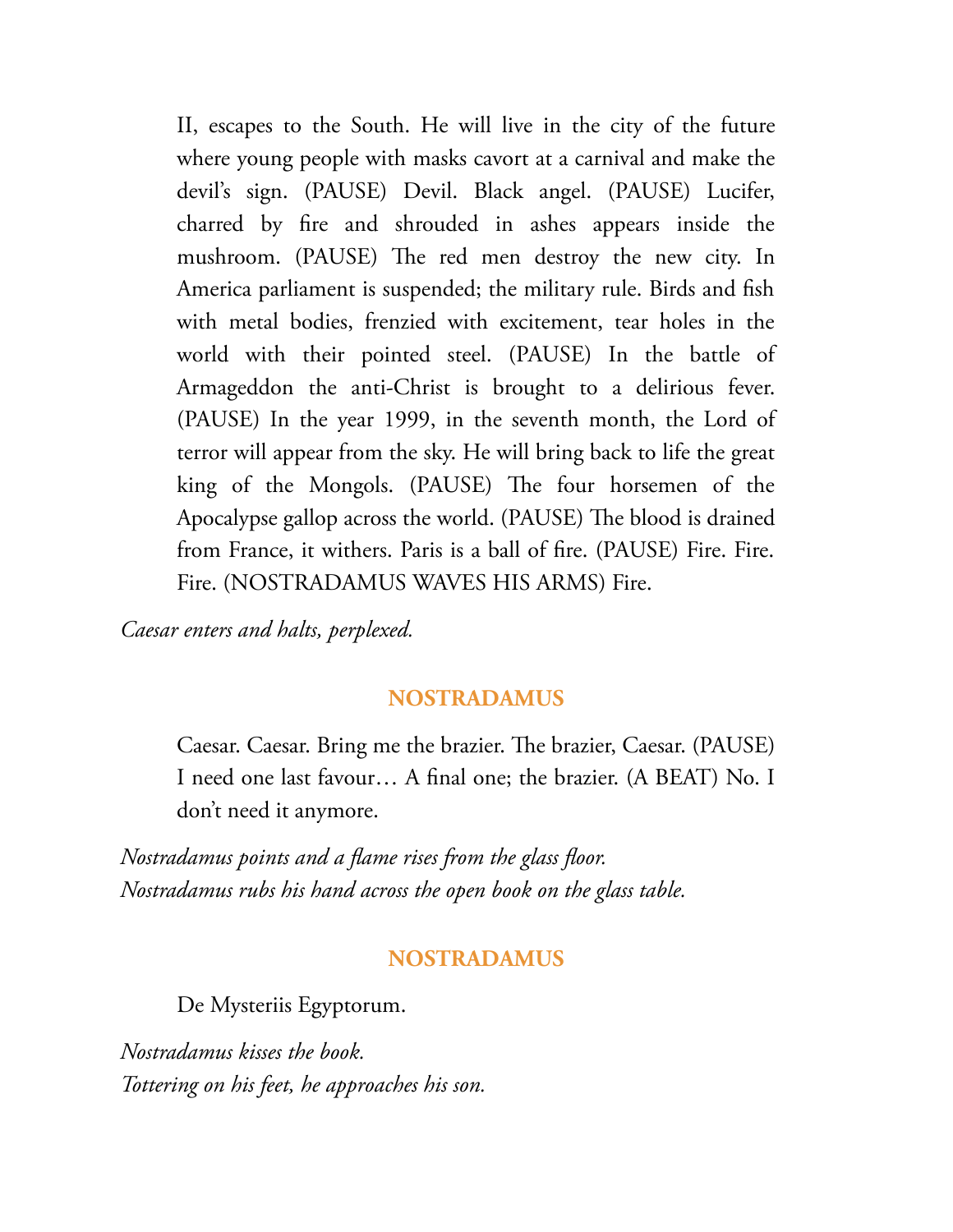### **NOSTRADAMUS**

Go and call Father Vidal. Tell him I am ready to receive the Holy Sacrament. Before it's too late. Go to Father Vidal, Caesar. (PAUSE) But don't wake Julius. He dozed off poring over all those writings of mine. He fell asleep with the cross in his hands. Just as I wished.

*Caesar, still bewildered, leaves.* The stage darkens perceptibly. *Nostradamus looks at the flame, holding the book in his hand. At* the rear of the stage the other characters can be seen. They have the appearances *of ghosts.*

### **NOSTRADAMUS**

The earth will be plunged into a bleak and cold night that will last for forty years. (PAUSE) Afterwards, a new breed of men will emerge from thee ice who will be worthy to begin a new era. The world will start over again with a new race of men.

*Nostradamus throws the book onto the flame.*

### **NOSTRADAMUS**

No one deserves this book. (PAUSE) The world is afraid of your investigations. Return to darkness and die.

*e book catches alight and disappears in a flash of fire.*

### **NOSTRADAMUS**

I shall die with you. But my questing will not be halted.

*The other characters move closer to Nostradamus.*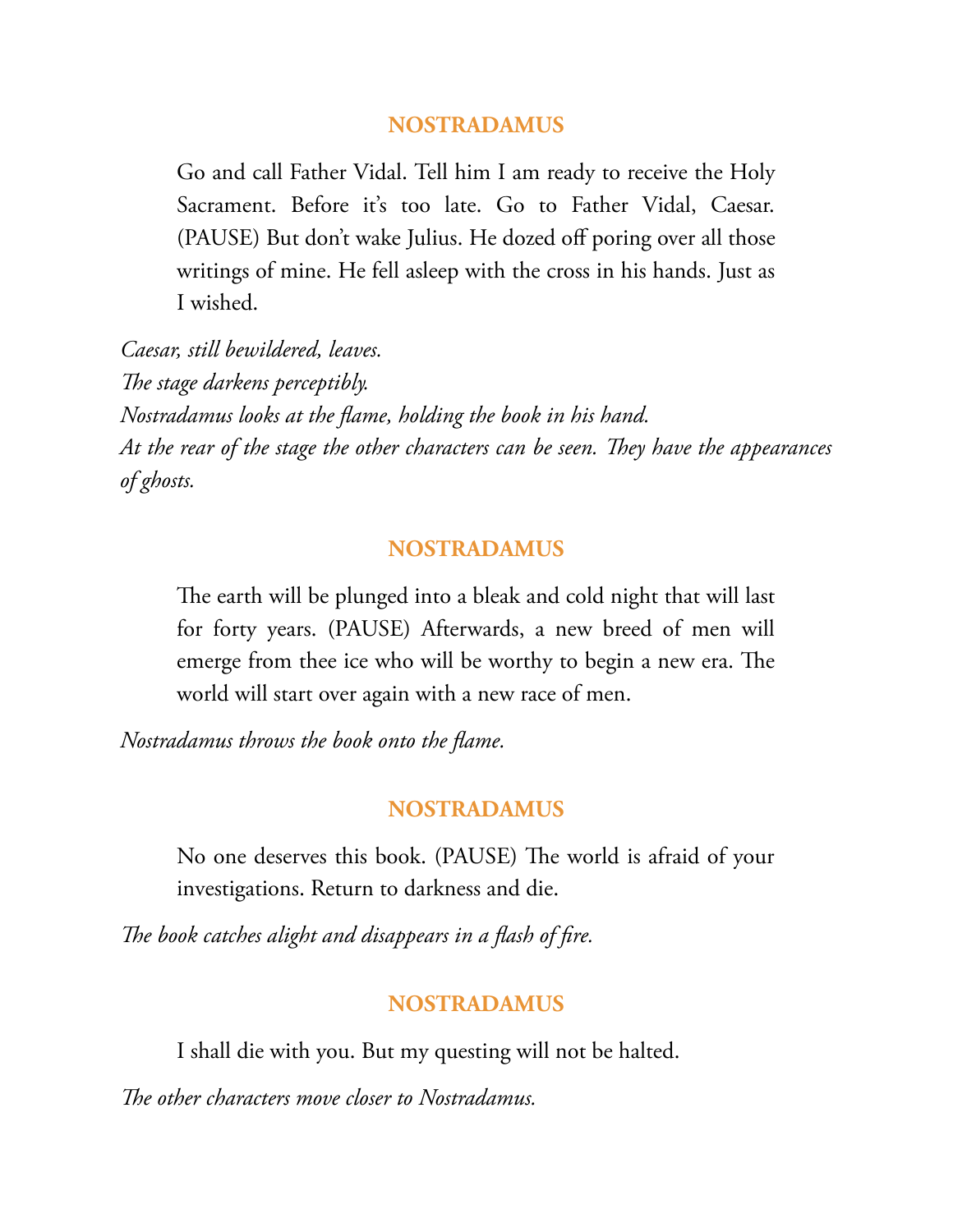*We see Sabina, cardinal Narbonne, the Monsignor, Bourbon, Madame Anne, etc.*

### **NOSTRADAMUS**

I see my whole life in a flick of an eyelid. You have been my life. (HE LAUGHS) (PAUSE) Sabina. Cardinal. Your Holiness. My friend. Madame Anne.

**They surround Nostradamus.** *After a few seconds they suddenly step back and we see Nostradamus with another Nostradamus identical to him lying dead at his feet.*

### **NOSTRADAMUS**

Ah. I can see myself in death. This is how everyone shall see themselves when their time to pass away from this life comes. This is how eternity works.

*Light change. Nostradamus begins to levitate above the dead Nostradamus.*

### **NOSTRADAMUS**

I still have to discover the essence of the absolute. (PAUSE) God. (PAUSE) The transcendence of God. (HE SHOUTS)

*Nostradamus stares at his own body. Slowly he rises into the air. He floats freely in space.* The lights fade slowly. The flame is smothered. *Blackout.*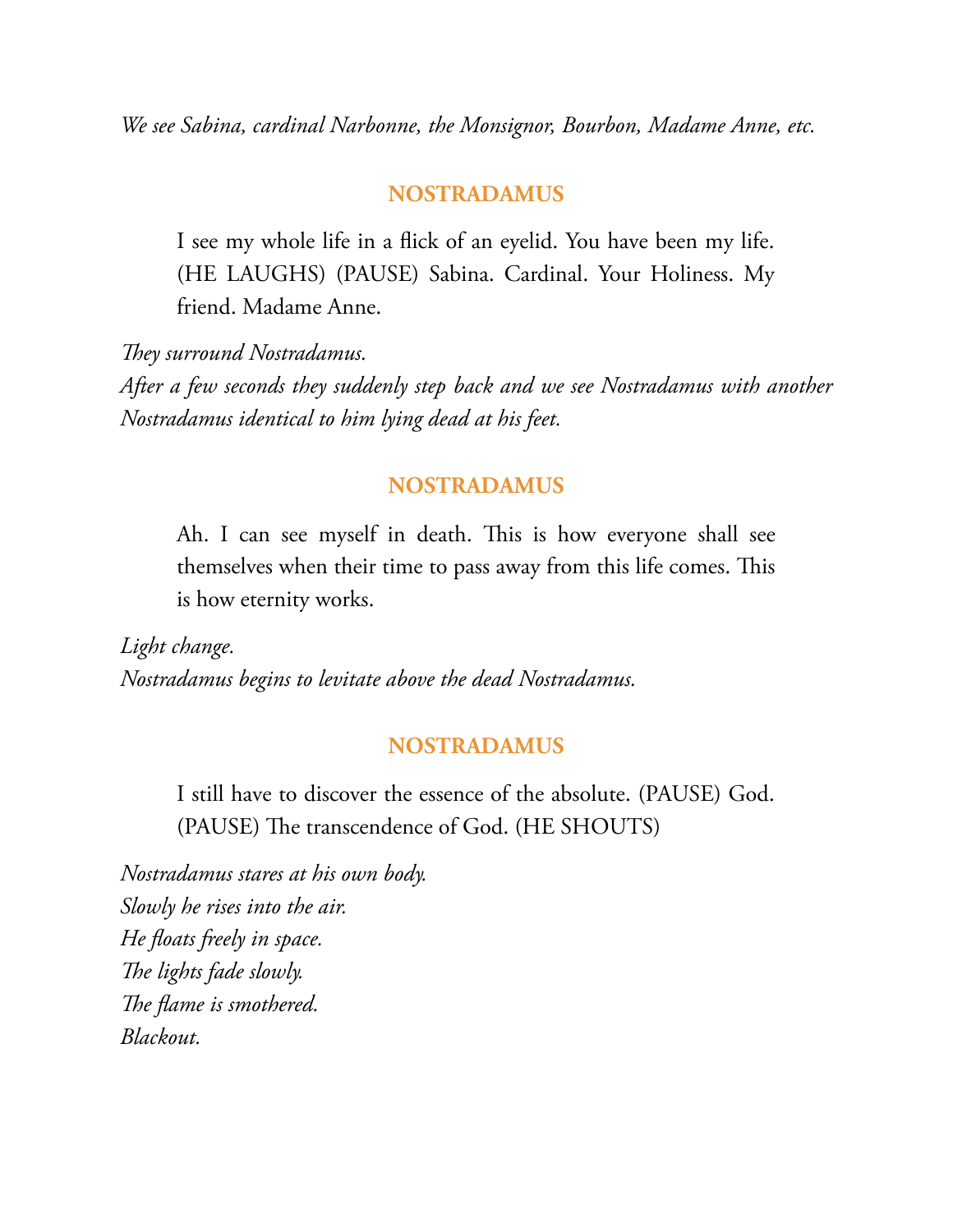**THE END DC. 2013.**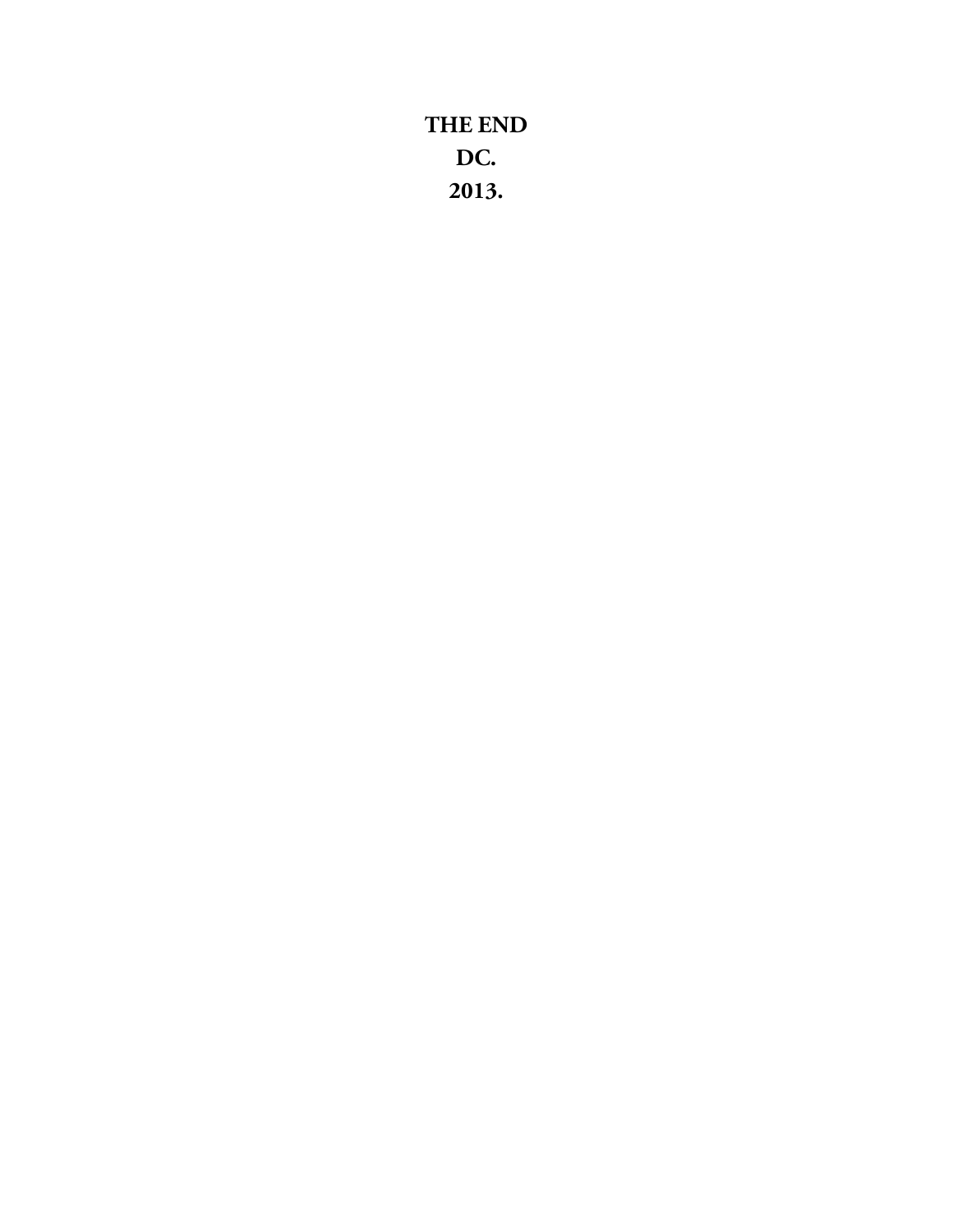# **Curriculum Vitae**

**Doc Comparato**

(Luiz Felipe Loureiro Comparato Rio de Janeiro, 1949)

Contacts:

[doccomparato@hotmail.com](mailto:doccomparato@hotmail.com) [www.facebook.com/doccomparatodigital](http://www.facebook.com/doccomparatodigital)

**I. BIOGRAPHICAL SUMMARY**: Luiz Felipe Loureiro Comparato - known as Doc Comparato - was born in Rio de Janeiro, November 3, 1949. A medical doctor with a specialty in cardiology at 22, Comparato won a fellowship from the British Council at the National Heart Hospital in London in the late 1970s. Returning to Brazil, he left medicine to dedicate himself fulltime to screen, stage and TV work. Since then, he has written over fifteen plays that have been published and produced in Brazil, Latin America and Europe (Spain, Italy, France, England, and Germany, in translation), several novels and children's books and a prizewinning collection of short stories. One of the founders of TV Globo's Creative Center (*Centro de Criação*) in 1986, Doc's prodigious accomplishments as a creator, author and collaborating author of innumerous series and miniseries since 1978 for Globo, Record and TV networks in Latin America and Europe have won him a number of international prizes. Among the series and miniseries for TV Globo that he has authored or co-authored: *A Justiceira* (1997/1998); *O Tempo E O Vento* (1985); and *Lampião E Maria Bonita* (1982, the first Latin American miniseries and the first Globo TV series).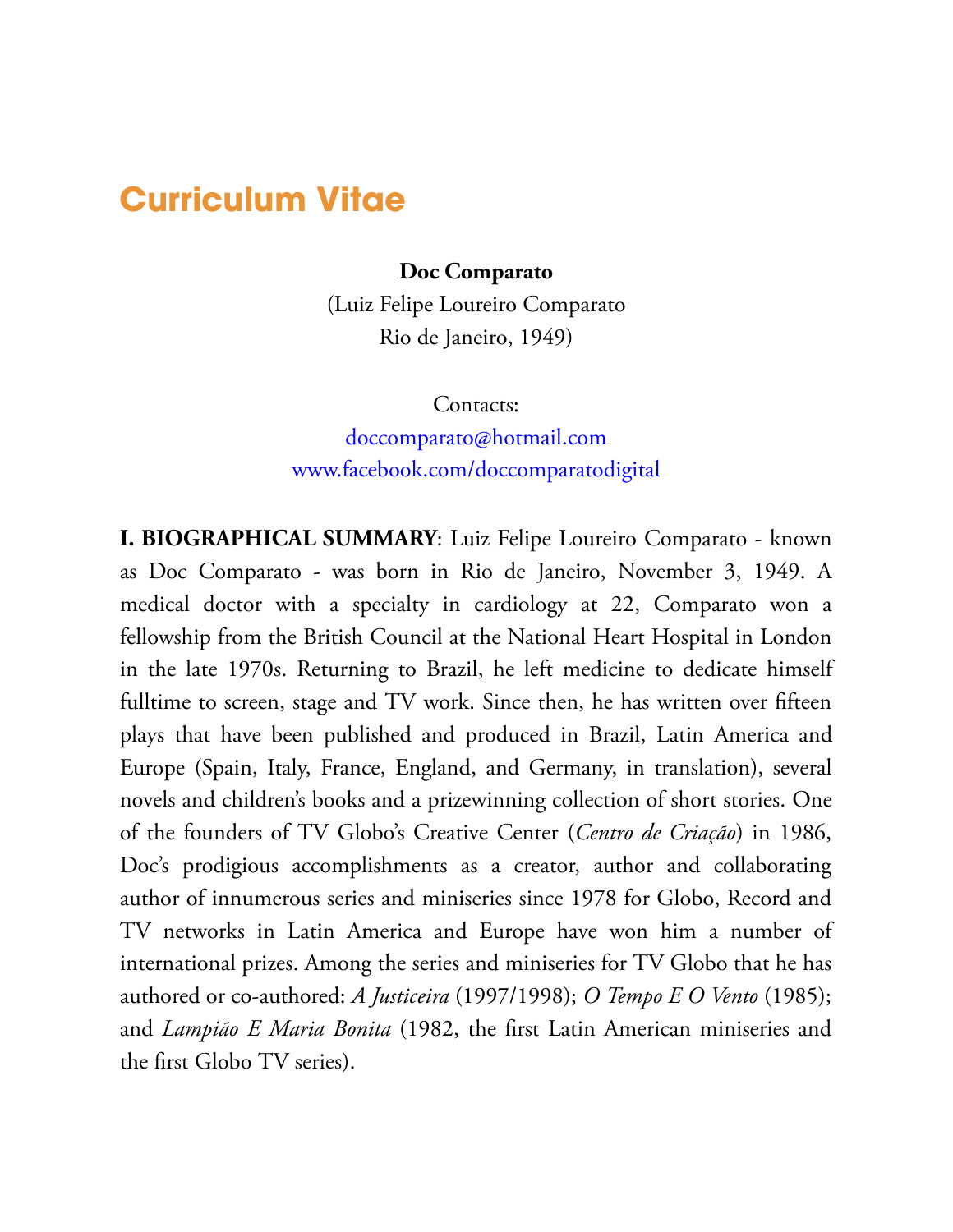A truly international figure, Comparato has lived for extended periods outside of Brazil, engaging in innovative media projects in England, Portugal, Spain, Italy, Germany, Cuba, Mexico and Argentina and has traveled often throughout Latin America and Europe working as a professor, script consultant, Creative Adviser, and Script Doctor. In 1987, he worked with Gabriel García Márquez on a miniseries, *Me Alquillo Para Soñar/Rent Dreams* in Cuba - produced on TV-E, in Madrid in 1990 - and with Russian script writer Alexander Chlepianov in Moscow. From 2002 to 2003 he lived in Barcelona where he worked as a scriptwriter, as well as creative director for Prodigius Audiovisuals (Producer of European TV-movies) and also director of DEA Planeta (De Agostini Planeta Corporation, with headquarters in London) for the development of miniseries and European audiovisual projects. He was also Consultant for the European Script Foundation - Pilot Project (with headquarters in Amsterdam). His Spanish/Catalan script credits include *Hospital* (Tv Antena 3/Madrid /1997) and *Arnau* (Miniseries/ Barcelona/1994).

Comparato has also worked occasionally as an actor, but his thespian talents are most often applied in the courses and seminars he teaches on script writing. His two books on writing screenplays - *Roteiro, arte da televisão* (1983) and *Da Criação Ao Roteiro* (1995) - have gone through several editions and languages and remain important pedagogical references today. A frequent lecturer and professor in Latin America and Europe, he continues to give seminars, courses and lectures worldwide. Doc now lives in Rio de Janeiro.

• **Please see following complete CV for details on Camparato's extensive travels, publications and international work.**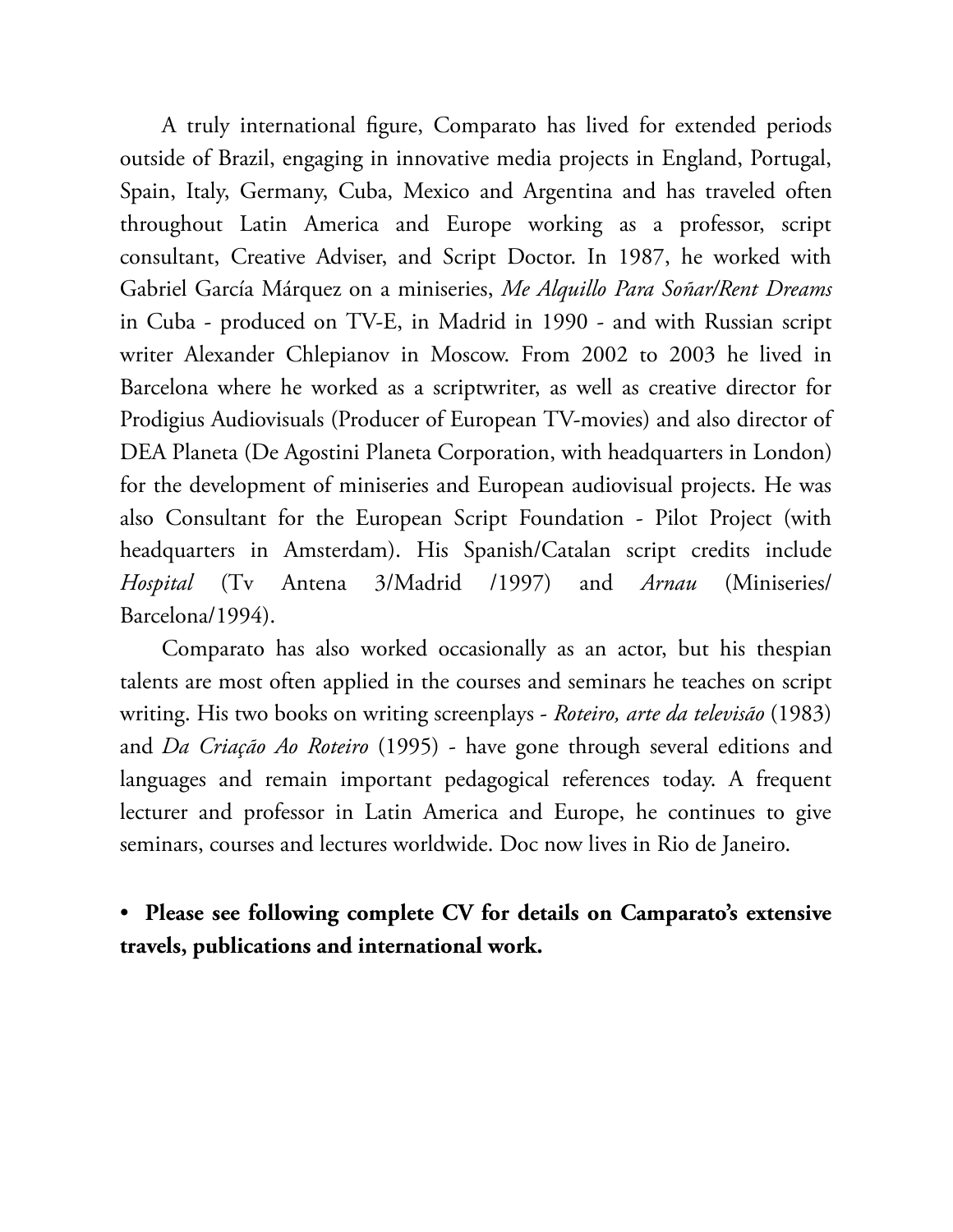# **DOC COMPARATO COMPLETE CV**

# **II. MAJOR AWARDS, HONORS, DISTINCTIONS:**

# **National Awards (Brazil)**

APCA/ Association of Art Critics of São Paulo. Best new author, TV,1982.

SNT (Serviço Nacional de Teatro) honorable mention, *Estudo sobre portas e janelas (Beijo da louca)*, 1980.

SNT (Serviço Nacional de Teatro) honorable mention, *Novíssimo Testamento (Pléides)*, 1979.

Concurso de Contos do Paraná, Short story prize,1978.

# **International Awards**

FyMTI. Buenos Aires. Festival y Mercado de TV-ficción Internacional. International Achievement Award for Contribution to TV Fiction. 2012.

LALIFF (11th Annual Los Angeles Latino International Film Festival) – Best Film Script, *Corazón de la tierra*. 2007.

Ana Magnani Award for best stage production, *Nostradamus* – Italy. 2003.

DAAD - Deutsch Adademic Art Development - Teaching Fellowship, Munich Film School, 2002.

Academy of Catalan Literature - Best script, *Arnau* - Barcelona, Spain. 1995. (adapted as a novel in 1994 (Barcelona: Proa) by Doc Comparato and Xesc Barceló.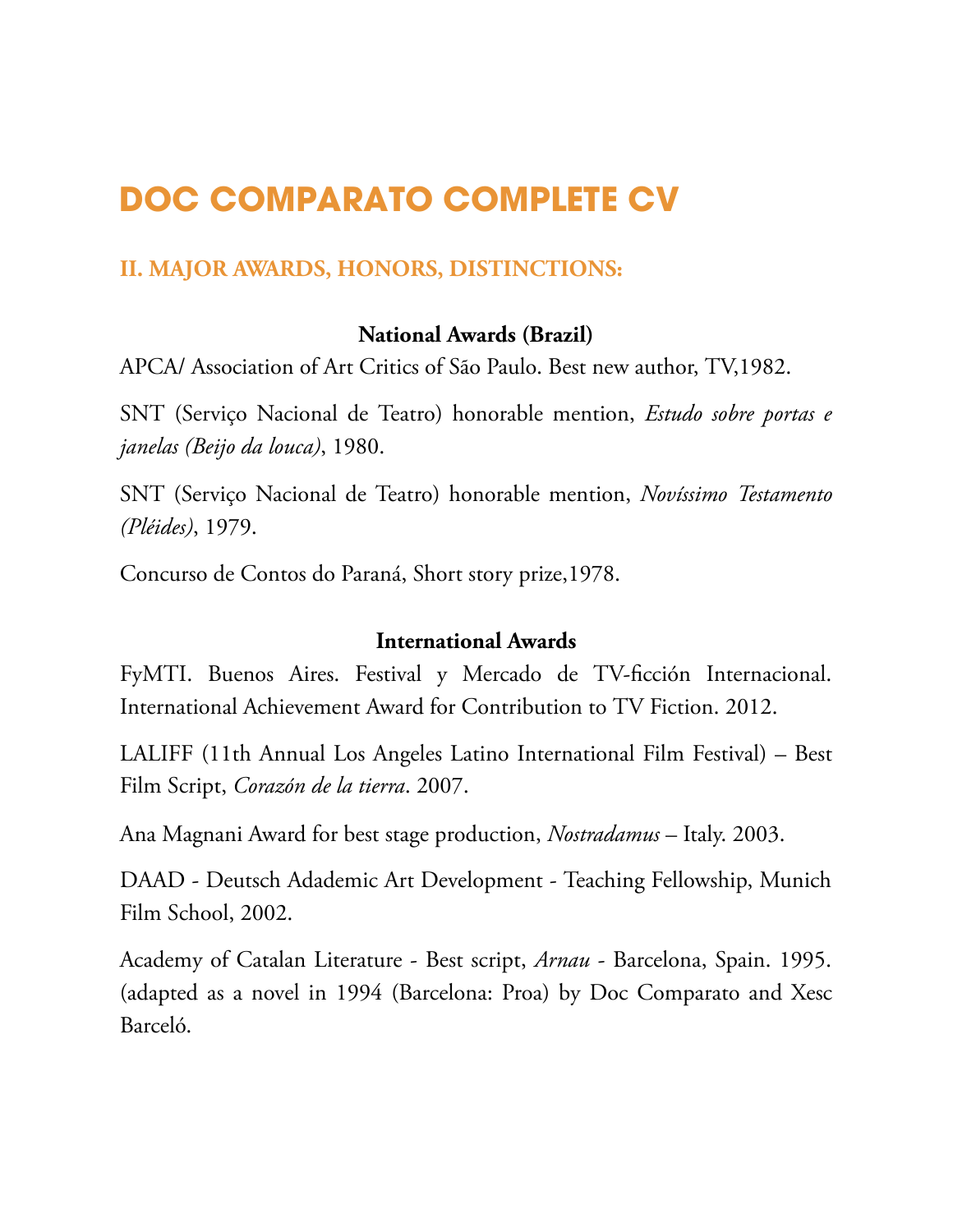El Coral Negro - Cuba - Best miniseries, adapted from Erico Veríssimo's novel, *O Tempo e o Vento*. 1986.

Best original script, children and adolescent category - *Cangaceiro Trapalhão*, Tomar Film Festival - Portugal. 1985.

Prague Television Festival. *Malu Mulher*, Regina Duarte received the best actress award for episode, *Parada Obrigatória*, scripted by DC, 1984.

New York Film and Television Festival, gold award, best original script for TV miniseries. (TV Globo Production *Lampião e Maria Bonita*). 1982.

# **III. PUBLICATIONS AND PRODUCTIONS: (For information on available sites for e-books, please see: [www.doccomparato.com.br\)](http://www.doccomparato.com.br/)**

# **PLAYS, MOST RECENT EDITIONS:**

### **Portuguese:**

*Plêiades (ou Pequenas Cirurgias para Aracnídeos)*

*O Beijo da Louca*

*O Despertar dos Desatinados*

*Nostradamus* (O Prisioneiro do Futuro)

*Miguelangelo* (O Prisioneiro do Presente)

*O Círculo das Luzes (O Prisioneiro do Passado)*

*Sempre (Ou, o Caso da Moça de Gargantilha ou na Intimidade das Coisas)*

*Jamais (Calabar, um elogio à Traição; ou, Na Posse das Coisas)*

*Eterno (Ou, Xanadu, no Limite da Criatividade; ou, No Inalcançável das Coisas)*

*A Incrível Viagem*. (children's theatre) Rio de Janeiro, Brazil: Ebal, 1984.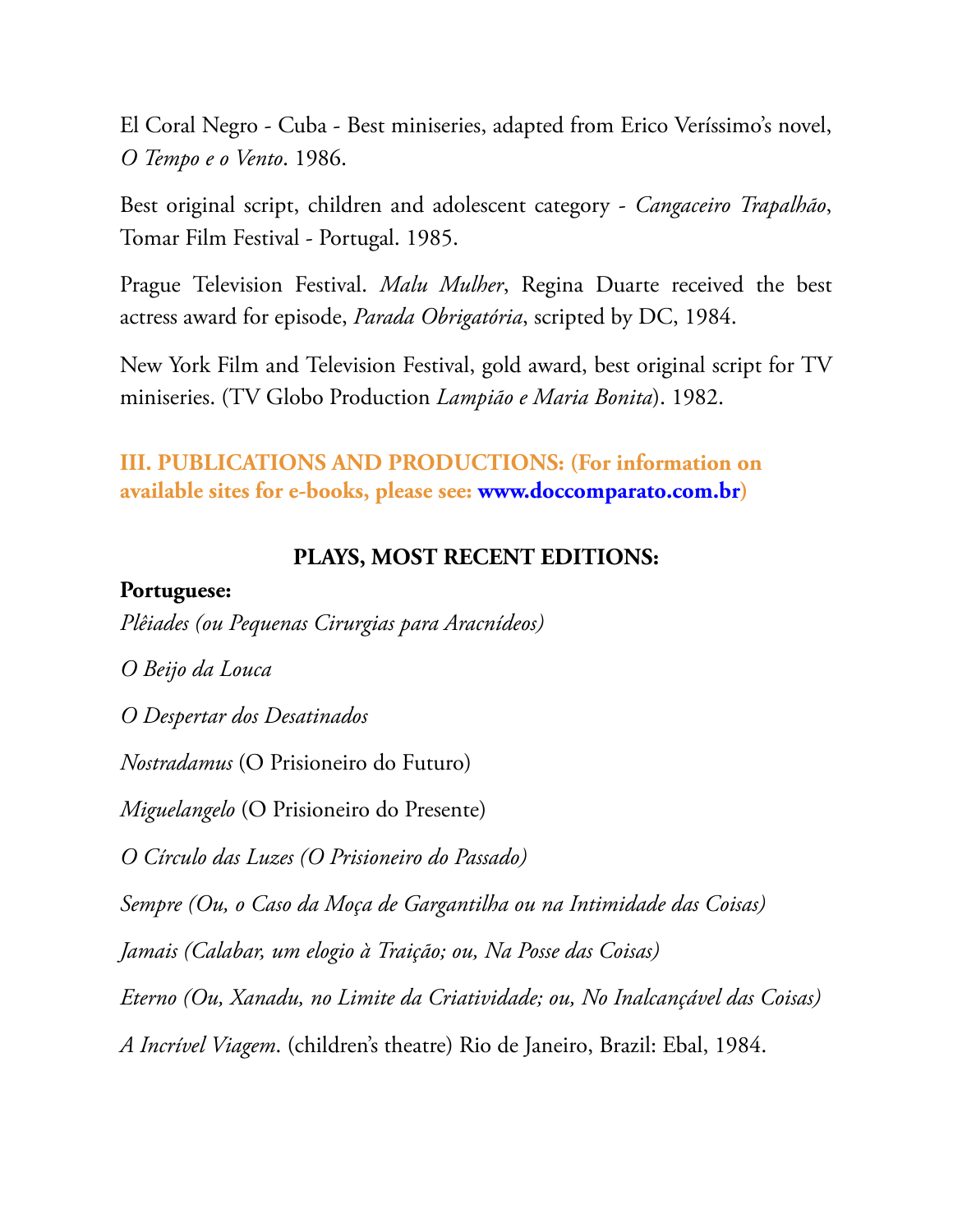*As Tias: Tragicomédia Em Dois Atos*, with Aguinaldo Silva. Rio de Janeiro: Ed. Achiamé, 1981.

**In English:** (Pix Editora, E-Books) *Rain Forest* (*O Despertar dos Desatinados*, from *Trilogia do Amanhã) Nostradamus* (from *Trilogia do Tempo*)

*e Secret Days of Orson Welles in Brazil* (*Eterno* from *Trilogia da Imaginação)*

# **MAJOR PRODUCTIONS, PLAYS:**

*Nadistas e Tudistas* (Rio de Janeiro / 2014/ Teatro Ipanema)

*Lição Nº 18* (Rio de Janeiro / 2010 / Teatro Poeira)

*Nostradamus* (São Paulo / 1985/86/ Award: Best play,1986 São Paulo Producer's APETESC) (Rio de Janeiro / 1999 / Teatro Centro Cultural Banco do Brasil/CCBB / Italy, 2003 /Ana Magnani Award for best stage production) Roma / Italy, 2003 /Ana Magnani Award for best stage production.

*O Círculo das Luzes* (Rio de Janeiro / 2002 / Maison de France)

*Miguelangelo* (Rio de Janeiro / 2001/ Teatro Carlos Gomes)

*A Incrível Viagem* (First produced in São Paulo and Rio / 1984 / produced througout Brazil)

*O Beijo Da Louca* (Rio de Janeiro / 1981 / Teatro Vila Lobos)

# **OTHER PUBLICATIONS: Fiction and Didactic**

### **Fiction:**

*A Guerra Das Imaginações*. Rio de Janeiro: Ed. Rocco, 1997. Translations/International editions: *La Guerra Delle Immaginazioni*. Rome, Italy, 2002.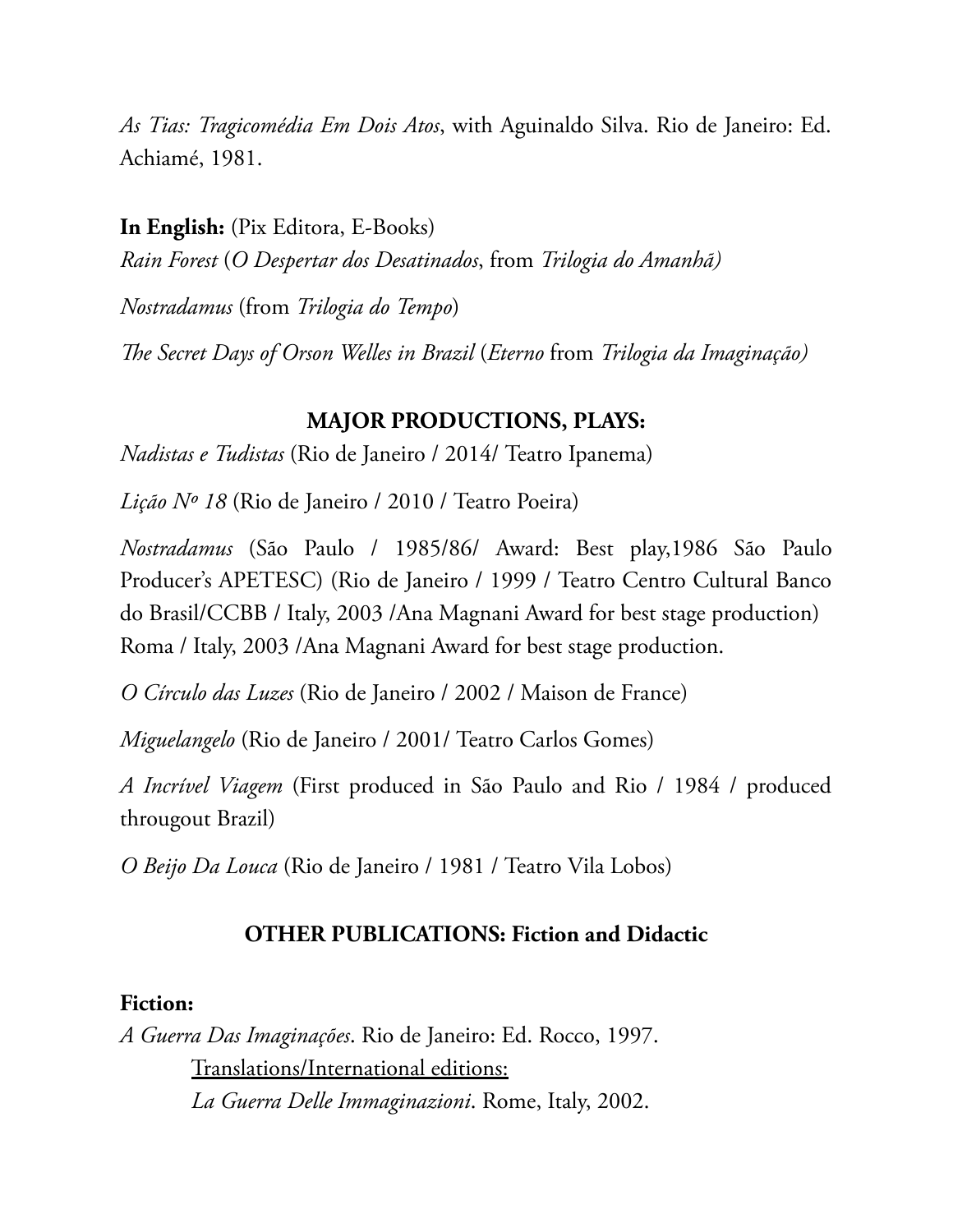*Von Der Entdckun Des Paradieses*. Frankfurt, Germany: Ed. Eichborn, 2000.

*La Guerra De Las Imaginaciones.* Buenos Aires, Argentina: Ed. Planeta, 1998.

*La Guerra De Las Imaginaciones.* Mexico, D.F..: Ed. Planeta, 1998. *A Guerra Das Imaginações*. Lisbon, Portugal: Ed. Pergaminho, 1998. *La Guerra De Las Imaginaciones.* Madrid, Spain: Ed.Planeta, 1998.

*Padre Cícero*, with Aguinaldo Silva and Regina Braga. (Based on TV Globo miniseries). Rio de Janeiro: Ed. Record, 1984.

*O Calo*,*O mundo encantado de uma gorda*,*Esses alucinantes termos médicos*, *Verão tijucano*, *O homem que perdeu o humor*,*Hada e o 'H'*, *A História da pestana*.

Crônicas/Short stories in *O Melhor da Crônica Brasileira 2*. Luis Calvalcante Proença. Rio de Janeiro: José Olympio, 1981.

*Sangue, Papéis e Lágrimas.* Rio de Janeiro: Ed. Codecri, 1979. (Short stories)

### **Didactic:**

*Roteiro, arte da televisão*. Rio de Janeiro: Ed. Nórdica, 1983.

Translations/International editions:

*El Guió: art i técnica d'escriure per al cinema i la telivisió.* Barcelona: Generalitat de Catalunya. Institut Català de Noves Profesions ; [Bellaterra] : Universitat Autónoma de Bellaterra, 1989

*El Guión.* Barcelona, Spain: Universitat Autónoma de Barcelona, 1983. *El Guion.* Madrid, Spain: Instituto Oficial de Radio y Televisión, 1983, 1999.

*El Guión*. Buenos Aires, Argentina: Garay Ediciones, 1983.

*El Guión*. Mexico, D.F.: Planeta (2nd edition), 2000.

*El Guión*. Buenos Aires: Oficial Publicación del Cbc, 1997.

*Da Criação Ao Roteiro*. Rio de Janeiro: Ed. Rocco, 1995.

*Da Criação ao Roteiro*. São Paulo: Summus Editorial, 2009.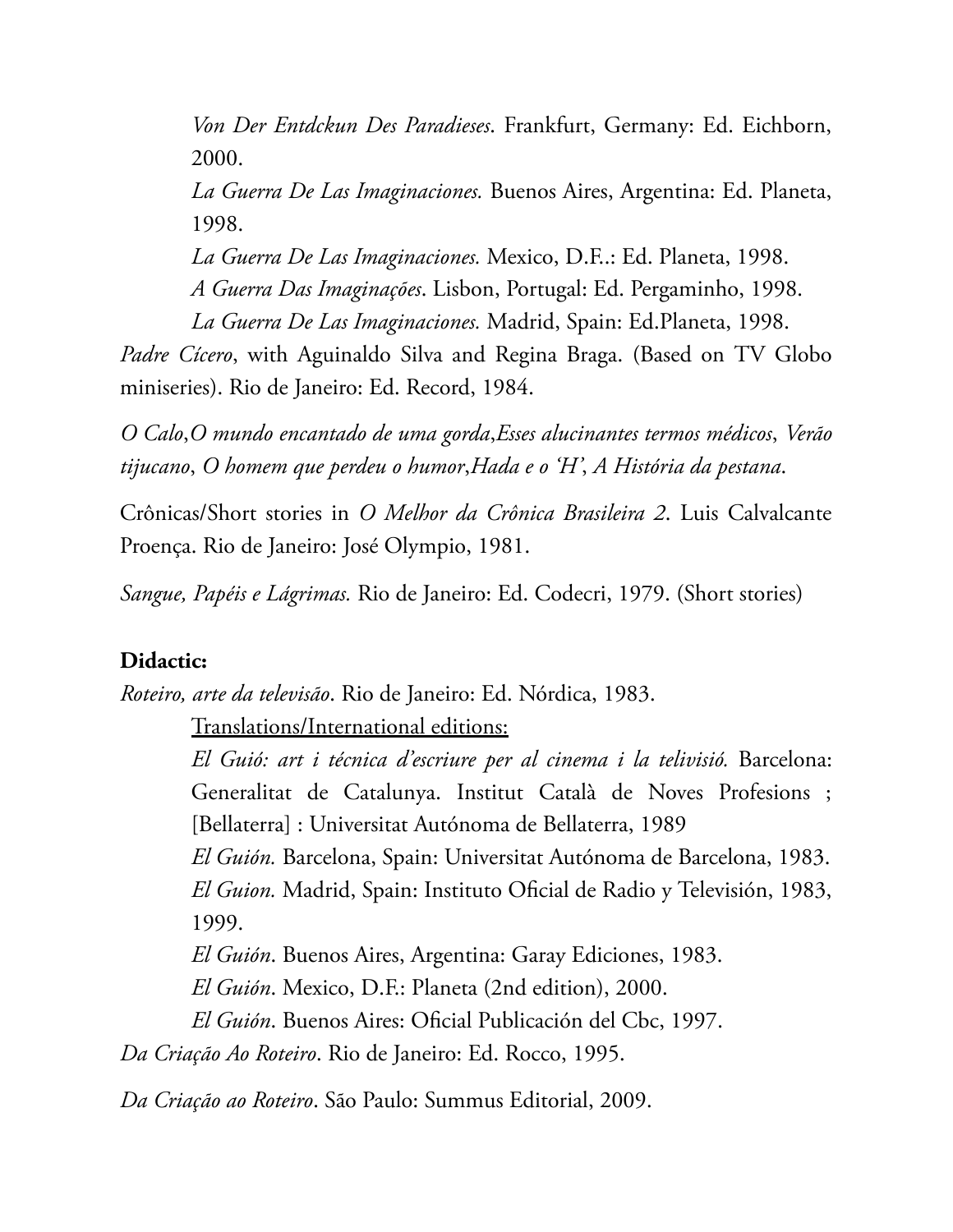Translations/International editions:

*Da Criação Ao Guião.* Lisbon, Portugal: Ed. Pergaminho, 1992. *De La Creación Al Guión*. Madrid: Instituto Oficial Radiotelivisión, 1988, 2008.

*De La Creación Al Guión.* Buenos Aires : La Crujía Ediciones, 2005 Testimony/Depoimento, Doc Comparato and others. *Tv Ao Vivo Depoimentos*. São Paulo: Ed. Brasiliense, 1988.

# **Published screen/miniseries scripts:**

*Me Alquilo Para Soñar*. Bogotá, Colombia : Editorial Voluntad, 1995.

*Me Alugo Para Sonhar*. Niterói, Rio de Janeiro: Ed. Casa Jorge Editorial, 1997.

*Me Alquilo Para Soñar* . Madrid,Spain: Ollero E Ramos Editores, Spain, 1997.

*Arnau, Els Dies Secrets*, with Xesc Barceló. Barcelona, Spain: Ed. Proa, Spain, 1994.

# **Childrens' Books:**

*A Incrível Viagem*. (play) Rio de Janeiro, Brazil: Ebal, 1984.

*Nadistas E Tudistas*. Rio de Janeiro, Brazil: Ebal, 1984. (Re-edited, Editora Leitura, 2013).

# **E-Books**

In 2013/2014, are released in digital format [www.facebook.com/doccomparatodigital](http://www.facebook.com/doccomparatodigital) published by Simplíssimo the following e-books: *Pleiades*, *O Despertar dos Desatinados*, "O Beijo da Louca", *O Círculo das Luzes*, *Nostradamus*, *Michelangelo*, *Eterno*, *Jamais* and *Sempre* (theater plays in Portuguese). Follows: *De La Creación al Guión* (didactic book in spanish).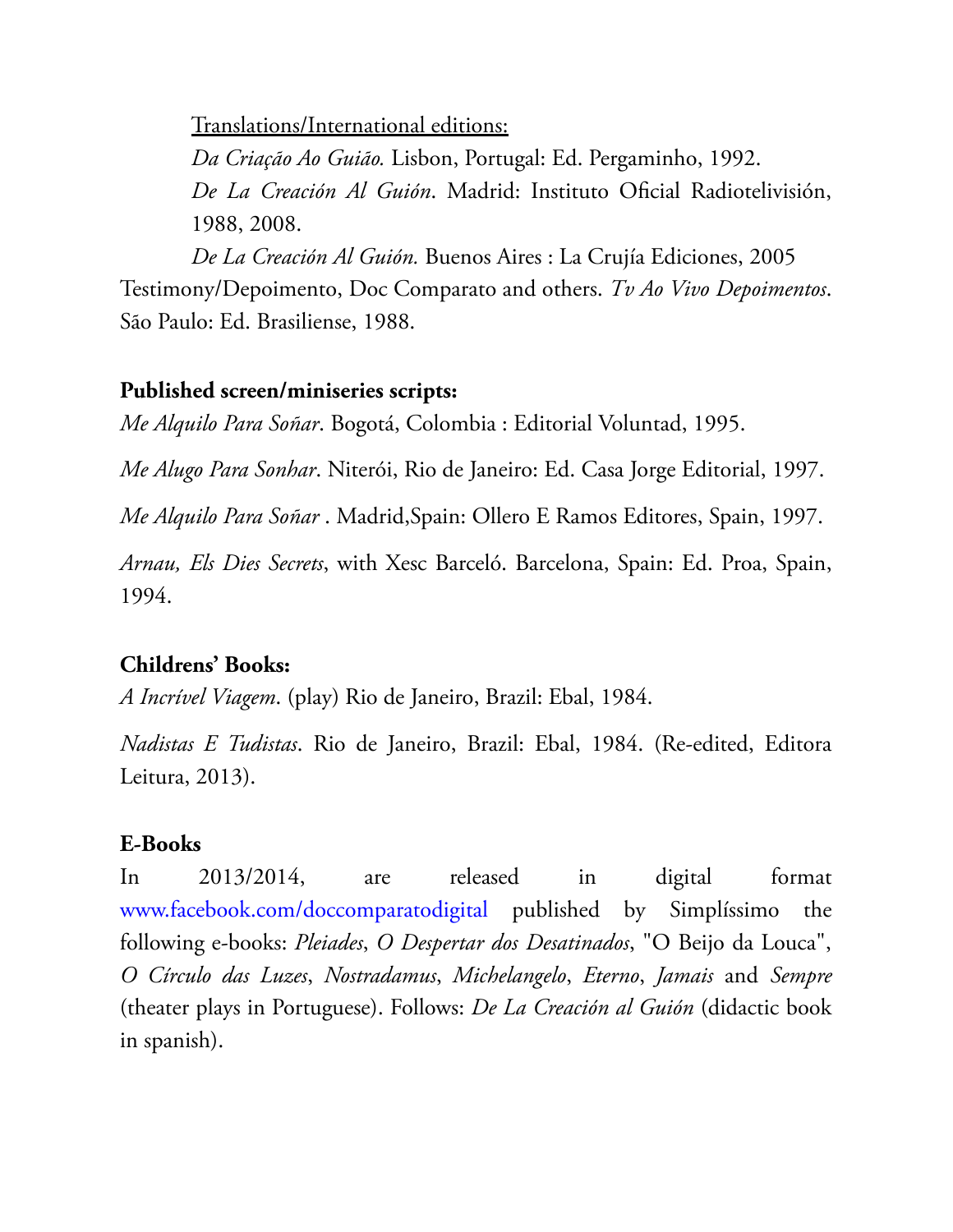# **IV. CINEMA (Screenplays):**

*El Corazon de la Tierra* (Spain/Madrid) 2007 - Antonio Cuadri, Director

*Piège* (Paris/France) 1993 - Jorge Marrecos, Director

*Encontros Imperfeitos* (Lisbon/Portugal)1991 - Jorge Marrecos, Director (unfinished film, Alexander script written with Chlepianov)

*O Trapalhão na Arca de Noé* (Brazil) 1985 - Daniel Filho, Director

*O Cangaceiro Trapalhão (Brazil) 1985 - Daniel Filho, Director*

*O Bom Burguês (Brazil) 1979 - Oswaldo Caldeira, Director*

*Bonitinha mas Ordinária* (Brazil) 1981 - Braz Chediak, Director

*O Beijo no Asfalto* (Brazil) 1981 - Bruno Barreto, Director

# **V. SUMMARY: WORK IN TELEVISION, TV GLOBO, AUTHOR OR CO-AUTHOR**

### **A. SERIALS:**

### **Plantão de Polícia: (Creator and Author)**

22/06/1979 - *Crime do Vidigal* 06/07/1979 - *Vampiros Tropicais* 27/07/1979 - *A Voz do Além* 24/08/1979 - *Vermelho 23* 31/08/1979 - *O Enigma da Pensão do Reno* 28/09/1979 - *Balão Apagado* 19/10/1979 - *Despedida de Solteiro* 30/04/1980 - *O Cavaleiro do Apocalipse* 28/05/1980 - *Nos Porões da Liberdade* 25/06/1980 - *O Arqui-inimigo*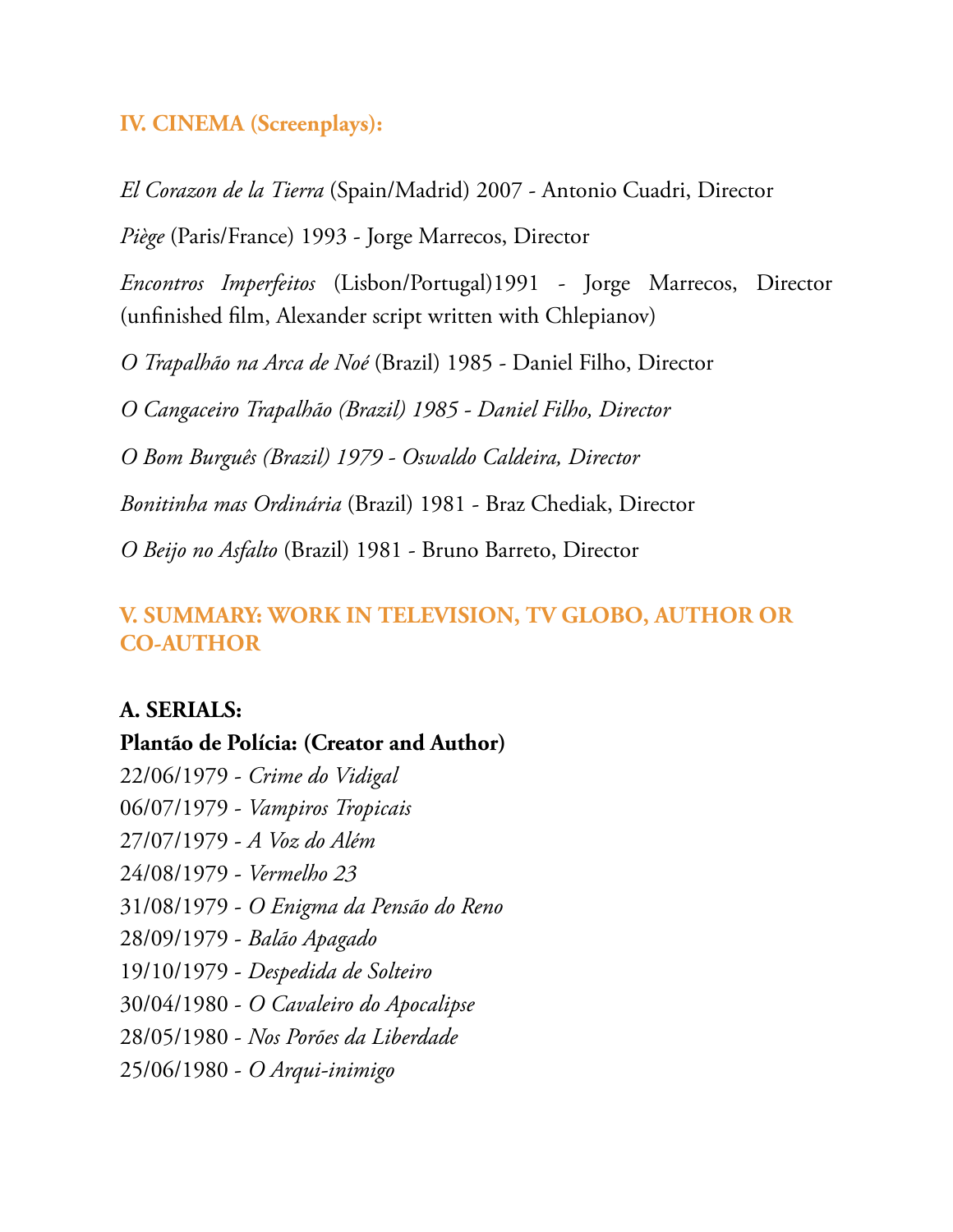09/07/1980 - *O Acordo* 16/07/1980 - *A Doceira de Bangu* 01/10/1980 - *O Venerável Azul Turquesa* 15/10/1980 - *Pega* 10/12/1980 - *Caixa de Surpresas* 17/12/1980 - *Camisa de Força* 05/05/1981 - *Trem Noturno* 04/06/1981 - *Sangue, Calçada e Milk-Shake* 11/06/1981 - *O Caminho das Estrelas - I* 18/06/1981 - *O Caminho das Estrelas - II* 25/06/1981 - *O Caminho das Estrelas - III* 03/07/1981 - *O Caminho das Estrelas - IV* 13/08/1981 - *Olho da Morte* 03/09/1981 - *O Herdeiro*

# *Malu Mulher: (Author)*

11/08/1980 - Parada Obrigatória

# *Retrato de Mulher: (Creator and Author)*

16/12/92 - *Era uma Vez… Leila* 18/05/93 - *Era uma Vez… Madalena*

# *A Justiceira***: (Creator and Author)**

09/04/1997 - *Preço da Vida* 16/04/1997 - *Cinzas no Planalto* 17/04/1997 - *Bala no Trem de Prata* 23/04/1997 - *O Filho da Madona* 30/04/1997 - *O Navio Luminoso* 07/05/1997 - *Viagem ao Inferno* 14/05/1997 - *Eternos Diamantes*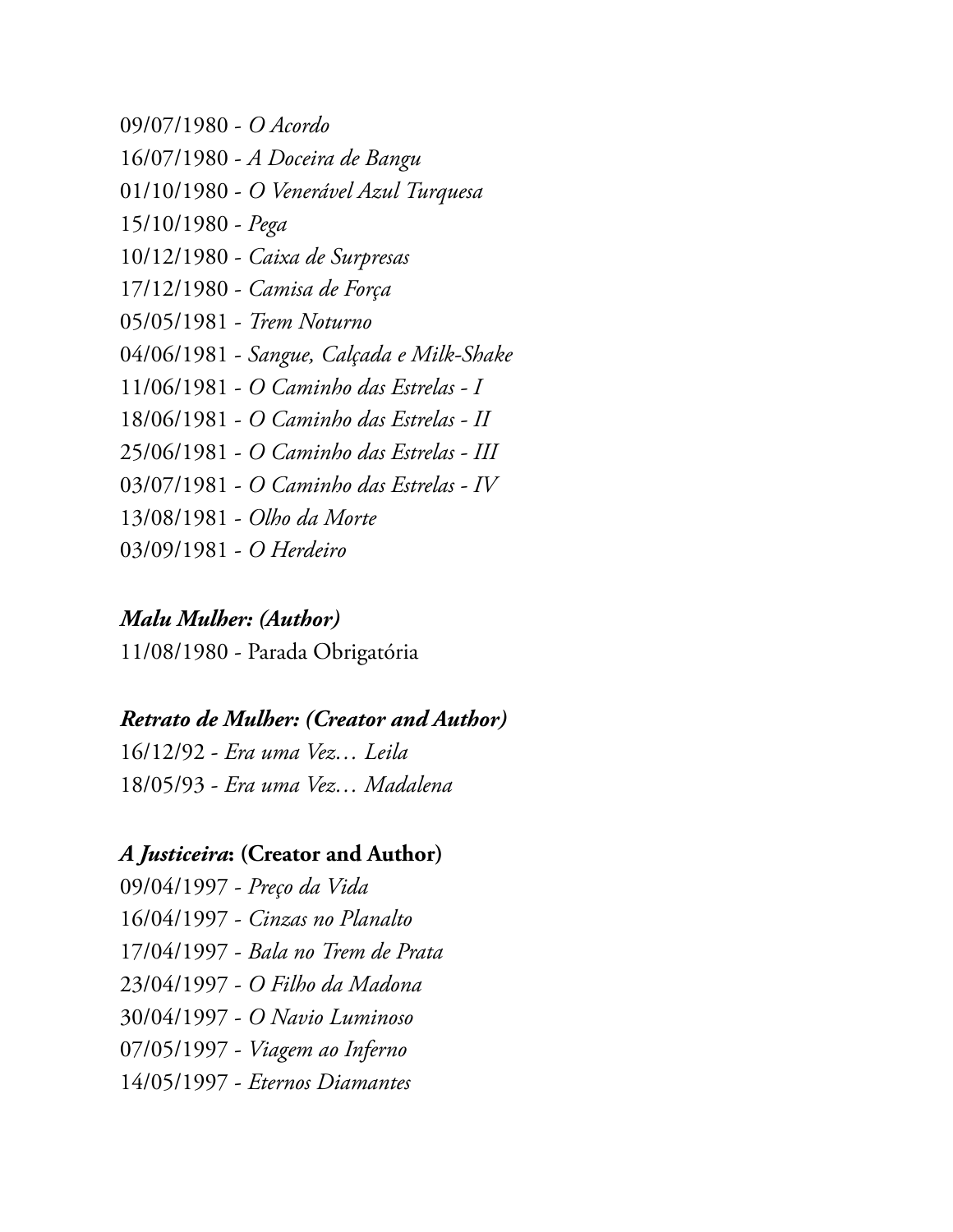21/05/1997 - *Mesmo que Seja Eu* 28/05/1997 - *Filha Única* 04/06/1997 - *Criador e Criatura* 11/06/1997 - *Balas Perdidas* 18/06/1997 - *Trem de Prata* 02/07/1997 - *Viver por Viver*

# *Mulher***: (Author)**

22/04/1998 - *Fator Humano* 21/10/1998 - *De Braços Abertos* 11/11/1998 - *O Néctar da Vida* 13/04/1999 - *Vícios e Virtudes* 01/06/1999 - *Perfume do Amor* 27/07/1999 - *Lindo Maravilhoso* 07/09/1999 - *A Bela Adormecida* 14/09/1999 - *Sabotagem* 09/11/1999 - *O Segredo*

# **B. MINISERIES: (Author and Creator):**

26/04/1982 - *Lampião e Maria Bonita* 10/01/1983 - *Bandidos da Falange* 09/04/1984 - *Padre Cícero* 22/04/1985 - *O Tempo e o Vento* 24/06/1990 - *A,E,I,O…Urca*

# **C. OTHER TV WORK, (Globo):**

*Caso Especial***. TV Movies: (Author)**

10/05/1978 - *E Agora, Marco?* 02/01/1981 - *Os Amores de Castro Alves*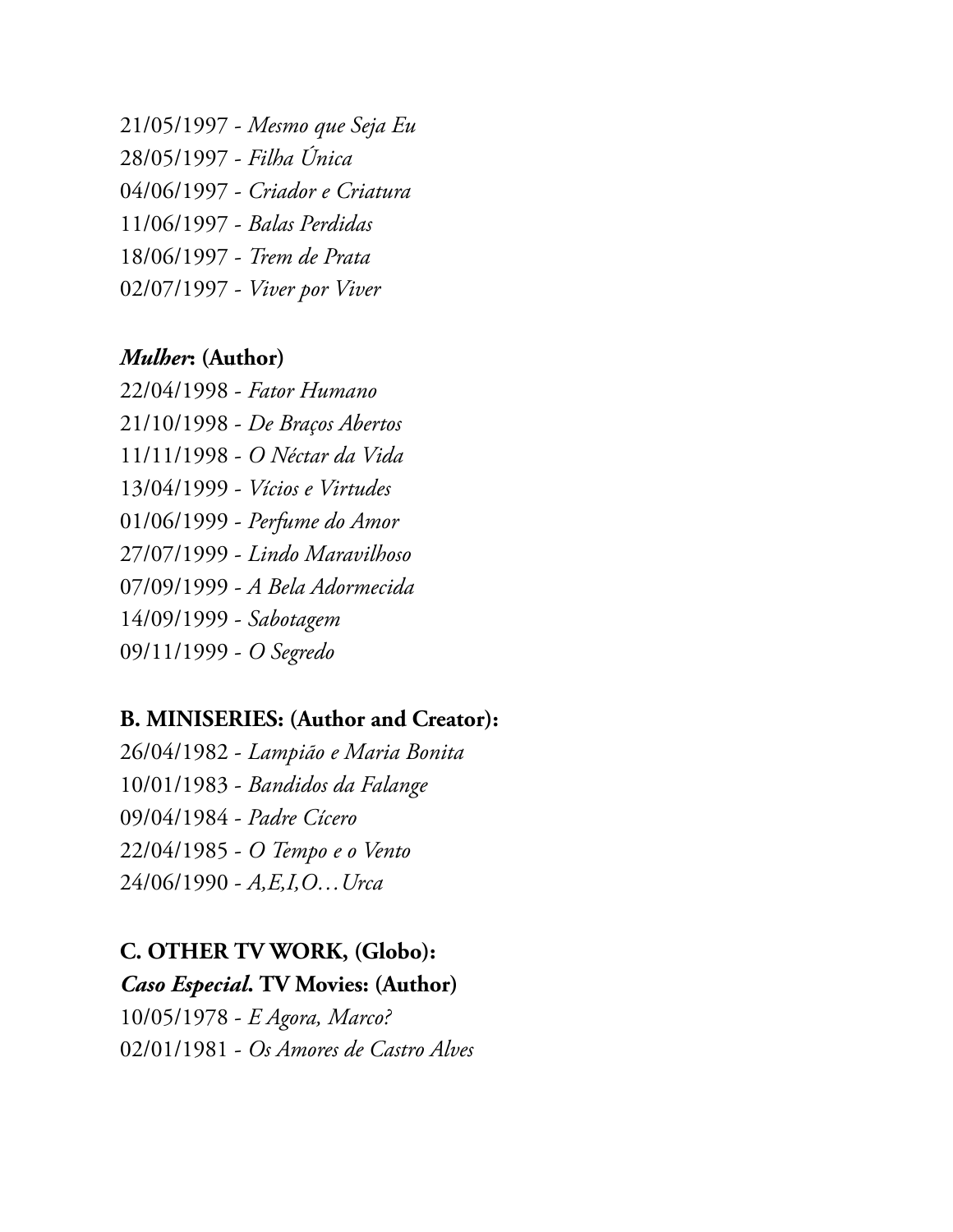# *Quarta Nobre.* **TV Movies: (Creator and Author)**

06/04/1983 - *A Dama das Camélias* 27/04/1983 - *O Inspetor Geral* 25/05/1983 - *A Pata do Macaco* 08/06/1983 - *Damas, Valete e Crime* 31/08/1983 - *Morte no Paraíso* 05/10/1983 - *A Vida Secreta de Berenice* 26/10/1983 - *Do Outro Lado do Túnel* 02/07/1998 - *Brasil 500 Anos* (Daily updates) *Brasil 500 Anos*: (Author)

# **D. ACTING CREDITS (Globo):**

#### **Miniseries:**

1984 - *Padre Cícero* - (Macedo) 1990 *- A,E,I,O... Urca* - (The Jew Jacob) 1998 - *Labarinto* - (Himself)

### **Telenovela**

1985 - *A Gata Comeu* - (Himself)

### **Quarta Nobre**

1983 - *A Dama das Camélias* - (guy with the clapperboard)

# **VI. SUMMARY: OTHER TV WORK, BRAZIL, INTERNATIONAL**

### **BRAZIL**

2008/2009: TV Record - *Os Mutantes* 2007: TV Record - *Caminhos do Coração* 2004: TV SBT - Creative Consultant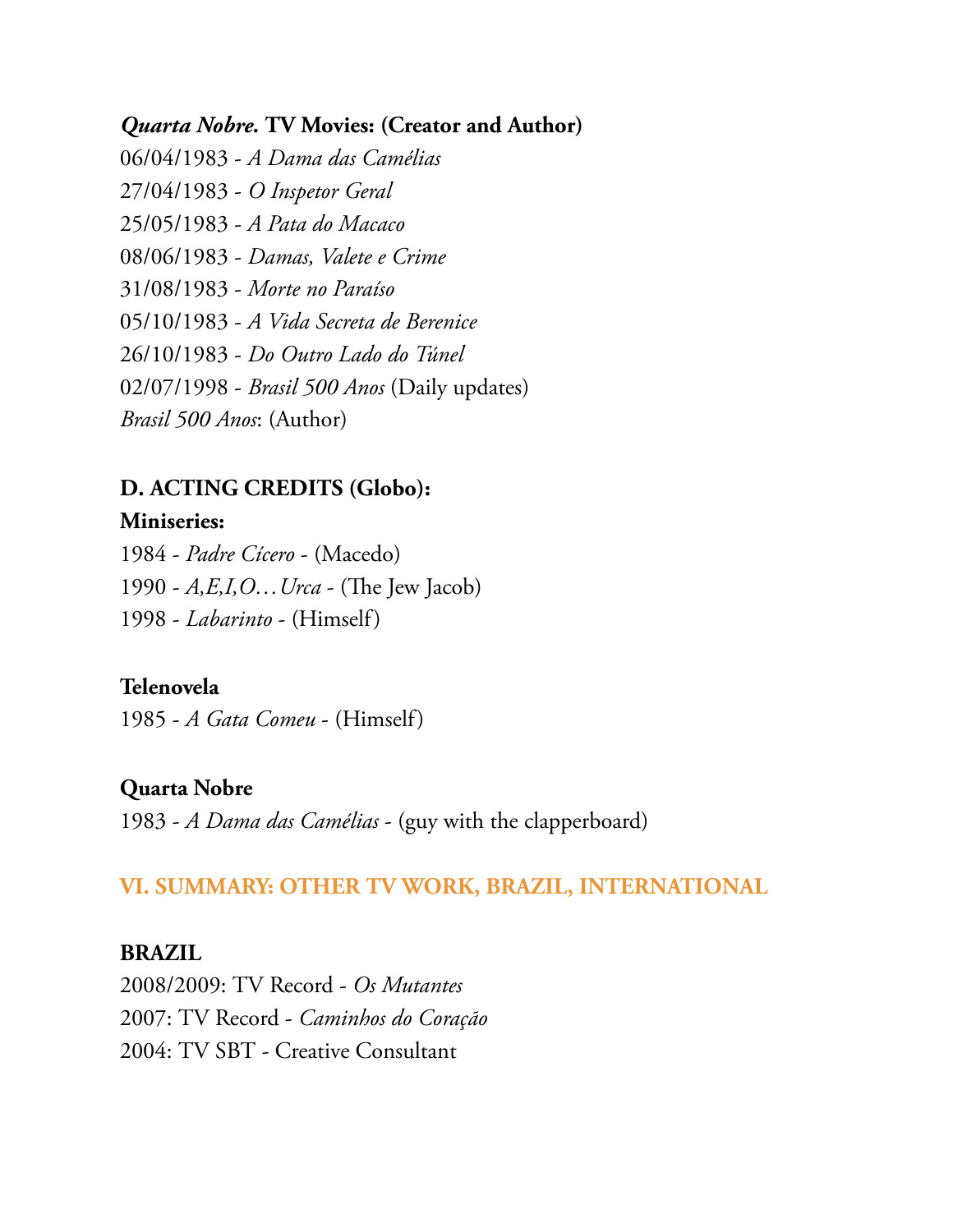# **INTERNATIONAL**

1997: TV Antena 3/Spain - *Hospital* - Miniseries 1996: T.V. R.T.P./Portugal - *Na Paz Dos Anjos* - Coordinator for the soap opera 1996: Catalan TV/Spain - *Poble Nou* - Miniseries Script Adviser 1995: TV R.T.P/Portugal - *Visita De Natal* - TV movie 1994: Catalan TV/Spain - *Arnau* - Miniseries with Xesc Barceló 1994: TV R.T.P/Portugal - *Véspera De Natal* - TV movie 1993: TV R.T.P/Portugal *Procura-Se* - Miniseries - Script Adviser 1990: TV R.T.P/Portugal - *Histórias Que O Diabo Gosta* - Serials 1990: Catalan TV/Spain - *Locos Por La Tele* - Script Adviser 1990: TV-E/Spain - *Me Alquillo Para Soñar*, in collaboration with Gabriel García Márquez

# **MAJOR CONSULTANTSHIPS**

2004: Creative Consultant for SBT Television channel (SBT – São Paulo – Brazil)

2002-2003: Creative Director for Prodigius Audiovisuals (Producer of European TV- movies).

2002-2003: Director of DEA Planeta (De Agostini Planeta Corporation, with headquarters in London) for the development of miniseries and European audiovisual projects.

2002-2003: Consultant for the European Script Foundation - Pilot Project (with headquarters in Amsterdam).

1994: Creative Adviser, TVI (Portugal).

1992: Creative Adviser, SIC (Portugal).

# **VII. SELECTED TALKS AND SEMINARS:**

2014: Doctor script of eight international screenplay DreamAgo program, Switzerland, Europe.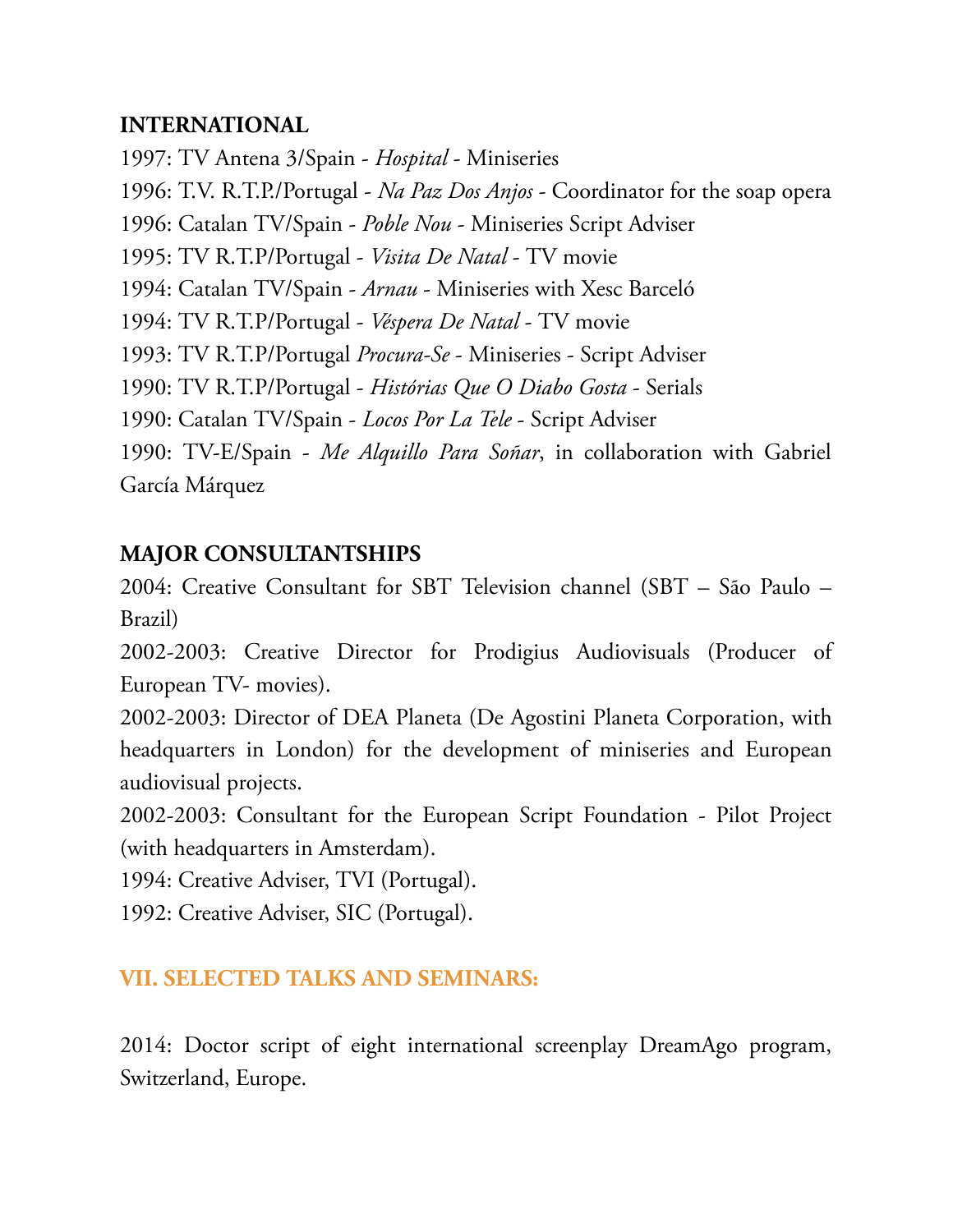2014: Opening Post-Graduation course, "Character, dramaturgy and screenwriting," International School of Film and Television (EICTV) of San Antonio de los Baños, Cuba.

2008: "From the creation to the screenplay," lecture, Brazilian Academy of Literature (Academia Brasileira de Letras), Rio de Janeiro.

2008: seminar, "Guión y Creatividad," Medellin for the XII International TV Encounter.

2002: Workshop seminars, RAI Television, Rome, Italy.

2001/2002: Professor, Screenplay. Berlin Film School, Berlin, Germany.

1994: Founding Coordinator and Professor, MFA Script writing . Universitat Autonoma de Barcelona.

1984: Professor, screenplay. Casa das Artes Laranjeiras (CAL), Rio de Janeiro. Comparato will administer a seminar